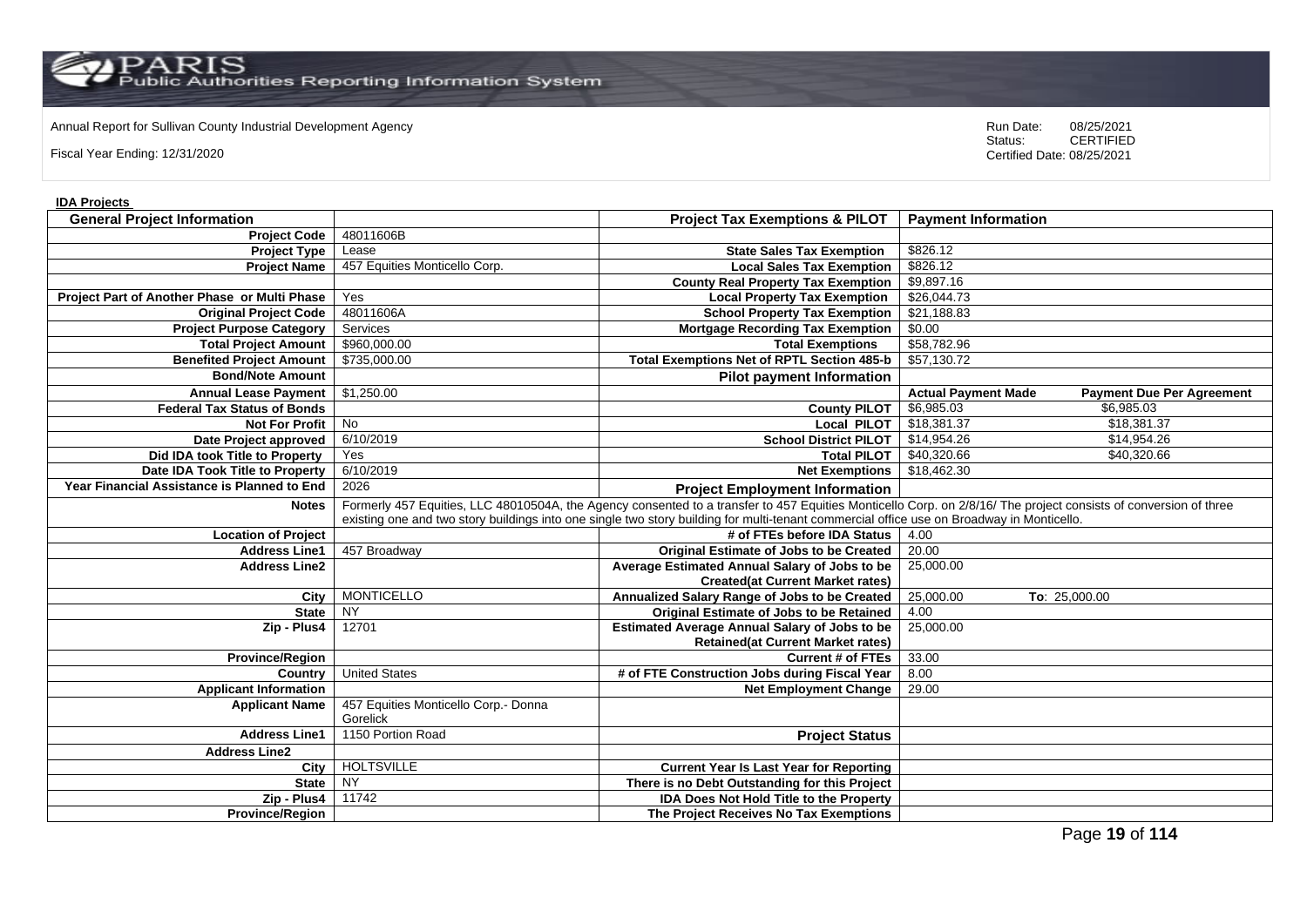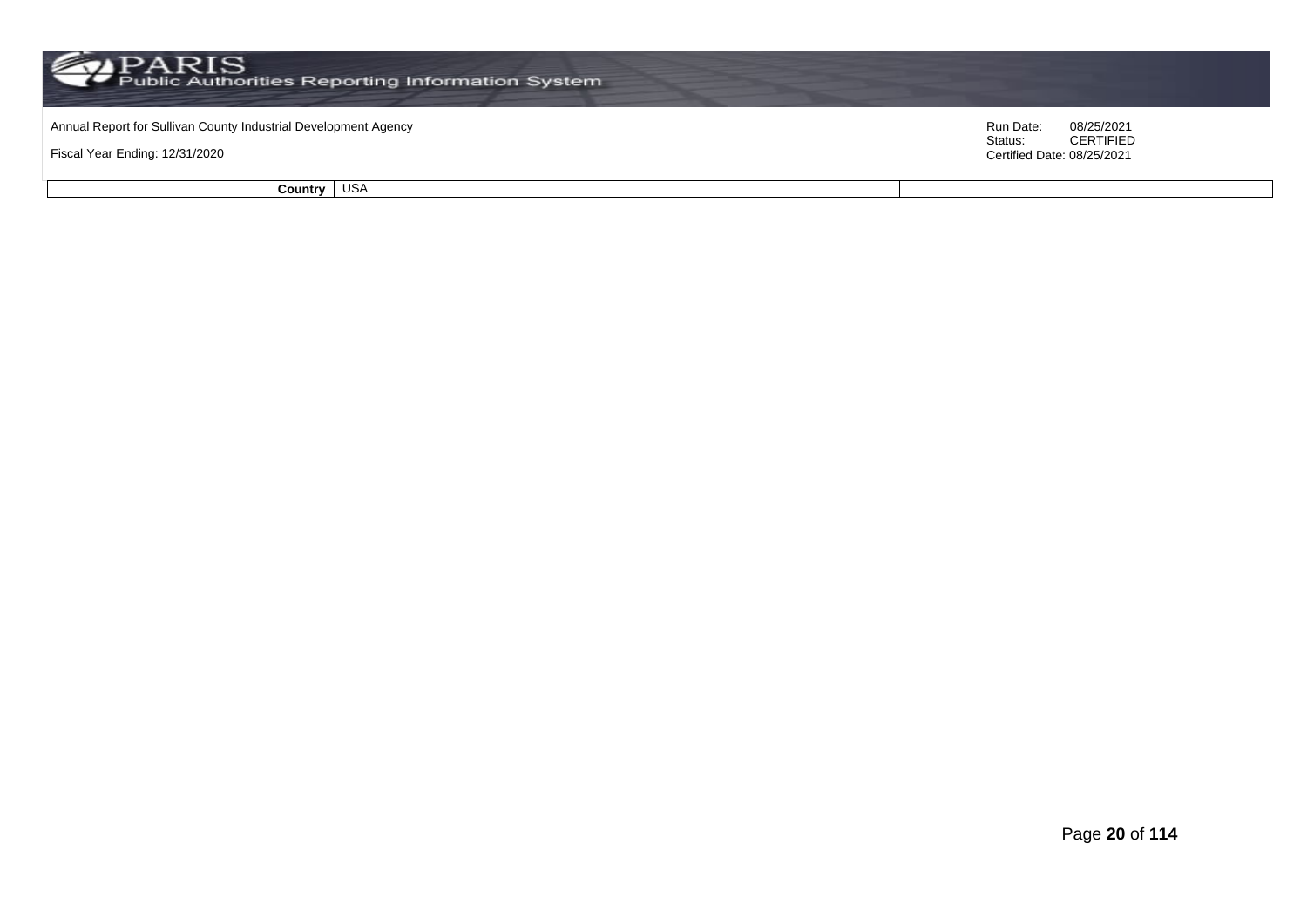$\operatorname{PARIS}_{\text{Public Authors}}$  Reporting Information System

# Annual Report for Sullivan County Industrial Development Agency<br>
Status: CERTIFIED

Fiscal Year Ending: 12/31/2020

| <b>General Project Information</b>           |                                                                          | <b>Project Tax Exemptions &amp; PILOT</b>            | <b>Payment Information</b>                                     |
|----------------------------------------------|--------------------------------------------------------------------------|------------------------------------------------------|----------------------------------------------------------------|
| <b>Project Code</b>                          | 48010101A                                                                |                                                      |                                                                |
| <b>Project Type</b>                          | Lease                                                                    | <b>State Sales Tax Exemption</b>                     | \$0.00                                                         |
| <b>Project Name</b>                          | Addenbrooke LLC                                                          | <b>Local Sales Tax Exemption</b>                     | \$0.00                                                         |
|                                              |                                                                          | <b>County Real Property Tax Exemption</b>            | \$9,270.88                                                     |
| Project Part of Another Phase or Multi Phase | <b>No</b>                                                                | <b>Local Property Tax Exemption</b>                  | \$26,149.03                                                    |
| <b>Original Project Code</b>                 |                                                                          | <b>School Property Tax Exemption</b>                 | \$31,119.88                                                    |
| <b>Project Purpose Category</b>              | Services                                                                 | <b>Mortgage Recording Tax Exemption</b>              | \$0.00                                                         |
| <b>Total Project Amount</b>                  | \$500,000.00                                                             | <b>Total Exemptions</b>                              | \$66,539.79                                                    |
| <b>Benefited Project Amount</b>              | \$375,000.00                                                             | <b>Total Exemptions Net of RPTL Section 485-b</b>    | \$66,539.79                                                    |
| <b>Bond/Note Amount</b>                      |                                                                          | <b>Pilot payment Information</b>                     |                                                                |
| <b>Annual Lease Payment</b>                  | \$1,750.00                                                               |                                                      | <b>Actual Payment Made</b><br><b>Payment Due Per Agreement</b> |
| <b>Federal Tax Status of Bonds</b>           |                                                                          | <b>County PILOT</b>                                  | \$5,768.43<br>\$5,768.43                                       |
| <b>Not For Profit</b>                        | $\overline{N}$                                                           | <b>Local PILOT</b>                                   | \$16,270.18<br>\$16,270.18                                     |
| Date Project approved                        | 8/27/2001                                                                | <b>School District PILOT</b>                         | \$19,363.09<br>\$19,363.09                                     |
| Did IDA took Title to Property               | Yes                                                                      | <b>Total PILOT</b>                                   | \$41,401.70<br>\$41,401.70                                     |
| Date IDA Took Title to Property              | 8/29/2001                                                                | <b>Net Exemptions</b>                                | \$25,138.09                                                    |
| Year Financial Assistance is Planned to End  | 2022                                                                     | <b>Project Employment Information</b>                |                                                                |
| <b>Notes</b>                                 | Renovation of an existing office building for use as a medical facility. |                                                      |                                                                |
| <b>Location of Project</b>                   |                                                                          | # of FTEs before IDA Status                          | 14.00                                                          |
| <b>Address Line1</b>                         | 111 Sullivan Avenue                                                      | Original Estimate of Jobs to be Created              | 8.00                                                           |
| <b>Address Line2</b>                         |                                                                          | Average Estimated Annual Salary of Jobs to be        | 25,000.00                                                      |
|                                              |                                                                          | <b>Created(at Current Market rates)</b>              |                                                                |
| City                                         | <b>FERNDALE</b>                                                          | Annualized Salary Range of Jobs to be Created        | 25,000.00<br>To: 25,000.00                                     |
| <b>State</b>                                 | NY                                                                       | Original Estimate of Jobs to be Retained             | 14.00                                                          |
| Zip - Plus4                                  | 12734                                                                    | <b>Estimated Average Annual Salary of Jobs to be</b> | 25,000.00                                                      |
|                                              |                                                                          | <b>Retained(at Current Market rates)</b>             |                                                                |
| <b>Province/Region</b>                       |                                                                          | <b>Current # of FTEs</b>                             | 40.00                                                          |
| Country                                      | <b>United States</b>                                                     | # of FTE Construction Jobs during Fiscal Year        | 0.00                                                           |
| <b>Applicant Information</b>                 |                                                                          | <b>Net Employment Change</b>                         | 26.00                                                          |
| <b>Applicant Name</b>                        | Addenbrooke LLC                                                          |                                                      |                                                                |
| <b>Address Line1</b>                         | 111 Sullivan Avenue                                                      | <b>Project Status</b>                                |                                                                |
| <b>Address Line2</b>                         |                                                                          |                                                      |                                                                |
| City                                         | FERNDALE                                                                 | <b>Current Year Is Last Year for Reporting</b>       |                                                                |
| <b>State</b>                                 | $\overline{NY}$                                                          | There is no Debt Outstanding for this Project        |                                                                |
| Zip - Plus4                                  | 12734                                                                    | <b>IDA Does Not Hold Title to the Property</b>       |                                                                |
| Province/Region                              |                                                                          | The Project Receives No Tax Exemptions               |                                                                |
| Country                                      | USA                                                                      |                                                      |                                                                |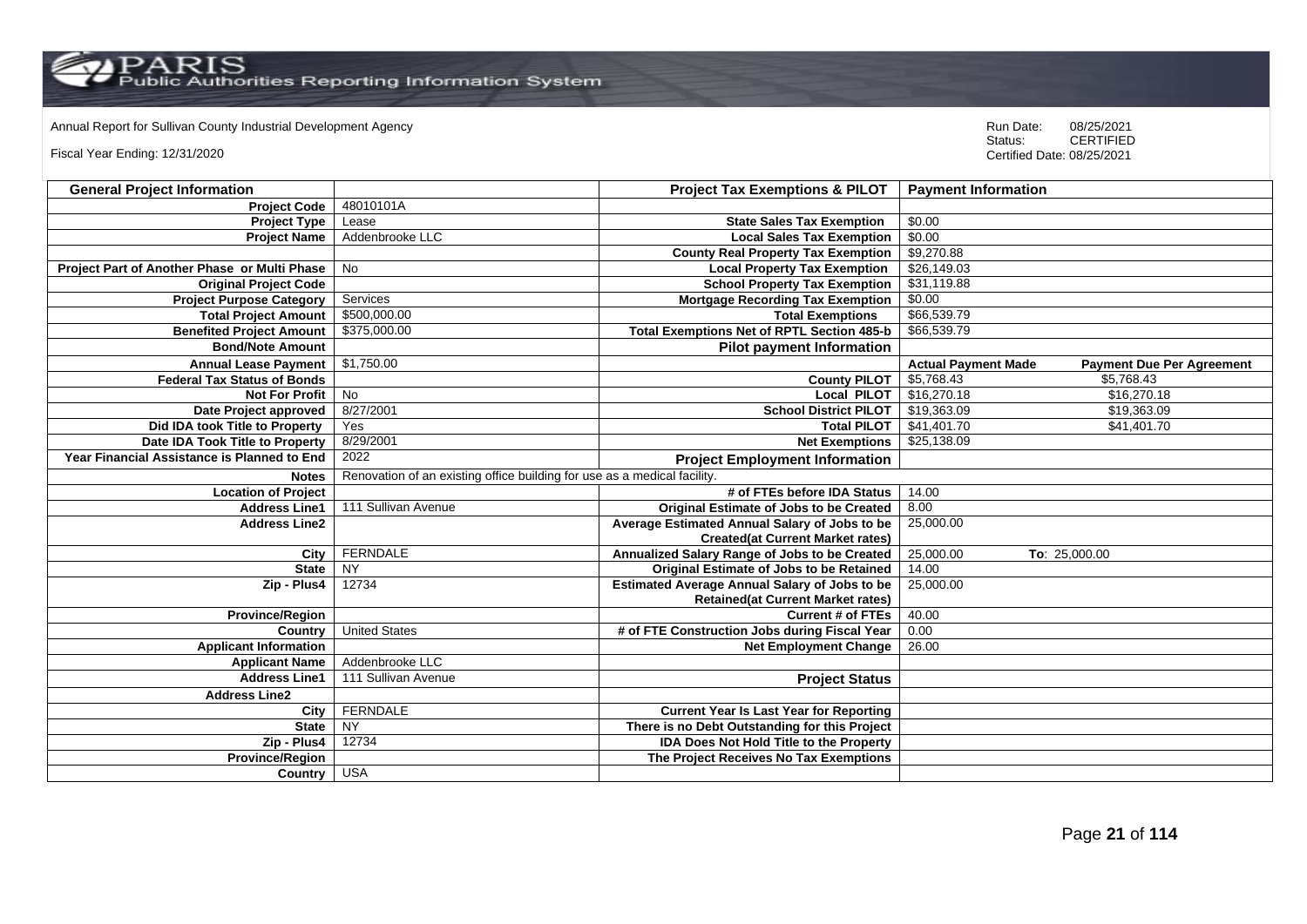$\operatorname{PARS}$  PARIS<br>Public Authorities Reporting Information System

# Annual Report for Sullivan County Industrial Development Agency<br>
Status: CERTIFIED

Fiscal Year Ending: 12/31/2020

| <b>General Project Information</b>           |                                  | <b>Project Tax Exemptions &amp; PILOT</b>                                                                      | <b>Payment Information</b>                                                                                                                                          |
|----------------------------------------------|----------------------------------|----------------------------------------------------------------------------------------------------------------|---------------------------------------------------------------------------------------------------------------------------------------------------------------------|
| <b>Project Code</b>                          | 48011702A                        |                                                                                                                |                                                                                                                                                                     |
| <b>Project Type</b>                          | Lease                            | <b>State Sales Tax Exemption</b>                                                                               | \$0.00                                                                                                                                                              |
| <b>Project Name</b>                          | Adelaar Developer, LLC.          | <b>Local Sales Tax Exemption</b>                                                                               | \$0.00                                                                                                                                                              |
|                                              |                                  | <b>County Real Property Tax Exemption</b>                                                                      | \$830,828.60                                                                                                                                                        |
| Project Part of Another Phase or Multi Phase | No                               | <b>Local Property Tax Exemption</b>                                                                            | \$372,099.80                                                                                                                                                        |
| <b>Original Project Code</b>                 |                                  | <b>School Property Tax Exemption</b>                                                                           | \$1,778,721.00                                                                                                                                                      |
| <b>Project Purpose Category</b>              | Other Categories                 | <b>Mortgage Recording Tax Exemption</b>                                                                        | \$0.00                                                                                                                                                              |
| <b>Total Project Amount</b>                  | \$168,679,011.00                 | <b>Total Exemptions</b>                                                                                        | \$2,981,649.40                                                                                                                                                      |
| <b>Benefited Project Amount</b>              | \$168,679,011.00                 | <b>Total Exemptions Net of RPTL Section 485-b</b>                                                              | \$1,809,951.98                                                                                                                                                      |
| <b>Bond/Note Amount</b>                      |                                  | <b>Pilot payment Information</b>                                                                               |                                                                                                                                                                     |
| <b>Annual Lease Payment</b>                  | \$50,000.00                      |                                                                                                                | <b>Actual Payment Made</b><br><b>Payment Due Per Agreement</b>                                                                                                      |
| <b>Federal Tax Status of Bonds</b>           |                                  | <b>County PILOT</b>                                                                                            | \$91,109.11<br>\$91,109.11                                                                                                                                          |
| <b>Not For Profit</b>                        |                                  | <b>Local PILOT</b>                                                                                             | \$40,804.66<br>\$40,804.66                                                                                                                                          |
| Date Project approved                        | 3/13/2017                        | <b>School District PILOT</b>                                                                                   | \$195,055.53<br>\$195,055.53                                                                                                                                        |
| Did IDA took Title to Property               | Yes                              | <b>Total PILOT</b>                                                                                             | \$326,969.30<br>\$326,969.30                                                                                                                                        |
| Date IDA Took Title to Property              | 8/1/2017                         | <b>Net Exemptions</b>                                                                                          | \$2,654,680.10                                                                                                                                                      |
| Year Financial Assistance is Planned to End  | 2035                             | <b>Project Employment Information</b>                                                                          |                                                                                                                                                                     |
| <b>Notes</b>                                 |                                  |                                                                                                                | Development of an indoor water park resort hotel complex on approximately 50 acres including a 400 unit hotel, 20,000 sq ft conference center, 85,000 sq ft indoor  |
|                                              |                                  |                                                                                                                | water park, 60,000 sq ft lobby, outdoor pools and an outdoor pavilion state for concerts and events. In 2020 the IDA and the project amended the terms of the PILOT |
|                                              |                                  | Agreement, to waive the full-time employment goal for two one-year periods, 10/1/19-/30/20 and 10/1/20-9/30/21 |                                                                                                                                                                     |
| <b>Location of Project</b>                   |                                  | # of FTEs before IDA Status                                                                                    | 0.00                                                                                                                                                                |
| <b>Address Line1</b>                         | Joyland Road/ Thompsonville Road | <b>Original Estimate of Jobs to be Created</b>                                                                 | 350.00                                                                                                                                                              |
| <b>Address Line2</b>                         |                                  | Average Estimated Annual Salary of Jobs to be                                                                  | 50,000.00                                                                                                                                                           |
|                                              |                                  | <b>Created(at Current Market rates)</b>                                                                        |                                                                                                                                                                     |
| City                                         | <b>MONTICELLO</b>                | Annualized Salary Range of Jobs to be Created                                                                  | 50,000.00<br>To: 50,000.00                                                                                                                                          |
| <b>State</b>                                 | NY                               | Original Estimate of Jobs to be Retained                                                                       | 0.00                                                                                                                                                                |
| Zip - Plus4                                  | 12701                            | <b>Estimated Average Annual Salary of Jobs to be</b>                                                           | 50,000.00                                                                                                                                                           |
|                                              |                                  | <b>Retained(at Current Market rates)</b>                                                                       |                                                                                                                                                                     |
| <b>Province/Region</b>                       |                                  | <b>Current # of FTEs</b>                                                                                       | 184.00                                                                                                                                                              |
| Country                                      | <b>United States</b>             | # of FTE Construction Jobs during Fiscal Year                                                                  | 0.00                                                                                                                                                                |
| <b>Applicant Information</b>                 |                                  | <b>Net Employment Change</b>                                                                                   | 184.00                                                                                                                                                              |
| <b>Applicant Name</b>                        | <b>EPR Properties</b>            |                                                                                                                |                                                                                                                                                                     |
| <b>Address Line1</b>                         | 909 Walnut, Suite 200            | <b>Project Status</b>                                                                                          |                                                                                                                                                                     |
| <b>Address Line2</b>                         |                                  |                                                                                                                |                                                                                                                                                                     |
| City                                         | <b>KANSAS CITY</b>               | <b>Current Year Is Last Year for Reporting</b>                                                                 |                                                                                                                                                                     |
| <b>State</b>                                 | <b>MO</b>                        | There is no Debt Outstanding for this Project                                                                  |                                                                                                                                                                     |
| Zip - Plus4                                  | 64106                            | <b>IDA Does Not Hold Title to the Property</b>                                                                 |                                                                                                                                                                     |
| <b>Province/Region</b>                       |                                  | The Project Receives No Tax Exemptions                                                                         |                                                                                                                                                                     |
| Country                                      | <b>USA</b>                       |                                                                                                                |                                                                                                                                                                     |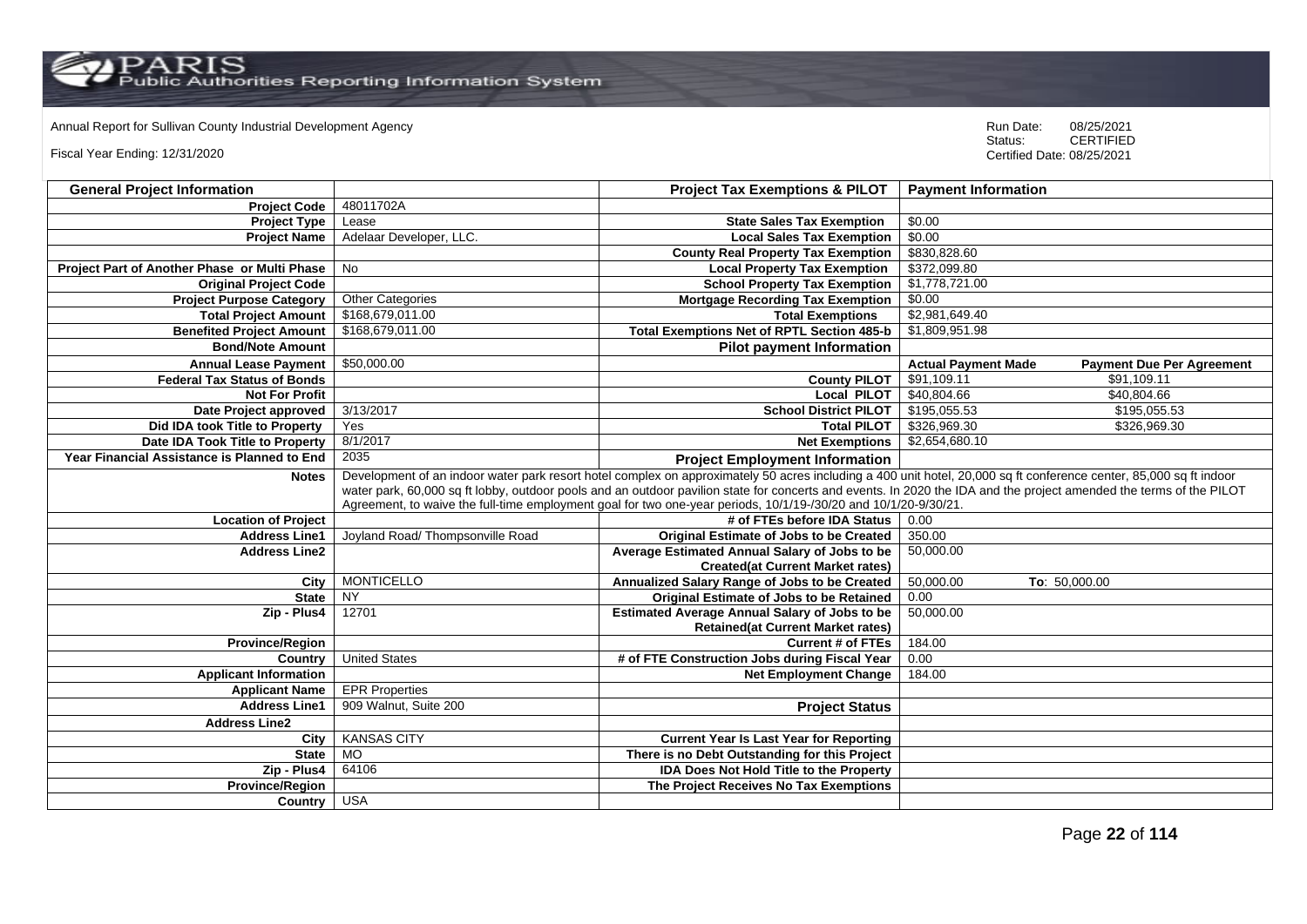# Annual Report for Sullivan County Industrial Development Agency<br>
Status: CERTIFIED

Fiscal Year Ending: 12/31/2020

| <b>General Project Information</b>           |                                                                              | <b>Project Tax Exemptions &amp; PILOT</b>                                                                                                         | <b>Payment Information</b>                                                                                                                                                                                                                                                                                                                                                                                                                                                                      |
|----------------------------------------------|------------------------------------------------------------------------------|---------------------------------------------------------------------------------------------------------------------------------------------------|-------------------------------------------------------------------------------------------------------------------------------------------------------------------------------------------------------------------------------------------------------------------------------------------------------------------------------------------------------------------------------------------------------------------------------------------------------------------------------------------------|
| <b>Project Code</b>                          | 48011803C                                                                    |                                                                                                                                                   |                                                                                                                                                                                                                                                                                                                                                                                                                                                                                                 |
| <b>Project Type</b>                          | Lease                                                                        | <b>State Sales Tax Exemption</b>                                                                                                                  | \$233,388.07                                                                                                                                                                                                                                                                                                                                                                                                                                                                                    |
| <b>Project Name</b>                          | Amytra Development, LLC                                                      | <b>Local Sales Tax Exemption</b>                                                                                                                  | \$233,388.08                                                                                                                                                                                                                                                                                                                                                                                                                                                                                    |
|                                              |                                                                              | <b>County Real Property Tax Exemption</b>                                                                                                         | \$9,621.08                                                                                                                                                                                                                                                                                                                                                                                                                                                                                      |
| Project Part of Another Phase or Multi Phase | Yes                                                                          | <b>Local Property Tax Exemption</b>                                                                                                               | \$5,678.28                                                                                                                                                                                                                                                                                                                                                                                                                                                                                      |
| <b>Original Project Code</b>                 | 48011803B                                                                    | <b>School Property Tax Exemption</b>                                                                                                              | \$16,696.29                                                                                                                                                                                                                                                                                                                                                                                                                                                                                     |
| <b>Project Purpose Category</b>              | Services                                                                     | <b>Mortgage Recording Tax Exemption</b>                                                                                                           | \$0.00                                                                                                                                                                                                                                                                                                                                                                                                                                                                                          |
| <b>Total Project Amount</b>                  | \$30,000,000.00                                                              | <b>Total Exemptions</b>                                                                                                                           | \$498,771.80                                                                                                                                                                                                                                                                                                                                                                                                                                                                                    |
| <b>Benefited Project Amount</b>              | \$294,250,000.00                                                             | <b>Total Exemptions Net of RPTL Section 485-b</b>                                                                                                 | \$31,995.65                                                                                                                                                                                                                                                                                                                                                                                                                                                                                     |
| <b>Bond/Note Amount</b>                      |                                                                              | <b>Pilot payment Information</b>                                                                                                                  |                                                                                                                                                                                                                                                                                                                                                                                                                                                                                                 |
| <b>Annual Lease Payment</b>                  | \$8,000.00                                                                   |                                                                                                                                                   | <b>Actual Payment Made</b><br><b>Payment Due Per Agreement</b>                                                                                                                                                                                                                                                                                                                                                                                                                                  |
| <b>Federal Tax Status of Bonds</b>           |                                                                              | <b>County PILOT</b>                                                                                                                               | \$9,621.08<br>\$9,621.08                                                                                                                                                                                                                                                                                                                                                                                                                                                                        |
| <b>Not For Profit</b>                        | <b>No</b>                                                                    | <b>Local PILOT</b>                                                                                                                                | \$5,678.28<br>\$5,678.28                                                                                                                                                                                                                                                                                                                                                                                                                                                                        |
| Date Project approved                        | 2/3/2020                                                                     | <b>School District PILOT</b>                                                                                                                      | \$16,696.29<br>\$16,696.29                                                                                                                                                                                                                                                                                                                                                                                                                                                                      |
| Did IDA took Title to Property               | Yes                                                                          | <b>Total PILOT</b>                                                                                                                                | \$31,995.65<br>\$31,995.65                                                                                                                                                                                                                                                                                                                                                                                                                                                                      |
| Date IDA Took Title to Property              | 11/18/2019                                                                   | <b>Net Exemptions</b>                                                                                                                             | \$466,776.15                                                                                                                                                                                                                                                                                                                                                                                                                                                                                    |
| Year Financial Assistance is Planned to End  | 2036                                                                         | <b>Project Employment Information</b>                                                                                                             |                                                                                                                                                                                                                                                                                                                                                                                                                                                                                                 |
|                                              | assigned. All 2020 information is reported under this new number, 48011803C. | leaseback transaction in July 2018. The original OSC number was 48011803A. In 2019 the IDA approved an increase in benefits and a new OSC number, | Reconstruction, renovation, rehabilitation, installation, and equipping of a former restaurant and motel facility to include an event space, restaurant, office space, and<br>hotel accommodation in the Town of Highland with \$30,000,000 in private funds to be invested. IDA approved the project in April 2018 and closed on the lease/<br>48011803B, was assigned. In February 2020 the IDA and the project amended the terms of the PILOT Agreement and a new OSC number, 48011803C, was |
| <b>Location of Project</b>                   |                                                                              | # of FTEs before IDA Status                                                                                                                       | 0.00                                                                                                                                                                                                                                                                                                                                                                                                                                                                                            |
| <b>Address Line1</b>                         | 1040 Route 55                                                                | Original Estimate of Jobs to be Created                                                                                                           | 24.00                                                                                                                                                                                                                                                                                                                                                                                                                                                                                           |
| <b>Address Line2</b>                         |                                                                              | Average Estimated Annual Salary of Jobs to be                                                                                                     | 30,000.00                                                                                                                                                                                                                                                                                                                                                                                                                                                                                       |
|                                              |                                                                              | <b>Created(at Current Market rates)</b>                                                                                                           |                                                                                                                                                                                                                                                                                                                                                                                                                                                                                                 |
| City                                         | ELDRED                                                                       | Annualized Salary Range of Jobs to be Created                                                                                                     | 26,000.00<br>To: 150,000.00                                                                                                                                                                                                                                                                                                                                                                                                                                                                     |
| <b>State</b>                                 | NY                                                                           | Original Estimate of Jobs to be Retained                                                                                                          | 0.00                                                                                                                                                                                                                                                                                                                                                                                                                                                                                            |
| Zip - Plus4                                  | 12732                                                                        | <b>Estimated Average Annual Salary of Jobs to be</b>                                                                                              | 0.00                                                                                                                                                                                                                                                                                                                                                                                                                                                                                            |
|                                              |                                                                              | <b>Retained(at Current Market rates)</b>                                                                                                          |                                                                                                                                                                                                                                                                                                                                                                                                                                                                                                 |
| <b>Province/Region</b>                       |                                                                              | <b>Current # of FTEs</b>                                                                                                                          | 4.00                                                                                                                                                                                                                                                                                                                                                                                                                                                                                            |
| Country                                      | <b>United States</b>                                                         | # of FTE Construction Jobs during Fiscal Year                                                                                                     | 90.00                                                                                                                                                                                                                                                                                                                                                                                                                                                                                           |
| <b>Applicant Information</b>                 |                                                                              | <b>Net Employment Change</b>                                                                                                                      | 4.00                                                                                                                                                                                                                                                                                                                                                                                                                                                                                            |
| <b>Applicant Name</b>                        | Amytra Development, LLC                                                      |                                                                                                                                                   |                                                                                                                                                                                                                                                                                                                                                                                                                                                                                                 |
| <b>Address Line1</b>                         | 125 Paterson Plank Road                                                      | <b>Project Status</b>                                                                                                                             |                                                                                                                                                                                                                                                                                                                                                                                                                                                                                                 |
| <b>Address Line2</b>                         |                                                                              |                                                                                                                                                   |                                                                                                                                                                                                                                                                                                                                                                                                                                                                                                 |
| City                                         | CARLSTADT                                                                    | <b>Current Year Is Last Year for Reporting</b>                                                                                                    |                                                                                                                                                                                                                                                                                                                                                                                                                                                                                                 |
| <b>State</b>                                 | <b>NJ</b>                                                                    | There is no Debt Outstanding for this Project                                                                                                     |                                                                                                                                                                                                                                                                                                                                                                                                                                                                                                 |
| Zip - Plus4                                  | 07072                                                                        | <b>IDA Does Not Hold Title to the Property</b>                                                                                                    |                                                                                                                                                                                                                                                                                                                                                                                                                                                                                                 |
| <b>Province/Region</b>                       |                                                                              | The Project Receives No Tax Exemptions                                                                                                            |                                                                                                                                                                                                                                                                                                                                                                                                                                                                                                 |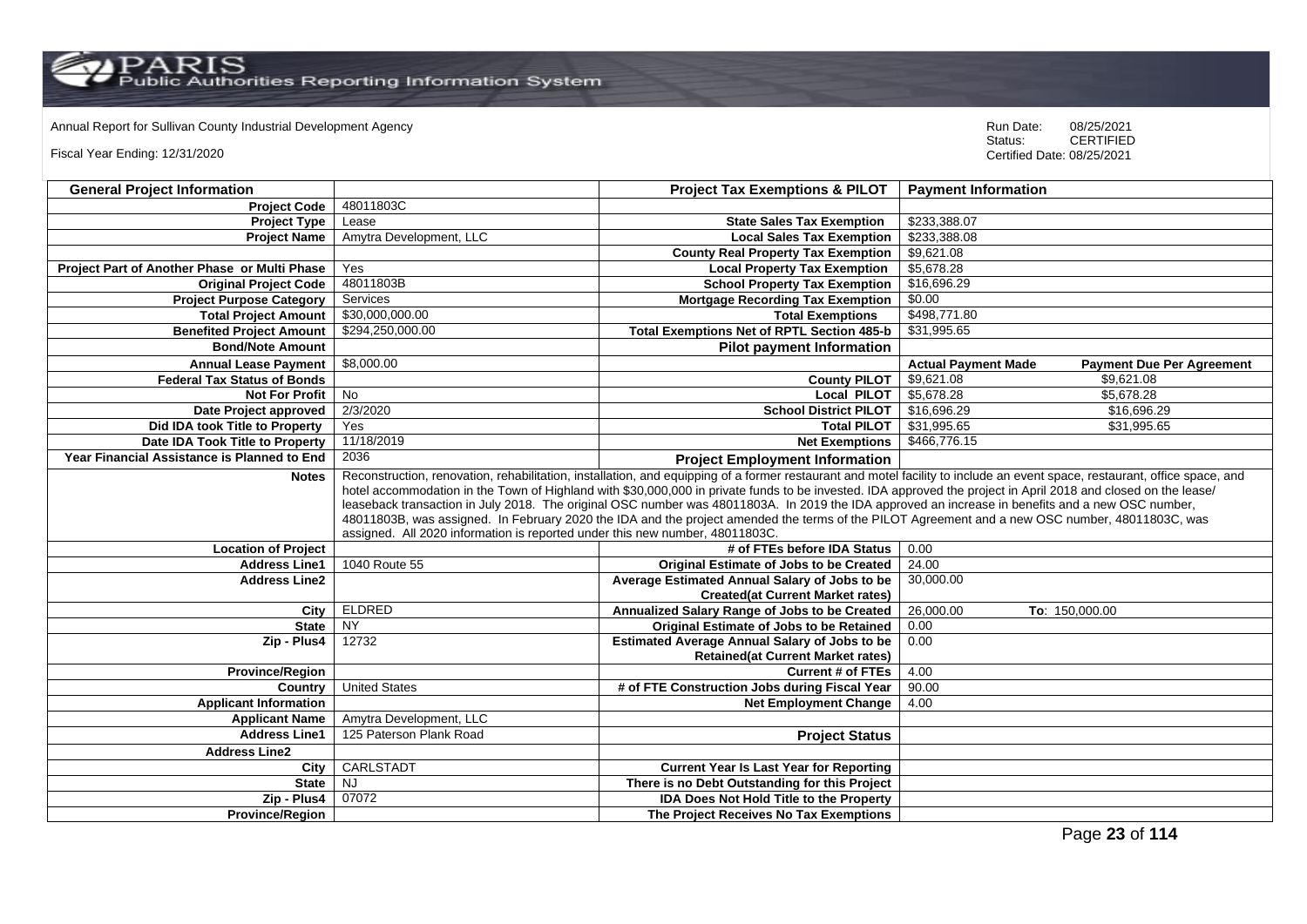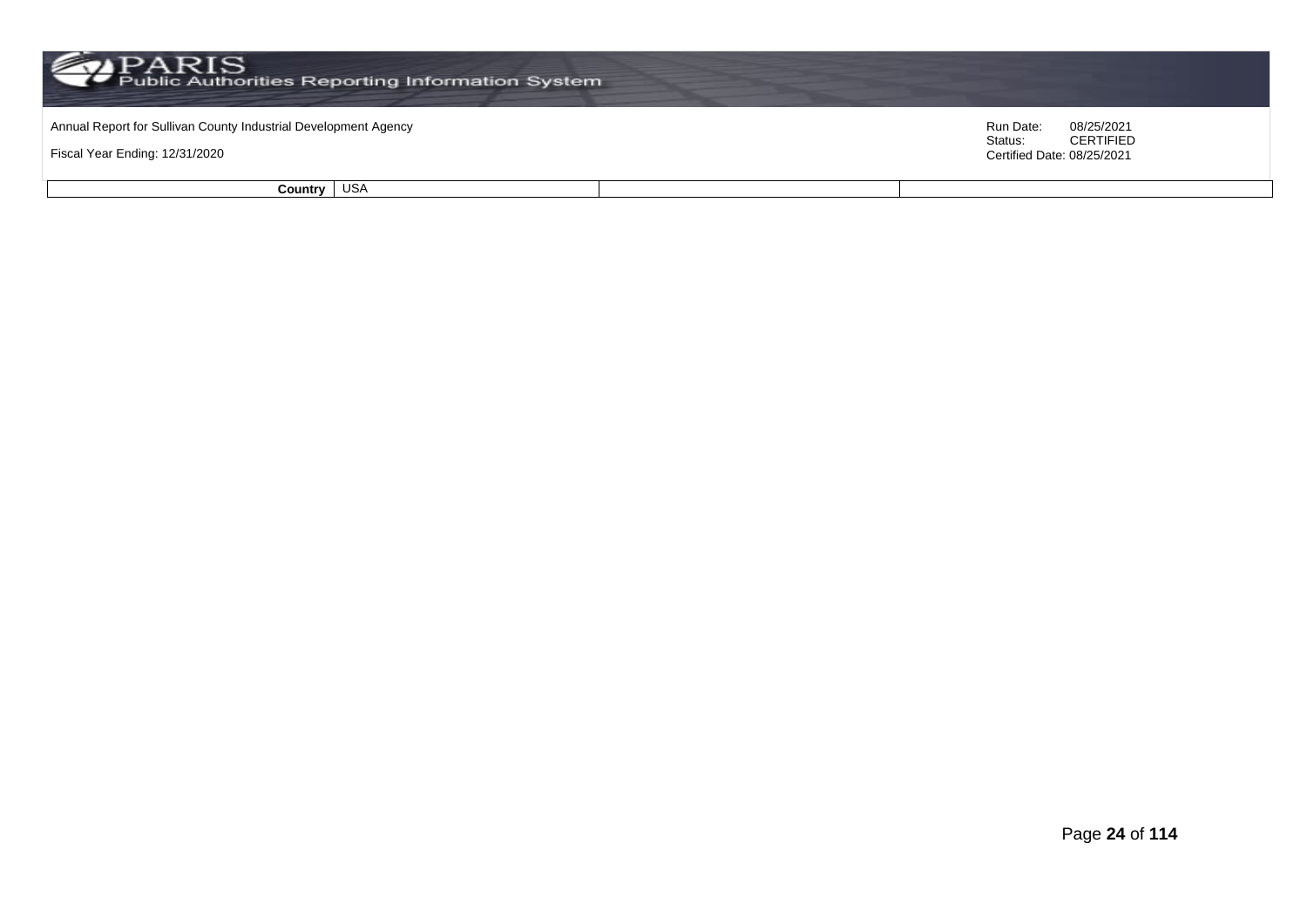# Annual Report for Sullivan County Industrial Development Agency<br>
Status: CERTIFIED

Fiscal Year Ending: 12/31/2020

| <b>General Project Information</b>                 |                                     | <b>Project Tax Exemptions &amp; PILOT</b>            | <b>Payment Information</b>                                                                                                                                                                                                                                                                                                                        |
|----------------------------------------------------|-------------------------------------|------------------------------------------------------|---------------------------------------------------------------------------------------------------------------------------------------------------------------------------------------------------------------------------------------------------------------------------------------------------------------------------------------------------|
| <b>Project Code</b>                                | 48011803B                           |                                                      |                                                                                                                                                                                                                                                                                                                                                   |
| <b>Project Type</b>                                | Lease                               | <b>State Sales Tax Exemption</b>                     | \$0.00                                                                                                                                                                                                                                                                                                                                            |
| <b>Project Name</b>                                | Amytra Development, LLC.            | <b>Local Sales Tax Exemption</b>                     | \$0.00                                                                                                                                                                                                                                                                                                                                            |
|                                                    |                                     | <b>County Real Property Tax Exemption</b>            | \$0.00                                                                                                                                                                                                                                                                                                                                            |
| Project Part of Another Phase or Multi Phase       | Yes                                 | <b>Local Property Tax Exemption</b>                  | \$0.00                                                                                                                                                                                                                                                                                                                                            |
| <b>Original Project Code</b>                       | 48011803A                           | <b>School Property Tax Exemption</b>                 | \$0.00                                                                                                                                                                                                                                                                                                                                            |
| <b>Project Purpose Category</b>                    | <b>Other Categories</b>             | <b>Mortgage Recording Tax Exemption</b>              | \$0.00                                                                                                                                                                                                                                                                                                                                            |
| <b>Total Project Amount</b>                        | \$30,000,000.00                     | <b>Total Exemptions</b>                              | \$0.00                                                                                                                                                                                                                                                                                                                                            |
| <b>Benefited Project Amount</b>                    | \$29,425,000.00                     | <b>Total Exemptions Net of RPTL Section 485-b</b>    |                                                                                                                                                                                                                                                                                                                                                   |
| <b>Bond/Note Amount</b>                            |                                     | <b>Pilot payment Information</b>                     |                                                                                                                                                                                                                                                                                                                                                   |
| <b>Annual Lease Payment</b>                        | \$8,000.00                          |                                                      | <b>Actual Payment Made</b><br><b>Payment Due Per Agreement</b>                                                                                                                                                                                                                                                                                    |
| <b>Federal Tax Status of Bonds</b>                 |                                     | <b>County PILOT</b>                                  | \$0.00<br>\$0.00                                                                                                                                                                                                                                                                                                                                  |
| <b>Not For Profit</b>                              | <b>No</b>                           | <b>Local PILOT</b>                                   | \$0.00<br>\$0.00                                                                                                                                                                                                                                                                                                                                  |
| Date Project approved                              | 11/18/2019                          | <b>School District PILOT</b>                         | \$0.00<br>\$0.00                                                                                                                                                                                                                                                                                                                                  |
| Did IDA took Title to Property                     | Yes                                 | <b>Total PILOT</b>                                   | \$0.00<br>\$0.00                                                                                                                                                                                                                                                                                                                                  |
| Date IDA Took Title to Property                    | 11/18/2019                          | <b>Net Exemptions</b>                                | \$0.00                                                                                                                                                                                                                                                                                                                                            |
| <b>Year Financial Assistance is Planned to End</b> | 2035                                | <b>Project Employment Information</b>                |                                                                                                                                                                                                                                                                                                                                                   |
| <b>Notes</b>                                       |                                     |                                                      | Reconstruction, renovation, rehabilitation, installation, and equipping of a former restaurant and motel facility to include an event space, restaurant, office space, and<br>hotel accommodation in the Town of Highland with \$30,000,000 in private funds to be invested. Early in 2020 the IDA and the project modified the PILOT terms, so a |
|                                                    |                                     |                                                      | new OSC number, 48011803C, has been created and is used to report 2020 information. No 2020 information is reported under 48011803B and this project will be                                                                                                                                                                                      |
|                                                    | closed out in PARIS as of 12/31/20. |                                                      |                                                                                                                                                                                                                                                                                                                                                   |
| <b>Location of Project</b>                         |                                     | # of FTEs before IDA Status                          | 0.00                                                                                                                                                                                                                                                                                                                                              |
| <b>Address Line1</b>                               | 1040 Route 55                       | <b>Original Estimate of Jobs to be Created</b>       | 24.00                                                                                                                                                                                                                                                                                                                                             |
| <b>Address Line2</b>                               |                                     | Average Estimated Annual Salary of Jobs to be        | 30,000.00                                                                                                                                                                                                                                                                                                                                         |
|                                                    |                                     | <b>Created(at Current Market rates)</b>              |                                                                                                                                                                                                                                                                                                                                                   |
| City                                               | <b>ELDRED</b>                       | Annualized Salary Range of Jobs to be Created        | 26,000.00<br>To: 150,000.00                                                                                                                                                                                                                                                                                                                       |
| <b>State</b>                                       | <b>NY</b>                           | <b>Original Estimate of Jobs to be Retained</b>      | 0.00                                                                                                                                                                                                                                                                                                                                              |
| Zip - Plus4                                        | 12732                               | <b>Estimated Average Annual Salary of Jobs to be</b> | 0.00                                                                                                                                                                                                                                                                                                                                              |
|                                                    |                                     | <b>Retained(at Current Market rates)</b>             |                                                                                                                                                                                                                                                                                                                                                   |
| <b>Province/Region</b>                             |                                     | <b>Current # of FTEs</b>                             | 0.00                                                                                                                                                                                                                                                                                                                                              |
| Country                                            | <b>United States</b>                | # of FTE Construction Jobs during Fiscal Year        | 0.00                                                                                                                                                                                                                                                                                                                                              |
| <b>Applicant Information</b>                       |                                     | <b>Net Employment Change</b>                         | 0.00                                                                                                                                                                                                                                                                                                                                              |
| <b>Applicant Name</b>                              | Amytra Development, LLC.            |                                                      |                                                                                                                                                                                                                                                                                                                                                   |
| <b>Address Line1</b>                               | 125 Paterson Plank Road             | <b>Project Status</b>                                |                                                                                                                                                                                                                                                                                                                                                   |
| <b>Address Line2</b>                               |                                     |                                                      |                                                                                                                                                                                                                                                                                                                                                   |
| City                                               | CARLSTADT                           | <b>Current Year Is Last Year for Reporting</b>       | Yes                                                                                                                                                                                                                                                                                                                                               |
| <b>State</b>                                       | <b>NJ</b>                           | There is no Debt Outstanding for this Project        | Yes                                                                                                                                                                                                                                                                                                                                               |
| Zip - Plus4                                        | 07072                               | <b>IDA Does Not Hold Title to the Property</b>       | Yes                                                                                                                                                                                                                                                                                                                                               |
| <b>Province/Region</b>                             |                                     | The Project Receives No Tax Exemptions               | Yes                                                                                                                                                                                                                                                                                                                                               |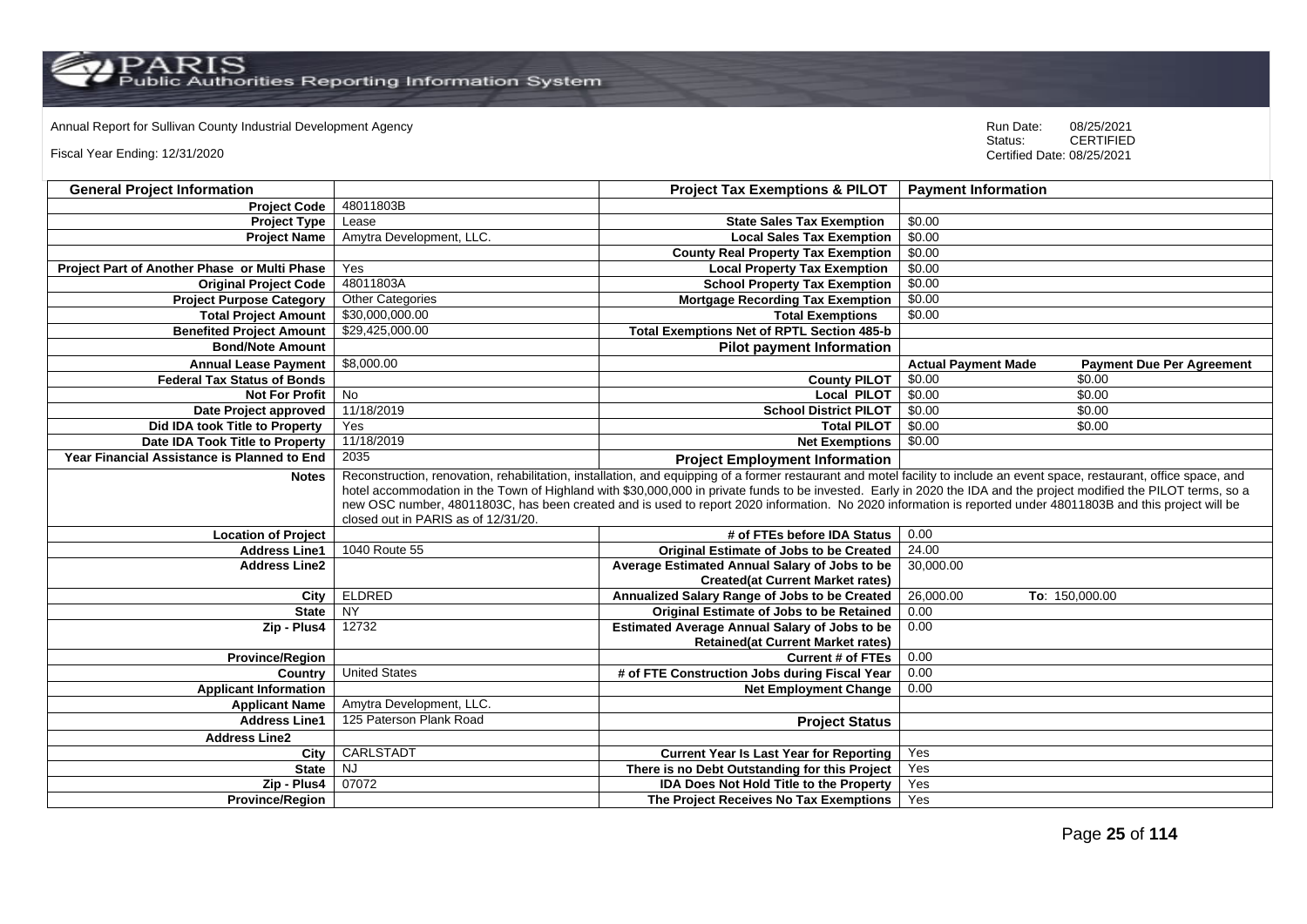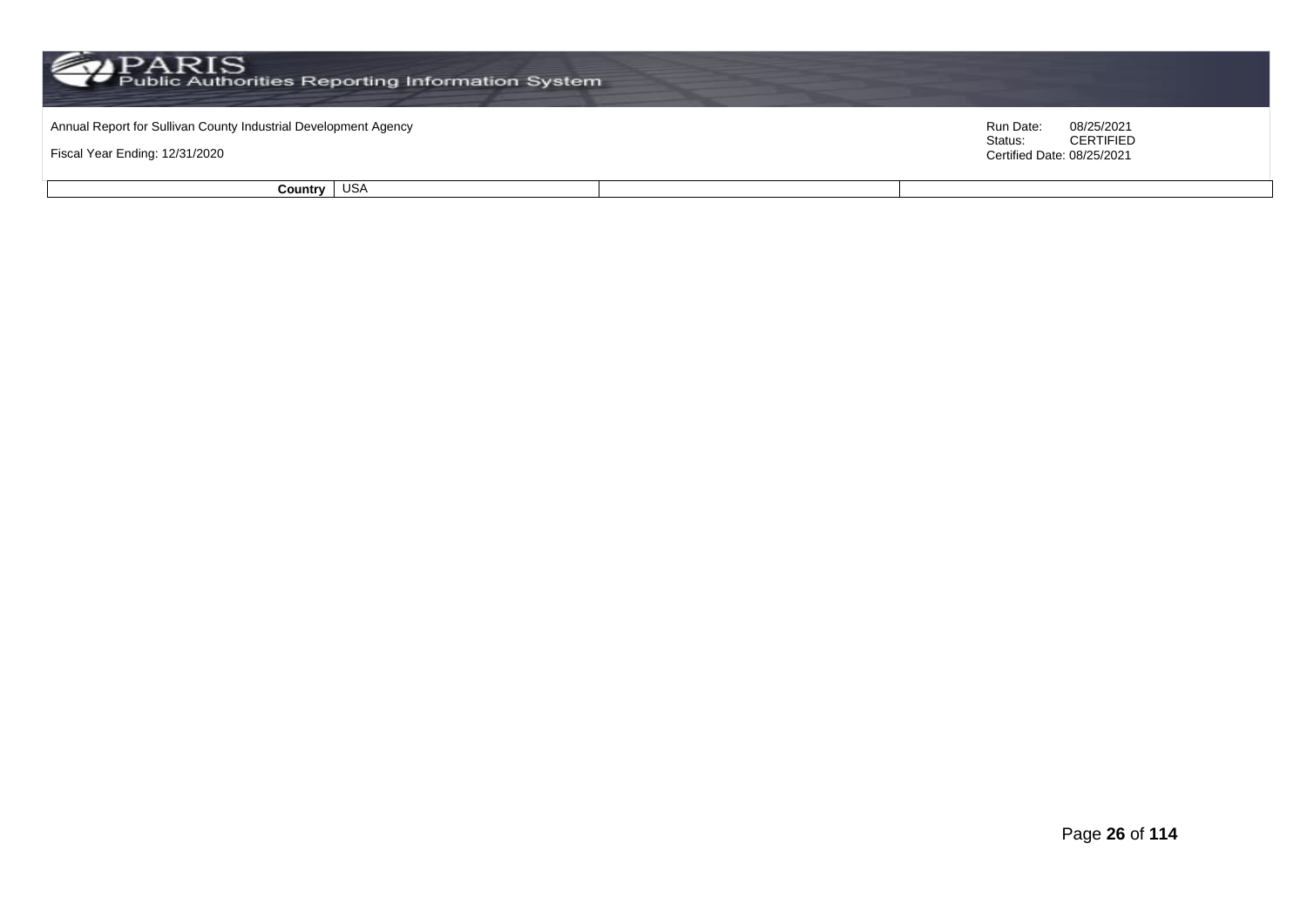# Annual Report for Sullivan County Industrial Development Agency<br>
Status: CERTIFIED

Fiscal Year Ending: 12/31/2020

| <b>General Project Information</b>           |                                                                | <b>Project Tax Exemptions &amp; PILOT</b>                                                                                                                     | <b>Payment Information</b>                                     |
|----------------------------------------------|----------------------------------------------------------------|---------------------------------------------------------------------------------------------------------------------------------------------------------------|----------------------------------------------------------------|
| <b>Project Code</b>                          | 48011601A                                                      |                                                                                                                                                               |                                                                |
| <b>Project Type</b>                          | Lease                                                          | <b>State Sales Tax Exemption</b>                                                                                                                              | \$0.00                                                         |
| <b>Project Name</b>                          | BRR Brothers III, LLC. / Sullivan County<br>Fabrications, Inc. | <b>Local Sales Tax Exemption</b>                                                                                                                              | \$0.00                                                         |
|                                              |                                                                | <b>County Real Property Tax Exemption</b>                                                                                                                     | \$8,308.43                                                     |
| Project Part of Another Phase or Multi Phase | No                                                             | <b>Local Property Tax Exemption</b>                                                                                                                           | \$10,444.00                                                    |
| <b>Original Project Code</b>                 |                                                                | <b>School Property Tax Exemption</b>                                                                                                                          | \$26,424.19                                                    |
| <b>Project Purpose Category</b>              | Manufacturing                                                  | <b>Mortgage Recording Tax Exemption</b>                                                                                                                       | \$0.00                                                         |
| <b>Total Project Amount</b>                  | \$3,900,000.00                                                 | <b>Total Exemptions</b>                                                                                                                                       | \$45,176.62                                                    |
| <b>Benefited Project Amount</b>              | \$3,600,000.00                                                 | <b>Total Exemptions Net of RPTL Section 485-b</b>                                                                                                             | \$45,176.62                                                    |
| <b>Bond/Note Amount</b>                      |                                                                | <b>Pilot payment Information</b>                                                                                                                              |                                                                |
| <b>Annual Lease Payment</b>                  | \$3,000.00                                                     |                                                                                                                                                               | <b>Actual Payment Made</b><br><b>Payment Due Per Agreement</b> |
| <b>Federal Tax Status of Bonds</b>           |                                                                | <b>County PILOT</b>                                                                                                                                           | \$5,384.14<br>\$5.384.14                                       |
| <b>Not For Profit</b>                        | <b>No</b>                                                      | <b>Local PILOT</b>                                                                                                                                            | \$6,768.05<br>\$6,768.05                                       |
| Date Project approved                        | 4/18/2016                                                      | <b>School District PILOT</b>                                                                                                                                  | \$17,123.74<br>\$17,123.74                                     |
| Did IDA took Title to Property               | Yes                                                            | <b>Total PILOT</b>                                                                                                                                            | \$29,275.93<br>\$29,275.93                                     |
| Date IDA Took Title to Property              | 4/22/2016                                                      | <b>Net Exemptions</b>                                                                                                                                         | \$15,900.69                                                    |
| Year Financial Assistance is Planned to End  | 2037                                                           | <b>Project Employment Information</b>                                                                                                                         |                                                                |
| <b>Notes</b>                                 | manufactured products.                                         | The project involves the acquisition of a former egg farm and renovation of the existing facilities to accommodate a metal fabrication factory and storage of |                                                                |
| <b>Location of Project</b>                   |                                                                | # of FTEs before IDA Status                                                                                                                                   | 3.00                                                           |
| <b>Address Line1</b>                         | PO Box 368                                                     | <b>Original Estimate of Jobs to be Created</b>                                                                                                                | 7.00                                                           |
| <b>Address Line2</b>                         |                                                                | Average Estimated Annual Salary of Jobs to be                                                                                                                 | 40,000.00                                                      |
|                                              |                                                                | <b>Created(at Current Market rates)</b>                                                                                                                       |                                                                |
| City                                         | <b>MOUNTAIN DALE</b>                                           | Annualized Salary Range of Jobs to be Created                                                                                                                 | 0.00<br>To: 40,000.00                                          |
| <b>State</b>                                 | <b>NY</b>                                                      | <b>Original Estimate of Jobs to be Retained</b>                                                                                                               | 3.00                                                           |
| Zip - Plus4                                  | 12763                                                          | <b>Estimated Average Annual Salary of Jobs to be</b>                                                                                                          | 40,000.00                                                      |
|                                              |                                                                | <b>Retained(at Current Market rates)</b>                                                                                                                      |                                                                |
| <b>Province/Region</b>                       |                                                                | <b>Current # of FTEs</b>                                                                                                                                      | 8.00                                                           |
| Country                                      | <b>United States</b>                                           | # of FTE Construction Jobs during Fiscal Year                                                                                                                 | 0.00                                                           |
| <b>Applicant Information</b>                 |                                                                | <b>Net Employment Change</b>                                                                                                                                  | 5.00                                                           |
| <b>Applicant Name</b>                        | Sullivan County Fabrication, Inc.                              |                                                                                                                                                               |                                                                |
| <b>Address Line1</b>                         | PO Box 368                                                     | <b>Project Status</b>                                                                                                                                         |                                                                |
| <b>Address Line2</b>                         |                                                                |                                                                                                                                                               |                                                                |
| City                                         | <b>MOUNTAIN DALE</b>                                           | <b>Current Year Is Last Year for Reporting</b>                                                                                                                |                                                                |
| <b>State</b>                                 | <b>NY</b>                                                      | There is no Debt Outstanding for this Project                                                                                                                 |                                                                |
| Zip - Plus4                                  | 12763                                                          | IDA Does Not Hold Title to the Property                                                                                                                       |                                                                |
| <b>Province/Region</b>                       |                                                                | The Project Receives No Tax Exemptions                                                                                                                        |                                                                |
| Country USA                                  |                                                                |                                                                                                                                                               |                                                                |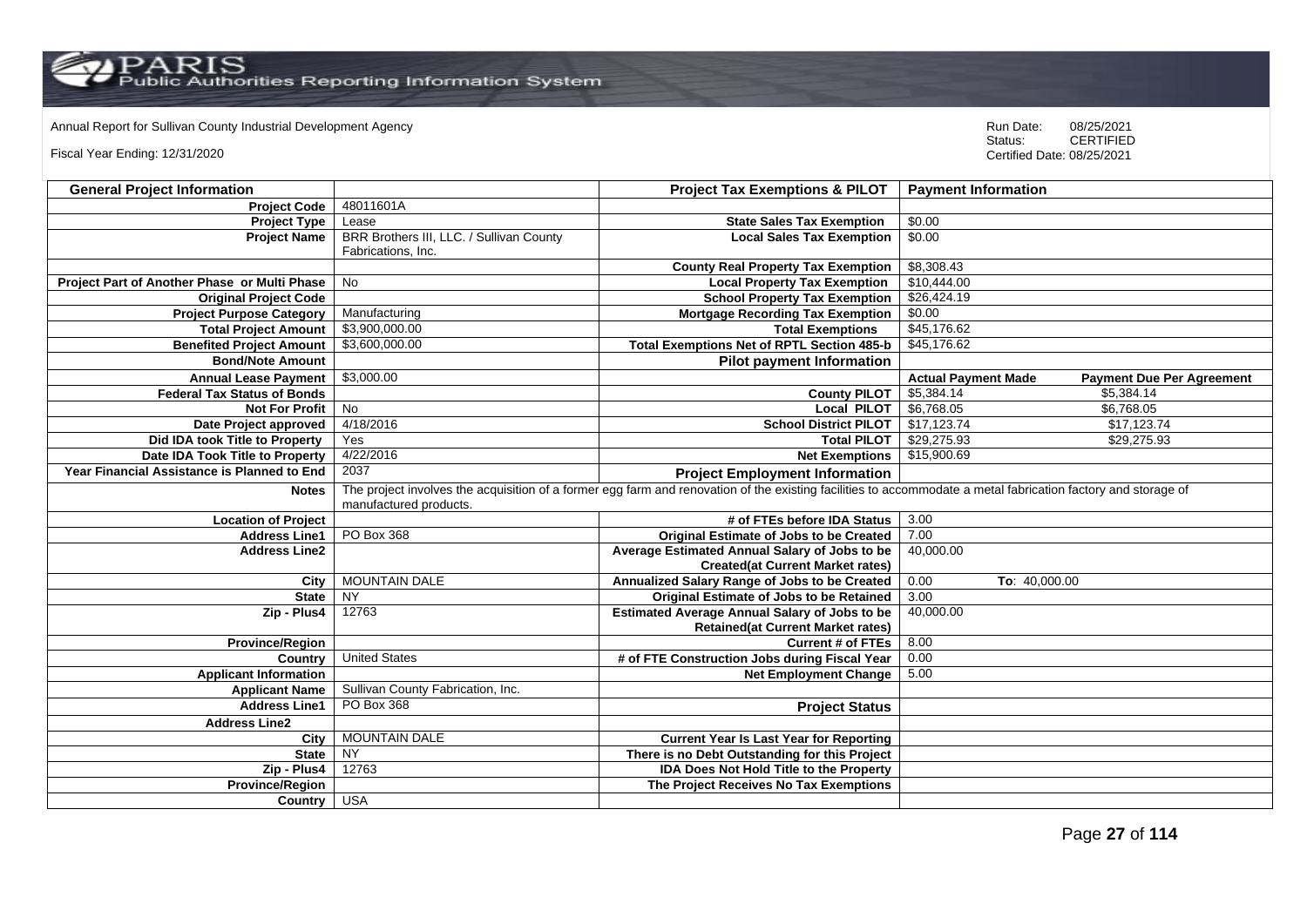# Annual Report for Sullivan County Industrial Development Agency<br>
Status: CERTIFIED

Fiscal Year Ending: 12/31/2020

| <b>General Project Information</b>           |                                                                                       | <b>Project Tax Exemptions &amp; PILOT</b>            | <b>Payment Information</b>                                     |
|----------------------------------------------|---------------------------------------------------------------------------------------|------------------------------------------------------|----------------------------------------------------------------|
| <b>Project Code</b>                          | 48011701A                                                                             |                                                      |                                                                |
| <b>Project Type</b>                          | Lease                                                                                 | <b>State Sales Tax Exemption</b>                     | \$0.00                                                         |
| <b>Project Name</b>                          | Be Neet, LLC. / Jeff Sanitation, Inc.                                                 | <b>Local Sales Tax Exemption</b>                     | \$0.00                                                         |
|                                              |                                                                                       | <b>County Real Property Tax Exemption</b>            | \$5,825.79                                                     |
| Project Part of Another Phase or Multi Phase | <b>No</b>                                                                             | <b>Local Property Tax Exemption</b>                  | \$4,326.34                                                     |
| <b>Original Project Code</b>                 |                                                                                       | <b>School Property Tax Exemption</b>                 | \$10,453.65                                                    |
| <b>Project Purpose Category</b>              | Transportation, Communication, Electric,                                              | <b>Mortgage Recording Tax Exemption</b>              | \$0.00                                                         |
|                                              | <b>Gas and Sanitary Services</b>                                                      |                                                      |                                                                |
| <b>Total Project Amount</b>                  | \$880,600.00                                                                          | <b>Total Exemptions</b>                              | \$20,605.78                                                    |
| <b>Benefited Project Amount</b>              | \$97,788.00                                                                           | <b>Total Exemptions Net of RPTL Section 485-b</b>    | \$15,797.51                                                    |
| <b>Bond/Note Amount</b>                      |                                                                                       | <b>Pilot payment Information</b>                     |                                                                |
| <b>Annual Lease Payment</b>                  | \$1,250.00                                                                            |                                                      | <b>Actual Payment Made</b><br><b>Payment Due Per Agreement</b> |
| <b>Federal Tax Status of Bonds</b>           |                                                                                       | <b>County PILOT</b>                                  | \$3,802.69<br>\$3,802.69                                       |
| <b>Not For Profit</b>                        | <b>No</b>                                                                             | <b>Local PILOT</b>                                   | \$2,823.94<br>\$2,823.94                                       |
| Date Project approved                        | 1/9/2017                                                                              | <b>School District PILOT</b>                         | \$6,823.45<br>\$6,823.45                                       |
| Did IDA took Title to Property               | Yes                                                                                   | <b>Total PILOT</b>                                   | \$13,450.08<br>\$13,450.08                                     |
| Date IDA Took Title to Property              | 2/1/2017                                                                              | <b>Net Exemptions</b>                                | \$7,155.70                                                     |
| Year Financial Assistance is Planned to End  | 2037                                                                                  | <b>Project Employment Information</b>                |                                                                |
| <b>Notes</b>                                 | Construction and equipping of a transfer station to provide waste management services |                                                      |                                                                |
| <b>Location of Project</b>                   |                                                                                       | # of FTEs before IDA Status                          | 10.00                                                          |
| <b>Address Line1</b>                         | 5239 State Route 52                                                                   | <b>Original Estimate of Jobs to be Created</b>       | 3.00                                                           |
| <b>Address Line2</b>                         |                                                                                       | Average Estimated Annual Salary of Jobs to be        | 27,000.00                                                      |
|                                              |                                                                                       | <b>Created(at Current Market rates)</b>              |                                                                |
| City                                         | <b>JEFFERSONVILLE</b>                                                                 | Annualized Salary Range of Jobs to be Created        | 25,000.00<br>To: 35,000.00                                     |
| <b>State</b>                                 | <b>NY</b>                                                                             | Original Estimate of Jobs to be Retained             | 10.00                                                          |
| Zip - Plus4                                  | 12748                                                                                 | <b>Estimated Average Annual Salary of Jobs to be</b> | 30,000.00                                                      |
|                                              |                                                                                       | <b>Retained(at Current Market rates)</b>             |                                                                |
| <b>Province/Region</b>                       |                                                                                       | <b>Current # of FTEs</b>                             | 14.00                                                          |
| Country                                      | <b>United States</b>                                                                  | # of FTE Construction Jobs during Fiscal Year        | 0.00                                                           |
| <b>Applicant Information</b>                 |                                                                                       | <b>Net Employment Change</b>                         | 4.00                                                           |
| <b>Applicant Name</b>                        | Be Neet, LLC.                                                                         |                                                      |                                                                |
| <b>Address Line1</b>                         | PO Box 57                                                                             | <b>Project Status</b>                                |                                                                |
| <b>Address Line2</b>                         |                                                                                       |                                                      |                                                                |
| City                                         | <b>JEFFERSONVILLE</b>                                                                 | <b>Current Year Is Last Year for Reporting</b>       |                                                                |
| <b>State</b>                                 | $\overline{NY}$                                                                       | There is no Debt Outstanding for this Project        |                                                                |
| Zip - Plus4                                  | 12748                                                                                 | IDA Does Not Hold Title to the Property              |                                                                |
| <b>Province/Region</b>                       |                                                                                       | The Project Receives No Tax Exemptions               |                                                                |
| Country                                      | <b>USA</b>                                                                            |                                                      |                                                                |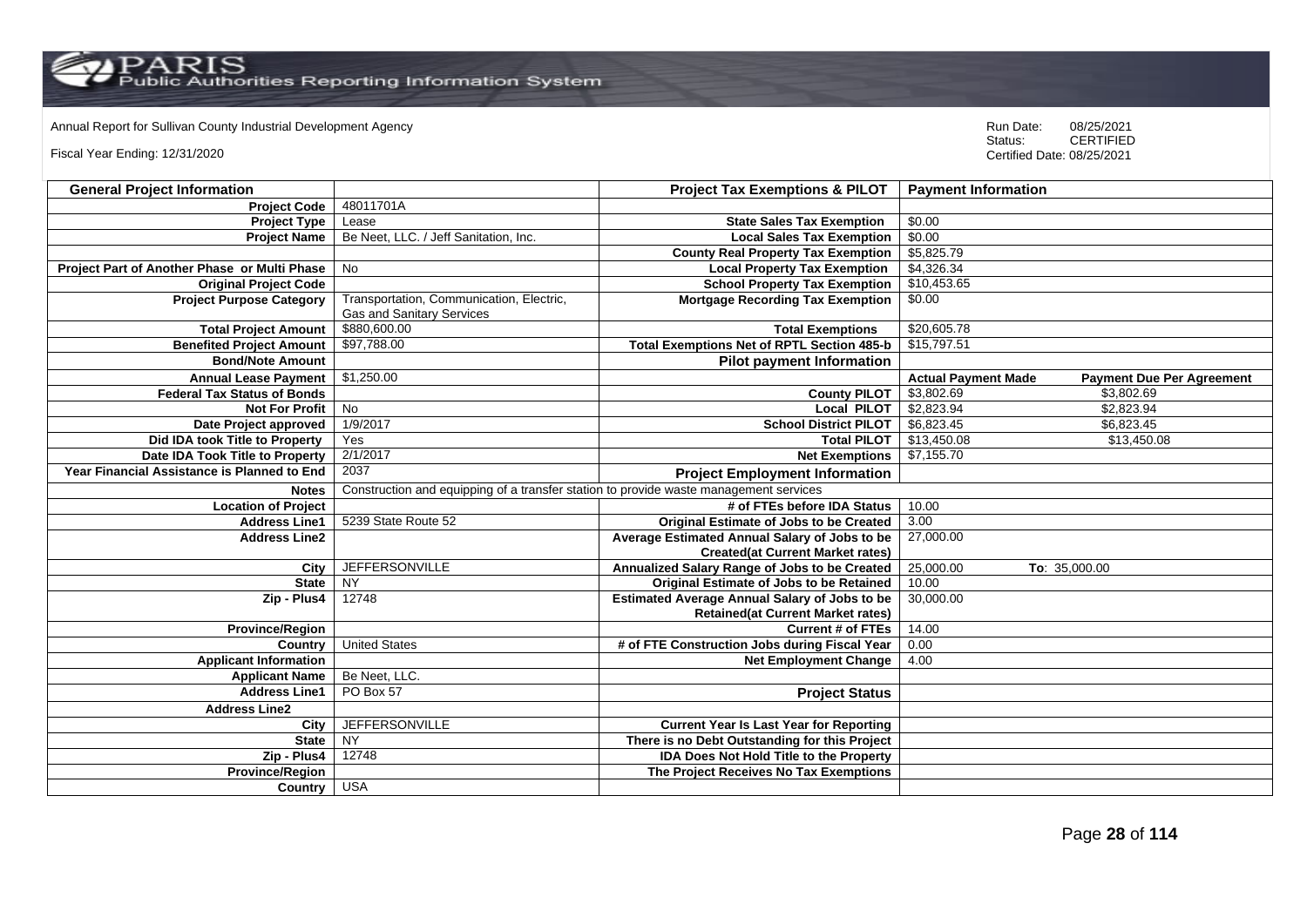# Annual Report for Sullivan County Industrial Development Agency<br>
Status: CERTIFIED

Fiscal Year Ending: 12/31/2020

| <b>General Project Information</b>           |                                         | <b>Project Tax Exemptions &amp; PILOT</b>                                                                                                                           | <b>Payment Information</b> |                                  |
|----------------------------------------------|-----------------------------------------|---------------------------------------------------------------------------------------------------------------------------------------------------------------------|----------------------------|----------------------------------|
| <b>Project Code</b>                          | 48010602A                               |                                                                                                                                                                     |                            |                                  |
| <b>Project Type</b>                          | Lease                                   | <b>State Sales Tax Exemption</b>                                                                                                                                    | \$0.00                     |                                  |
| <b>Project Name</b>                          | Bethel Woods Performing Arts Center LLC | <b>Local Sales Tax Exemption</b>                                                                                                                                    | \$0.00                     |                                  |
|                                              |                                         | <b>County Real Property Tax Exemption</b>                                                                                                                           | \$0.00                     |                                  |
| Project Part of Another Phase or Multi Phase | <b>No</b>                               | <b>Local Property Tax Exemption</b>                                                                                                                                 | \$0.00                     |                                  |
| <b>Original Project Code</b>                 |                                         | <b>School Property Tax Exemption</b>                                                                                                                                | \$0.00                     |                                  |
| <b>Project Purpose Category</b>              | <b>Other Categories</b>                 | <b>Mortgage Recording Tax Exemption</b>                                                                                                                             | \$0.00                     |                                  |
| <b>Total Project Amount</b>                  | \$76,000,000.00                         | <b>Total Exemptions</b>                                                                                                                                             | \$0.00                     |                                  |
| <b>Benefited Project Amount</b>              | \$0.00                                  | <b>Total Exemptions Net of RPTL Section 485-b</b>                                                                                                                   | \$0.00                     |                                  |
| <b>Bond/Note Amount</b>                      |                                         | <b>Pilot payment Information</b>                                                                                                                                    |                            |                                  |
| <b>Annual Lease Payment</b>                  | \$2,500.00                              |                                                                                                                                                                     | <b>Actual Payment Made</b> | <b>Payment Due Per Agreement</b> |
| <b>Federal Tax Status of Bonds</b>           |                                         | <b>County PILOT</b>                                                                                                                                                 | \$14,346.82                | \$14,346.82                      |
| <b>Not For Profit</b>                        | Yes                                     | <b>Local PILOT</b>                                                                                                                                                  | \$13,025.22                | \$13,025.22                      |
| Date Project approved                        | 10/13/2005                              | <b>School District PILOT</b>                                                                                                                                        | \$42,304.49                | \$42,304.49                      |
| Did IDA took Title to Property               | Yes                                     | <b>Total PILOT</b>                                                                                                                                                  | \$69,676.53                | \$69,676.53                      |
| Date IDA Took Title to Property              | 2/21/2006                               | <b>Net Exemptions</b>                                                                                                                                               | $-$69,676.53$              |                                  |
| Year Financial Assistance is Planned to End  | 2026                                    | <b>Project Employment Information</b>                                                                                                                               |                            |                                  |
| <b>Notes</b>                                 |                                         | Construction of a performing arts center located on site of the 1969 Woodstock Festival. Facility is tax exempt, but wanted to pay taxes on some of its parcels. It |                            |                                  |
|                                              | makes these payments through the IDA.   |                                                                                                                                                                     |                            |                                  |
| <b>Location of Project</b>                   |                                         | # of FTEs before IDA Status                                                                                                                                         | 0.00                       |                                  |
| <b>Address Line1</b>                         | One Cablevision Center                  | <b>Original Estimate of Jobs to be Created</b>                                                                                                                      | 15.00                      |                                  |
| <b>Address Line2</b>                         |                                         | Average Estimated Annual Salary of Jobs to be                                                                                                                       | 51,500.00                  |                                  |
|                                              |                                         | <b>Created(at Current Market rates)</b>                                                                                                                             |                            |                                  |
| City                                         | <b>LIBERTY</b>                          | Annualized Salary Range of Jobs to be Created                                                                                                                       | 51,500.00                  | To: 51,500.00                    |
| <b>State</b>                                 | <b>NY</b>                               | Original Estimate of Jobs to be Retained                                                                                                                            | 0.00                       |                                  |
| Zip - Plus4                                  | 12754                                   | <b>Estimated Average Annual Salary of Jobs to be</b>                                                                                                                | 0.00                       |                                  |
|                                              |                                         | <b>Retained(at Current Market rates)</b>                                                                                                                            |                            |                                  |
| <b>Province/Region</b>                       |                                         | <b>Current # of FTEs</b>                                                                                                                                            | 56.00                      |                                  |
| Country                                      | <b>United States</b>                    | # of FTE Construction Jobs during Fiscal Year                                                                                                                       | 0.00                       |                                  |
| <b>Applicant Information</b>                 |                                         | <b>Net Employment Change</b>                                                                                                                                        | 56.00                      |                                  |
| <b>Applicant Name</b>                        | Bethel Woods Performing Arts Center LLC |                                                                                                                                                                     |                            |                                  |
| <b>Address Line1</b>                         | One Cablevision Center                  | <b>Project Status</b>                                                                                                                                               |                            |                                  |
| <b>Address Line2</b>                         |                                         |                                                                                                                                                                     |                            |                                  |
| City                                         | <b>LIBERTY</b>                          | <b>Current Year Is Last Year for Reporting</b>                                                                                                                      |                            |                                  |
| <b>State</b>                                 | NY                                      | There is no Debt Outstanding for this Project                                                                                                                       |                            |                                  |
| Zip - Plus4                                  | 12754                                   | <b>IDA Does Not Hold Title to the Property</b>                                                                                                                      |                            |                                  |
| <b>Province/Region</b>                       |                                         | The Project Receives No Tax Exemptions                                                                                                                              |                            |                                  |
| Country USA                                  |                                         |                                                                                                                                                                     |                            |                                  |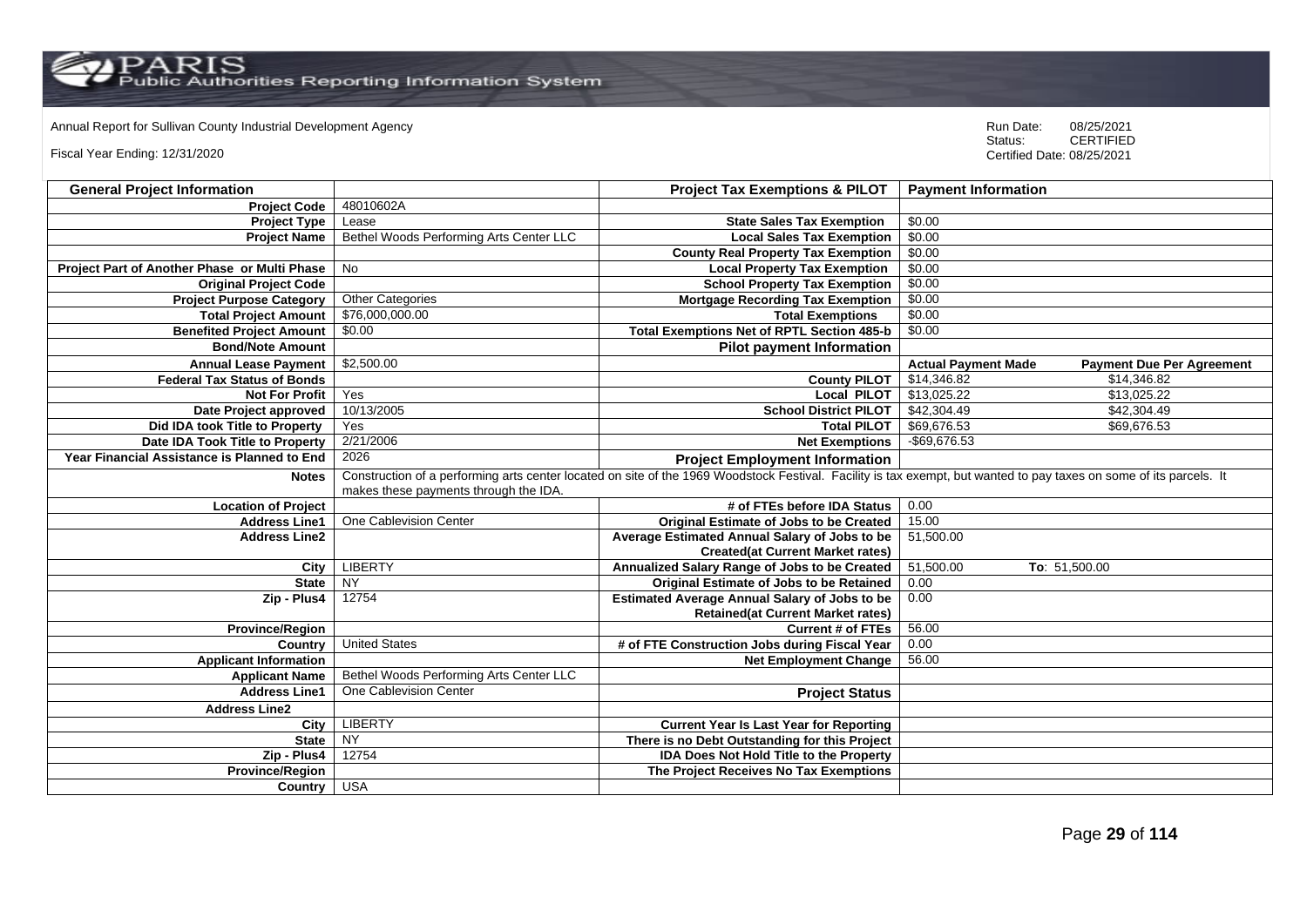# Annual Report for Sullivan County Industrial Development Agency<br>
Status: CERTIFIED

Fiscal Year Ending: 12/31/2020

| <b>General Project Information</b>           |                                    | <b>Project Tax Exemptions &amp; PILOT</b>            | <b>Payment Information</b>                                                                                                                                        |
|----------------------------------------------|------------------------------------|------------------------------------------------------|-------------------------------------------------------------------------------------------------------------------------------------------------------------------|
| <b>Project Code</b>                          | 48010601A                          |                                                      |                                                                                                                                                                   |
| <b>Project Type</b>                          | Lease                              | <b>State Sales Tax Exemption</b>                     | \$0.00                                                                                                                                                            |
| <b>Project Name</b>                          | Carved in Stone, Inc. / Stecho LLC | <b>Local Sales Tax Exemption</b>                     | \$0.00                                                                                                                                                            |
|                                              |                                    | <b>County Real Property Tax Exemption</b>            | \$2,206.24                                                                                                                                                        |
| Project Part of Another Phase or Multi Phase | No                                 | <b>Local Property Tax Exemption</b>                  | \$6,222.82                                                                                                                                                        |
| <b>Original Project Code</b>                 |                                    | <b>School Property Tax Exemption</b>                 | \$7,405.76                                                                                                                                                        |
| <b>Project Purpose Category</b>              | Manufacturing                      | <b>Mortgage Recording Tax Exemption</b>              | \$0.00                                                                                                                                                            |
| <b>Total Project Amount</b>                  | \$200,000.00                       | <b>Total Exemptions</b>                              | \$15,834.82                                                                                                                                                       |
| <b>Benefited Project Amount</b>              | \$150,000.00                       | <b>Total Exemptions Net of RPTL Section 485-b</b>    | \$15,834.82                                                                                                                                                       |
| <b>Bond/Note Amount</b>                      |                                    | <b>Pilot payment Information</b>                     |                                                                                                                                                                   |
| <b>Annual Lease Payment</b>                  | \$1,000.00                         |                                                      | <b>Actual Payment Made</b><br><b>Payment Due Per Agreement</b>                                                                                                    |
| <b>Federal Tax Status of Bonds</b>           |                                    | <b>County PILOT</b>                                  | \$846.79<br>\$846.79                                                                                                                                              |
| <b>Not For Profit</b>                        | <b>No</b>                          | <b>Local PILOT</b>                                   | \$2,388.41<br>\$2,388.41                                                                                                                                          |
| Date Project approved                        | 10/23/2005                         | <b>School District PILOT</b>                         | \$2,842.45<br>\$2,842.45                                                                                                                                          |
| Did IDA took Title to Property               | Yes                                | <b>Total PILOT</b>                                   | \$6,077.65<br>\$6,077.65                                                                                                                                          |
| Date IDA Took Title to Property              | 2/8/2006                           | <b>Net Exemptions</b>                                | \$9,757.17                                                                                                                                                        |
| Year Financial Assistance is Planned to End  | 2026                               | <b>Project Employment Information</b>                |                                                                                                                                                                   |
| <b>Notes</b>                                 | September 14, 2010.                |                                                      | Renovation of a vacant firehouse into a manufacturing business making wood and metal products for custom kitchens. Project changed ownership to Ella Ruffo LLC on |
| <b>Location of Project</b>                   |                                    | # of FTEs before IDA Status                          | 0.00                                                                                                                                                              |
| <b>Address Line1</b>                         | 35 Lake Street                     | <b>Original Estimate of Jobs to be Created</b>       | 3.00                                                                                                                                                              |
| <b>Address Line2</b>                         |                                    | Average Estimated Annual Salary of Jobs to be        | 33,000.00                                                                                                                                                         |
|                                              |                                    | <b>Created(at Current Market rates)</b>              |                                                                                                                                                                   |
| City                                         | <b>LIBERTY</b>                     | Annualized Salary Range of Jobs to be Created        | 33,000.00<br>To: 33,000.00                                                                                                                                        |
| <b>State</b>                                 | NY                                 | <b>Original Estimate of Jobs to be Retained</b>      | 0.00                                                                                                                                                              |
| Zip - Plus4                                  | 12754                              | <b>Estimated Average Annual Salary of Jobs to be</b> | 0.00                                                                                                                                                              |
|                                              |                                    | <b>Retained(at Current Market rates)</b>             |                                                                                                                                                                   |
| <b>Province/Region</b>                       |                                    | <b>Current # of FTEs</b>                             | 1.00                                                                                                                                                              |
| Country                                      | <b>United States</b>               | # of FTE Construction Jobs during Fiscal Year        | 0.00                                                                                                                                                              |
| <b>Applicant Information</b>                 |                                    | <b>Net Employment Change</b>                         | 1.00                                                                                                                                                              |
| <b>Applicant Name</b>                        | Carved in Stone, Inc. / Stecho LLC |                                                      |                                                                                                                                                                   |
| <b>Address Line1</b>                         | P.O. Box 638                       | <b>Project Status</b>                                |                                                                                                                                                                   |
| <b>Address Line2</b>                         |                                    |                                                      |                                                                                                                                                                   |
| City                                         | <b>GLEN WILD</b>                   | <b>Current Year Is Last Year for Reporting</b>       |                                                                                                                                                                   |
| <b>State</b>                                 | NY                                 | There is no Debt Outstanding for this Project        |                                                                                                                                                                   |
| Zip - Plus4                                  | 12738                              | <b>IDA Does Not Hold Title to the Property</b>       |                                                                                                                                                                   |
| <b>Province/Region</b>                       |                                    | The Project Receives No Tax Exemptions               |                                                                                                                                                                   |
| Country                                      | <b>USA</b>                         |                                                      |                                                                                                                                                                   |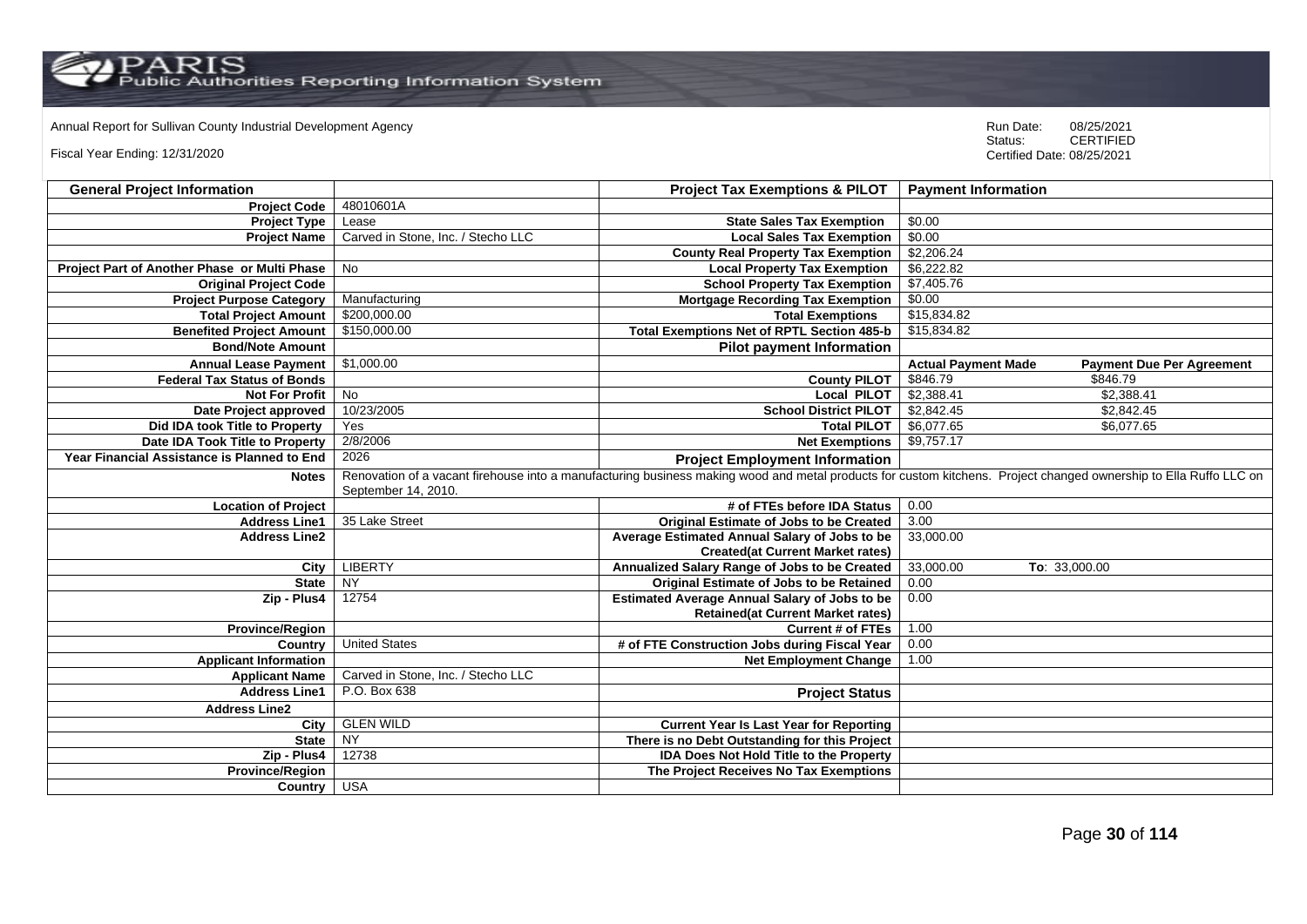$\operatorname{PARIS}_{\text{Public Authors}}$  Reporting Information System

# Annual Report for Sullivan County Industrial Development Agency<br>
Status: CERTIFIED

Fiscal Year Ending: 12/31/2020

| <b>General Project Information</b>           |                                           | <b>Project Tax Exemptions &amp; PILOT</b>                                                                                                               | <b>Payment Information</b>                                     |
|----------------------------------------------|-------------------------------------------|---------------------------------------------------------------------------------------------------------------------------------------------------------|----------------------------------------------------------------|
| <b>Project Code</b>                          | 48010902A                                 |                                                                                                                                                         |                                                                |
| <b>Project Type</b>                          | Lease                                     | <b>State Sales Tax Exemption</b>                                                                                                                        | \$0.00                                                         |
| <b>Project Name</b>                          | Catskill Distilling Company / Dancing Cat | <b>Local Sales Tax Exemption</b>                                                                                                                        | \$0.00                                                         |
|                                              |                                           | <b>County Real Property Tax Exemption</b>                                                                                                               | \$15,519.81                                                    |
| Project Part of Another Phase or Multi Phase | No                                        | <b>Local Property Tax Exemption</b>                                                                                                                     | \$11,365.98                                                    |
| <b>Original Project Code</b>                 |                                           | <b>School Property Tax Exemption</b>                                                                                                                    | \$33,479.91                                                    |
| <b>Project Purpose Category</b>              | Agriculture, Forestry and Fishing         | <b>Mortgage Recording Tax Exemption</b>                                                                                                                 | \$0.00                                                         |
| <b>Total Project Amount</b>                  | \$1,000,000.00                            | <b>Total Exemptions</b>                                                                                                                                 | \$60,365.70                                                    |
| <b>Benefited Project Amount</b>              | \$750,000.00                              | <b>Total Exemptions Net of RPTL Section 485-b</b>                                                                                                       | \$42,775.16                                                    |
| <b>Bond/Note Amount</b>                      |                                           | <b>Pilot payment Information</b>                                                                                                                        |                                                                |
| <b>Annual Lease Payment</b>                  | \$1,500.00                                |                                                                                                                                                         | <b>Actual Payment Made</b><br><b>Payment Due Per Agreement</b> |
| <b>Federal Tax Status of Bonds</b>           |                                           | <b>County PILOT</b>                                                                                                                                     | \$4,818.34<br>\$4,818.34                                       |
| <b>Not For Profit</b>                        | $\overline{N}$                            | <b>Local PILOT</b>                                                                                                                                      | \$3,528.72<br>\$3,528.72                                       |
| Date Project approved                        | 2/25/2009                                 | <b>School District PILOT</b>                                                                                                                            | \$10,394.30<br>\$10,394.30                                     |
| Did IDA took Title to Property               | Yes                                       | <b>Total PILOT</b>                                                                                                                                      | \$18,741.36<br>\$18,741.36                                     |
| Date IDA Took Title to Property              | 8/12/2009                                 | <b>Net Exemptions</b>                                                                                                                                   | \$41,624.34                                                    |
| Year Financial Assistance is Planned to End  | 2025                                      | <b>Project Employment Information</b>                                                                                                                   |                                                                |
| <b>Notes</b>                                 |                                           | Construction and equiping of buildings to house a micro distillery and warehousing, along with office space. Distillery will utilize NYS grown produce. |                                                                |
| <b>Location of Project</b>                   |                                           | # of FTEs before IDA Status                                                                                                                             | 0.00                                                           |
| <b>Address Line1</b>                         | Route 17B                                 | Original Estimate of Jobs to be Created                                                                                                                 | 2.00                                                           |
| <b>Address Line2</b>                         |                                           | Average Estimated Annual Salary of Jobs to be                                                                                                           | 30,000.00                                                      |
|                                              |                                           | <b>Created(at Current Market rates)</b>                                                                                                                 |                                                                |
| City                                         | <b>BETHEL</b>                             | Annualized Salary Range of Jobs to be Created                                                                                                           | 30,000.00<br>To: 30,000.00                                     |
| <b>State</b>                                 | <b>NY</b>                                 | <b>Original Estimate of Jobs to be Retained</b>                                                                                                         | 0.00                                                           |
| Zip - Plus4                                  | 12720                                     | <b>Estimated Average Annual Salary of Jobs to be</b>                                                                                                    | 0.00                                                           |
|                                              |                                           | <b>Retained(at Current Market rates)</b>                                                                                                                |                                                                |
| <b>Province/Region</b>                       |                                           | <b>Current # of FTEs</b>                                                                                                                                | 3.00                                                           |
| Country                                      | <b>United States</b>                      | # of FTE Construction Jobs during Fiscal Year                                                                                                           | 0.00                                                           |
| <b>Applicant Information</b>                 |                                           | <b>Net Employment Change</b>                                                                                                                            | 3.00                                                           |
| <b>Applicant Name</b>                        | <b>Catskill Stills Ltd</b>                |                                                                                                                                                         |                                                                |
| <b>Address Line1</b>                         | P.O. Box 345                              | <b>Project Status</b>                                                                                                                                   |                                                                |
| <b>Address Line2</b>                         |                                           |                                                                                                                                                         |                                                                |
| City                                         | <b>WHITE LAKE</b>                         | <b>Current Year Is Last Year for Reporting</b>                                                                                                          |                                                                |
| <b>State</b>                                 | NY                                        | There is no Debt Outstanding for this Project                                                                                                           |                                                                |
| Zip - Plus4                                  | 12786                                     | <b>IDA Does Not Hold Title to the Property</b>                                                                                                          |                                                                |
| Province/Region                              |                                           | The Project Receives No Tax Exemptions                                                                                                                  |                                                                |
| Country                                      | <b>USA</b>                                |                                                                                                                                                         |                                                                |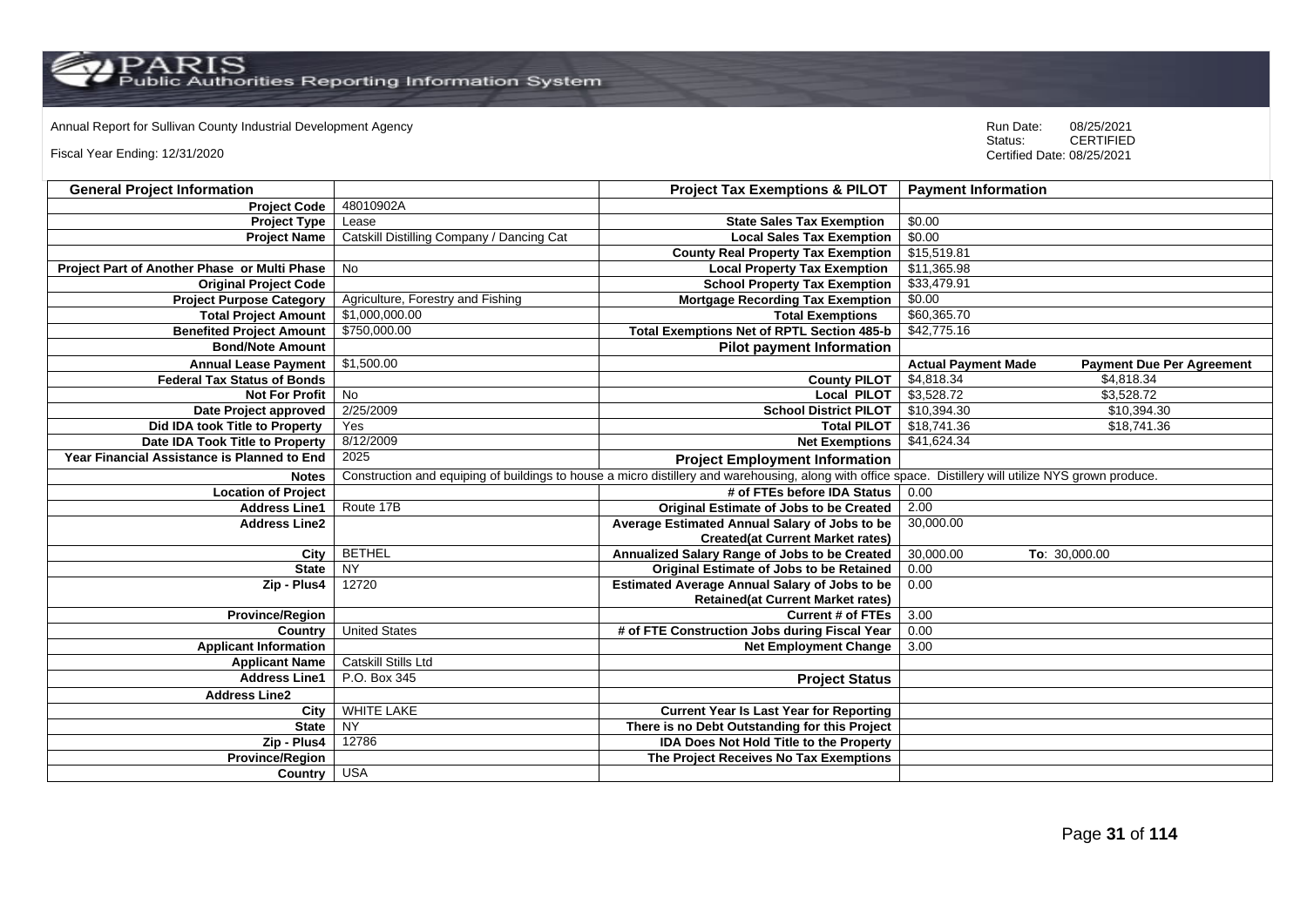# Annual Report for Sullivan County Industrial Development Agency<br>
Status: CERTIFIED

Fiscal Year Ending: 12/31/2020

| <b>General Project Information</b>                 |                                         | <b>Project Tax Exemptions &amp; PILOT</b>                                                                                               | <b>Payment Information</b>                                                                                                                                        |
|----------------------------------------------------|-----------------------------------------|-----------------------------------------------------------------------------------------------------------------------------------------|-------------------------------------------------------------------------------------------------------------------------------------------------------------------|
| <b>Project Code</b>                                | 48011805B                               |                                                                                                                                         |                                                                                                                                                                   |
| <b>Project Type</b>                                | Lease                                   | <b>State Sales Tax Exemption</b>                                                                                                        | \$11,716.11                                                                                                                                                       |
| <b>Project Name</b>                                | Catskill Hospitality Holding, LLC       | <b>Local Sales Tax Exemption</b>                                                                                                        | \$11,716.11                                                                                                                                                       |
|                                                    |                                         | <b>County Real Property Tax Exemption</b>                                                                                               | \$753.59                                                                                                                                                          |
| Project Part of Another Phase or Multi Phase       | Yes                                     | <b>Local Property Tax Exemption</b>                                                                                                     | \$337.51                                                                                                                                                          |
| <b>Original Project Code</b>                       | 48011805A                               | <b>School Property Tax Exemption</b>                                                                                                    | \$1,613.36                                                                                                                                                        |
| <b>Project Purpose Category</b>                    | Services                                | <b>Mortgage Recording Tax Exemption</b>                                                                                                 | \$0.00                                                                                                                                                            |
| <b>Total Project Amount</b>                        | \$9,592,000.00                          | <b>Total Exemptions</b>                                                                                                                 | \$26,136,68                                                                                                                                                       |
| <b>Benefited Project Amount</b>                    | \$8,692,000.00                          | Total Exemptions Net of RPTL Section 485-b                                                                                              | \$2,704.66                                                                                                                                                        |
| <b>Bond/Note Amount</b>                            |                                         | <b>Pilot payment Information</b>                                                                                                        |                                                                                                                                                                   |
| <b>Annual Lease Payment</b>                        | \$7,500.00                              |                                                                                                                                         | <b>Actual Payment Made</b><br><b>Payment Due Per Agreement</b>                                                                                                    |
| <b>Federal Tax Status of Bonds</b>                 |                                         | <b>County PILOT</b>                                                                                                                     | \$753.59<br>\$753.59                                                                                                                                              |
| <b>Not For Profit</b>                              | No                                      | <b>Local PILOT</b>                                                                                                                      | \$337.51<br>\$337.51                                                                                                                                              |
| Date Project approved                              | 2/10/2020                               | <b>School District PILOT</b>                                                                                                            | \$1,613.36<br>\$1,613.36                                                                                                                                          |
| Did IDA took Title to Property                     | Yes                                     | <b>Total PILOT</b>                                                                                                                      | \$2,704.46<br>\$2,704.46                                                                                                                                          |
| Date IDA Took Title to Property                    | 8/1/2018                                | <b>Net Exemptions</b>                                                                                                                   | \$23,432.22                                                                                                                                                       |
| <b>Year Financial Assistance is Planned to End</b> | 2033                                    | <b>Project Employment Information</b>                                                                                                   |                                                                                                                                                                   |
| <b>Notes</b>                                       |                                         |                                                                                                                                         | Project involves the construction of a hotel under the Hampton Inn franchise. This project was approved in 2016, and closed in 2018. In 2020 the IDA modified the |
|                                                    |                                         | terms of the PILOT Agreement and a new OSC number (48011805B) was assigned. All 2020 information is reported under this new OSC number. |                                                                                                                                                                   |
| <b>Location of Project</b>                         |                                         | # of FTEs before IDA Status                                                                                                             | 0.00                                                                                                                                                              |
| <b>Address Line1</b>                               | Golden Ridge Road                       | <b>Original Estimate of Jobs to be Created</b>                                                                                          | 12.00                                                                                                                                                             |
| <b>Address Line2</b>                               |                                         | Average Estimated Annual Salary of Jobs to be                                                                                           | 40,000.00                                                                                                                                                         |
|                                                    |                                         | <b>Created(at Current Market rates)</b>                                                                                                 |                                                                                                                                                                   |
| City                                               | <b>MONTICELLO</b>                       | Annualized Salary Range of Jobs to be Created                                                                                           | 30,000.00<br>To: 50,000.00                                                                                                                                        |
| <b>State</b>                                       | <b>NY</b>                               | Original Estimate of Jobs to be Retained                                                                                                | 0.00                                                                                                                                                              |
| Zip - Plus4                                        | 12701                                   | <b>Estimated Average Annual Salary of Jobs to be</b>                                                                                    | 0.00                                                                                                                                                              |
|                                                    |                                         | <b>Retained(at Current Market rates)</b>                                                                                                |                                                                                                                                                                   |
| <b>Province/Region</b>                             |                                         | <b>Current # of FTEs</b>                                                                                                                | 0.00                                                                                                                                                              |
| Country                                            | <b>United States</b>                    | # of FTE Construction Jobs during Fiscal Year                                                                                           | 10.00                                                                                                                                                             |
| <b>Applicant Information</b>                       |                                         | <b>Net Employment Change</b>                                                                                                            | 0.00                                                                                                                                                              |
| <b>Applicant Name</b>                              | <b>Catskill Hospitality Holding LLC</b> |                                                                                                                                         |                                                                                                                                                                   |
| <b>Address Line1</b>                               | 16 Raceway Road                         | <b>Project Status</b>                                                                                                                   |                                                                                                                                                                   |
| <b>Address Line2</b>                               |                                         |                                                                                                                                         |                                                                                                                                                                   |
| City                                               | <b>MONTICELLO</b>                       | <b>Current Year Is Last Year for Reporting</b>                                                                                          |                                                                                                                                                                   |
| <b>State</b>                                       | <b>NY</b>                               | There is no Debt Outstanding for this Project                                                                                           |                                                                                                                                                                   |
| Zip - Plus4                                        | 12701                                   | <b>IDA Does Not Hold Title to the Property</b>                                                                                          |                                                                                                                                                                   |
| <b>Province/Region</b>                             |                                         | The Project Receives No Tax Exemptions                                                                                                  |                                                                                                                                                                   |
| Country                                            | <b>USA</b>                              |                                                                                                                                         |                                                                                                                                                                   |
|                                                    |                                         |                                                                                                                                         |                                                                                                                                                                   |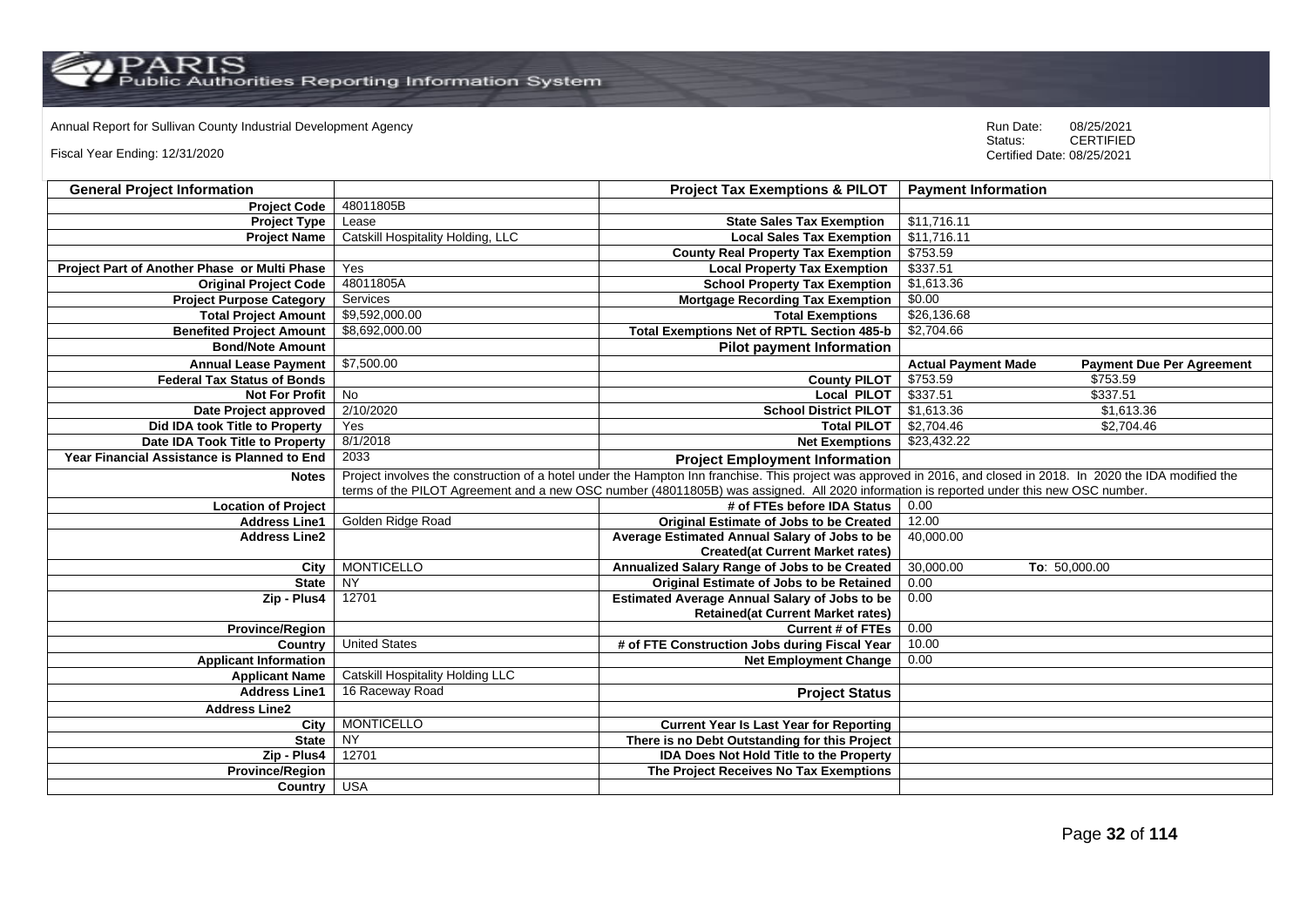# Annual Report for Sullivan County Industrial Development Agency<br>
Status: CERTIFIED

Fiscal Year Ending: 12/31/2020

| <b>General Project Information</b>           |                                    | <b>Project Tax Exemptions &amp; PILOT</b>                                                                       | <b>Payment Information</b>                                                                                                                                         |
|----------------------------------------------|------------------------------------|-----------------------------------------------------------------------------------------------------------------|--------------------------------------------------------------------------------------------------------------------------------------------------------------------|
| <b>Project Code</b>                          | 48011805A                          |                                                                                                                 |                                                                                                                                                                    |
| <b>Project Type</b>                          | Lease                              | <b>State Sales Tax Exemption</b>                                                                                | \$0.00                                                                                                                                                             |
| <b>Project Name</b>                          | Catskill Hospitality Holding, LLC. | <b>Local Sales Tax Exemption</b>                                                                                | \$0.00                                                                                                                                                             |
|                                              |                                    | <b>County Real Property Tax Exemption</b>                                                                       | \$0.00                                                                                                                                                             |
| Project Part of Another Phase or Multi Phase | No                                 | <b>Local Property Tax Exemption</b>                                                                             | \$0.00                                                                                                                                                             |
| <b>Original Project Code</b>                 |                                    | <b>School Property Tax Exemption</b>                                                                            | \$0.00                                                                                                                                                             |
| <b>Project Purpose Category</b>              | <b>Other Categories</b>            | <b>Mortgage Recording Tax Exemption</b>                                                                         | \$0.00                                                                                                                                                             |
| <b>Total Project Amount</b>                  | \$9,592,000.00                     | <b>Total Exemptions</b>                                                                                         | \$0.00                                                                                                                                                             |
| <b>Benefited Project Amount</b>              | \$8,692,000.00                     | <b>Total Exemptions Net of RPTL Section 485-b</b>                                                               |                                                                                                                                                                    |
| <b>Bond/Note Amount</b>                      |                                    | <b>Pilot payment Information</b>                                                                                |                                                                                                                                                                    |
| <b>Annual Lease Payment</b>                  | \$7,500.00                         |                                                                                                                 | <b>Actual Payment Made</b><br><b>Payment Due Per Agreement</b>                                                                                                     |
| <b>Federal Tax Status of Bonds</b>           |                                    | <b>County PILOT</b>                                                                                             | \$0.00<br>\$0.00                                                                                                                                                   |
| <b>Not For Profit</b>                        | $\overline{N}$                     | <b>Local PILOT</b>                                                                                              | \$0.00<br>\$0.00                                                                                                                                                   |
| Date Project approved                        | 6/20/2016                          | <b>School District PILOT</b>                                                                                    | \$0.00<br>\$0.00                                                                                                                                                   |
| Did IDA took Title to Property               | Yes                                | <b>Total PILOT</b>                                                                                              | \$0.00<br>\$0.00                                                                                                                                                   |
| Date IDA Took Title to Property              | 8/1/2018                           | <b>Net Exemptions</b>                                                                                           | \$0.00                                                                                                                                                             |
| Year Financial Assistance is Planned to End  | 2033                               | <b>Project Employment Information</b>                                                                           |                                                                                                                                                                    |
| <b>Notes</b>                                 |                                    |                                                                                                                 | Project involves the construction of a hotel under the Hampton Inn franchise. This project was approved in 2016, and closed in 2018. Early in 2020 the IDA and the |
|                                              |                                    |                                                                                                                 | project amended the terms of the PILOT Agreement, so a new OSC number, 48011805B, has been created and used to report 2020 information in PARIS. No 2020           |
|                                              |                                    | information is reported under OSC number 48011805A and this project will be closed out in PARIS as of 12/31/20. |                                                                                                                                                                    |
| <b>Location of Project</b>                   |                                    | # of FTEs before IDA Status                                                                                     | 0.00                                                                                                                                                               |
| <b>Address Line1</b>                         | Golden Ridge Road                  | <b>Original Estimate of Jobs to be Created</b>                                                                  | 12.00                                                                                                                                                              |
| <b>Address Line2</b>                         |                                    | Average Estimated Annual Salary of Jobs to be                                                                   | 40,000.00                                                                                                                                                          |
|                                              |                                    | <b>Created(at Current Market rates)</b>                                                                         |                                                                                                                                                                    |
| City                                         | <b>MONTICELLO</b>                  | Annualized Salary Range of Jobs to be Created                                                                   | 30,000.00<br>To: 50,000.00                                                                                                                                         |
| <b>State</b>                                 | NY                                 | Original Estimate of Jobs to be Retained                                                                        | 0.00                                                                                                                                                               |
| Zip - Plus4                                  | 12701                              | <b>Estimated Average Annual Salary of Jobs to be</b>                                                            | 0.00                                                                                                                                                               |
|                                              |                                    | <b>Retained(at Current Market rates)</b>                                                                        |                                                                                                                                                                    |
| <b>Province/Region</b>                       |                                    | <b>Current # of FTEs</b>                                                                                        | 0.00                                                                                                                                                               |
| Country                                      | <b>United States</b>               | # of FTE Construction Jobs during Fiscal Year                                                                   | 0.00                                                                                                                                                               |
| <b>Applicant Information</b>                 |                                    | <b>Net Employment Change</b>                                                                                    | 0.00                                                                                                                                                               |
| <b>Applicant Name</b>                        | Catskill Hospitality Holding, LLC. |                                                                                                                 |                                                                                                                                                                    |
| <b>Address Line1</b>                         | 16 Raceway Road                    | <b>Project Status</b>                                                                                           |                                                                                                                                                                    |
| <b>Address Line2</b>                         |                                    |                                                                                                                 |                                                                                                                                                                    |
| City                                         | <b>MONTICELLO</b>                  | <b>Current Year Is Last Year for Reporting</b>                                                                  | Yes                                                                                                                                                                |
| <b>State</b>                                 | NY                                 | There is no Debt Outstanding for this Project                                                                   | Yes                                                                                                                                                                |
| Zip - Plus4                                  | 12701                              | <b>IDA Does Not Hold Title to the Property</b>                                                                  | Yes                                                                                                                                                                |
| <b>Province/Region</b>                       |                                    | The Project Receives No Tax Exemptions                                                                          | Yes                                                                                                                                                                |
| Country                                      | <b>USA</b>                         |                                                                                                                 |                                                                                                                                                                    |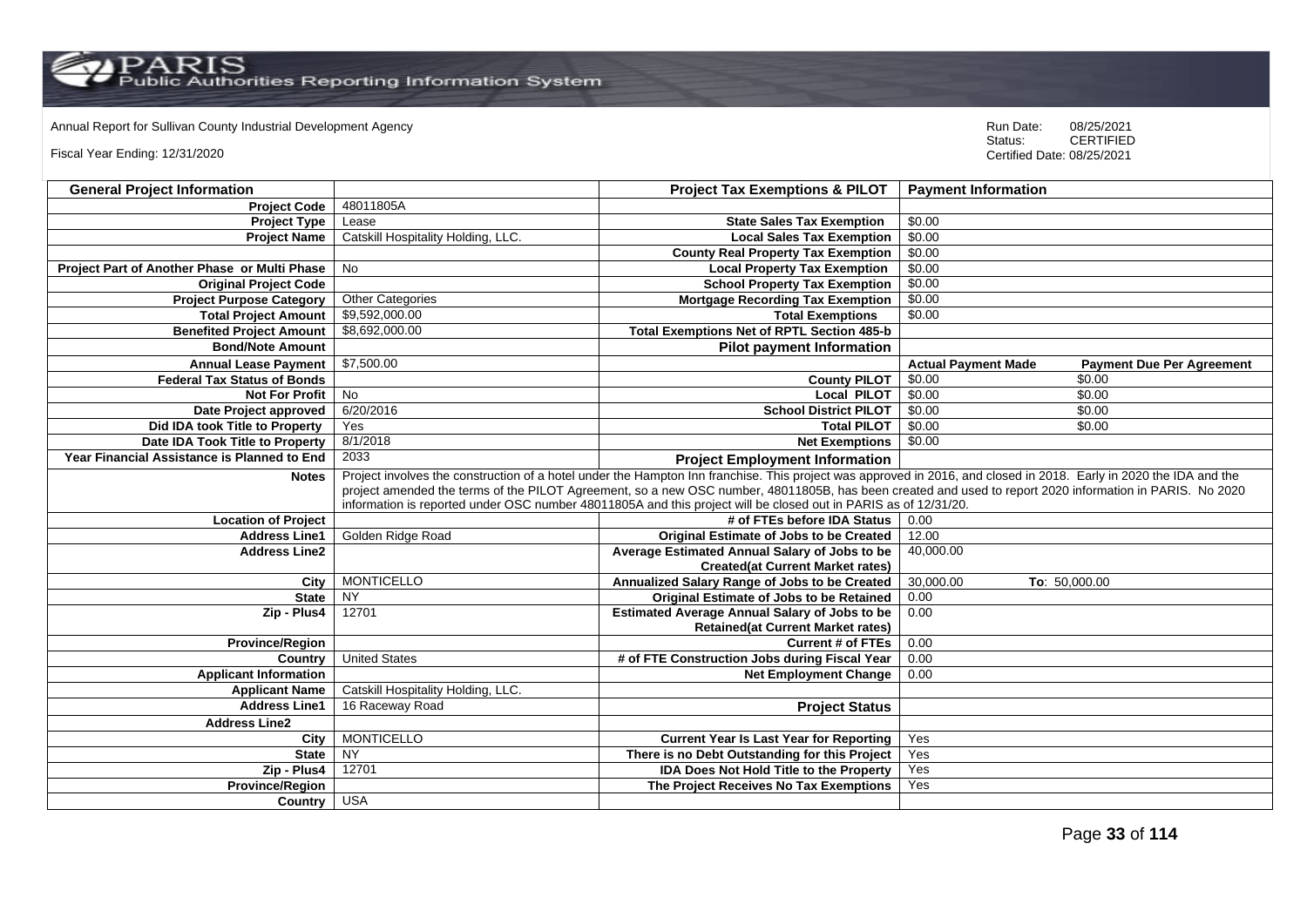# Annual Report for Sullivan County Industrial Development Agency<br>
Status: CERTIFIED

Fiscal Year Ending: 12/31/2020

| <b>General Project Information</b>           |                                                   | <b>Project Tax Exemptions &amp; PILOT</b>            | <b>Payment Information</b>                                                                                                                                   |
|----------------------------------------------|---------------------------------------------------|------------------------------------------------------|--------------------------------------------------------------------------------------------------------------------------------------------------------------|
| <b>Project Code</b>                          | 48010705A                                         |                                                      |                                                                                                                                                              |
| <b>Project Type</b>                          | Lease                                             | <b>State Sales Tax Exemption</b>                     | \$0.00                                                                                                                                                       |
| <b>Project Name</b>                          | Centre One Development LLC                        | <b>Local Sales Tax Exemption</b>                     | \$0.00                                                                                                                                                       |
|                                              |                                                   | <b>County Real Property Tax Exemption</b>            | \$8,048.28                                                                                                                                                   |
| Project Part of Another Phase or Multi Phase | No                                                | <b>Local Property Tax Exemption</b>                  | \$15,604.86                                                                                                                                                  |
| <b>Original Project Code</b>                 |                                                   | <b>School Property Tax Exemption</b>                 | \$25,596.81                                                                                                                                                  |
| <b>Project Purpose Category</b>              | Other Categories                                  | <b>Mortgage Recording Tax Exemption</b>              | \$0.00                                                                                                                                                       |
| <b>Total Project Amount</b>                  | \$1,175,000.00                                    | <b>Total Exemptions</b>                              | \$49,249.95                                                                                                                                                  |
| <b>Benefited Project Amount</b>              | \$881,250.00                                      | <b>Total Exemptions Net of RPTL Section 485-b</b>    | \$40,034.66                                                                                                                                                  |
| <b>Bond/Note Amount</b>                      |                                                   | <b>Pilot payment Information</b>                     |                                                                                                                                                              |
| <b>Annual Lease Payment</b>                  | \$1,250.00                                        |                                                      | <b>Actual Payment Made</b><br><b>Payment Due Per Agreement</b>                                                                                               |
| <b>Federal Tax Status of Bonds</b>           |                                                   | <b>County PILOT</b>                                  | \$6,387.66<br>\$6,387.66                                                                                                                                     |
| <b>Not For Profit</b>                        | <b>No</b>                                         | <b>Local PILOT</b>                                   | \$12,385.07<br>\$12,385.07                                                                                                                                   |
| Date Project approved                        | 2/23/2007                                         | <b>School District PILOT</b>                         | \$20,315.35<br>\$20,315.35                                                                                                                                   |
| Did IDA took Title to Property               | Yes                                               | <b>Total PILOT</b>                                   | \$39,088.08<br>\$39,088.08                                                                                                                                   |
| Date IDA Took Title to Property              | 10/22/2007                                        | <b>Net Exemptions</b>                                | \$10,161.87                                                                                                                                                  |
| Year Financial Assistance is Planned to End  | 2018                                              | <b>Project Employment Information</b>                |                                                                                                                                                              |
| <b>Notes</b>                                 | PILOT remains the same. Planned end year is 2026. |                                                      | Renovate and expand an existing vacant building and make a new shopping center catering to an ethnic minority group. Sold to Center One Holdings on 12/2013, |
| <b>Location of Project</b>                   |                                                   | # of FTEs before IDA Status                          | 0.00                                                                                                                                                         |
| <b>Address Line1</b>                         | 13 Green Avenue                                   | Original Estimate of Jobs to be Created              | 15.00                                                                                                                                                        |
| <b>Address Line2</b>                         |                                                   | Average Estimated Annual Salary of Jobs to be        | 22,000.00                                                                                                                                                    |
|                                              |                                                   | <b>Created(at Current Market rates)</b>              |                                                                                                                                                              |
| City                                         | <b>WOODRIDGE</b>                                  | Annualized Salary Range of Jobs to be Created        | 22,000.00<br>To: 22,000.00                                                                                                                                   |
| <b>State</b>                                 | NY                                                | Original Estimate of Jobs to be Retained             | 0.00                                                                                                                                                         |
| Zip - Plus4                                  | 12789                                             | <b>Estimated Average Annual Salary of Jobs to be</b> | 0.00                                                                                                                                                         |
|                                              |                                                   | <b>Retained(at Current Market rates)</b>             |                                                                                                                                                              |
| <b>Province/Region</b>                       |                                                   | <b>Current # of FTEs</b>                             | 0.00                                                                                                                                                         |
| Country                                      | <b>United States</b>                              | # of FTE Construction Jobs during Fiscal Year        | 0.00                                                                                                                                                         |
| <b>Applicant Information</b>                 |                                                   | <b>Net Employment Change</b>                         | 0.00                                                                                                                                                         |
| <b>Applicant Name</b>                        | Centre One Development LLC                        |                                                      |                                                                                                                                                              |
| <b>Address Line1</b>                         | 5513 12th Avenue                                  | <b>Project Status</b>                                |                                                                                                                                                              |
| <b>Address Line2</b>                         |                                                   |                                                      |                                                                                                                                                              |
| City                                         | <b>BROOKLYN</b>                                   | <b>Current Year Is Last Year for Reporting</b>       |                                                                                                                                                              |
| <b>State</b>                                 | NY                                                | There is no Debt Outstanding for this Project        |                                                                                                                                                              |
| Zip - Plus4                                  | 11219                                             | <b>IDA Does Not Hold Title to the Property</b>       |                                                                                                                                                              |
| <b>Province/Region</b>                       |                                                   | The Project Receives No Tax Exemptions               |                                                                                                                                                              |
| Country USA                                  |                                                   |                                                      |                                                                                                                                                              |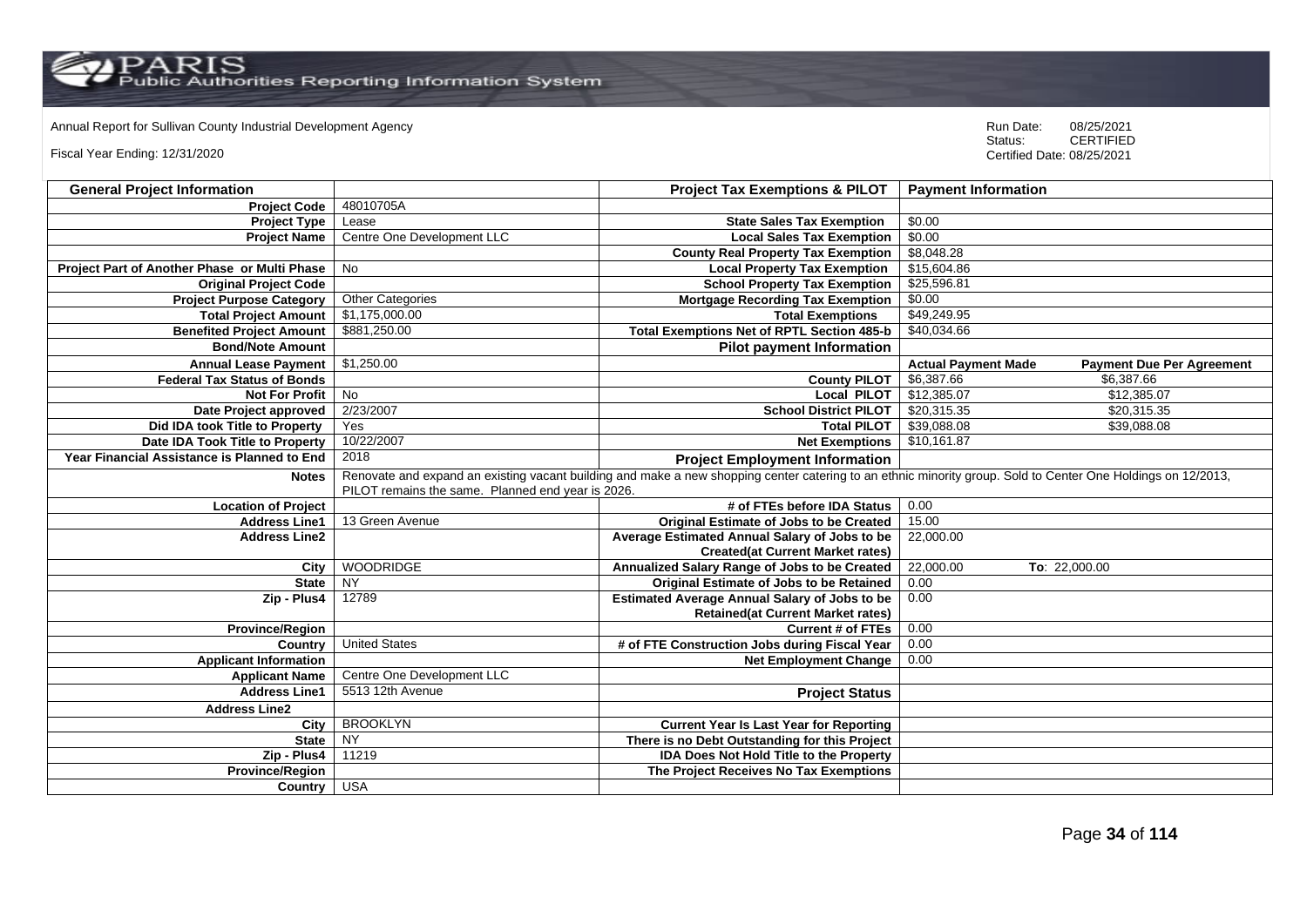$\operatorname{PARIS}_{\text{Public Authors}}$  Reporting Information System

# Annual Report for Sullivan County Industrial Development Agency<br>
Status: CERTIFIED

Fiscal Year Ending: 12/31/2020

| <b>General Project Information</b>           |                                 | <b>Project Tax Exemptions &amp; PILOT</b>            | <b>Payment Information</b>                                                                                                                                               |
|----------------------------------------------|---------------------------------|------------------------------------------------------|--------------------------------------------------------------------------------------------------------------------------------------------------------------------------|
| <b>Project Code</b>                          | 48011807A                       |                                                      |                                                                                                                                                                          |
| <b>Project Type</b>                          | <b>Tax Exemptions</b>           | <b>State Sales Tax Exemption</b>                     | \$0.00                                                                                                                                                                   |
| <b>Project Name</b>                          | Chapin Hospitality Group, LLC.  | <b>Local Sales Tax Exemption</b>                     | \$0.00                                                                                                                                                                   |
|                                              |                                 | <b>County Real Property Tax Exemption</b>            |                                                                                                                                                                          |
| Project Part of Another Phase or Multi Phase | <b>No</b>                       | <b>Local Property Tax Exemption</b>                  |                                                                                                                                                                          |
| <b>Original Project Code</b>                 |                                 | <b>School Property Tax Exemption</b>                 |                                                                                                                                                                          |
| <b>Project Purpose Category</b>              | <b>Other Categories</b>         | <b>Mortgage Recording Tax Exemption</b>              | \$0.00                                                                                                                                                                   |
| <b>Total Project Amount</b>                  | \$1,555,000.00                  | <b>Total Exemptions</b>                              | \$0.00                                                                                                                                                                   |
| <b>Benefited Project Amount</b>              | \$1,400,000.00                  | <b>Total Exemptions Net of RPTL Section 485-b</b>    |                                                                                                                                                                          |
| <b>Bond/Note Amount</b>                      |                                 | <b>Pilot payment Information</b>                     |                                                                                                                                                                          |
| <b>Annual Lease Payment</b>                  |                                 |                                                      | <b>Actual Payment Made</b><br><b>Payment Due Per Agreement</b>                                                                                                           |
| <b>Federal Tax Status of Bonds</b>           |                                 | <b>County PILOT</b>                                  |                                                                                                                                                                          |
| <b>Not For Profit</b>                        |                                 | <b>Local PILOT</b>                                   |                                                                                                                                                                          |
| Date Project approved                        | 11/19/2018                      | <b>School District PILOT</b>                         |                                                                                                                                                                          |
| Did IDA took Title to Property               | No                              | <b>Total PILOT</b>                                   | \$0.00<br>\$0.00                                                                                                                                                         |
| Date IDA Took Title to Property              |                                 | <b>Net Exemptions</b>                                | \$0.00                                                                                                                                                                   |
| Year Financial Assistance is Planned to End  | 2019                            | <b>Project Employment Information</b>                |                                                                                                                                                                          |
| <b>Notes</b>                                 |                                 |                                                      | Construction and furnishing of an approximate 1,100 square foot building intended to be used as a model for a future hotel project. In 2020 this project was terminated. |
| <b>Location of Project</b>                   |                                 | # of FTEs before IDA Status                          | 0.00                                                                                                                                                                     |
| <b>Address Line1</b>                         | 338 Chapin Trail                | Original Estimate of Jobs to be Created              | 0.00                                                                                                                                                                     |
| <b>Address Line2</b>                         |                                 | Average Estimated Annual Salary of Jobs to be        | 0.00                                                                                                                                                                     |
|                                              |                                 | <b>Created(at Current Market rates)</b>              |                                                                                                                                                                          |
| City                                         | <b>WHITE LAKE</b>               | Annualized Salary Range of Jobs to be Created        | 0.00<br>To: 0.00                                                                                                                                                         |
| <b>State</b>                                 | <b>NY</b>                       | Original Estimate of Jobs to be Retained             | 0.00                                                                                                                                                                     |
| Zip - Plus4                                  | 12786                           | <b>Estimated Average Annual Salary of Jobs to be</b> | 0.00                                                                                                                                                                     |
|                                              |                                 | <b>Retained(at Current Market rates)</b>             |                                                                                                                                                                          |
| <b>Province/Region</b>                       |                                 | <b>Current # of FTEs</b>                             | 0.00                                                                                                                                                                     |
| Country                                      | <b>United States</b>            | # of FTE Construction Jobs during Fiscal Year        | 0.00                                                                                                                                                                     |
| <b>Applicant Information</b>                 |                                 | <b>Net Employment Change</b>                         | 0.00                                                                                                                                                                     |
| <b>Applicant Name</b>                        | Chapin Hospitality Group, LLC.  |                                                      |                                                                                                                                                                          |
| <b>Address Line1</b>                         | 200 West 55th Street, Suite 401 | <b>Project Status</b>                                |                                                                                                                                                                          |
| <b>Address Line2</b>                         |                                 |                                                      |                                                                                                                                                                          |
| City                                         | <b>NEW YORK</b>                 | <b>Current Year Is Last Year for Reporting</b>       | Yes                                                                                                                                                                      |
| <b>State</b>                                 | $\overline{NY}$                 | There is no Debt Outstanding for this Project        | Yes                                                                                                                                                                      |
| Zip - Plus4                                  | 10019                           | <b>IDA Does Not Hold Title to the Property</b>       | Yes                                                                                                                                                                      |
| Province/Region                              |                                 | The Project Receives No Tax Exemptions               | Yes                                                                                                                                                                      |
| Country                                      | <b>USA</b>                      |                                                      |                                                                                                                                                                          |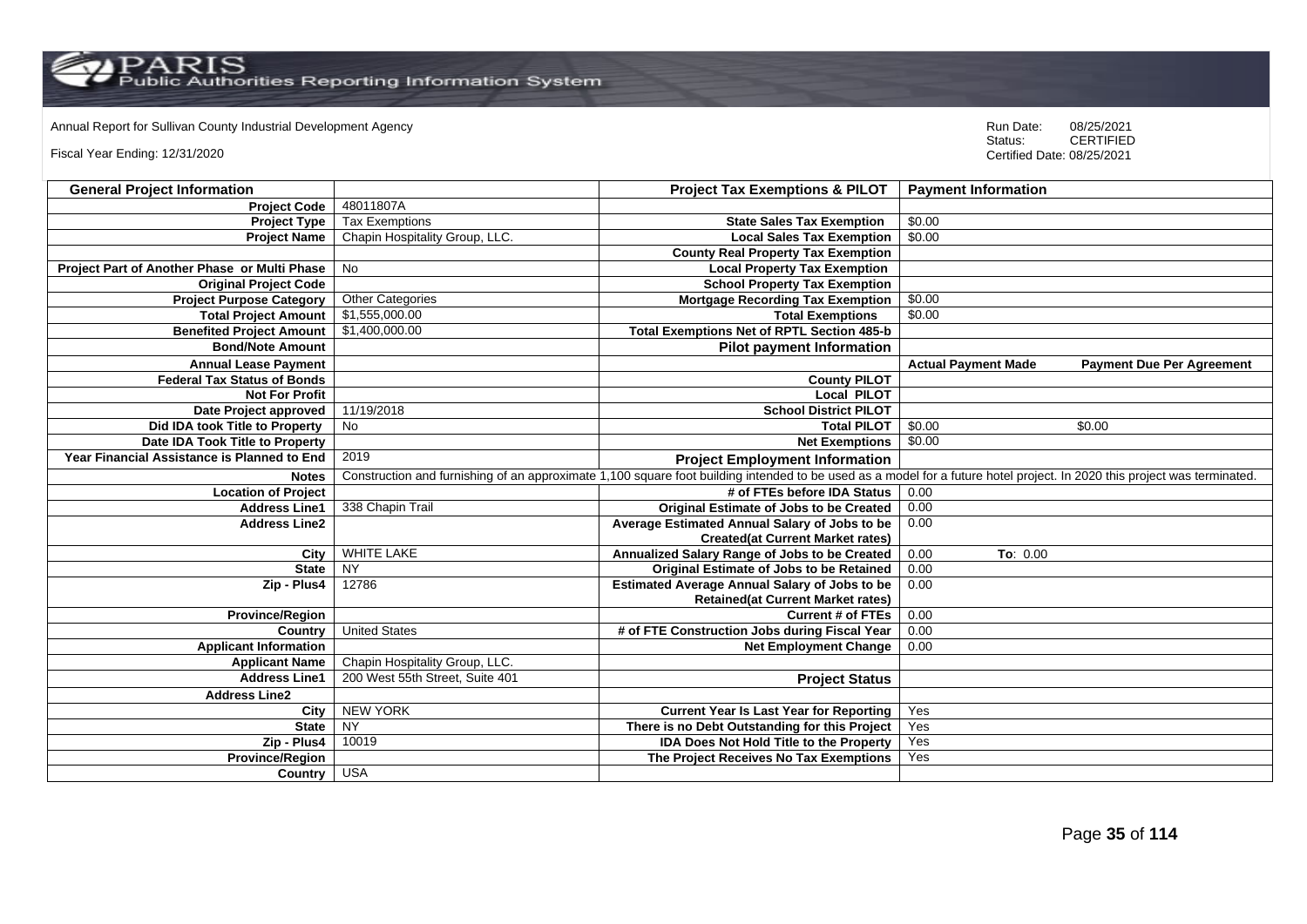# Annual Report for Sullivan County Industrial Development Agency<br>
Status: CERTIFIED

Fiscal Year Ending: 12/31/2020

| <b>General Project Information</b>           |                                                            | <b>Project Tax Exemptions &amp; PILOT</b>                                                                                                                            | <b>Payment Information</b> |                                  |
|----------------------------------------------|------------------------------------------------------------|----------------------------------------------------------------------------------------------------------------------------------------------------------------------|----------------------------|----------------------------------|
| <b>Project Code</b>                          | 48010610A                                                  |                                                                                                                                                                      |                            |                                  |
| <b>Project Type</b>                          | Bonds/Notes Issuance                                       | <b>State Sales Tax Exemption</b>                                                                                                                                     | \$0.00                     |                                  |
| <b>Project Name</b>                          | Crystal Run Village, Inc.                                  | <b>Local Sales Tax Exemption</b>                                                                                                                                     | \$0.00                     |                                  |
|                                              |                                                            | <b>County Real Property Tax Exemption</b>                                                                                                                            | \$0.00                     |                                  |
| Project Part of Another Phase or Multi Phase | <b>No</b>                                                  | <b>Local Property Tax Exemption</b>                                                                                                                                  | \$0.00                     |                                  |
| <b>Original Project Code</b>                 |                                                            | <b>School Property Tax Exemption</b>                                                                                                                                 | \$0.00                     |                                  |
| <b>Project Purpose Category</b>              | Services                                                   | <b>Mortgage Recording Tax Exemption</b>                                                                                                                              | \$0.00                     |                                  |
| <b>Total Project Amount</b>                  | \$0.00                                                     | <b>Total Exemptions</b>                                                                                                                                              | \$0.00                     |                                  |
| <b>Benefited Project Amount</b>              | \$0.00                                                     | <b>Total Exemptions Net of RPTL Section 485-b</b>                                                                                                                    | \$0.00                     |                                  |
| <b>Bond/Note Amount</b>                      | \$1.980.000.00                                             | <b>Pilot payment Information</b>                                                                                                                                     |                            |                                  |
| <b>Annual Lease Payment</b>                  |                                                            |                                                                                                                                                                      | <b>Actual Payment Made</b> | <b>Payment Due Per Agreement</b> |
| <b>Federal Tax Status of Bonds</b>           | <b>Tax Exempt</b>                                          | <b>County PILOT</b>                                                                                                                                                  | \$0.00                     | \$0.00                           |
| <b>Not For Profit</b>                        | Yes                                                        | <b>Local PILOT</b>                                                                                                                                                   | \$0.00                     | \$0.00                           |
| Date Project approved                        | 6/8/2006                                                   | <b>School District PILOT</b>                                                                                                                                         | \$0.00                     | \$0.00                           |
| Did IDA took Title to Property               | Yes                                                        | <b>Total PILOT</b>                                                                                                                                                   | \$0.00                     | \$0.00                           |
| Date IDA Took Title to Property              | 6/8/2006                                                   | <b>Net Exemptions</b>                                                                                                                                                | \$0.00                     |                                  |
| Year Financial Assistance is Planned to End  | 2026                                                       | <b>Project Employment Information</b>                                                                                                                                |                            |                                  |
| <b>Notes</b>                                 | redeemed during 2019. Project terminated October 21, 2020. | Refinancing of debt associated with the establishment of five homes providing services to 34 disabled adults. Not for profit organization. No taxes paid. Bonds were |                            |                                  |
| <b>Location of Project</b>                   |                                                            | # of FTEs before IDA Status                                                                                                                                          | 60.00                      |                                  |
| <b>Address Line1</b>                         | 601 Stony Ford Road                                        | <b>Original Estimate of Jobs to be Created</b>                                                                                                                       | 0.00                       |                                  |
| <b>Address Line2</b>                         |                                                            | Average Estimated Annual Salary of Jobs to be                                                                                                                        | 0.00                       |                                  |
|                                              |                                                            | <b>Created(at Current Market rates)</b>                                                                                                                              |                            |                                  |
| City                                         | <b>MIDDLETOWN</b>                                          | Annualized Salary Range of Jobs to be Created                                                                                                                        | 0.00<br>To: 0.00           |                                  |
| <b>State</b>                                 | <b>NY</b>                                                  | <b>Original Estimate of Jobs to be Retained</b>                                                                                                                      | 60.00                      |                                  |
| Zip - Plus4                                  | 10941                                                      | <b>Estimated Average Annual Salary of Jobs to be</b>                                                                                                                 | 25,000.00                  |                                  |
|                                              |                                                            | <b>Retained(at Current Market rates)</b>                                                                                                                             |                            |                                  |
| <b>Province/Region</b>                       |                                                            | <b>Current # of FTEs</b>                                                                                                                                             | 160.00                     |                                  |
| Country                                      | <b>United States</b>                                       | # of FTE Construction Jobs during Fiscal Year                                                                                                                        | 0.00                       |                                  |
| <b>Applicant Information</b>                 |                                                            | <b>Net Employment Change</b>                                                                                                                                         | 100.00                     |                                  |
| <b>Applicant Name</b>                        | Crystal Run Village, Inc.                                  |                                                                                                                                                                      |                            |                                  |
| <b>Address Line1</b>                         | 601 Stony Ford Road                                        | <b>Project Status</b>                                                                                                                                                |                            |                                  |
| <b>Address Line2</b>                         |                                                            |                                                                                                                                                                      |                            |                                  |
| City                                         | <b>MIDDLETOWN</b>                                          | <b>Current Year Is Last Year for Reporting</b>                                                                                                                       | Yes                        |                                  |
| <b>State</b>                                 | NY                                                         | There is no Debt Outstanding for this Project                                                                                                                        | Yes                        |                                  |
| Zip - Plus4                                  | 10941                                                      | <b>IDA Does Not Hold Title to the Property</b>                                                                                                                       | Yes                        |                                  |
| <b>Province/Region</b>                       |                                                            | The Project Receives No Tax Exemptions                                                                                                                               | Yes                        |                                  |
| Country USA                                  |                                                            |                                                                                                                                                                      |                            |                                  |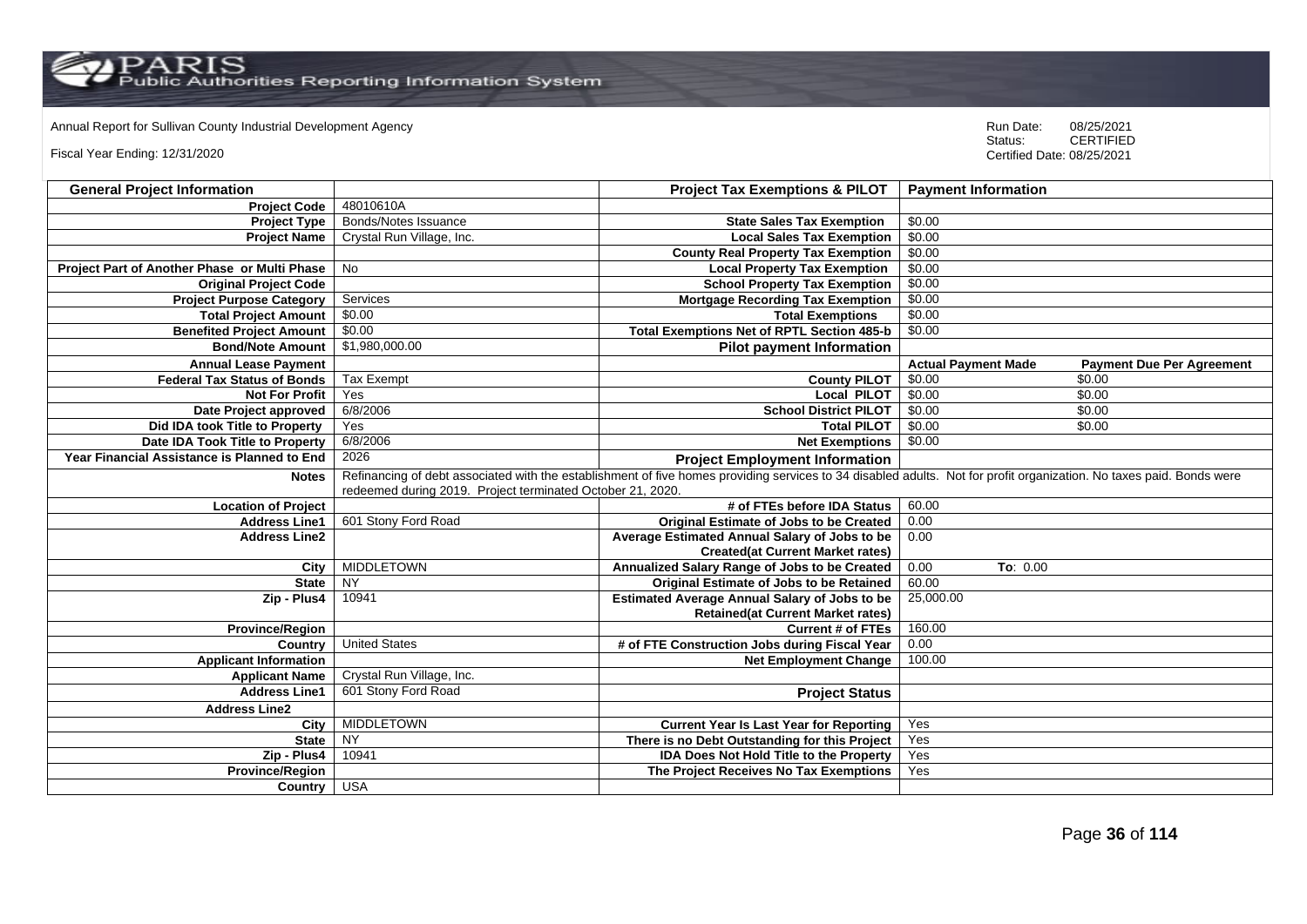# Annual Report for Sullivan County Industrial Development Agency<br>
Status: CERTIFIED

Fiscal Year Ending: 12/31/2020

| <b>General Project Information</b>           |                          | <b>Project Tax Exemptions &amp; PILOT</b>                                                         | <b>Payment Information</b>                                     |
|----------------------------------------------|--------------------------|---------------------------------------------------------------------------------------------------|----------------------------------------------------------------|
| <b>Project Code</b>                          | 48010002A                |                                                                                                   |                                                                |
| <b>Project Type</b>                          | Lease                    | <b>State Sales Tax Exemption</b>                                                                  | \$0.00                                                         |
| <b>Project Name</b>                          | DC Fabricating & Welding | <b>Local Sales Tax Exemption</b>                                                                  | \$0.00                                                         |
|                                              |                          | <b>County Real Property Tax Exemption</b>                                                         | \$3,381.56                                                     |
| Project Part of Another Phase or Multi Phase | No                       | <b>Local Property Tax Exemption</b>                                                               | \$3,547.12                                                     |
| <b>Original Project Code</b>                 |                          | <b>School Property Tax Exemption</b>                                                              | \$11,350.99                                                    |
| <b>Project Purpose Category</b>              | Manufacturing            | <b>Mortgage Recording Tax Exemption</b>                                                           | \$0.00                                                         |
| <b>Total Project Amount</b>                  | \$300,000.00             | <b>Total Exemptions</b>                                                                           | \$18,279.67                                                    |
| <b>Benefited Project Amount</b>              | \$225,000.00             | Total Exemptions Net of RPTL Section 485-b                                                        | \$18,279.67                                                    |
| <b>Bond/Note Amount</b>                      |                          | <b>Pilot payment Information</b>                                                                  |                                                                |
| <b>Annual Lease Payment</b>                  | \$5,000.00               |                                                                                                   | <b>Actual Payment Made</b><br><b>Payment Due Per Agreement</b> |
| <b>Federal Tax Status of Bonds</b>           |                          | <b>County PILOT</b>                                                                               | \$2,124.67<br>\$2,124.67                                       |
| <b>Not For Profit</b>                        | No                       | <b>Local PILOT</b>                                                                                | \$2,228.69<br>\$2,228.69                                       |
| Date Project approved                        | 10/10/2000               | <b>School District PILOT</b>                                                                      | \$7,131.94<br>\$7,131.94                                       |
| Did IDA took Title to Property               | Yes                      | <b>Total PILOT</b>                                                                                | \$11,485.30<br>\$11,485.30                                     |
| Date IDA Took Title to Property              | 11/20/2000               | <b>Net Exemptions</b>                                                                             | \$6,794.37                                                     |
| Year Financial Assistance is Planned to End  | 2022                     | <b>Project Employment Information</b>                                                             |                                                                |
| <b>Notes</b>                                 |                          | Construction of a 8,000 sq ft new building for a welding company that relocated from Connecticut. |                                                                |
| <b>Location of Project</b>                   |                          | # of FTEs before IDA Status                                                                       | 0.00                                                           |
| <b>Address Line1</b>                         | 17 Radcliffe Road        | Original Estimate of Jobs to be Created                                                           | 3.00                                                           |
| <b>Address Line2</b>                         |                          | Average Estimated Annual Salary of Jobs to be                                                     | 27,000.00                                                      |
|                                              |                          | <b>Created(at Current Market rates)</b>                                                           |                                                                |
| City                                         | <b>FERNDALE</b>          | Annualized Salary Range of Jobs to be Created                                                     | 27,000.00<br>To: 27,000.00                                     |
| <b>State</b>                                 | <b>NY</b>                | Original Estimate of Jobs to be Retained                                                          | 0.00                                                           |
| Zip - Plus4                                  | 12734                    | <b>Estimated Average Annual Salary of Jobs to be</b>                                              | 0.00                                                           |
|                                              |                          | <b>Retained(at Current Market rates)</b>                                                          |                                                                |
| <b>Province/Region</b>                       |                          | <b>Current # of FTEs</b>                                                                          | 7.00                                                           |
| Country                                      | <b>United States</b>     | # of FTE Construction Jobs during Fiscal Year                                                     | 0.00                                                           |
| <b>Applicant Information</b>                 |                          | <b>Net Employment Change</b>                                                                      | 7.00                                                           |
| <b>Applicant Name</b>                        | DC Fabricating & Welding |                                                                                                   |                                                                |
| <b>Address Line1</b>                         | 17 Radcliffe Road        | <b>Project Status</b>                                                                             |                                                                |
| <b>Address Line2</b>                         |                          |                                                                                                   |                                                                |
| City                                         | FERNDALE                 | <b>Current Year Is Last Year for Reporting</b>                                                    |                                                                |
| <b>State</b>                                 | $\overline{NY}$          | There is no Debt Outstanding for this Project                                                     |                                                                |
| Zip - Plus4                                  | 12734                    | <b>IDA Does Not Hold Title to the Property</b>                                                    |                                                                |
| Province/Region                              |                          | The Project Receives No Tax Exemptions                                                            |                                                                |
| Country                                      | <b>USA</b>               |                                                                                                   |                                                                |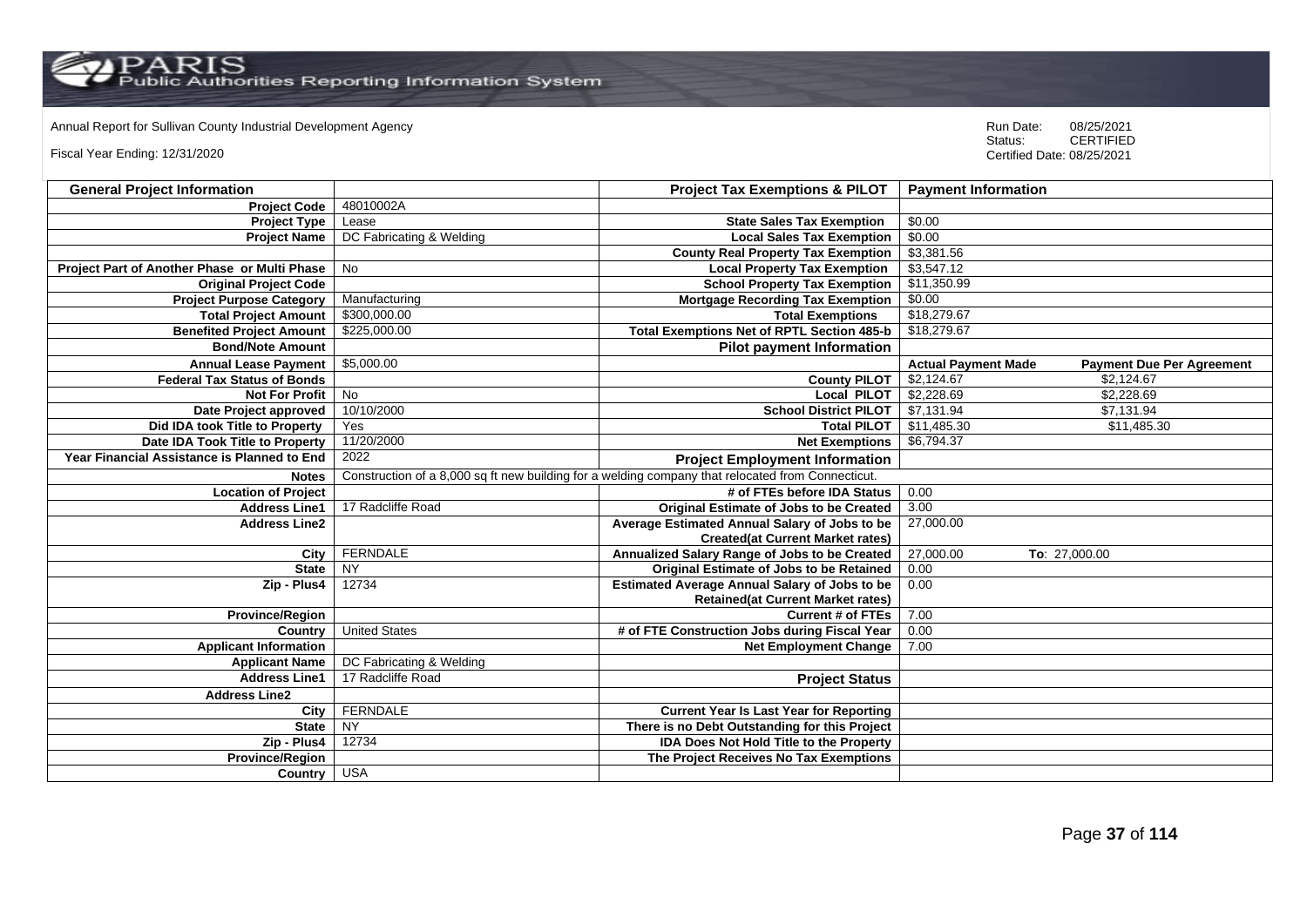$\mathrm{PARS} \ \mathrm{Fuss}$ 

# Annual Report for Sullivan County Industrial Development Agency<br>
Status: CERTIFIED

Fiscal Year Ending: 12/31/2020

| <b>General Project Information</b>           |                                                                                             | <b>Project Tax Exemptions &amp; PILOT</b>            | <b>Payment Information</b>                                     |
|----------------------------------------------|---------------------------------------------------------------------------------------------|------------------------------------------------------|----------------------------------------------------------------|
| <b>Project Code</b>                          | 48011502A                                                                                   |                                                      |                                                                |
| <b>Project Type</b>                          | Lease                                                                                       | <b>State Sales Tax Exemption</b>                     | \$0.00                                                         |
| <b>Project Name</b>                          | Deb El Food Products LLC                                                                    | <b>Local Sales Tax Exemption</b>                     | \$0.00                                                         |
|                                              |                                                                                             | <b>County Real Property Tax Exemption</b>            | \$14,155.45                                                    |
| Project Part of Another Phase or Multi Phase | No                                                                                          | <b>Local Property Tax Exemption</b>                  | \$6,339.74                                                     |
| <b>Original Project Code</b>                 |                                                                                             | <b>School Property Tax Exemption</b>                 | \$30,305.40                                                    |
| <b>Project Purpose Category</b>              | Manufacturing                                                                               | <b>Mortgage Recording Tax Exemption</b>              | \$0.00                                                         |
| <b>Total Project Amount</b>                  | \$3,000,000.00                                                                              | <b>Total Exemptions</b>                              | \$50,800.59                                                    |
| <b>Benefited Project Amount</b>              | \$3,000,000.00                                                                              | <b>Total Exemptions Net of RPTL Section 485-b</b>    | \$50,800.59                                                    |
| <b>Bond/Note Amount</b>                      |                                                                                             | <b>Pilot payment Information</b>                     |                                                                |
| <b>Annual Lease Payment</b>                  | \$5,000.00                                                                                  |                                                      | <b>Actual Payment Made</b><br><b>Payment Due Per Agreement</b> |
| <b>Federal Tax Status of Bonds</b>           |                                                                                             | <b>County PILOT</b>                                  | \$17,981.27<br>\$17,981.27                                     |
| <b>Not For Profit</b>                        | $\overline{N}$                                                                              | <b>Local PILOT</b>                                   | \$8,053.20<br>\$8,053.20                                       |
| Date Project approved                        | 4/13/2015                                                                                   | <b>School District PILOT</b>                         | \$38,496.12<br>\$38,496.12                                     |
| Did IDA took Title to Property               | Yes                                                                                         | <b>Total PILOT</b>                                   | \$64,530.59<br>\$64,530.59                                     |
| Date IDA Took Title to Property              | 10/10/2015                                                                                  | <b>Net Exemptions</b>                                | $-$13,730.00$                                                  |
| Year Financial Assistance is Planned to End  | 2036                                                                                        | <b>Project Employment Information</b>                |                                                                |
| <b>Notes</b>                                 | Construction of building additions to existing egg producing facility. PILOT to begin 2017. |                                                      |                                                                |
| <b>Location of Project</b>                   |                                                                                             | # of FTEs before IDA Status                          | 10.00                                                          |
| <b>Address Line1</b>                         | 63 Kutger Road                                                                              | Original Estimate of Jobs to be Created              | 10.00                                                          |
| <b>Address Line2</b>                         |                                                                                             | Average Estimated Annual Salary of Jobs to be        | 30,000.00                                                      |
|                                              |                                                                                             | <b>Created(at Current Market rates)</b>              |                                                                |
| City                                         | <b>THOMPSONVILLE</b>                                                                        | Annualized Salary Range of Jobs to be Created        | 30,000.00<br>To: 30,000.00                                     |
| <b>State</b>                                 | <b>NY</b>                                                                                   | <b>Original Estimate of Jobs to be Retained</b>      | 10.00                                                          |
| Zip - Plus4                                  | 12784                                                                                       | <b>Estimated Average Annual Salary of Jobs to be</b> | 30,000.00                                                      |
|                                              |                                                                                             | <b>Retained(at Current Market rates)</b>             |                                                                |
| <b>Province/Region</b>                       |                                                                                             | <b>Current # of FTEs</b>                             | 122.00                                                         |
| Country                                      | <b>United States</b>                                                                        | # of FTE Construction Jobs during Fiscal Year        | 0.00                                                           |
| <b>Applicant Information</b>                 |                                                                                             | <b>Net Employment Change</b>                         | 112.00                                                         |
| <b>Applicant Name</b>                        | Deb El Food Products LLC                                                                    |                                                      |                                                                |
| <b>Address Line1</b>                         | 63 Kutger Road                                                                              | <b>Project Status</b>                                |                                                                |
| <b>Address Line2</b>                         |                                                                                             |                                                      |                                                                |
| City                                         | THOMPSONVILLE                                                                               | <b>Current Year Is Last Year for Reporting</b>       |                                                                |
| <b>State</b>                                 | NY                                                                                          | There is no Debt Outstanding for this Project        |                                                                |
| Zip - Plus4                                  | 12784                                                                                       | <b>IDA Does Not Hold Title to the Property</b>       |                                                                |
| <b>Province/Region</b>                       |                                                                                             | The Project Receives No Tax Exemptions               |                                                                |
| Country                                      | <b>USA</b>                                                                                  |                                                      |                                                                |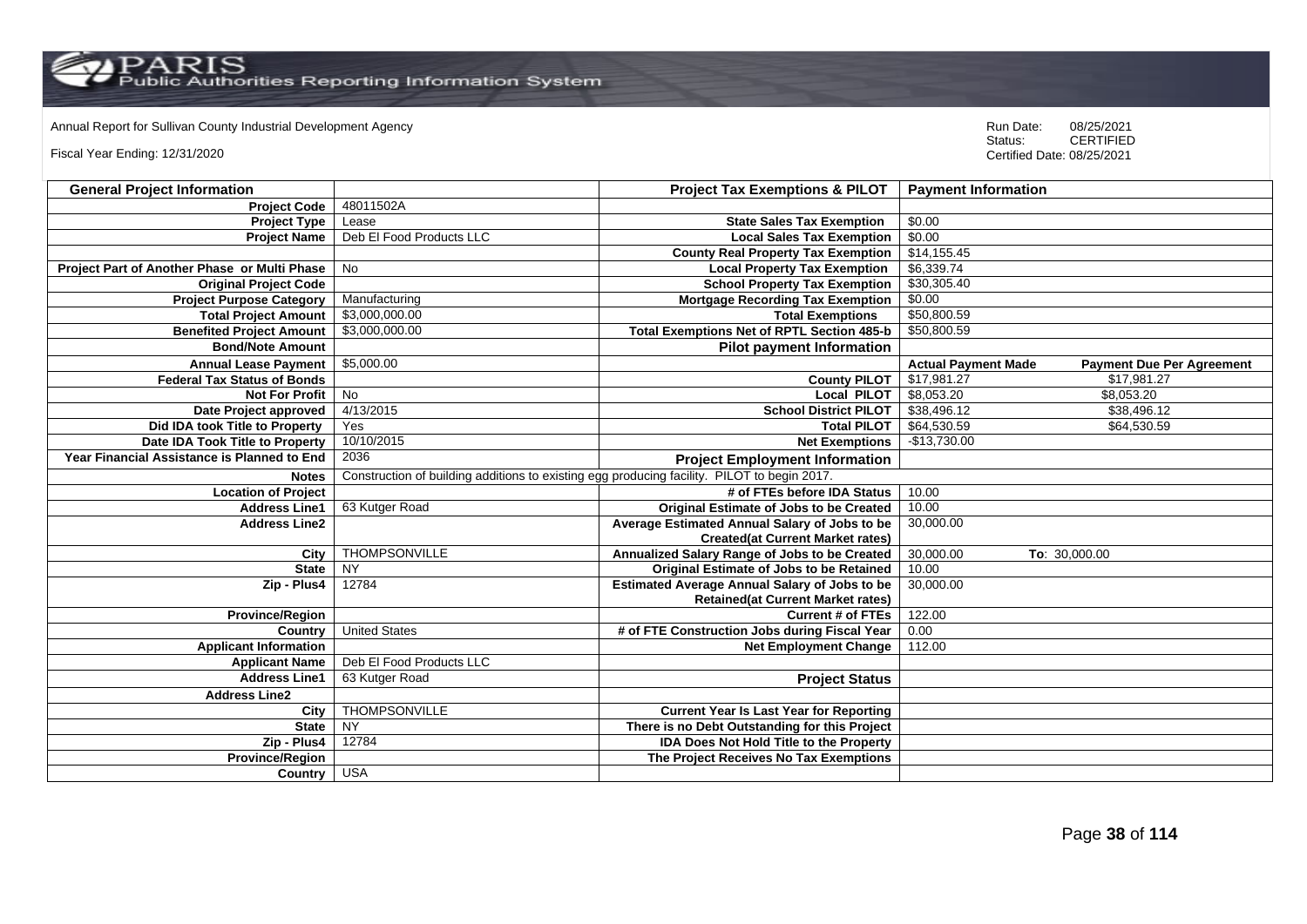$\operatorname{PARIS}_{\text{Public Authors}}$  Reporting Information System

# Annual Report for Sullivan County Industrial Development Agency<br>
Status: CERTIFIED

Fiscal Year Ending: 12/31/2020

| <b>General Project Information</b>           |                                            | <b>Project Tax Exemptions &amp; PILOT</b>            | <b>Payment Information</b>                                     |
|----------------------------------------------|--------------------------------------------|------------------------------------------------------|----------------------------------------------------------------|
| <b>Project Code</b>                          | 48011802B                                  |                                                      |                                                                |
| <b>Project Type</b>                          | Lease                                      | <b>State Sales Tax Exemption</b>                     | \$17,479.87                                                    |
| <b>Project Name</b>                          | Doetsch Family II, LLC.                    | <b>Local Sales Tax Exemption</b>                     | \$17,479.88                                                    |
|                                              |                                            | <b>County Real Property Tax Exemption</b>            | \$1,700.30                                                     |
| Project Part of Another Phase or Multi Phase | Yes                                        | <b>Local Property Tax Exemption</b>                  | \$1,262.67                                                     |
| <b>Original Project Code</b>                 | 48011802A                                  | <b>School Property Tax Exemption</b>                 | \$3,050.98                                                     |
| <b>Project Purpose Category</b>              | Agriculture, Forestry and Fishing          | <b>Mortgage Recording Tax Exemption</b>              | \$0.00                                                         |
| <b>Total Project Amount</b>                  | \$3,900,000.00                             | <b>Total Exemptions</b>                              | \$40,973.70                                                    |
| <b>Benefited Project Amount</b>              | \$3,000,000.00                             | <b>Total Exemptions Net of RPTL Section 485-b</b>    | \$6,013.95                                                     |
| <b>Bond/Note Amount</b>                      |                                            | <b>Pilot payment Information</b>                     |                                                                |
| <b>Annual Lease Payment</b>                  | \$3,550.00                                 |                                                      | <b>Actual Payment Made</b><br><b>Payment Due Per Agreement</b> |
| <b>Federal Tax Status of Bonds</b>           |                                            | <b>County PILOT</b>                                  | \$1,628.04<br>\$1,628.04                                       |
| <b>Not For Profit</b>                        | No                                         | <b>Local PILOT</b>                                   | \$1,209.01<br>\$1,209.01                                       |
| Date Project approved                        | 10/15/2018                                 | <b>School District PILOT</b>                         | \$2,921.31<br>\$2,921.31                                       |
| Did IDA took Title to Property               | Yes                                        | <b>Total PILOT</b>                                   | \$5,758.36<br>\$5,758.36                                       |
| Date IDA Took Title to Property              | 6/1/2018                                   | <b>Net Exemptions</b>                                | \$35,215.34                                                    |
| Year Financial Assistance is Planned to End  | 2035                                       | <b>Project Employment Information</b>                |                                                                |
| <b>Notes</b>                                 | Construction of a cidery and tasting room. |                                                      |                                                                |
| <b>Location of Project</b>                   |                                            | # of FTEs before IDA Status                          | 0.00                                                           |
| <b>Address Line1</b>                         | 43 Wagner Lane                             | <b>Original Estimate of Jobs to be Created</b>       | 12.50                                                          |
| <b>Address Line2</b>                         |                                            | Average Estimated Annual Salary of Jobs to be        | 45,200.00                                                      |
|                                              |                                            | <b>Created(at Current Market rates)</b>              |                                                                |
| City                                         | CALLICOON                                  | Annualized Salary Range of Jobs to be Created        | 40,200.00<br>To: 50,200.00                                     |
| <b>State</b>                                 | <b>NY</b>                                  | Original Estimate of Jobs to be Retained             | 0.00                                                           |
| Zip - Plus4                                  | 12723                                      | <b>Estimated Average Annual Salary of Jobs to be</b> | 0.00                                                           |
|                                              |                                            | <b>Retained(at Current Market rates)</b>             |                                                                |
| <b>Province/Region</b>                       |                                            | <b>Current # of FTEs</b>                             | 3.00                                                           |
| Country                                      | <b>United States</b>                       | # of FTE Construction Jobs during Fiscal Year        | 6.00                                                           |
| <b>Applicant Information</b>                 |                                            | <b>Net Employment Change</b>                         | 3.00                                                           |
| <b>Applicant Name</b>                        | Doetsch Family II, LLC.                    |                                                      |                                                                |
| <b>Address Line1</b>                         | 1216 Hinman Avenue                         | <b>Project Status</b>                                |                                                                |
| <b>Address Line2</b>                         |                                            |                                                      |                                                                |
| City                                         | <b>EVANSTON</b>                            | <b>Current Year Is Last Year for Reporting</b>       |                                                                |
| <b>State</b>                                 | IL                                         | There is no Debt Outstanding for this Project        |                                                                |
| Zip - Plus4                                  | 60202                                      | <b>IDA Does Not Hold Title to the Property</b>       |                                                                |
| <b>Province/Region</b>                       |                                            | The Project Receives No Tax Exemptions               |                                                                |
| Country                                      | <b>USA</b>                                 |                                                      |                                                                |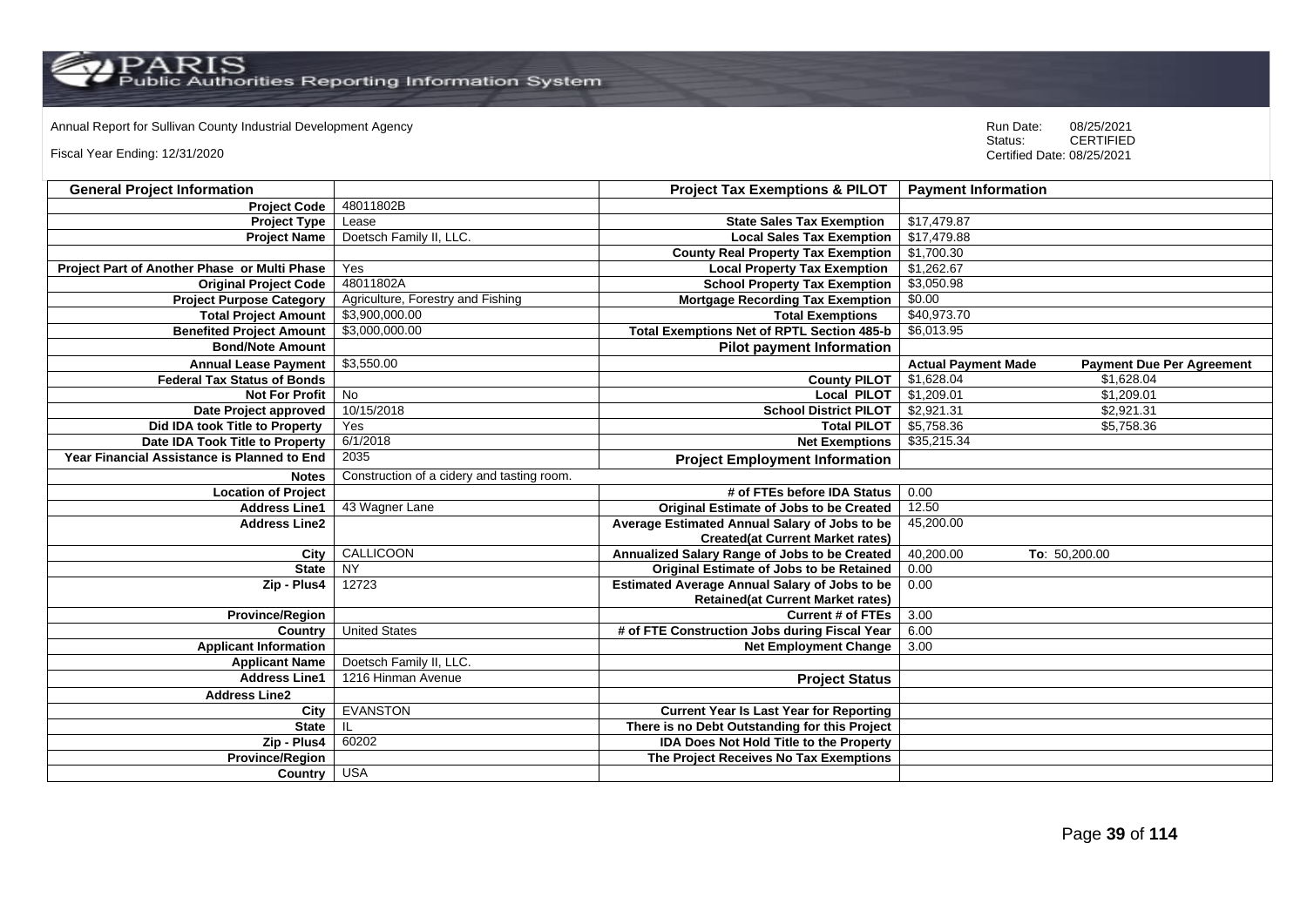# Annual Report for Sullivan County Industrial Development Agency<br>
Status: CERTIFIED

Fiscal Year Ending: 12/31/2020

| <b>General Project Information</b>           |                         | <b>Project Tax Exemptions &amp; PILOT</b>            | <b>Payment Information</b>                                                                                                                                           |
|----------------------------------------------|-------------------------|------------------------------------------------------|----------------------------------------------------------------------------------------------------------------------------------------------------------------------|
| <b>Project Code</b>                          | 48011906B               |                                                      |                                                                                                                                                                      |
| <b>Project Type</b>                          | Lease                   | <b>State Sales Tax Exemption</b>                     | \$0.00                                                                                                                                                               |
| <b>Project Name</b>                          | Doetsch Family III, LLC | <b>Local Sales Tax Exemption</b>                     | \$0.00                                                                                                                                                               |
|                                              |                         | <b>County Real Property Tax Exemption</b>            | \$0.00                                                                                                                                                               |
| Project Part of Another Phase or Multi Phase | Yes                     | <b>Local Property Tax Exemption</b>                  | \$0.00                                                                                                                                                               |
| <b>Original Project Code</b>                 | 48011906A               | <b>School Property Tax Exemption</b>                 | \$0.00                                                                                                                                                               |
| <b>Project Purpose Category</b>              | Services                | <b>Mortgage Recording Tax Exemption</b>              | \$0.00                                                                                                                                                               |
| <b>Total Project Amount</b>                  | \$975,000.00            | <b>Total Exemptions</b>                              | \$0.00                                                                                                                                                               |
| <b>Benefited Project Amount</b>              | \$725,000.00            | <b>Total Exemptions Net of RPTL Section 485-b</b>    | \$0.00                                                                                                                                                               |
| <b>Bond/Note Amount</b>                      |                         | <b>Pilot payment Information</b>                     |                                                                                                                                                                      |
| <b>Annual Lease Payment</b>                  | \$1,500.00              |                                                      | <b>Actual Payment Made</b><br><b>Payment Due Per Agreement</b>                                                                                                       |
| <b>Federal Tax Status of Bonds</b>           |                         | <b>County PILOT</b>                                  | \$0.00<br>\$0.00                                                                                                                                                     |
| <b>Not For Profit</b>                        | No                      | <b>Local PILOT</b>                                   | \$0.00<br>\$0.00                                                                                                                                                     |
| Date Project approved                        | 5/11/2020               | <b>School District PILOT</b>                         | \$0.00<br>\$0.00                                                                                                                                                     |
| Did IDA took Title to Property               | Yes                     | <b>Total PILOT</b>                                   | \$0.00<br>\$0.00                                                                                                                                                     |
| Date IDA Took Title to Property              | 5/1/2020                | <b>Net Exemptions</b>                                | \$0.00                                                                                                                                                               |
| Year Financial Assistance is Planned to End  | 2037                    | <b>Project Employment Information</b>                |                                                                                                                                                                      |
| <b>Notes</b>                                 |                         |                                                      | Conversion of two structures into an 8 unit lodging enterprise with approximately \$975,00 in private funds invested. In November 2019 the IDA approved the project, |
|                                              |                         |                                                      | and closed on a sales tax abatement transaction (48011906A). In 2020 the IDA approved a reduction in FTE goal for the project, and closed on a lease/ leaseback      |
|                                              |                         |                                                      | transaction (48011906B). 2020 information is reported under 48011906A. Starting in 2021, project information will be reported under 48011906B. First PILOT           |
|                                              | payment is due in 2022. |                                                      |                                                                                                                                                                      |
| <b>Location of Project</b>                   |                         | # of FTEs before IDA Status                          | 0.00                                                                                                                                                                 |
| <b>Address Line1</b>                         | 8 Hospital Road         | <b>Original Estimate of Jobs to be Created</b>       | 0.00                                                                                                                                                                 |
| <b>Address Line2</b>                         |                         | Average Estimated Annual Salary of Jobs to be        | 0.00                                                                                                                                                                 |
|                                              |                         | <b>Created(at Current Market rates)</b>              |                                                                                                                                                                      |
| City                                         | CALLICOON               | Annualized Salary Range of Jobs to be Created        | 0.00<br>To: 0.00                                                                                                                                                     |
| <b>State</b>                                 | <b>NY</b>               | Original Estimate of Jobs to be Retained             | 0.00                                                                                                                                                                 |
| Zip - Plus4                                  | 12723                   | <b>Estimated Average Annual Salary of Jobs to be</b> | 0.00                                                                                                                                                                 |
|                                              |                         | <b>Retained(at Current Market rates)</b>             |                                                                                                                                                                      |
| <b>Province/Region</b>                       |                         | <b>Current # of FTEs</b>                             | 0.00                                                                                                                                                                 |
| Country                                      | <b>United States</b>    | # of FTE Construction Jobs during Fiscal Year        | 0.00                                                                                                                                                                 |
| <b>Applicant Information</b>                 |                         | <b>Net Employment Change</b>                         | 0.00                                                                                                                                                                 |
| <b>Applicant Name</b>                        | Doetsch Family III, LLC |                                                      |                                                                                                                                                                      |
| <b>Address Line1</b>                         | 1216 Hinman Ave.        | <b>Project Status</b>                                |                                                                                                                                                                      |
| <b>Address Line2</b>                         |                         |                                                      |                                                                                                                                                                      |
| City                                         | <b>EVANSTON</b>         | <b>Current Year Is Last Year for Reporting</b>       |                                                                                                                                                                      |
| <b>State</b>                                 | IL.                     | There is no Debt Outstanding for this Project        |                                                                                                                                                                      |
| Zip - Plus4                                  | 60202                   | <b>IDA Does Not Hold Title to the Property</b>       |                                                                                                                                                                      |
| <b>Province/Region</b>                       |                         | The Project Receives No Tax Exemptions               |                                                                                                                                                                      |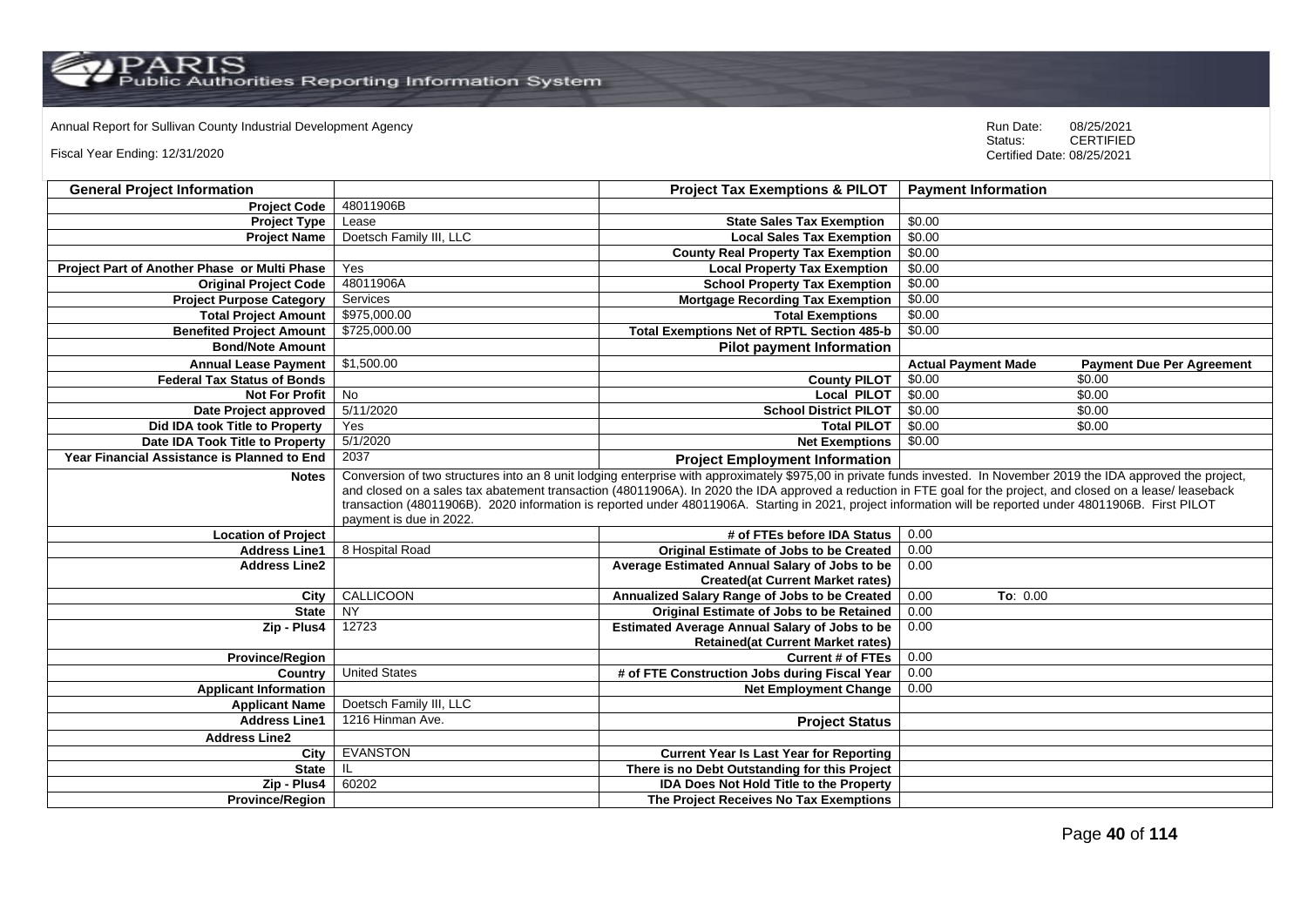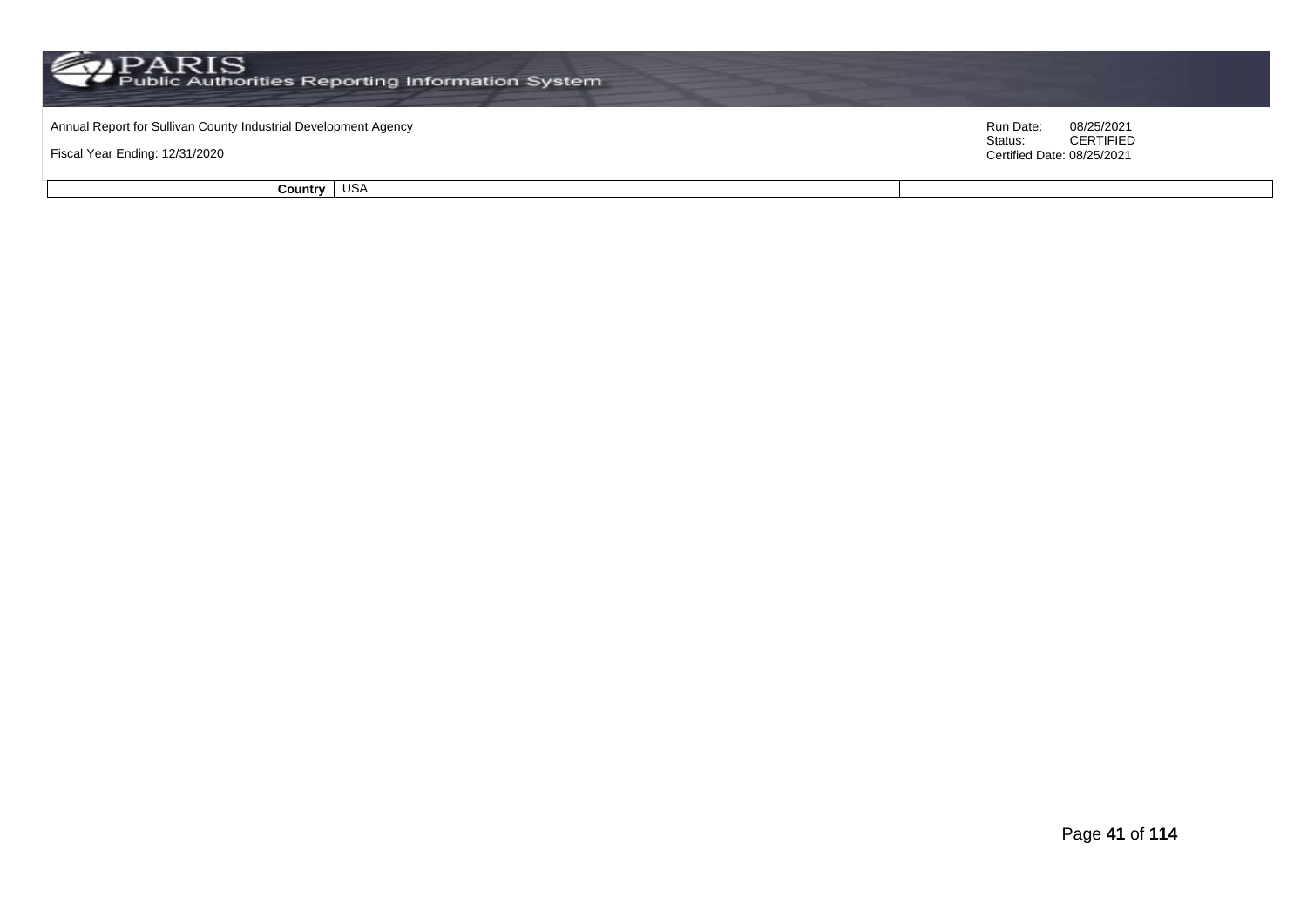# Annual Report for Sullivan County Industrial Development Agency<br>
Status: CERTIFIED

Fiscal Year Ending: 12/31/2020

| <b>General Project Information</b>                 |                          | <b>Project Tax Exemptions &amp; PILOT</b>            | <b>Payment Information</b>                                                                                                                                           |
|----------------------------------------------------|--------------------------|------------------------------------------------------|----------------------------------------------------------------------------------------------------------------------------------------------------------------------|
| <b>Project Code</b>                                | 48011906A                |                                                      |                                                                                                                                                                      |
| <b>Project Type</b>                                | <b>Tax Exemptions</b>    | <b>State Sales Tax Exemption</b>                     | \$7,454.51                                                                                                                                                           |
| <b>Project Name</b>                                | Doetsch Family III, LLC. | <b>Local Sales Tax Exemption</b>                     | \$7,454.50                                                                                                                                                           |
|                                                    |                          | <b>County Real Property Tax Exemption</b>            |                                                                                                                                                                      |
| Project Part of Another Phase or Multi Phase       | <b>No</b>                | <b>Local Property Tax Exemption</b>                  |                                                                                                                                                                      |
| <b>Original Project Code</b>                       |                          | <b>School Property Tax Exemption</b>                 |                                                                                                                                                                      |
| <b>Project Purpose Category</b>                    | <b>Other Categories</b>  | <b>Mortgage Recording Tax Exemption</b>              | \$0.00                                                                                                                                                               |
| <b>Total Project Amount</b>                        | \$975,000.00             | <b>Total Exemptions</b>                              | \$14,909.01                                                                                                                                                          |
| <b>Benefited Project Amount</b>                    | \$725,000.00             | <b>Total Exemptions Net of RPTL Section 485-b</b>    |                                                                                                                                                                      |
| <b>Bond/Note Amount</b>                            |                          | <b>Pilot payment Information</b>                     |                                                                                                                                                                      |
| <b>Annual Lease Payment</b>                        |                          |                                                      | <b>Actual Payment Made</b><br><b>Payment Due Per Agreement</b>                                                                                                       |
| <b>Federal Tax Status of Bonds</b>                 |                          | <b>County PILOT</b>                                  |                                                                                                                                                                      |
| <b>Not For Profit</b>                              |                          | <b>Local PILOT</b>                                   |                                                                                                                                                                      |
| Date Project approved                              | 11/18/2019               | <b>School District PILOT</b>                         |                                                                                                                                                                      |
| Did IDA took Title to Property                     | Yes                      | <b>Total PILOT</b>                                   | \$0.00<br>\$0.00                                                                                                                                                     |
| Date IDA Took Title to Property                    | 5/1/2020                 | <b>Net Exemptions</b>                                | \$14,909.01                                                                                                                                                          |
| <b>Year Financial Assistance is Planned to End</b> | 2039                     | <b>Project Employment Information</b>                |                                                                                                                                                                      |
| <b>Notes</b>                                       |                          |                                                      | Conversion of two structures into an 8 unit lodging enterprise with approximately \$975,00 in private funds invested. IDA closed on a sales tax exemption project in |
|                                                    |                          |                                                      | 2019, and in mid-2020 IDA closed on a lease/leaseback transaction and PILOT. All 2020 information is reported under OSC number 48011906A, and 2020 will be the       |
|                                                    | 2022.                    |                                                      | last year for reporting under this number. A new OSC number, 48011906B, has been created and will be used for 2021 and future years. The first PILOT is due in       |
| <b>Location of Project</b>                         |                          | # of FTEs before IDA Status                          | 0.00                                                                                                                                                                 |
| <b>Address Line1</b>                               | 8 Hospital Road          | Original Estimate of Jobs to be Created              | 1.50                                                                                                                                                                 |
| <b>Address Line2</b>                               |                          | Average Estimated Annual Salary of Jobs to be        | 40,000.00                                                                                                                                                            |
|                                                    |                          | <b>Created(at Current Market rates)</b>              |                                                                                                                                                                      |
| City                                               | CALLICOON                | Annualized Salary Range of Jobs to be Created        | 40,000.00<br>To: 40,000.00                                                                                                                                           |
| <b>State</b>                                       | <b>NY</b>                | Original Estimate of Jobs to be Retained             | 0.00                                                                                                                                                                 |
| Zip - Plus4                                        | 12723                    | <b>Estimated Average Annual Salary of Jobs to be</b> | 0.00                                                                                                                                                                 |
|                                                    |                          | <b>Retained(at Current Market rates)</b>             |                                                                                                                                                                      |
| <b>Province/Region</b>                             |                          | <b>Current # of FTEs</b>                             | 0.00                                                                                                                                                                 |
| Country                                            | <b>United States</b>     | # of FTE Construction Jobs during Fiscal Year        | 0.00                                                                                                                                                                 |
| <b>Applicant Information</b>                       |                          | <b>Net Employment Change</b>                         | 0.00                                                                                                                                                                 |
| <b>Applicant Name</b>                              | Doetsch Family III, LLC. |                                                      |                                                                                                                                                                      |
| <b>Address Line1</b>                               | 1216 Hinman Avenue       | <b>Project Status</b>                                |                                                                                                                                                                      |
| <b>Address Line2</b>                               |                          |                                                      |                                                                                                                                                                      |
| City                                               | <b>EVANSTON</b>          | <b>Current Year Is Last Year for Reporting</b>       | Yes                                                                                                                                                                  |
| <b>State</b>                                       | IL                       | There is no Debt Outstanding for this Project        | Yes                                                                                                                                                                  |
| Zip - Plus4                                        | 60202                    | <b>IDA Does Not Hold Title to the Property</b>       | Yes                                                                                                                                                                  |
| <b>Province/Region</b>                             |                          | The Project Receives No Tax Exemptions               | Yes                                                                                                                                                                  |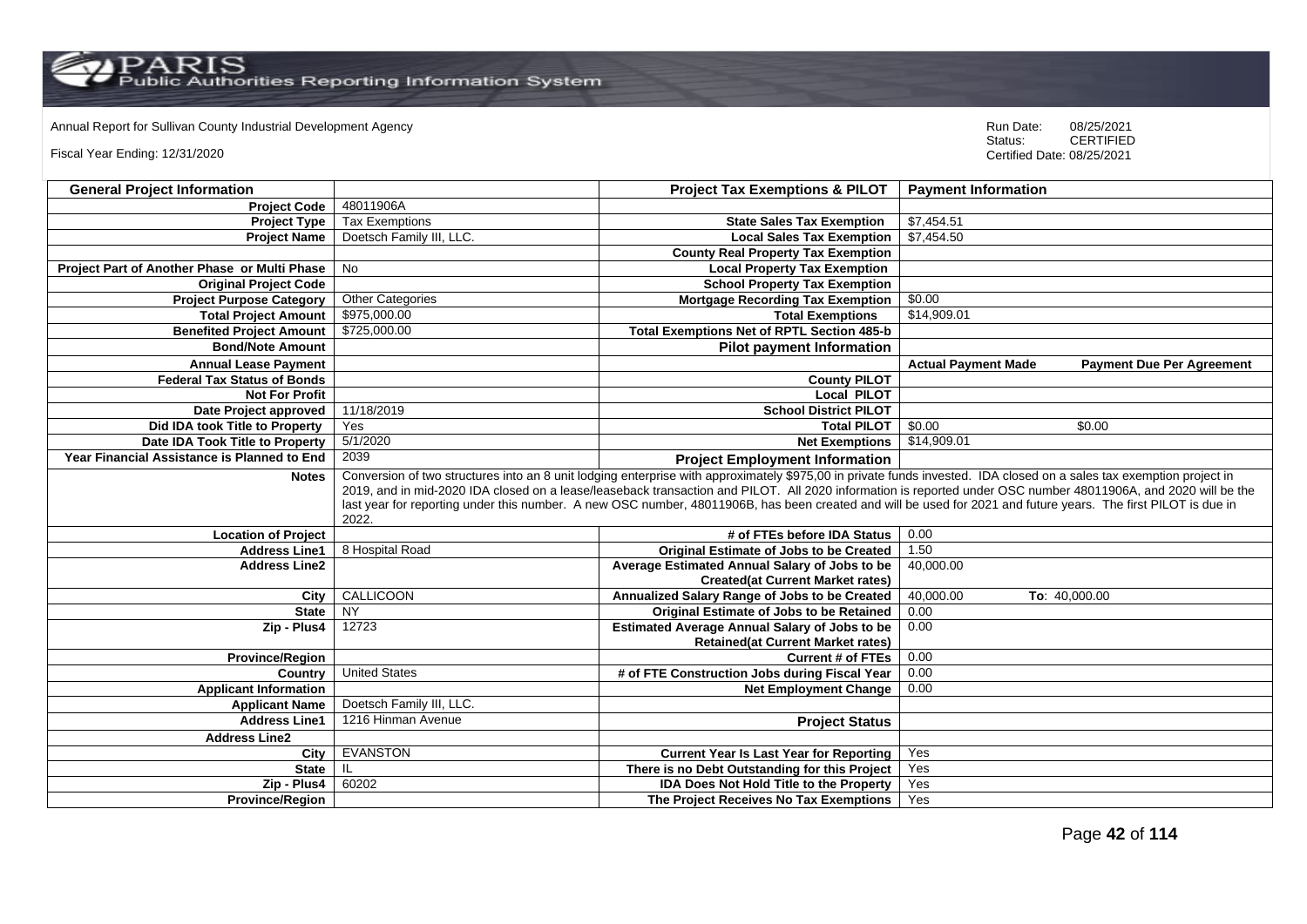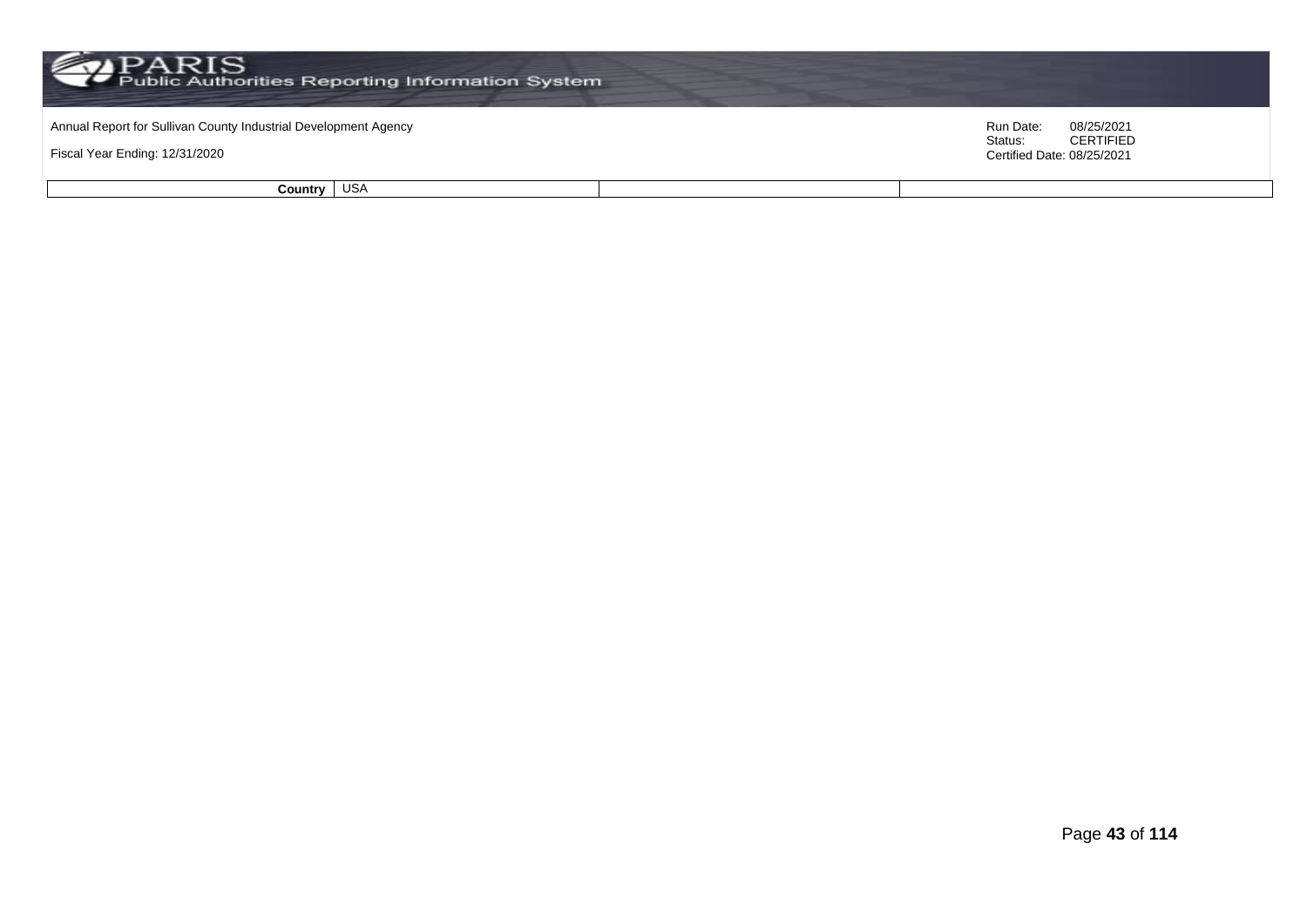$\operatorname{PARS}$  Fublic Authorities Reporting Information System

# Annual Report for Sullivan County Industrial Development Agency<br>
Status: CERTIFIED

Fiscal Year Ending: 12/31/2020

| <b>General Project Information</b>           |                                      | <b>Project Tax Exemptions &amp; PILOT</b>                                                                                         | <b>Payment Information</b>                                     |
|----------------------------------------------|--------------------------------------|-----------------------------------------------------------------------------------------------------------------------------------|----------------------------------------------------------------|
| <b>Project Code</b>                          | 48011301A                            |                                                                                                                                   |                                                                |
| <b>Project Type</b>                          | Lease                                | <b>State Sales Tax Exemption</b>                                                                                                  | \$0.00                                                         |
| <b>Project Name</b>                          | EPT Concord II, LLC / EPR Concord II | <b>Local Sales Tax Exemption</b>                                                                                                  | \$0.00                                                         |
|                                              |                                      | <b>County Real Property Tax Exemption</b>                                                                                         | \$74,043.14                                                    |
| Project Part of Another Phase or Multi Phase | <b>No</b>                            | <b>Local Property Tax Exemption</b>                                                                                               | \$33,161.39                                                    |
| <b>Original Project Code</b>                 |                                      | <b>School Property Tax Exemption</b>                                                                                              | \$158,519.00                                                   |
| <b>Project Purpose Category</b>              | Services                             | <b>Mortgage Recording Tax Exemption</b>                                                                                           | \$0.00                                                         |
| <b>Total Project Amount</b>                  | \$65,000,000.00                      | <b>Total Exemptions</b>                                                                                                           | \$265,723.53                                                   |
| <b>Benefited Project Amount</b>              | \$65,000,000.00                      | <b>Total Exemptions Net of RPTL Section 485-b</b>                                                                                 | \$265,723.53                                                   |
| <b>Bond/Note Amount</b>                      |                                      | <b>Pilot payment Information</b>                                                                                                  |                                                                |
| <b>Annual Lease Payment</b>                  | \$25,000.00                          |                                                                                                                                   | <b>Actual Payment Made</b><br><b>Payment Due Per Agreement</b> |
| <b>Federal Tax Status of Bonds</b>           |                                      | <b>County PILOT</b>                                                                                                               | \$92,442.34<br>\$92,442.34                                     |
| <b>Not For Profit</b>                        | <b>No</b>                            | <b>Local PILOT</b>                                                                                                                | \$41,401.76<br>\$41,401.76                                     |
| Date Project approved                        | 3/19/2013                            | <b>School District PILOT</b>                                                                                                      | \$197,909.84<br>\$197,909.84                                   |
| Did IDA took Title to Property               | Yes                                  | <b>Total PILOT</b>                                                                                                                | \$331,753.94<br>\$331,753.94                                   |
| <b>Date IDA Took Title to Property</b>       | 10/23/2013                           | <b>Net Exemptions</b>                                                                                                             | $-$66,030.41$                                                  |
| Year Financial Assistance is Planned to End  | 2030                                 | <b>Project Employment Information</b>                                                                                             |                                                                |
| <b>Notes</b>                                 |                                      | Project is composed of the construction and equipping of a master planned destination resort community. The PILOT starts in 2015. |                                                                |
| <b>Location of Project</b>                   |                                      | # of FTEs before IDA Status                                                                                                       | 0.00                                                           |
| <b>Address Line1</b>                         | <b>Concord Road</b>                  | Original Estimate of Jobs to be Created                                                                                           | 520.00                                                         |
| <b>Address Line2</b>                         |                                      | Average Estimated Annual Salary of Jobs to be                                                                                     | 50,000.00                                                      |
|                                              |                                      | <b>Created(at Current Market rates)</b>                                                                                           |                                                                |
| City                                         | <b>MONTICELLO</b>                    | Annualized Salary Range of Jobs to be Created                                                                                     | 50,000.00<br>To: 50,000.00                                     |
| <b>State</b>                                 | <b>NY</b>                            | <b>Original Estimate of Jobs to be Retained</b>                                                                                   | 0.00                                                           |
| Zip - Plus4                                  | 12701                                | <b>Estimated Average Annual Salary of Jobs to be</b>                                                                              | 0.00                                                           |
|                                              |                                      | <b>Retained(at Current Market rates)</b>                                                                                          |                                                                |
| <b>Province/Region</b>                       |                                      | <b>Current # of FTEs</b>                                                                                                          | 1.00                                                           |
| Country                                      | <b>United States</b>                 | # of FTE Construction Jobs during Fiscal Year                                                                                     | 0.00                                                           |
| <b>Applicant Information</b>                 |                                      | <b>Net Employment Change</b>                                                                                                      | 1.00                                                           |
| <b>Applicant Name</b>                        | EPT Concord II, LLC                  |                                                                                                                                   |                                                                |
| <b>Address Line1</b>                         | 909 Walnut Street - 200              | <b>Project Status</b>                                                                                                             |                                                                |
| <b>Address Line2</b>                         |                                      |                                                                                                                                   |                                                                |
| City                                         | <b>KANSAS CITY</b>                   | <b>Current Year Is Last Year for Reporting</b>                                                                                    |                                                                |
| <b>State</b>                                 | $\overline{MO}$                      | There is no Debt Outstanding for this Project                                                                                     |                                                                |
| Zip - Plus4                                  | 64106                                | <b>IDA Does Not Hold Title to the Property</b>                                                                                    |                                                                |
| <b>Province/Region</b>                       |                                      | The Project Receives No Tax Exemptions                                                                                            |                                                                |
| Country                                      | <b>USA</b>                           |                                                                                                                                   |                                                                |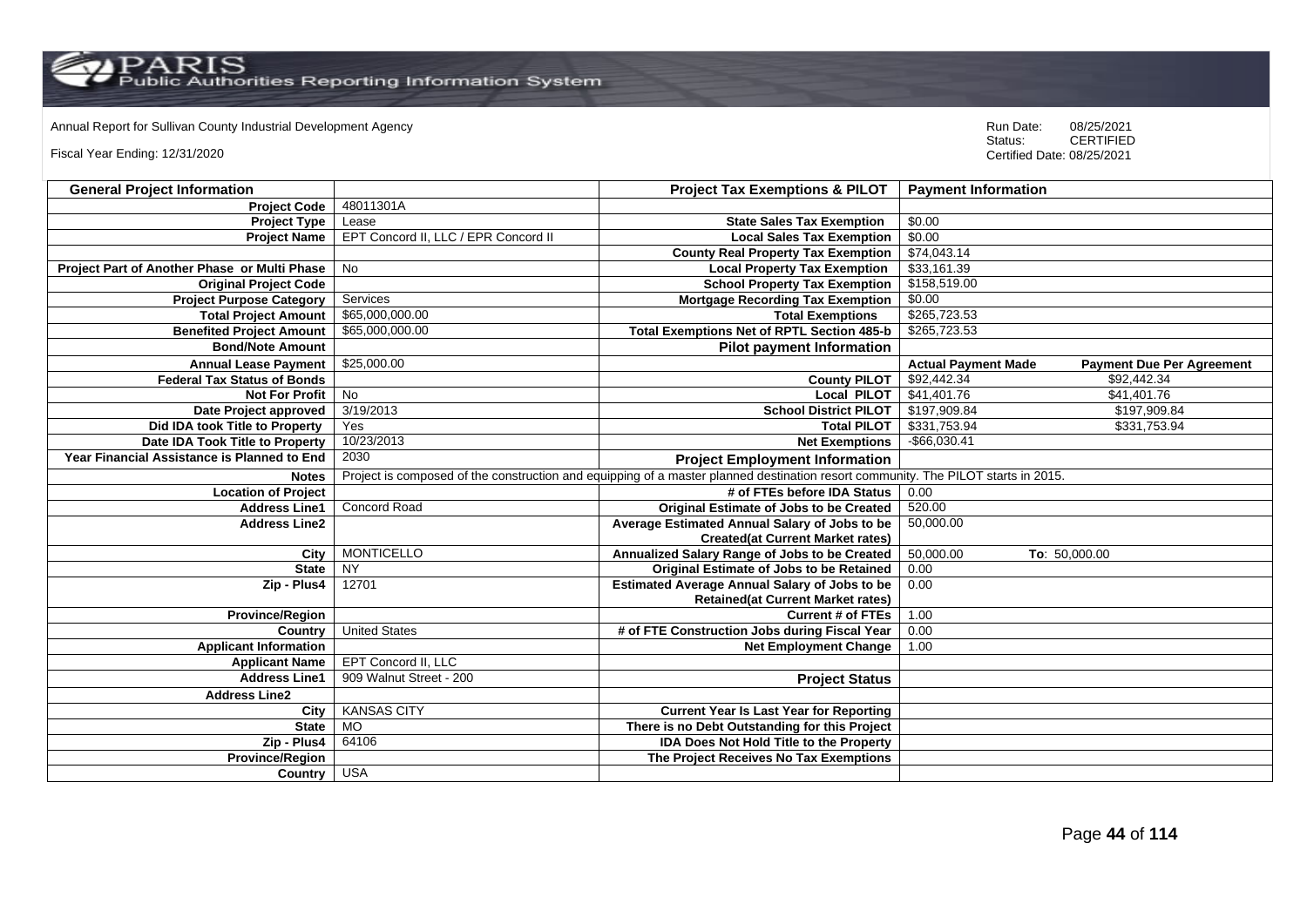# Annual Report for Sullivan County Industrial Development Agency<br>
Status: CERTIFIED

Fiscal Year Ending: 12/31/2020

| <b>General Project Information</b>           |                                                                                                                                                                                                                                                                                                                                                                                                                                                                                                                                                                                                                                                                                                                                                         | <b>Project Tax Exemptions &amp; PILOT</b>                                                        | <b>Payment Information</b>                                     |
|----------------------------------------------|---------------------------------------------------------------------------------------------------------------------------------------------------------------------------------------------------------------------------------------------------------------------------------------------------------------------------------------------------------------------------------------------------------------------------------------------------------------------------------------------------------------------------------------------------------------------------------------------------------------------------------------------------------------------------------------------------------------------------------------------------------|--------------------------------------------------------------------------------------------------|----------------------------------------------------------------|
| <b>Project Code</b>                          | 48011603A                                                                                                                                                                                                                                                                                                                                                                                                                                                                                                                                                                                                                                                                                                                                               |                                                                                                  |                                                                |
| <b>Project Type</b>                          | Lease                                                                                                                                                                                                                                                                                                                                                                                                                                                                                                                                                                                                                                                                                                                                                   | <b>State Sales Tax Exemption</b>                                                                 | \$0.00                                                         |
| <b>Project Name</b>                          | Empire Resorts Real Estate I, LLC.                                                                                                                                                                                                                                                                                                                                                                                                                                                                                                                                                                                                                                                                                                                      | <b>Local Sales Tax Exemption</b>                                                                 | \$0.00                                                         |
|                                              |                                                                                                                                                                                                                                                                                                                                                                                                                                                                                                                                                                                                                                                                                                                                                         | <b>County Real Property Tax Exemption</b>                                                        | \$31,077,07                                                    |
| Project Part of Another Phase or Multi Phase | <b>No</b>                                                                                                                                                                                                                                                                                                                                                                                                                                                                                                                                                                                                                                                                                                                                               | <b>Local Property Tax Exemption</b>                                                              | \$13.918.36                                                    |
| <b>Original Project Code</b>                 |                                                                                                                                                                                                                                                                                                                                                                                                                                                                                                                                                                                                                                                                                                                                                         | <b>School Property Tax Exemption</b>                                                             | \$66,532.92                                                    |
| <b>Project Purpose Category</b>              | <b>Other Categories</b>                                                                                                                                                                                                                                                                                                                                                                                                                                                                                                                                                                                                                                                                                                                                 | <b>Mortgage Recording Tax Exemption</b>                                                          | \$0.00                                                         |
| <b>Total Project Amount</b>                  | \$15,870,000.00                                                                                                                                                                                                                                                                                                                                                                                                                                                                                                                                                                                                                                                                                                                                         | <b>Total Exemptions</b>                                                                          | \$111,528.35                                                   |
| <b>Benefited Project Amount</b>              | \$15,870,000.00                                                                                                                                                                                                                                                                                                                                                                                                                                                                                                                                                                                                                                                                                                                                         | <b>Total Exemptions Net of RPTL Section 485-b</b>                                                | \$83,324.07                                                    |
| <b>Bond/Note Amount</b>                      |                                                                                                                                                                                                                                                                                                                                                                                                                                                                                                                                                                                                                                                                                                                                                         | <b>Pilot payment Information</b>                                                                 |                                                                |
| <b>Annual Lease Payment</b>                  | \$10,654.00                                                                                                                                                                                                                                                                                                                                                                                                                                                                                                                                                                                                                                                                                                                                             |                                                                                                  | <b>Actual Payment Made</b><br><b>Payment Due Per Agreement</b> |
| <b>Federal Tax Status of Bonds</b>           |                                                                                                                                                                                                                                                                                                                                                                                                                                                                                                                                                                                                                                                                                                                                                         | <b>County PILOT</b>                                                                              | \$38,873,22<br>\$38.873.22                                     |
| <b>Not For Profit</b>                        |                                                                                                                                                                                                                                                                                                                                                                                                                                                                                                                                                                                                                                                                                                                                                         | <b>Local PILOT</b>                                                                               | \$17,409.99<br>\$17,409.99                                     |
| Date Project approved                        | 6/20/2016                                                                                                                                                                                                                                                                                                                                                                                                                                                                                                                                                                                                                                                                                                                                               | <b>School District PILOT</b>                                                                     | \$83,223.69<br>\$83,223.69                                     |
| Did IDA took Title to Property               | Yes                                                                                                                                                                                                                                                                                                                                                                                                                                                                                                                                                                                                                                                                                                                                                     | <b>Total PILOT</b>                                                                               | \$139,506.90<br>\$139,506.90                                   |
| Date IDA Took Title to Property              | 12/22/2016                                                                                                                                                                                                                                                                                                                                                                                                                                                                                                                                                                                                                                                                                                                                              | <b>Net Exemptions</b>                                                                            | $-$27,978.55$                                                  |
| Year Financial Assistance is Planned to End  | 2034                                                                                                                                                                                                                                                                                                                                                                                                                                                                                                                                                                                                                                                                                                                                                    | <b>Project Employment Information</b>                                                            |                                                                |
| <b>Notes</b>                                 | The project involves the reconstruction of the Monster and International Golf Courses into a new 18hole golf course and the construction of several structures to<br>support the new golf course as part of a complimentary development of the overall Gaming Facility complex at Adelaar. On 1/9/17 a \$500,000 mortgage was approved<br>to facilitate the project in whole or part among the Montreign Operating Company project. On 5/18/17 a \$35,000,000 mortgage was approved to facilitate this project in<br>whole or part among the Montreign Operating Company project. On 8/26/20 the IDA approved a mortgage relating to this project, the Empire Resorts Real Estate II,<br>LLC project, and the Montreign Operating Company, LLC project. |                                                                                                  |                                                                |
| <b>Location of Project</b>                   |                                                                                                                                                                                                                                                                                                                                                                                                                                                                                                                                                                                                                                                                                                                                                         | # of FTEs before IDA Status                                                                      | 0.00                                                           |
| <b>Address Line1</b>                         | Thompsonville Rd/ Chalet Rd                                                                                                                                                                                                                                                                                                                                                                                                                                                                                                                                                                                                                                                                                                                             | <b>Original Estimate of Jobs to be Created</b>                                                   | 55.00                                                          |
| <b>Address Line2</b>                         |                                                                                                                                                                                                                                                                                                                                                                                                                                                                                                                                                                                                                                                                                                                                                         | Average Estimated Annual Salary of Jobs to be<br><b>Created(at Current Market rates)</b>         | 25,000.00                                                      |
| City                                         | <b>MONTICELLO</b>                                                                                                                                                                                                                                                                                                                                                                                                                                                                                                                                                                                                                                                                                                                                       | Annualized Salary Range of Jobs to be Created                                                    | 0.00<br>To: 25,000.00                                          |
| <b>State</b>                                 | <b>NY</b>                                                                                                                                                                                                                                                                                                                                                                                                                                                                                                                                                                                                                                                                                                                                               | <b>Original Estimate of Jobs to be Retained</b>                                                  | 0.00                                                           |
| Zip - Plus4                                  | 12701                                                                                                                                                                                                                                                                                                                                                                                                                                                                                                                                                                                                                                                                                                                                                   | <b>Estimated Average Annual Salary of Jobs to be</b><br><b>Retained(at Current Market rates)</b> | 0.00                                                           |
| <b>Province/Region</b>                       |                                                                                                                                                                                                                                                                                                                                                                                                                                                                                                                                                                                                                                                                                                                                                         | <b>Current # of FTEs</b>                                                                         | 0.00                                                           |
| Country                                      | <b>United States</b>                                                                                                                                                                                                                                                                                                                                                                                                                                                                                                                                                                                                                                                                                                                                    | # of FTE Construction Jobs during Fiscal Year                                                    | 3.00                                                           |
| <b>Applicant Information</b>                 |                                                                                                                                                                                                                                                                                                                                                                                                                                                                                                                                                                                                                                                                                                                                                         | <b>Net Employment Change</b>                                                                     | 0.00                                                           |
| <b>Applicant Name</b>                        | Empire Resorts Real Estate I, LLC.- Joseph<br>D'Amato                                                                                                                                                                                                                                                                                                                                                                                                                                                                                                                                                                                                                                                                                                   |                                                                                                  |                                                                |
| <b>Address Line1</b>                         | 204 Route 17 B                                                                                                                                                                                                                                                                                                                                                                                                                                                                                                                                                                                                                                                                                                                                          | <b>Project Status</b>                                                                            |                                                                |
| <b>Address Line2</b>                         |                                                                                                                                                                                                                                                                                                                                                                                                                                                                                                                                                                                                                                                                                                                                                         |                                                                                                  |                                                                |
| City                                         | <b>MONTICELLO</b>                                                                                                                                                                                                                                                                                                                                                                                                                                                                                                                                                                                                                                                                                                                                       | <b>Current Year Is Last Year for Reporting</b>                                                   |                                                                |
| <b>State</b>                                 | <b>NY</b>                                                                                                                                                                                                                                                                                                                                                                                                                                                                                                                                                                                                                                                                                                                                               | There is no Debt Outstanding for this Project                                                    |                                                                |
| Zip - Plus4                                  | 12701                                                                                                                                                                                                                                                                                                                                                                                                                                                                                                                                                                                                                                                                                                                                                   | <b>IDA Does Not Hold Title to the Property</b>                                                   |                                                                |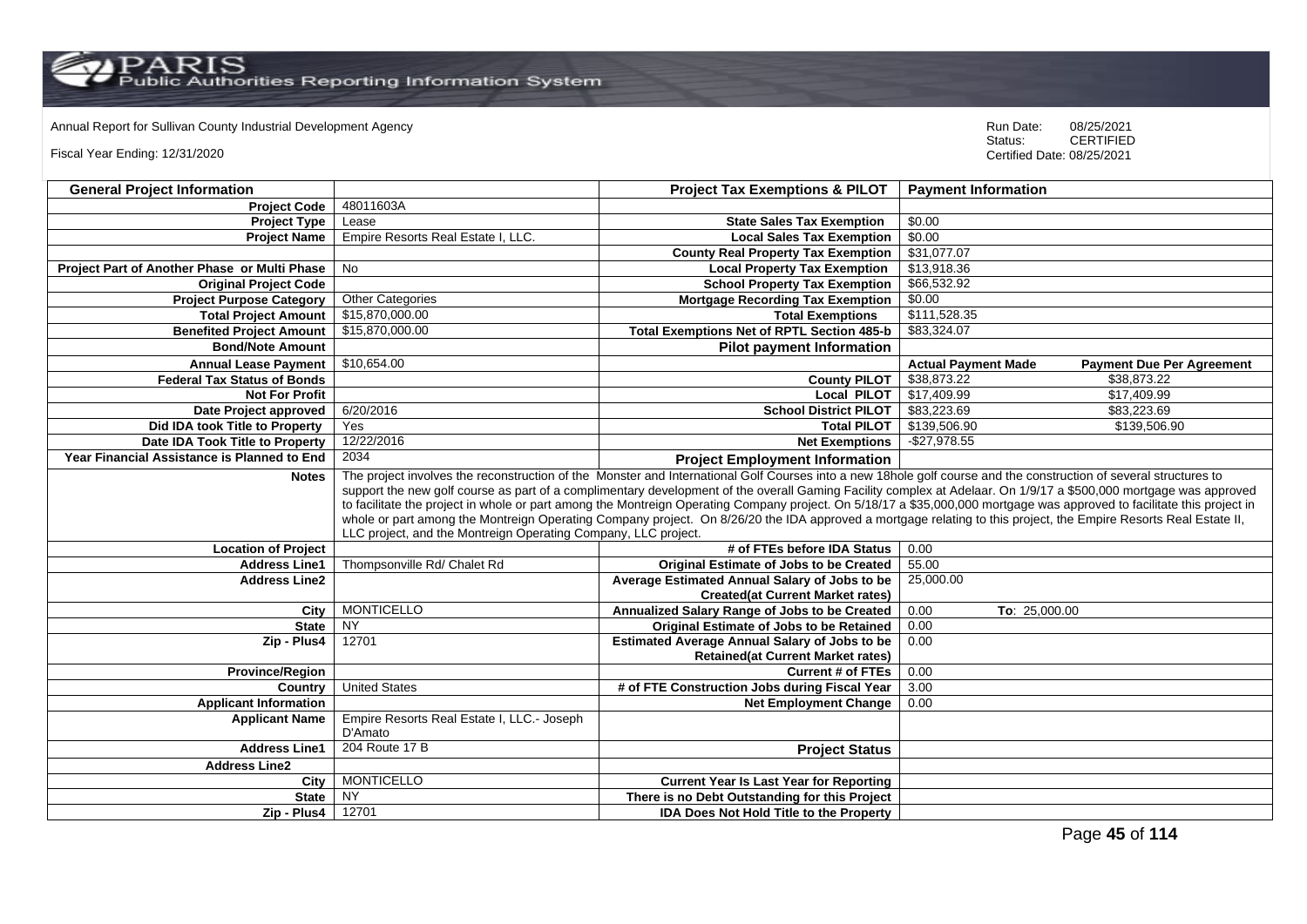# Annual Report for Sullivan County Industrial Development Agency<br>
Status: CERTIFIED

Fiscal Year Ending: 12/31/2020

| าce/Reaion<br>Provir |      | e Proiect Receives No i<br>т<br>∍ Tax Exemptions<br>пе |  |
|----------------------|------|--------------------------------------------------------|--|
| Country              | -USA |                                                        |  |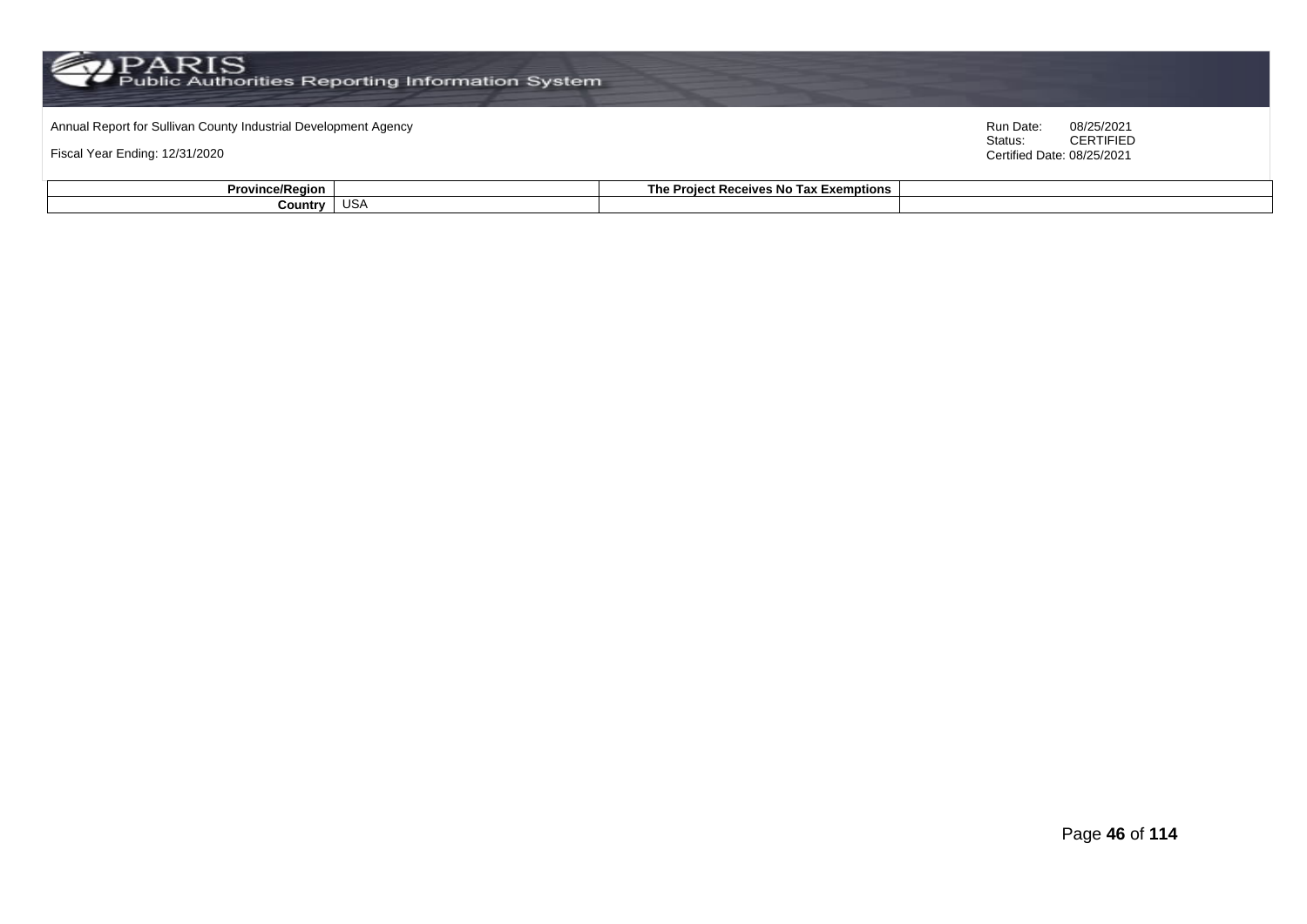# Annual Report for Sullivan County Industrial Development Agency<br>
Status: CERTIFIED

Fiscal Year Ending: 12/31/2020

| <b>General Project Information</b>           |                                     | <b>Project Tax Exemptions &amp; PILOT</b>            | <b>Payment Information</b>                                                                                                                                                                                                                                                                                                                 |
|----------------------------------------------|-------------------------------------|------------------------------------------------------|--------------------------------------------------------------------------------------------------------------------------------------------------------------------------------------------------------------------------------------------------------------------------------------------------------------------------------------------|
| <b>Project Code</b>                          | 48011707A                           |                                                      |                                                                                                                                                                                                                                                                                                                                            |
| <b>Project Type</b>                          | Lease                               | <b>State Sales Tax Exemption</b>                     | \$363.96                                                                                                                                                                                                                                                                                                                                   |
| <b>Project Name</b>                          | Empire Resorts Real Estate II, LLC. | <b>Local Sales Tax Exemption</b>                     | \$363.97                                                                                                                                                                                                                                                                                                                                   |
|                                              |                                     | <b>County Real Property Tax Exemption</b>            | \$132,778.65                                                                                                                                                                                                                                                                                                                               |
| Project Part of Another Phase or Multi Phase | No                                  | <b>Local Property Tax Exemption</b>                  | \$59.467.02                                                                                                                                                                                                                                                                                                                                |
| <b>Original Project Code</b>                 |                                     | <b>School Property Tax Exemption</b>                 | \$284,265.87                                                                                                                                                                                                                                                                                                                               |
| <b>Project Purpose Category</b>              | <b>Other Categories</b>             | <b>Mortgage Recording Tax Exemption</b>              | \$0.00                                                                                                                                                                                                                                                                                                                                     |
| <b>Total Project Amount</b>                  | \$38,900,000.00                     | <b>Total Exemptions</b>                              | \$477,239.47                                                                                                                                                                                                                                                                                                                               |
| <b>Benefited Project Amount</b>              | \$38,900,000.00                     | <b>Total Exemptions Net of RPTL Section 485-b</b>    | \$246,553.05                                                                                                                                                                                                                                                                                                                               |
| <b>Bond/Note Amount</b>                      |                                     | <b>Pilot payment Information</b>                     |                                                                                                                                                                                                                                                                                                                                            |
| <b>Annual Lease Payment</b>                  | \$0.00                              |                                                      | <b>Actual Payment Made</b><br><b>Payment Due Per Agreement</b>                                                                                                                                                                                                                                                                             |
| <b>Federal Tax Status of Bonds</b>           |                                     | <b>County PILOT</b>                                  | \$12,147.88<br>\$12,147.88                                                                                                                                                                                                                                                                                                                 |
| <b>Not For Profit</b>                        | No                                  | <b>Local PILOT</b>                                   | \$5,440.62<br>\$5,440.62                                                                                                                                                                                                                                                                                                                   |
| Date Project approved                        | 8/23/2017                           | <b>School District PILOT</b>                         | \$26,007.40<br>\$26,007.40                                                                                                                                                                                                                                                                                                                 |
| Did IDA took Title to Property               | Yes                                 | <b>Total PILOT</b>                                   | \$43,595.90<br>\$43,595.90                                                                                                                                                                                                                                                                                                                 |
| Date IDA Took Title to Property              | 10/23/2013                          | <b>Net Exemptions</b>                                | \$433,643.57                                                                                                                                                                                                                                                                                                                               |
| Year Financial Assistance is Planned to End  | 2037                                | <b>Project Employment Information</b>                |                                                                                                                                                                                                                                                                                                                                            |
|                                              | Operating Company, LLC project.     |                                                      | resort. On 5/18/17 a \$35,000,000 mortgage was approved to facilitate the project in whole or in part among the Montreign Operating Company project. On 8/26/20 the<br>IDA approved mortgage financing in an amount not to exceed \$330,000,000 relating to this project, the Empire Resorts Real Estate I, LLC project, and the Montreign |
| <b>Location of Project</b>                   |                                     | # of FTEs before IDA Status                          | 0.00                                                                                                                                                                                                                                                                                                                                       |
| <b>Address Line1</b>                         | One Resorts World Drive             | <b>Original Estimate of Jobs to be Created</b>       | 63.00                                                                                                                                                                                                                                                                                                                                      |
| <b>Address Line2</b>                         |                                     | Average Estimated Annual Salary of Jobs to be        | 40,000.00                                                                                                                                                                                                                                                                                                                                  |
|                                              |                                     | <b>Created(at Current Market rates)</b>              |                                                                                                                                                                                                                                                                                                                                            |
| City                                         | <b>MONTICELLO</b>                   | Annualized Salary Range of Jobs to be Created        | 40,000.00<br>To: 40,000.00                                                                                                                                                                                                                                                                                                                 |
| <b>State</b>                                 | <b>NY</b>                           | Original Estimate of Jobs to be Retained             | 0.00                                                                                                                                                                                                                                                                                                                                       |
| Zip - Plus4                                  | 12701                               | <b>Estimated Average Annual Salary of Jobs to be</b> | 40,000.00                                                                                                                                                                                                                                                                                                                                  |
|                                              |                                     | <b>Retained(at Current Market rates)</b>             |                                                                                                                                                                                                                                                                                                                                            |
| <b>Province/Region</b>                       |                                     | <b>Current # of FTEs</b>                             | 15.00                                                                                                                                                                                                                                                                                                                                      |
| Country                                      | <b>United States</b>                | # of FTE Construction Jobs during Fiscal Year        | 0.00                                                                                                                                                                                                                                                                                                                                       |
| <b>Applicant Information</b>                 |                                     | <b>Net Employment Change</b>                         | 15.00                                                                                                                                                                                                                                                                                                                                      |
| <b>Applicant Name</b>                        | Empire Resorts Real Estate II, LLC. |                                                      |                                                                                                                                                                                                                                                                                                                                            |
| <b>Address Line1</b>                         | c/o Empire Resorts, Inc.            | <b>Project Status</b>                                |                                                                                                                                                                                                                                                                                                                                            |
| <b>Address Line2</b>                         |                                     |                                                      |                                                                                                                                                                                                                                                                                                                                            |
| City                                         | <b>MONTICELLO</b>                   | <b>Current Year Is Last Year for Reporting</b>       |                                                                                                                                                                                                                                                                                                                                            |
| <b>State</b>                                 | <b>NY</b>                           | There is no Debt Outstanding for this Project        |                                                                                                                                                                                                                                                                                                                                            |
| Zip - Plus4                                  | 12701                               | <b>IDA Does Not Hold Title to the Property</b>       |                                                                                                                                                                                                                                                                                                                                            |
| <b>Province/Region</b>                       |                                     | The Project Receives No Tax Exemptions               |                                                                                                                                                                                                                                                                                                                                            |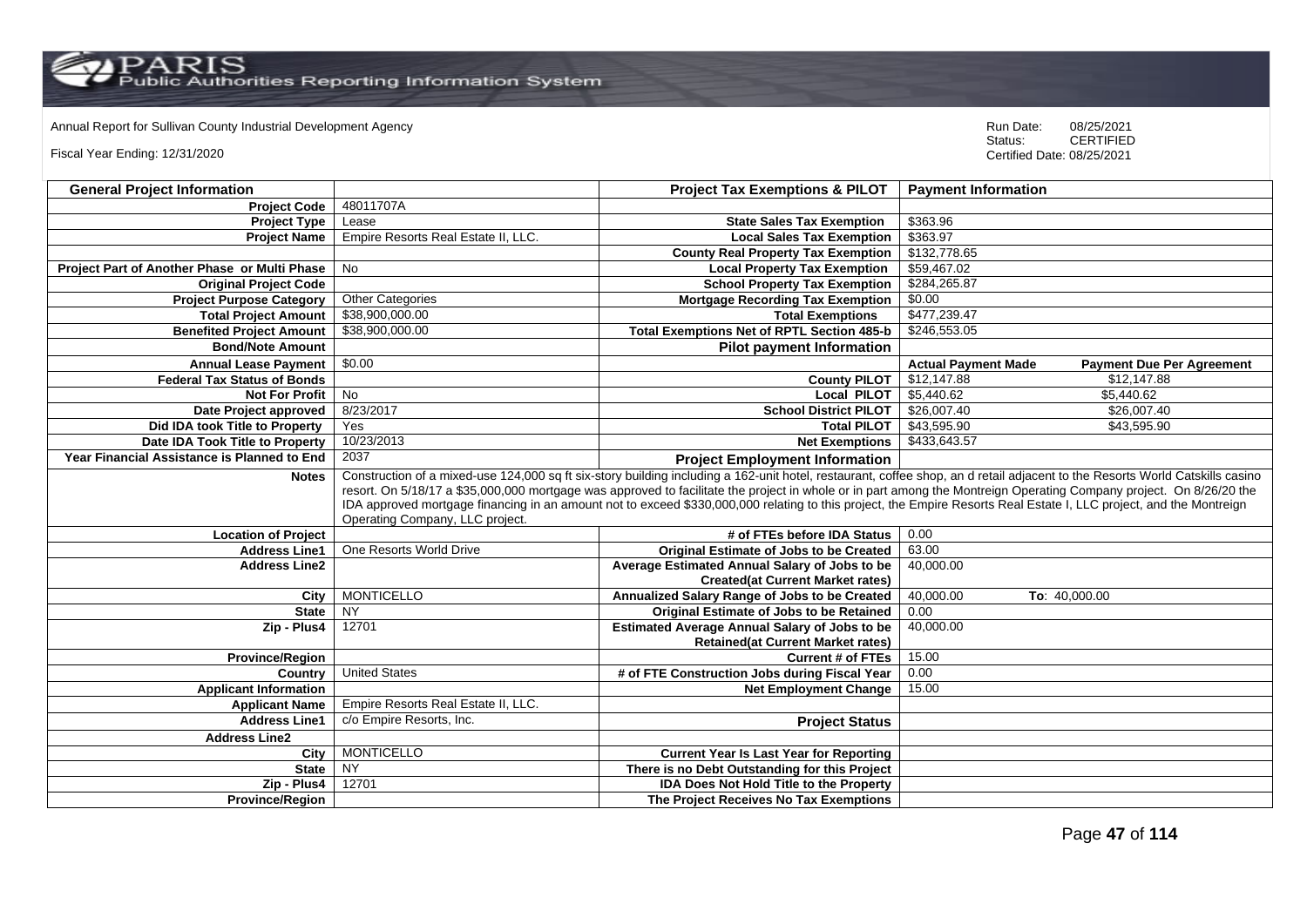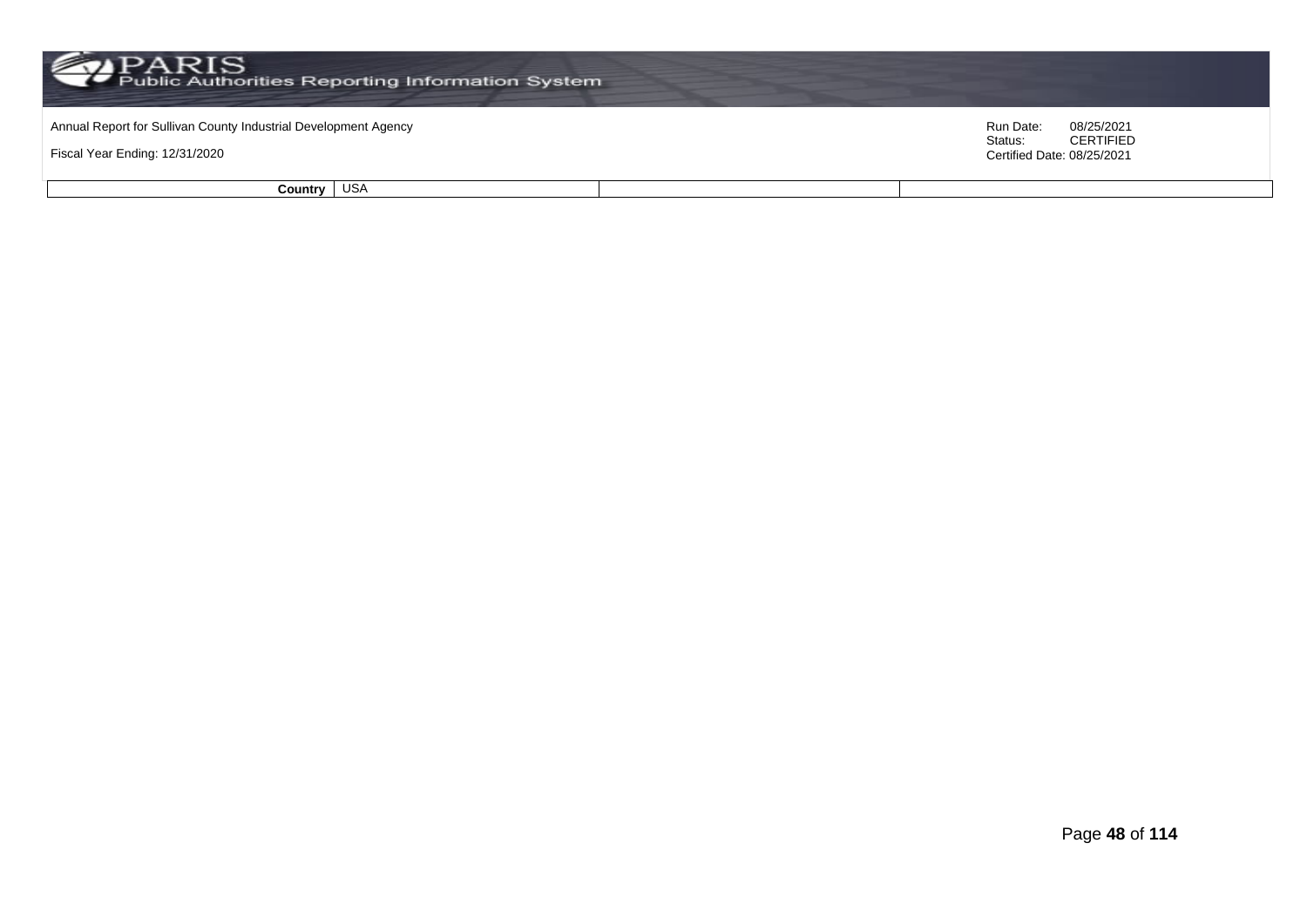# Annual Report for Sullivan County Industrial Development Agency<br>
Status: CERTIFIED

Fiscal Year Ending: 12/31/2020

| <b>General Project Information</b>           |                              | <b>Project Tax Exemptions &amp; PILOT</b>            | <b>Payment Information</b>                                                                                                                                       |
|----------------------------------------------|------------------------------|------------------------------------------------------|------------------------------------------------------------------------------------------------------------------------------------------------------------------|
| <b>Project Code</b>                          | 48011808A                    |                                                      |                                                                                                                                                                  |
| <b>Project Type</b>                          | Lease                        | <b>State Sales Tax Exemption</b>                     | \$0.00                                                                                                                                                           |
| <b>Project Name</b>                          | Forestburgh Property, LLC.   | <b>Local Sales Tax Exemption</b>                     | \$0.00                                                                                                                                                           |
|                                              |                              | <b>County Real Property Tax Exemption</b>            | \$13,310.36                                                                                                                                                      |
| Project Part of Another Phase or Multi Phase | <b>No</b>                    | <b>Local Property Tax Exemption</b>                  | \$9,034.13                                                                                                                                                       |
| <b>Original Project Code</b>                 |                              | <b>School Property Tax Exemption</b>                 | \$28,882.09                                                                                                                                                      |
| <b>Project Purpose Category</b>              | Other Categories             | <b>Mortgage Recording Tax Exemption</b>              | \$0.00                                                                                                                                                           |
| <b>Total Project Amount</b>                  | \$4,500,000.00               | <b>Total Exemptions</b>                              | \$51,226.58                                                                                                                                                      |
| <b>Benefited Project Amount</b>              | \$3,300,000.00               | <b>Total Exemptions Net of RPTL Section 485-b</b>    | \$51,226.57                                                                                                                                                      |
| <b>Bond/Note Amount</b>                      |                              | <b>Pilot payment Information</b>                     |                                                                                                                                                                  |
| <b>Annual Lease Payment</b>                  | \$3,000.00                   |                                                      | <b>Actual Payment Made</b><br><b>Payment Due Per Agreement</b>                                                                                                   |
| <b>Federal Tax Status of Bonds</b>           |                              | <b>County PILOT</b>                                  | \$9,588.44<br>\$9.588.44                                                                                                                                         |
| <b>Not For Profit</b>                        | No                           | Local PILOT                                          | \$6,507.96<br>\$6,507.96                                                                                                                                         |
| Date Project approved                        | 12/17/2018                   | <b>School District PILOT</b>                         | \$20,805.92<br>\$20,805.92                                                                                                                                       |
| Did IDA took Title to Property               | <b>No</b>                    | <b>Total PILOT</b>                                   | \$36,902.32<br>\$36,902.32                                                                                                                                       |
| Date IDA Took Title to Property              |                              | <b>Net Exemptions</b>                                | \$14,324.26                                                                                                                                                      |
| Year Financial Assistance is Planned to End  | 2035                         | <b>Project Employment Information</b>                |                                                                                                                                                                  |
| <b>Notes</b>                                 |                              |                                                      | Development of a campground resort that constists of a lodge operation for the same of food and beverages. The project involves an estimated \$1,042,500 in real |
|                                              | 9/30/20 and 10/1/20-9/30/21. |                                                      | property improvements. In November 2020 the IDA approved an amendment to the PILOT, to waive the full-time employment goal for two one-year periods, 10/1/19-    |
| <b>Location of Project</b>                   |                              | # of FTEs before IDA Status                          | 0.00                                                                                                                                                             |
| <b>Address Line1</b>                         | 80 Tannery Road              | Original Estimate of Jobs to be Created              | 12.00                                                                                                                                                            |
| <b>Address Line2</b>                         |                              | Average Estimated Annual Salary of Jobs to be        | 35,000.00                                                                                                                                                        |
|                                              |                              | <b>Created(at Current Market rates)</b>              |                                                                                                                                                                  |
| City                                         | <b>FORESTBURGH</b>           | Annualized Salary Range of Jobs to be Created        | 30,000.00<br>To: 40,000.00                                                                                                                                       |
| <b>State</b>                                 | <b>NY</b>                    | Original Estimate of Jobs to be Retained             | 0.00                                                                                                                                                             |
| Zip - Plus4                                  | 12777                        | <b>Estimated Average Annual Salary of Jobs to be</b> | 0.00                                                                                                                                                             |
|                                              |                              | <b>Retained(at Current Market rates)</b>             |                                                                                                                                                                  |
| <b>Province/Region</b>                       |                              | <b>Current # of FTEs</b>                             | 1.00                                                                                                                                                             |
| Country                                      | <b>United States</b>         | # of FTE Construction Jobs during Fiscal Year        | 0.00                                                                                                                                                             |
| <b>Applicant Information</b>                 |                              | <b>Net Employment Change</b>                         | 1.00                                                                                                                                                             |
| <b>Applicant Name</b>                        | Forestburgh Property, LLC.   |                                                      |                                                                                                                                                                  |
| <b>Address Line1</b>                         | 182 DeGraw Street, Unit 3    | <b>Project Status</b>                                |                                                                                                                                                                  |
| <b>Address Line2</b>                         |                              |                                                      |                                                                                                                                                                  |
| City                                         | <b>BROOKLYN</b>              | <b>Current Year Is Last Year for Reporting</b>       |                                                                                                                                                                  |
| <b>State</b>                                 | $\overline{NY}$              | There is no Debt Outstanding for this Project        |                                                                                                                                                                  |
| Zip - Plus4                                  | 11231                        | <b>IDA Does Not Hold Title to the Property</b>       |                                                                                                                                                                  |
| <b>Province/Region</b>                       |                              | The Project Receives No Tax Exemptions               |                                                                                                                                                                  |
| Country                                      | <b>USA</b>                   |                                                      |                                                                                                                                                                  |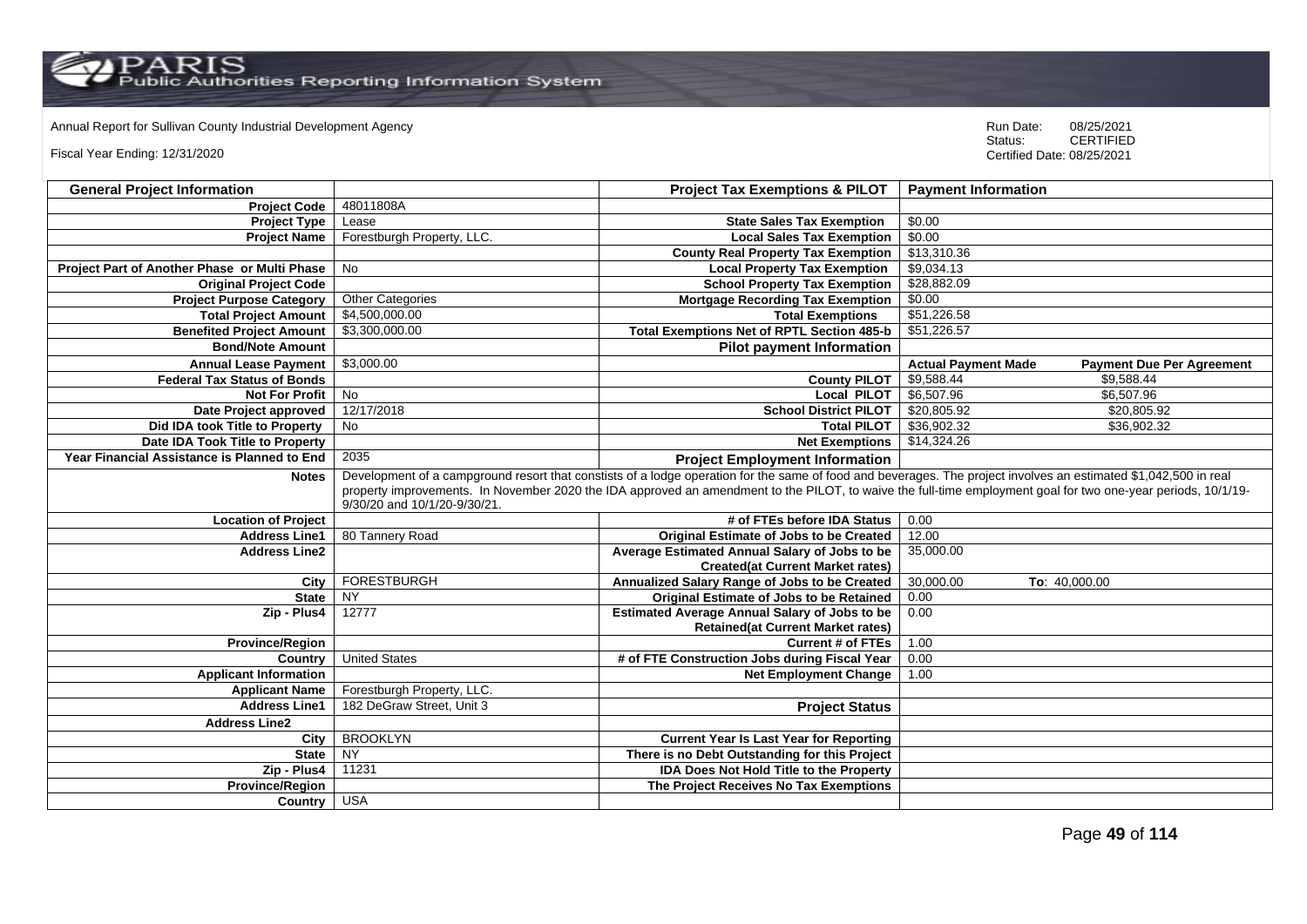# Annual Report for Sullivan County Industrial Development Agency<br>
Status: CERTIFIED

Fiscal Year Ending: 12/31/2020

| <b>General Project Information</b>           |                                                                                                                                                                       | <b>Project Tax Exemptions &amp; PILOT</b>            | <b>Payment Information</b>                                                                                                                                       |
|----------------------------------------------|-----------------------------------------------------------------------------------------------------------------------------------------------------------------------|------------------------------------------------------|------------------------------------------------------------------------------------------------------------------------------------------------------------------|
| <b>Project Code</b>                          | 48011506A                                                                                                                                                             |                                                      |                                                                                                                                                                  |
| <b>Project Type</b>                          | Lease                                                                                                                                                                 | <b>State Sales Tax Exemption</b>                     | \$0.00                                                                                                                                                           |
| <b>Project Name</b>                          | Four Goats, LLC.                                                                                                                                                      | <b>Local Sales Tax Exemption</b>                     | \$0.00                                                                                                                                                           |
|                                              |                                                                                                                                                                       | <b>County Real Property Tax Exemption</b>            | \$8,103.13                                                                                                                                                       |
| Project Part of Another Phase or Multi Phase | No                                                                                                                                                                    | <b>Local Property Tax Exemption</b>                  | \$4,973.33                                                                                                                                                       |
| <b>Original Project Code</b>                 |                                                                                                                                                                       | <b>School Property Tax Exemption</b>                 | \$19,012.34                                                                                                                                                      |
| <b>Project Purpose Category</b>              | <b>Retail Trade</b>                                                                                                                                                   | <b>Mortgage Recording Tax Exemption</b>              | \$0.00                                                                                                                                                           |
| <b>Total Project Amount</b>                  | \$1,500,000.00                                                                                                                                                        | <b>Total Exemptions</b>                              | \$32,088.80                                                                                                                                                      |
| <b>Benefited Project Amount</b>              | \$24,000.00                                                                                                                                                           | <b>Total Exemptions Net of RPTL Section 485-b</b>    | \$32,088.80                                                                                                                                                      |
| <b>Bond/Note Amount</b>                      |                                                                                                                                                                       | <b>Pilot payment Information</b>                     |                                                                                                                                                                  |
| <b>Annual Lease Payment</b>                  | \$1,250.00                                                                                                                                                            |                                                      | <b>Actual Payment Made</b><br><b>Payment Due Per Agreement</b>                                                                                                   |
| <b>Federal Tax Status of Bonds</b>           |                                                                                                                                                                       | <b>County PILOT</b>                                  | \$5,530.08<br>\$5,530.08                                                                                                                                         |
| <b>Not For Profit</b>                        | $\overline{N}$                                                                                                                                                        | <b>Local PILOT</b>                                   | \$3,384.44<br>\$3,384.44                                                                                                                                         |
| Date Project approved                        | 10/19/2015                                                                                                                                                            | <b>School District PILOT</b>                         | \$13,260.08<br>\$13,260.08                                                                                                                                       |
| Did IDA took Title to Property               | Yes                                                                                                                                                                   | <b>Total PILOT</b>                                   | \$22,174.60<br>\$22,174.60                                                                                                                                       |
| Date IDA Took Title to Property              | 12/15/2015                                                                                                                                                            | <b>Net Exemptions</b>                                | \$9,914.20                                                                                                                                                       |
| Year Financial Assistance is Planned to End  | 2023                                                                                                                                                                  | <b>Project Employment Information</b>                |                                                                                                                                                                  |
| <b>Notes</b>                                 |                                                                                                                                                                       |                                                      | Formerly Cannie D's Corner Corp. (48010305A), a Change in Control transferred the project to Four Goats, LLC. The Agency consented to this transfer on 10/19/15. |
|                                              | The project is a gas station and associated convenience/retail store and office space. Project located in an Empire Zone so pays full property tax payment. Note with |                                                      |                                                                                                                                                                  |
|                                              | the transfer to Four Goats, LLC the Empire Zone status ended. Project pays a PILOT based on formula set forth in PILOT Agreement.                                     |                                                      |                                                                                                                                                                  |
| <b>Location of Project</b>                   |                                                                                                                                                                       | # of FTEs before IDA Status                          | 0.00                                                                                                                                                             |
| <b>Address Line1</b>                         | 4 Shumway Road                                                                                                                                                        | <b>Original Estimate of Jobs to be Created</b>       | 15.00                                                                                                                                                            |
| <b>Address Line2</b>                         |                                                                                                                                                                       | Average Estimated Annual Salary of Jobs to be        | 24,000.00                                                                                                                                                        |
|                                              |                                                                                                                                                                       | <b>Created(at Current Market rates)</b>              |                                                                                                                                                                  |
| City                                         | <b>NEVERSINK</b>                                                                                                                                                      | Annualized Salary Range of Jobs to be Created        | 24,000.00<br>To: 24,000.00                                                                                                                                       |
| <b>State</b>                                 | NY                                                                                                                                                                    | Original Estimate of Jobs to be Retained             | 0.00                                                                                                                                                             |
| Zip - Plus4                                  | 12765                                                                                                                                                                 | <b>Estimated Average Annual Salary of Jobs to be</b> | 0.00                                                                                                                                                             |
|                                              |                                                                                                                                                                       | <b>Retained(at Current Market rates)</b>             |                                                                                                                                                                  |
| <b>Province/Region</b>                       |                                                                                                                                                                       | <b>Current # of FTEs</b>                             | 16.00                                                                                                                                                            |
| Country                                      | <b>United States</b>                                                                                                                                                  | # of FTE Construction Jobs during Fiscal Year        | 0.00                                                                                                                                                             |
| <b>Applicant Information</b>                 |                                                                                                                                                                       | <b>Net Employment Change</b>                         | 16.00                                                                                                                                                            |
| <b>Applicant Name</b>                        | Four Goats, LLC.                                                                                                                                                      |                                                      |                                                                                                                                                                  |
| <b>Address Line1</b>                         | 539 Broadway                                                                                                                                                          | <b>Project Status</b>                                |                                                                                                                                                                  |
| <b>Address Line2</b>                         |                                                                                                                                                                       |                                                      |                                                                                                                                                                  |
| City                                         | <b>MONTICELLO</b>                                                                                                                                                     | <b>Current Year Is Last Year for Reporting</b>       |                                                                                                                                                                  |
| <b>State</b>                                 | NY                                                                                                                                                                    | There is no Debt Outstanding for this Project        |                                                                                                                                                                  |
| Zip - Plus4                                  | 12701                                                                                                                                                                 | <b>IDA Does Not Hold Title to the Property</b>       |                                                                                                                                                                  |
| <b>Province/Region</b>                       |                                                                                                                                                                       | The Project Receives No Tax Exemptions               |                                                                                                                                                                  |
| Country                                      | <b>USA</b>                                                                                                                                                            |                                                      |                                                                                                                                                                  |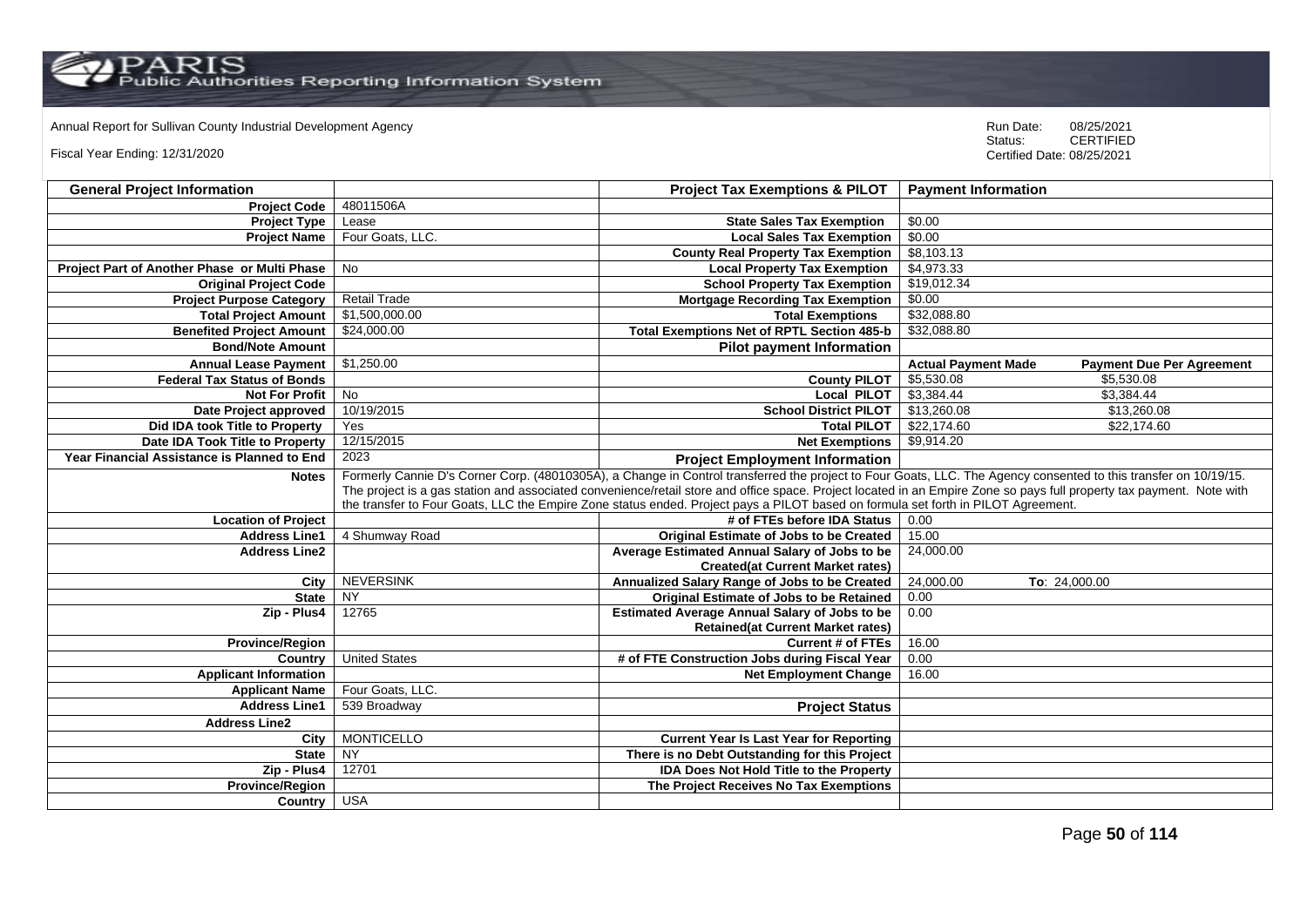# Annual Report for Sullivan County Industrial Development Agency<br>
Status: CERTIFIED

Fiscal Year Ending: 12/31/2020

| <b>General Project Information</b>           |                                        | <b>Project Tax Exemptions &amp; PILOT</b>            | <b>Payment Information</b>                                                                                                                                                |
|----------------------------------------------|----------------------------------------|------------------------------------------------------|---------------------------------------------------------------------------------------------------------------------------------------------------------------------------|
| <b>Project Code</b>                          | 4801605A                               |                                                      |                                                                                                                                                                           |
| <b>Project Type</b>                          | Lease                                  | <b>State Sales Tax Exemption</b>                     | \$0.00                                                                                                                                                                    |
| <b>Project Name</b>                          | Hudsut, LLC.- Hudson Valley Foie Gras, | <b>Local Sales Tax Exemption</b>                     | \$0.00                                                                                                                                                                    |
|                                              | LLC.                                   |                                                      |                                                                                                                                                                           |
|                                              |                                        | <b>County Real Property Tax Exemption</b>            | \$7,246.71                                                                                                                                                                |
| Project Part of Another Phase or Multi Phase | No                                     | <b>Local Property Tax Exemption</b>                  | \$5,307.15                                                                                                                                                                |
| <b>Original Project Code</b>                 |                                        | <b>School Property Tax Exemption</b>                 | \$24,851.99                                                                                                                                                               |
| <b>Project Purpose Category</b>              | Agriculture, Forestry and Fishing      | <b>Mortgage Recording Tax Exemption</b>              | \$0.00                                                                                                                                                                    |
| <b>Total Project Amount</b>                  | \$2,304,750.00                         | <b>Total Exemptions</b>                              | \$37,405.85                                                                                                                                                               |
| <b>Benefited Project Amount</b>              | \$1,804,750.00                         | <b>Total Exemptions Net of RPTL Section 485-b</b>    | \$31,965.00                                                                                                                                                               |
| <b>Bond/Note Amount</b>                      |                                        | <b>Pilot payment Information</b>                     |                                                                                                                                                                           |
| <b>Annual Lease Payment</b>                  | \$4,500.00                             |                                                      | <b>Actual Payment Made</b><br><b>Payment Due Per Agreement</b>                                                                                                            |
| <b>Federal Tax Status of Bonds</b>           |                                        | <b>County PILOT</b>                                  | \$3,853.48<br>\$3,853.48                                                                                                                                                  |
| <b>Not For Profit</b>                        | <b>No</b>                              | Local PILOT                                          | \$2,822.11<br>\$2,822.11                                                                                                                                                  |
| Date Project approved                        | 11/28/2016                             | <b>School District PILOT</b>                         | \$13,215.20<br>\$13,215.20                                                                                                                                                |
| Did IDA took Title to Property               | Yes                                    | <b>Total PILOT</b>                                   | \$19,890.79<br>\$19,890.79                                                                                                                                                |
| Date IDA Took Title to Property              | 11/28/2016                             | <b>Net Exemptions</b>                                | \$17,515.06                                                                                                                                                               |
| Year Financial Assistance is Planned to End  | 2032                                   | <b>Project Employment Information</b>                |                                                                                                                                                                           |
| <b>Notes</b>                                 |                                        |                                                      | This project involves the adaptive reuse of two buildings, previously occupied by an equipment manufacturer, at the Airport Industrial park. The project seeks to develop |
|                                              |                                        |                                                      | value added agricultural products and to increase freezer space for an existing farm. On 4/10/17, a \$400,000 mortgage was approved to facilitate the project.            |
| <b>Location of Project</b>                   |                                        | # of FTEs before IDA Status                          | 0.00                                                                                                                                                                      |
| <b>Address Line1</b>                         | <b>Airport Road</b>                    | <b>Original Estimate of Jobs to be Created</b>       | 10.00                                                                                                                                                                     |
| <b>Address Line2</b>                         |                                        | Average Estimated Annual Salary of Jobs to be        | 37,500.00                                                                                                                                                                 |
|                                              |                                        | <b>Created(at Current Market rates)</b>              |                                                                                                                                                                           |
| City                                         | <b>WHITE LAKE</b>                      | Annualized Salary Range of Jobs to be Created        | 37,500.00<br>To: 37,500.00                                                                                                                                                |
| <b>State</b>                                 | NY                                     | <b>Original Estimate of Jobs to be Retained</b>      | 0.00                                                                                                                                                                      |
| Zip - Plus4                                  | 12786                                  | <b>Estimated Average Annual Salary of Jobs to be</b> | 0.00                                                                                                                                                                      |
|                                              |                                        | <b>Retained(at Current Market rates)</b>             |                                                                                                                                                                           |
| <b>Province/Region</b>                       |                                        | <b>Current # of FTEs</b>                             | 10.00                                                                                                                                                                     |
| Country                                      | <b>United States</b>                   | # of FTE Construction Jobs during Fiscal Year        | 0.00                                                                                                                                                                      |
| <b>Applicant Information</b>                 |                                        | <b>Net Employment Change</b>                         | 10.00                                                                                                                                                                     |
| <b>Applicant Name</b>                        | Hudsut, LLC.- Marcus Henley            |                                                      |                                                                                                                                                                           |
| <b>Address Line1</b>                         | 80 Brooks Road                         | <b>Project Status</b>                                |                                                                                                                                                                           |
| <b>Address Line2</b>                         |                                        |                                                      |                                                                                                                                                                           |
| City                                         | FERNDALE                               | <b>Current Year Is Last Year for Reporting</b>       |                                                                                                                                                                           |
| <b>State</b>                                 | <b>NY</b>                              | There is no Debt Outstanding for this Project        |                                                                                                                                                                           |
| Zip - Plus4                                  | 12734                                  | IDA Does Not Hold Title to the Property              |                                                                                                                                                                           |
| <b>Province/Region</b>                       |                                        | The Project Receives No Tax Exemptions               |                                                                                                                                                                           |
| Country USA                                  |                                        |                                                      |                                                                                                                                                                           |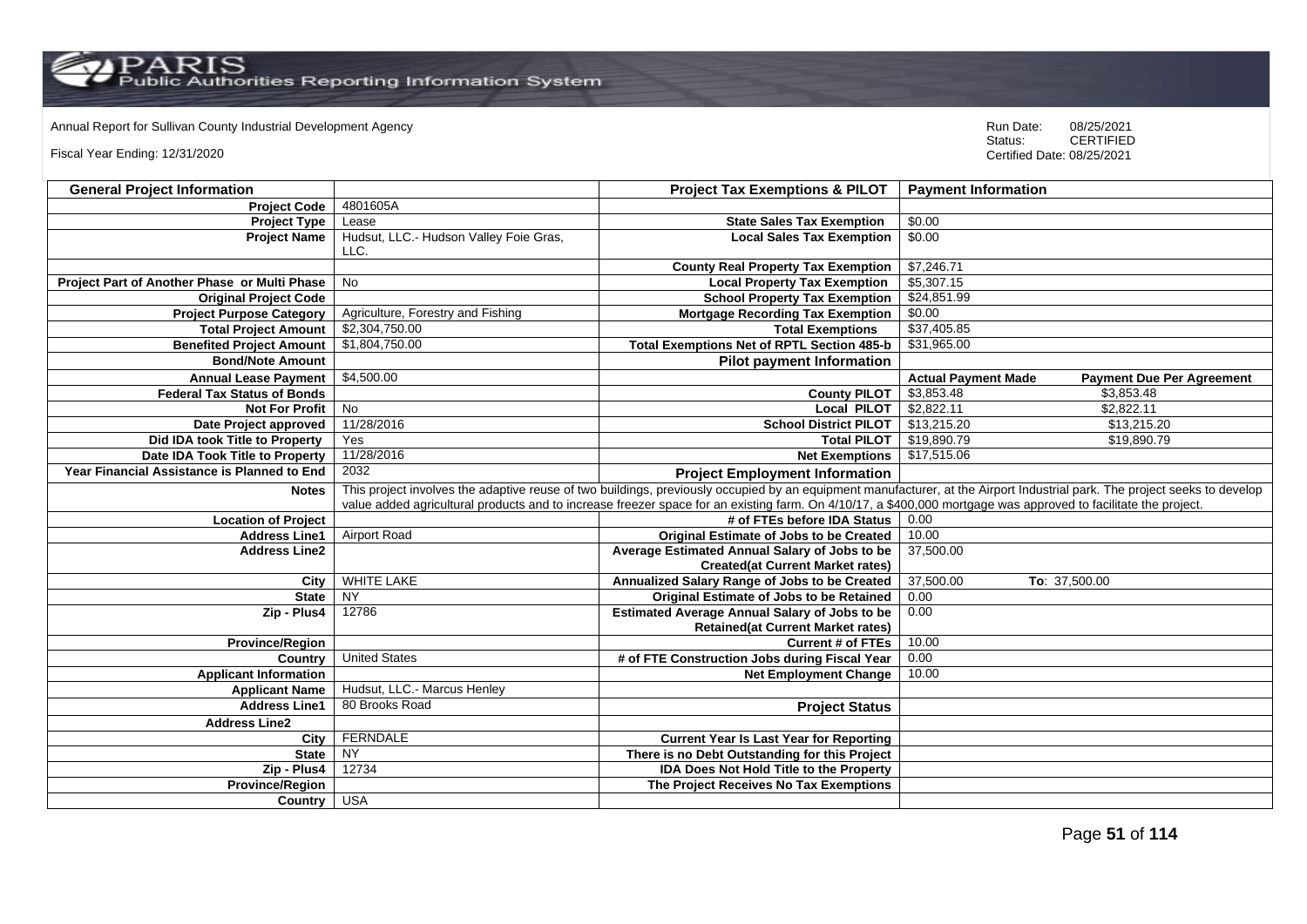# Annual Report for Sullivan County Industrial Development Agency<br>
Status: CERTIFIED

Fiscal Year Ending: 12/31/2020

| <b>General Project Information</b>           |                                                                      | <b>Project Tax Exemptions &amp; PILOT</b>                                                                                                                           | <b>Payment Information</b> |                                  |
|----------------------------------------------|----------------------------------------------------------------------|---------------------------------------------------------------------------------------------------------------------------------------------------------------------|----------------------------|----------------------------------|
| <b>Project Code</b>                          | 48010303A                                                            |                                                                                                                                                                     |                            |                                  |
| <b>Project Type</b>                          | Lease                                                                | <b>State Sales Tax Exemption</b>                                                                                                                                    | \$0.00                     |                                  |
| <b>Project Name</b>                          | Ideal Snacks Inc.                                                    | <b>Local Sales Tax Exemption</b>                                                                                                                                    | \$0.00                     |                                  |
|                                              |                                                                      | <b>County Real Property Tax Exemption</b>                                                                                                                           | \$77,260.86                |                                  |
| Project Part of Another Phase or Multi Phase | No                                                                   | <b>Local Property Tax Exemption</b>                                                                                                                                 | \$217,918.54               |                                  |
| <b>Original Project Code</b>                 |                                                                      | <b>School Property Tax Exemption</b>                                                                                                                                | \$259,344.20               |                                  |
| <b>Project Purpose Category</b>              | Manufacturing                                                        | <b>Mortgage Recording Tax Exemption</b>                                                                                                                             | \$0.00                     |                                  |
| <b>Total Project Amount</b>                  | \$1,200,000.00                                                       | <b>Total Exemptions</b>                                                                                                                                             | \$554,523.60               |                                  |
| <b>Benefited Project Amount</b>              | \$900,000.00                                                         | <b>Total Exemptions Net of RPTL Section 485-b</b>                                                                                                                   | \$521,212.41               |                                  |
| <b>Bond/Note Amount</b>                      |                                                                      | <b>Pilot payment Information</b>                                                                                                                                    |                            |                                  |
| <b>Annual Lease Payment</b>                  | \$1,500.00                                                           |                                                                                                                                                                     | <b>Actual Payment Made</b> | <b>Payment Due Per Agreement</b> |
| <b>Federal Tax Status of Bonds</b>           |                                                                      | <b>County PILOT</b>                                                                                                                                                 | \$65,328.97                | \$65,328.97                      |
| <b>Not For Profit</b>                        | No                                                                   | <b>Local PILOT</b>                                                                                                                                                  | \$176,396.58               | \$176,396.58                     |
| Date Project approved                        | 11/12/2002                                                           | <b>School District PILOT</b>                                                                                                                                        | \$209,609.65               | \$209,609.65                     |
| Did IDA took Title to Property               | Yes                                                                  | <b>Total PILOT</b>                                                                                                                                                  | \$451,335.20               | \$451,335.20                     |
| Date IDA Took Title to Property              | 8/8/2003                                                             | <b>Net Exemptions</b>                                                                                                                                               | \$103,188.40               |                                  |
| Year Financial Assistance is Planned to End  | 2023                                                                 | <b>Project Employment Information</b>                                                                                                                               |                            |                                  |
| <b>Notes</b>                                 |                                                                      | Expansion of an existing manufacturing facility for the production of food products. Most of the parcels involved in this project are located in an Empire Zone and |                            |                                  |
|                                              | recieves those benefits, hence most parcels pay full property taxes. |                                                                                                                                                                     |                            |                                  |
| <b>Location of Project</b>                   |                                                                      | # of FTEs before IDA Status                                                                                                                                         | 50.00                      |                                  |
| <b>Address Line1</b>                         | 89 Mill Street                                                       | <b>Original Estimate of Jobs to be Created</b>                                                                                                                      | 10.00                      |                                  |
| <b>Address Line2</b>                         |                                                                      | Average Estimated Annual Salary of Jobs to be                                                                                                                       | 25,000.00                  |                                  |
|                                              |                                                                      | <b>Created(at Current Market rates)</b>                                                                                                                             |                            |                                  |
| City<br><b>State</b>                         | <b>LIBERTY</b><br><b>NY</b>                                          | Annualized Salary Range of Jobs to be Created<br>Original Estimate of Jobs to be Retained                                                                           | 25,000.00<br>50.00         | To: 25,000.00                    |
| Zip - Plus4                                  | 12754                                                                |                                                                                                                                                                     | 25,000.00                  |                                  |
|                                              |                                                                      | <b>Estimated Average Annual Salary of Jobs to be</b><br><b>Retained(at Current Market rates)</b>                                                                    |                            |                                  |
| <b>Province/Region</b>                       |                                                                      | <b>Current # of FTEs</b>                                                                                                                                            | 464.00                     |                                  |
| Country                                      | <b>United States</b>                                                 | # of FTE Construction Jobs during Fiscal Year                                                                                                                       | 0.00                       |                                  |
| <b>Applicant Information</b>                 |                                                                      | <b>Net Employment Change</b>                                                                                                                                        | 414.00                     |                                  |
| <b>Applicant Name</b>                        | Ideal Snacks Inc.                                                    |                                                                                                                                                                     |                            |                                  |
| <b>Address Line1</b>                         | 89 Mill Street                                                       | <b>Project Status</b>                                                                                                                                               |                            |                                  |
| <b>Address Line2</b>                         |                                                                      |                                                                                                                                                                     |                            |                                  |
| City                                         | <b>LIBERTY</b>                                                       | <b>Current Year Is Last Year for Reporting</b>                                                                                                                      |                            |                                  |
| <b>State</b>                                 | NY                                                                   | There is no Debt Outstanding for this Project                                                                                                                       |                            |                                  |
| Zip - Plus4                                  | 12754                                                                | <b>IDA Does Not Hold Title to the Property</b>                                                                                                                      |                            |                                  |
| <b>Province/Region</b>                       |                                                                      | The Project Receives No Tax Exemptions                                                                                                                              |                            |                                  |
| Country USA                                  |                                                                      |                                                                                                                                                                     |                            |                                  |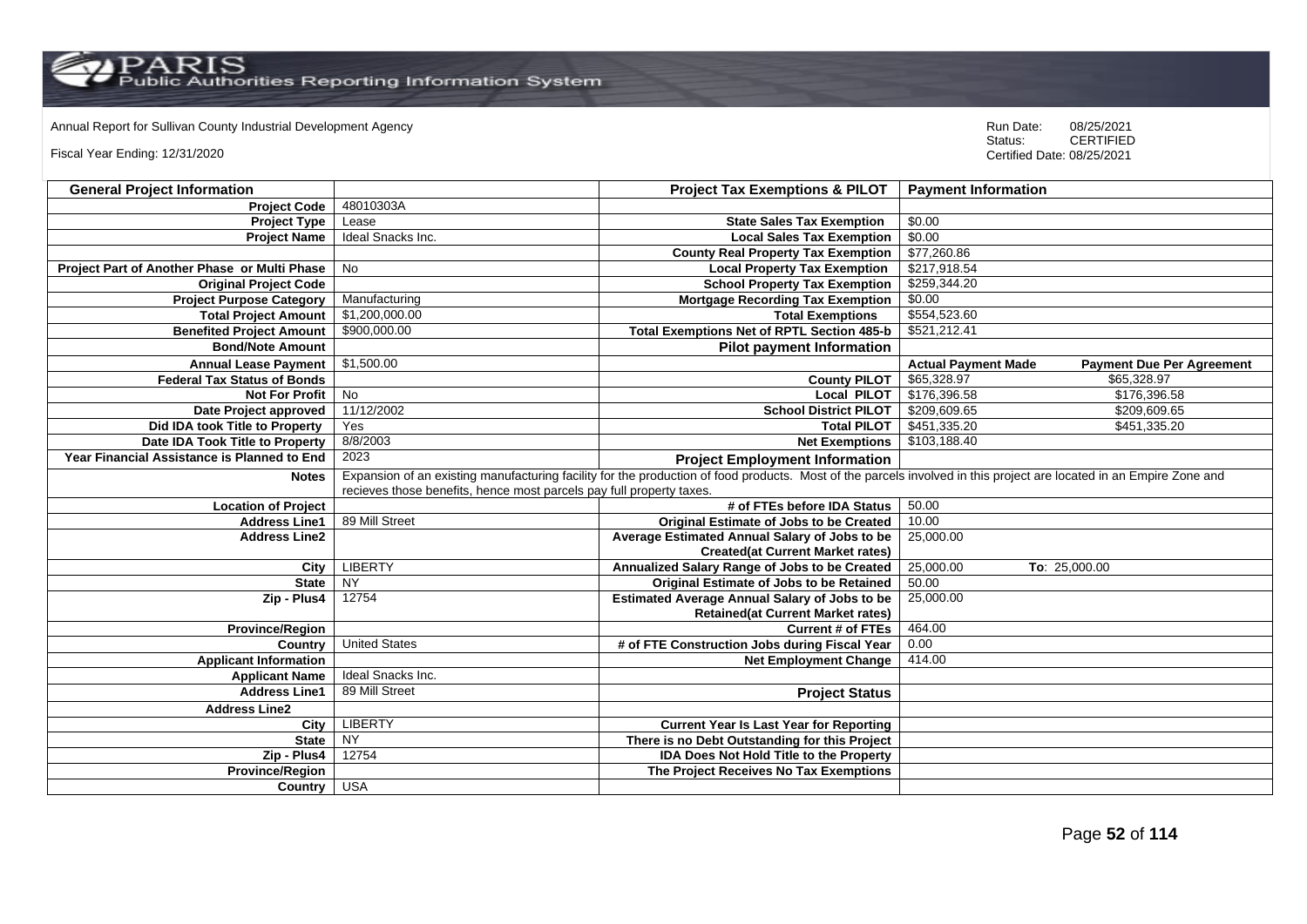$\operatorname{PARS}$  PARIS<br>Public Authorities Reporting Information System

# Annual Report for Sullivan County Industrial Development Agency<br>
Status: CERTIFIED

Fiscal Year Ending: 12/31/2020

| <b>General Project Information</b>           |                                                                                                                                                                                                                                                           | <b>Project Tax Exemptions &amp; PILOT</b>                                                        | <b>Payment Information</b>                                     |
|----------------------------------------------|-----------------------------------------------------------------------------------------------------------------------------------------------------------------------------------------------------------------------------------------------------------|--------------------------------------------------------------------------------------------------|----------------------------------------------------------------|
| <b>Project Code</b>                          | 48011403A                                                                                                                                                                                                                                                 |                                                                                                  |                                                                |
| <b>Project Type</b>                          | Lease                                                                                                                                                                                                                                                     | <b>State Sales Tax Exemption</b>                                                                 | \$0.00                                                         |
| <b>Project Name</b>                          | International Contractors Corp / Jam Two<br><b>LLC</b>                                                                                                                                                                                                    | <b>Local Sales Tax Exemption</b>                                                                 | \$0.00                                                         |
|                                              |                                                                                                                                                                                                                                                           | <b>County Real Property Tax Exemption</b>                                                        | \$3,524.54                                                     |
| Project Part of Another Phase or Multi Phase | <b>No</b>                                                                                                                                                                                                                                                 | <b>Local Property Tax Exemption</b>                                                              | \$2,581.20                                                     |
| <b>Original Project Code</b>                 |                                                                                                                                                                                                                                                           | <b>School Property Tax Exemption</b>                                                             | \$12,087.11                                                    |
| <b>Project Purpose Category</b>              | Manufacturing                                                                                                                                                                                                                                             | <b>Mortgage Recording Tax Exemption</b>                                                          | \$0.00                                                         |
| <b>Total Project Amount</b>                  | \$510,000.00                                                                                                                                                                                                                                              | <b>Total Exemptions</b>                                                                          | \$18,192.85                                                    |
| <b>Benefited Project Amount</b>              | \$510,000.00                                                                                                                                                                                                                                              | <b>Total Exemptions Net of RPTL Section 485-b</b>                                                | \$18,192.85                                                    |
| <b>Bond/Note Amount</b>                      |                                                                                                                                                                                                                                                           | <b>Pilot payment Information</b>                                                                 |                                                                |
| <b>Annual Lease Payment</b>                  | \$1,000.00                                                                                                                                                                                                                                                |                                                                                                  | <b>Actual Payment Made</b><br><b>Payment Due Per Agreement</b> |
| <b>Federal Tax Status of Bonds</b>           |                                                                                                                                                                                                                                                           | <b>County PILOT</b>                                                                              | \$2,210.25<br>\$2,210.25                                       |
| <b>Not For Profit</b>                        | $\overline{N}$                                                                                                                                                                                                                                            | <b>Local PILOT</b>                                                                               | \$1,618.68<br>\$1,618.68                                       |
| Date Project approved                        | 9/30/2014                                                                                                                                                                                                                                                 | <b>School District PILOT</b>                                                                     | \$7,579.85<br>\$7,579.85                                       |
| Did IDA took Title to Property               | Yes                                                                                                                                                                                                                                                       | <b>Total PILOT</b>                                                                               | \$11,408.78<br>\$11,408.78                                     |
| Date IDA Took Title to Property              | 10/1/2014                                                                                                                                                                                                                                                 | <b>Net Exemptions</b>                                                                            | \$6,784.07                                                     |
| Year Financial Assistance is Planned to End  | 2025                                                                                                                                                                                                                                                      | <b>Project Employment Information</b>                                                            |                                                                |
| <b>Notes</b>                                 | Adaptive reuse of an existing building at an industrial park for relocating an existing roofing business that must relocate because of business operation and zoning<br>reasons. Previous PILOT at site was amended and reinstated. PILOT starts in 2015. |                                                                                                  |                                                                |
| <b>Location of Project</b>                   |                                                                                                                                                                                                                                                           | # of FTEs before IDA Status                                                                      | 4.00                                                           |
| <b>Address Line1</b>                         | 46 Industrial Park Road                                                                                                                                                                                                                                   | Original Estimate of Jobs to be Created                                                          | 2.00                                                           |
| <b>Address Line2</b>                         |                                                                                                                                                                                                                                                           | Average Estimated Annual Salary of Jobs to be                                                    | 35,000.00                                                      |
|                                              |                                                                                                                                                                                                                                                           | <b>Created(at Current Market rates)</b>                                                          |                                                                |
| City                                         | <b>WHITE LAKE</b>                                                                                                                                                                                                                                         | Annualized Salary Range of Jobs to be Created                                                    | 30,000.00<br>To: 40,000.00                                     |
| <b>State</b>                                 | <b>NY</b>                                                                                                                                                                                                                                                 | <b>Original Estimate of Jobs to be Retained</b>                                                  | 4.00                                                           |
| Zip - Plus4                                  | 12786                                                                                                                                                                                                                                                     | <b>Estimated Average Annual Salary of Jobs to be</b><br><b>Retained(at Current Market rates)</b> | 35,000.00                                                      |
| <b>Province/Region</b>                       |                                                                                                                                                                                                                                                           | <b>Current # of FTEs</b>                                                                         | 5.00                                                           |
| Country                                      | <b>United States</b>                                                                                                                                                                                                                                      | # of FTE Construction Jobs during Fiscal Year                                                    | 4.00                                                           |
| <b>Applicant Information</b>                 |                                                                                                                                                                                                                                                           | <b>Net Employment Change</b>                                                                     | 1.00                                                           |
| <b>Applicant Name</b>                        | International Contractors Corp. / Jam Two<br><b>LLC</b>                                                                                                                                                                                                   |                                                                                                  |                                                                |
| <b>Address Line1</b>                         | 46 Industrial Park Road                                                                                                                                                                                                                                   | <b>Project Status</b>                                                                            |                                                                |
| <b>Address Line2</b>                         |                                                                                                                                                                                                                                                           |                                                                                                  |                                                                |
| City                                         | <b>WHITE LAKE</b>                                                                                                                                                                                                                                         | <b>Current Year Is Last Year for Reporting</b>                                                   |                                                                |
| <b>State</b>                                 | <b>NY</b>                                                                                                                                                                                                                                                 | There is no Debt Outstanding for this Project                                                    |                                                                |
| Zip - Plus4                                  | 12786                                                                                                                                                                                                                                                     | IDA Does Not Hold Title to the Property                                                          |                                                                |
| <b>Province/Region</b>                       |                                                                                                                                                                                                                                                           | The Project Receives No Tax Exemptions                                                           |                                                                |
| Country                                      | <b>USA</b>                                                                                                                                                                                                                                                |                                                                                                  |                                                                |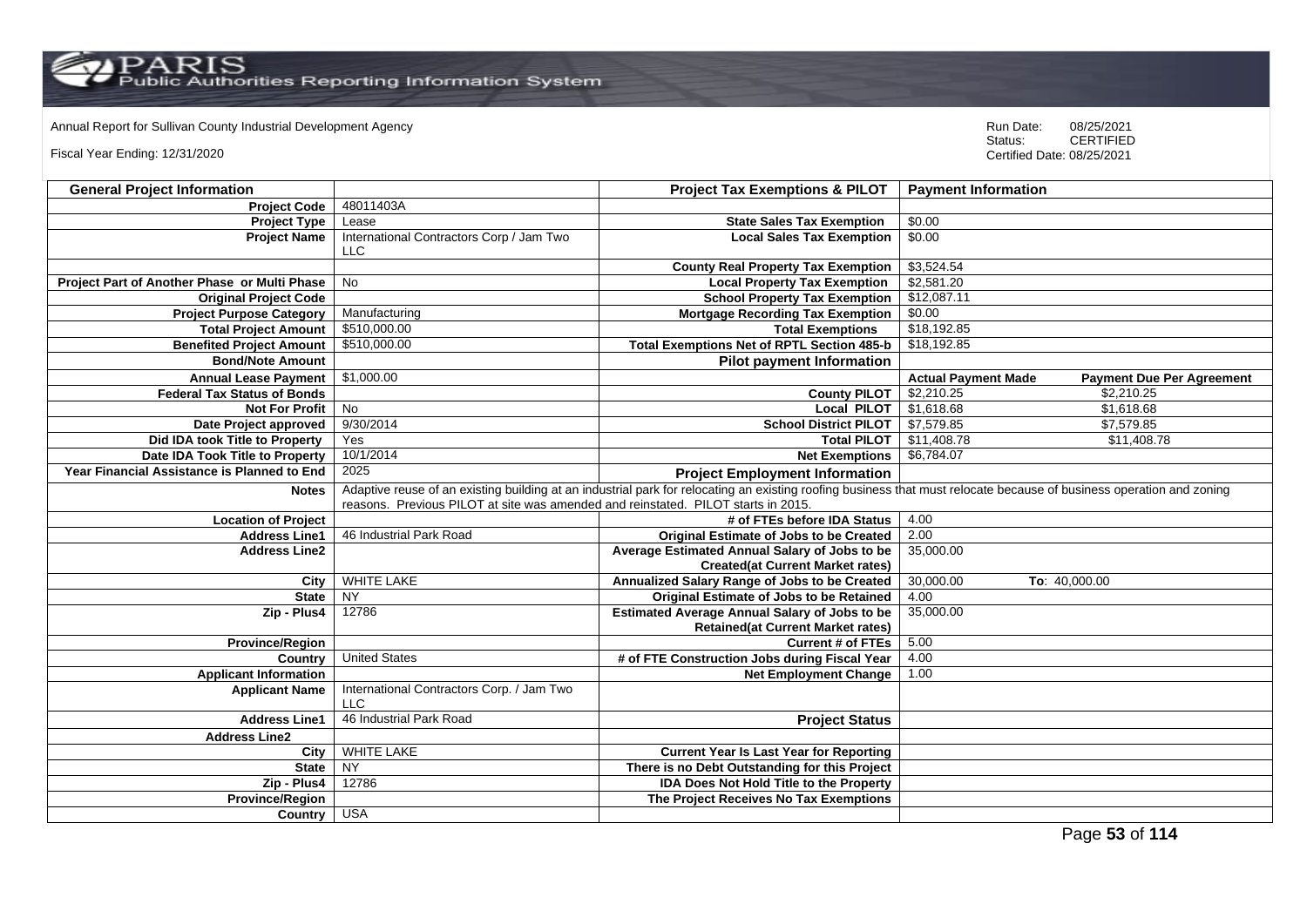$\mathrm{PARS} \ \mathrm{Fuss}$ 

# Annual Report for Sullivan County Industrial Development Agency<br>
Status: CERTIFIED

Fiscal Year Ending: 12/31/2020

| <b>General Project Information</b>           |                               | <b>Project Tax Exemptions &amp; PILOT</b>                                                           | <b>Payment Information</b>                                     |
|----------------------------------------------|-------------------------------|-----------------------------------------------------------------------------------------------------|----------------------------------------------------------------|
| <b>Project Code</b>                          | 48019903A                     |                                                                                                     |                                                                |
| <b>Project Type</b>                          | Lease                         | <b>State Sales Tax Exemption</b>                                                                    | \$0.00                                                         |
| <b>Project Name</b>                          | Kaufman, Norman and Steven L. | <b>Local Sales Tax Exemption</b>                                                                    | \$0.00                                                         |
|                                              |                               | <b>County Real Property Tax Exemption</b>                                                           | \$2,667.71                                                     |
| Project Part of Another Phase or Multi Phase | No                            | <b>Local Property Tax Exemption</b>                                                                 | \$7,020.18                                                     |
| <b>Original Project Code</b>                 |                               | <b>School Property Tax Exemption</b>                                                                | \$5,711.30                                                     |
| <b>Project Purpose Category</b>              | Services                      | <b>Mortgage Recording Tax Exemption</b>                                                             | \$0.00                                                         |
| <b>Total Project Amount</b>                  | \$380,000.00                  | <b>Total Exemptions</b>                                                                             | \$15,399.19                                                    |
| <b>Benefited Project Amount</b>              | \$285,000.00                  | <b>Total Exemptions Net of RPTL Section 485-b</b>                                                   | \$15,399.19                                                    |
| <b>Bond/Note Amount</b>                      |                               | <b>Pilot payment Information</b>                                                                    |                                                                |
| <b>Annual Lease Payment</b>                  | \$1,000.00                    |                                                                                                     | <b>Actual Payment Made</b><br><b>Payment Due Per Agreement</b> |
| <b>Federal Tax Status of Bonds</b>           |                               | <b>County PILOT</b>                                                                                 | \$2,096.04<br>\$2,096.04                                       |
| <b>Not For Profit</b>                        | No                            | <b>Local PILOT</b>                                                                                  | \$5,515.79<br>\$5,515.79                                       |
| Date Project approved                        | 7/27/1999                     | <b>School District PILOT</b>                                                                        | \$4,487.40<br>\$4,487.40                                       |
| <b>Did IDA took Title to Property</b>        | Yes                           | <b>Total PILOT</b>                                                                                  | \$12,099.23<br>\$12,099.23                                     |
| Date IDA Took Title to Property              | 8/1/1999                      | <b>Net Exemptions</b>                                                                               | \$3,299.96                                                     |
| Year Financial Assistance is Planned to End  | 2020                          | <b>Project Employment Information</b>                                                               |                                                                |
| <b>Notes</b>                                 |                               | New construction to add approximately 4,000 sq feet of office space to an existing office building. |                                                                |
| <b>Location of Project</b>                   |                               | # of FTEs before IDA Status                                                                         | 9.00                                                           |
| <b>Address Line1</b>                         | 31 North Street               | Original Estimate of Jobs to be Created                                                             | 6.00                                                           |
| <b>Address Line2</b>                         |                               | Average Estimated Annual Salary of Jobs to be                                                       | 30,000.00                                                      |
|                                              |                               | <b>Created(at Current Market rates)</b>                                                             |                                                                |
| City                                         | <b>MONTICELLO</b>             | Annualized Salary Range of Jobs to be Created                                                       | 30,000.00<br>To: 30,000.00                                     |
| <b>State</b>                                 | <b>NY</b>                     | <b>Original Estimate of Jobs to be Retained</b>                                                     | 9.00                                                           |
| Zip - Plus4                                  | 12701                         | <b>Estimated Average Annual Salary of Jobs to be</b>                                                | 30,000.00                                                      |
|                                              |                               | <b>Retained(at Current Market rates)</b>                                                            |                                                                |
| <b>Province/Region</b>                       |                               | <b>Current # of FTEs</b>                                                                            | 9.00                                                           |
| Country                                      | <b>United States</b>          | # of FTE Construction Jobs during Fiscal Year                                                       | 0.00                                                           |
| <b>Applicant Information</b>                 |                               | <b>Net Employment Change</b>                                                                        | 0.00                                                           |
| <b>Applicant Name</b>                        | Kaufman, Norman and Steven L. |                                                                                                     |                                                                |
| <b>Address Line1</b>                         | 31 North Street               | <b>Project Status</b>                                                                               |                                                                |
| <b>Address Line2</b>                         |                               |                                                                                                     |                                                                |
| City                                         | <b>MONTICELLO</b>             | <b>Current Year Is Last Year for Reporting</b>                                                      | Yes                                                            |
| <b>State</b>                                 | <b>NY</b>                     | There is no Debt Outstanding for this Project                                                       | Yes                                                            |
| Zip - Plus4                                  | 12701                         | <b>IDA Does Not Hold Title to the Property</b>                                                      | Yes                                                            |
| <b>Province/Region</b>                       |                               | The Project Receives No Tax Exemptions                                                              | Yes                                                            |
| Country USA                                  |                               |                                                                                                     |                                                                |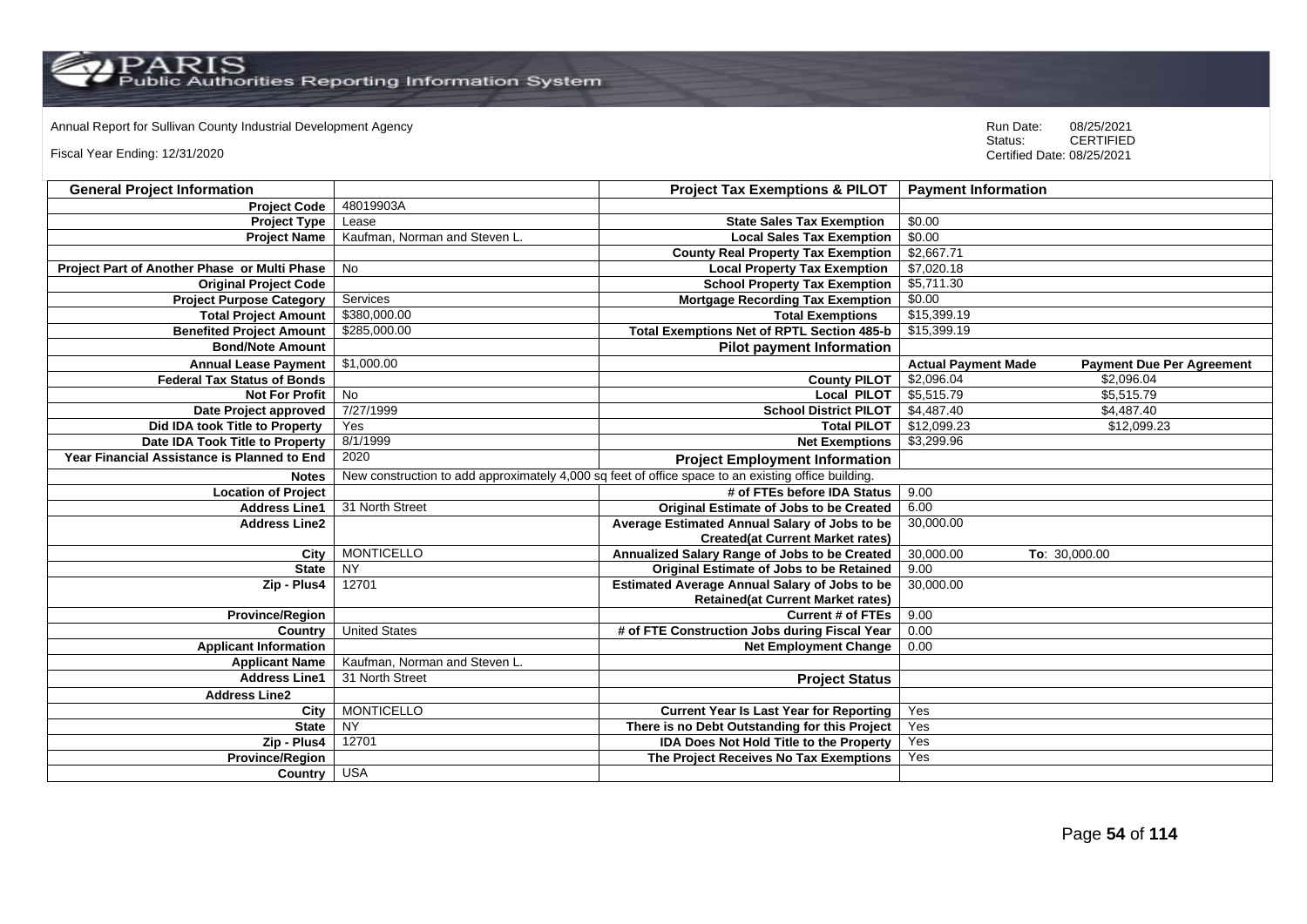$\operatorname{PARIS}_{\text{Public Authors}}$  Reporting Information System

# Annual Report for Sullivan County Industrial Development Agency<br>
Status: CERTIFIED

Fiscal Year Ending: 12/31/2020

| <b>General Project Information</b>           |                            | <b>Project Tax Exemptions &amp; PILOT</b>                                                                | <b>Payment Information</b>                                     |
|----------------------------------------------|----------------------------|----------------------------------------------------------------------------------------------------------|----------------------------------------------------------------|
| <b>Project Code</b>                          | 48010205A                  |                                                                                                          |                                                                |
| <b>Project Type</b>                          | Lease                      | <b>State Sales Tax Exemption</b>                                                                         | \$0.00                                                         |
| <b>Project Name</b>                          | Kohl's New York DC, Inc.   | <b>Local Sales Tax Exemption</b>                                                                         | \$0.00                                                         |
|                                              |                            | <b>County Real Property Tax Exemption</b>                                                                | \$162,584.41                                                   |
| Project Part of Another Phase or Multi Phase | <b>No</b>                  | <b>Local Property Tax Exemption</b>                                                                      | \$89,245.46                                                    |
| <b>Original Project Code</b>                 |                            | <b>School Property Tax Exemption</b>                                                                     | \$450,187.14                                                   |
| <b>Project Purpose Category</b>              | <b>Other Categories</b>    | <b>Mortgage Recording Tax Exemption</b>                                                                  | \$0.00                                                         |
| <b>Total Project Amount</b>                  | \$45,000,000.00            | <b>Total Exemptions</b>                                                                                  | \$702,017.01                                                   |
| <b>Benefited Project Amount</b>              | \$1,500,000.00             | <b>Total Exemptions Net of RPTL Section 485-b</b>                                                        | \$702,017.01                                                   |
| <b>Bond/Note Amount</b>                      |                            | <b>Pilot payment Information</b>                                                                         |                                                                |
| <b>Annual Lease Payment</b>                  | \$15,000.00                |                                                                                                          | <b>Actual Payment Made</b><br><b>Payment Due Per Agreement</b> |
| <b>Federal Tax Status of Bonds</b>           |                            | <b>County PILOT</b>                                                                                      | \$132,445.29<br>$\overline{$132,445.29}$                       |
| <b>Not For Profit</b>                        | $\overline{N}$             | <b>Local PILOT</b>                                                                                       | \$72,701.56<br>\$72,701.56                                     |
| Date Project approved                        | 12/12/2000                 | <b>School District PILOT</b>                                                                             | \$366,733.61<br>\$366,733.61                                   |
| Did IDA took Title to Property               | Yes                        | <b>Total PILOT</b>                                                                                       | \$571,880.46<br>\$571,880.46                                   |
| Date IDA Took Title to Property              | 2/1/2002                   | <b>Net Exemptions</b>                                                                                    | \$130,136.55                                                   |
| Year Financial Assistance is Planned to End  | 2022                       | <b>Project Employment Information</b>                                                                    |                                                                |
| <b>Notes</b>                                 |                            | Construction and equipping of a 500,000 sq ft regional distribution center for Kohl's Department Stores. |                                                                |
| <b>Location of Project</b>                   |                            | # of FTEs before IDA Status                                                                              | 0.00                                                           |
| <b>Address Line1</b>                         | Route 209                  | Original Estimate of Jobs to be Created                                                                  | 900.00                                                         |
| <b>Address Line2</b>                         |                            | Average Estimated Annual Salary of Jobs to be                                                            | 23,000.00                                                      |
|                                              |                            | <b>Created(at Current Market rates)</b>                                                                  |                                                                |
| City                                         | <b>WURTSBORO</b>           | Annualized Salary Range of Jobs to be Created                                                            | 23,000.00<br>To: 23,000.00                                     |
| <b>State</b>                                 | NY                         | <b>Original Estimate of Jobs to be Retained</b>                                                          | 0.00                                                           |
| Zip - Plus4                                  | 12790                      | <b>Estimated Average Annual Salary of Jobs to be</b>                                                     | 0.00                                                           |
|                                              |                            | <b>Retained(at Current Market rates)</b>                                                                 |                                                                |
| <b>Province/Region</b>                       |                            | <b>Current # of FTEs</b>                                                                                 | 370.00                                                         |
| Country                                      | <b>United States</b>       | # of FTE Construction Jobs during Fiscal Year                                                            | 0.00                                                           |
| <b>Applicant Information</b>                 |                            | <b>Net Employment Change</b>                                                                             | 370.00                                                         |
| <b>Applicant Name</b>                        | Kohl's New York DC, Inc.   |                                                                                                          |                                                                |
| <b>Address Line1</b>                         | N56 W17000 Ridgewood Drive | <b>Project Status</b>                                                                                    |                                                                |
| <b>Address Line2</b>                         |                            |                                                                                                          |                                                                |
| City                                         | <b>MENOMONEE FALLS</b>     | <b>Current Year Is Last Year for Reporting</b>                                                           |                                                                |
| <b>State</b>                                 | $\overline{\mathsf{W}}$    | There is no Debt Outstanding for this Project                                                            |                                                                |
| Zip - Plus4                                  | 53051                      | <b>IDA Does Not Hold Title to the Property</b>                                                           |                                                                |
| Province/Region                              |                            | The Project Receives No Tax Exemptions                                                                   |                                                                |
| <b>Country</b>                               | USA                        |                                                                                                          |                                                                |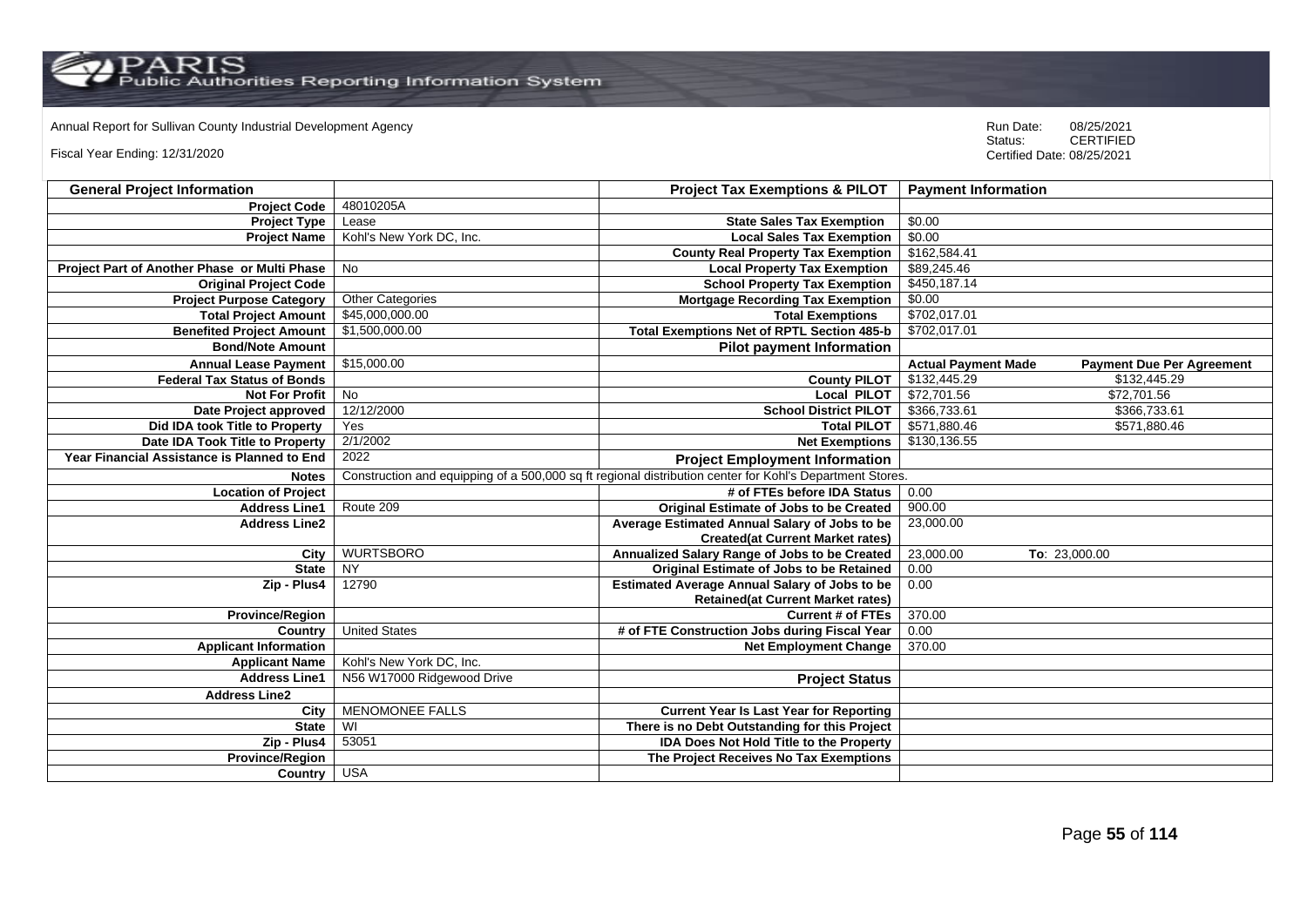# Annual Report for Sullivan County Industrial Development Agency<br>
Status: CERTIFIED

Fiscal Year Ending: 12/31/2020

| <b>General Project Information</b>           |                                                     | <b>Project Tax Exemptions &amp; PILOT</b>            | <b>Payment Information</b>                                                                                                                                                                                                                                                                                                                                                                                                                                                                              |
|----------------------------------------------|-----------------------------------------------------|------------------------------------------------------|---------------------------------------------------------------------------------------------------------------------------------------------------------------------------------------------------------------------------------------------------------------------------------------------------------------------------------------------------------------------------------------------------------------------------------------------------------------------------------------------------------|
| <b>Project Code</b>                          | 48010306A                                           |                                                      |                                                                                                                                                                                                                                                                                                                                                                                                                                                                                                         |
| <b>Project Type</b>                          | Lease                                               | <b>State Sales Tax Exemption</b>                     | \$0.00                                                                                                                                                                                                                                                                                                                                                                                                                                                                                                  |
| <b>Project Name</b>                          | <b>Liberty Storage LLC</b>                          | <b>Local Sales Tax Exemption</b>                     | \$0.00                                                                                                                                                                                                                                                                                                                                                                                                                                                                                                  |
|                                              |                                                     | <b>County Real Property Tax Exemption</b>            | \$26,309.25                                                                                                                                                                                                                                                                                                                                                                                                                                                                                             |
| Project Part of Another Phase or Multi Phase | No                                                  | <b>Local Property Tax Exemption</b>                  | \$27,597.37                                                                                                                                                                                                                                                                                                                                                                                                                                                                                             |
| <b>Original Project Code</b>                 |                                                     | <b>School Property Tax Exemption</b>                 | \$88,313.17                                                                                                                                                                                                                                                                                                                                                                                                                                                                                             |
| <b>Project Purpose Category</b>              | Services                                            | <b>Mortgage Recording Tax Exemption</b>              | \$0.00                                                                                                                                                                                                                                                                                                                                                                                                                                                                                                  |
| <b>Total Project Amount</b>                  | \$1,500,000.00                                      | <b>Total Exemptions</b>                              | \$142,219.79                                                                                                                                                                                                                                                                                                                                                                                                                                                                                            |
| <b>Benefited Project Amount</b>              | \$1,125,000.00                                      | Total Exemptions Net of RPTL Section 485-b           | \$133,128.74                                                                                                                                                                                                                                                                                                                                                                                                                                                                                            |
| <b>Bond/Note Amount</b>                      |                                                     | <b>Pilot payment Information</b>                     |                                                                                                                                                                                                                                                                                                                                                                                                                                                                                                         |
| <b>Annual Lease Payment</b>                  | \$1,500.00                                          |                                                      | <b>Actual Payment Made</b><br><b>Payment Due Per Agreement</b>                                                                                                                                                                                                                                                                                                                                                                                                                                          |
| <b>Federal Tax Status of Bonds</b>           |                                                     | <b>County PILOT</b>                                  | \$22,353.04<br>\$22,353.04                                                                                                                                                                                                                                                                                                                                                                                                                                                                              |
| <b>Not For Profit</b>                        | No                                                  | <b>Local PILOT</b>                                   | \$23,447.46<br>\$23,447.46                                                                                                                                                                                                                                                                                                                                                                                                                                                                              |
| Date Project approved                        | 6/10/2003                                           | <b>School District PILOT</b>                         | \$75,033.22<br>\$75,033.22                                                                                                                                                                                                                                                                                                                                                                                                                                                                              |
| Did IDA took Title to Property               | Yes                                                 | <b>Total PILOT</b>                                   | \$120,833.72<br>\$120,833.72                                                                                                                                                                                                                                                                                                                                                                                                                                                                            |
| Date IDA Took Title to Property              | 6/16/2003                                           | <b>Net Exemptions</b>                                | \$21,386.07                                                                                                                                                                                                                                                                                                                                                                                                                                                                                             |
| Year Financial Assistance is Planned to End  | 2024                                                | <b>Project Employment Information</b>                | Construction of a 34,000 sq ft storage facility and accompanying 2,000 sq ft office in multi phases. In Nov 2014 the project was sold to Canopy Liberty with PILOT                                                                                                                                                                                                                                                                                                                                      |
|                                              | reported using a new OSC project number, 48012006A. |                                                      | remaining the same. In July 2020 the IDA Board approved the assignment of this project to a new entity, MHC 83 (HW Portfolio) LLC, and in August 2020 the IDA and<br>MHC 83 closed on a sale/ leaseback transaction. With the exception of a mortgage tax exemption granted in 2020 as part of the assignment to MHC 83, and the<br>employment information as of 12/31/20, all 2020 information is reported using the original OSC number, 48010306A. Beginning in 2021 all project information will be |
| <b>Location of Project</b>                   |                                                     | # of FTEs before IDA Status                          | 0.00                                                                                                                                                                                                                                                                                                                                                                                                                                                                                                    |
| <b>Address Line1</b>                         | 1695 Route 52                                       | <b>Original Estimate of Jobs to be Created</b>       | 3.00                                                                                                                                                                                                                                                                                                                                                                                                                                                                                                    |
| <b>Address Line2</b>                         |                                                     | Average Estimated Annual Salary of Jobs to be        | 25,000.00                                                                                                                                                                                                                                                                                                                                                                                                                                                                                               |
|                                              |                                                     | <b>Created(at Current Market rates)</b>              |                                                                                                                                                                                                                                                                                                                                                                                                                                                                                                         |
| City                                         | <b>LIBERTY</b>                                      | Annualized Salary Range of Jobs to be Created        | 25,000.00<br>To: 25,000.00                                                                                                                                                                                                                                                                                                                                                                                                                                                                              |
| <b>State</b>                                 | <b>NY</b>                                           | Original Estimate of Jobs to be Retained             | 0.00                                                                                                                                                                                                                                                                                                                                                                                                                                                                                                    |
| Zip - Plus4                                  | 12754                                               | <b>Estimated Average Annual Salary of Jobs to be</b> | 0.00                                                                                                                                                                                                                                                                                                                                                                                                                                                                                                    |
|                                              |                                                     | <b>Retained(at Current Market rates)</b>             |                                                                                                                                                                                                                                                                                                                                                                                                                                                                                                         |
| <b>Province/Region</b>                       |                                                     | <b>Current # of FTEs</b>                             | 0.00                                                                                                                                                                                                                                                                                                                                                                                                                                                                                                    |
| Country                                      | <b>United States</b>                                | # of FTE Construction Jobs during Fiscal Year        | 0.00                                                                                                                                                                                                                                                                                                                                                                                                                                                                                                    |
| <b>Applicant Information</b>                 |                                                     | <b>Net Employment Change</b>                         | 0.00                                                                                                                                                                                                                                                                                                                                                                                                                                                                                                    |
| <b>Applicant Name</b>                        | Liberty Storage LLC                                 |                                                      |                                                                                                                                                                                                                                                                                                                                                                                                                                                                                                         |
| <b>Address Line1</b>                         | 1 Cannon Hill Drive                                 | <b>Project Status</b>                                |                                                                                                                                                                                                                                                                                                                                                                                                                                                                                                         |
| <b>Address Line2</b>                         |                                                     |                                                      |                                                                                                                                                                                                                                                                                                                                                                                                                                                                                                         |
| City                                         | <b>NEW HAMPTON</b>                                  | <b>Current Year Is Last Year for Reporting</b>       | Yes                                                                                                                                                                                                                                                                                                                                                                                                                                                                                                     |
| <b>State</b>                                 | <b>NY</b>                                           | There is no Debt Outstanding for this Project        | Yes                                                                                                                                                                                                                                                                                                                                                                                                                                                                                                     |
| Zip - Plus4                                  | 10958                                               | <b>IDA Does Not Hold Title to the Property</b>       | Yes                                                                                                                                                                                                                                                                                                                                                                                                                                                                                                     |
| <b>Province/Region</b>                       |                                                     | The Project Receives No Tax Exemptions               | Yes                                                                                                                                                                                                                                                                                                                                                                                                                                                                                                     |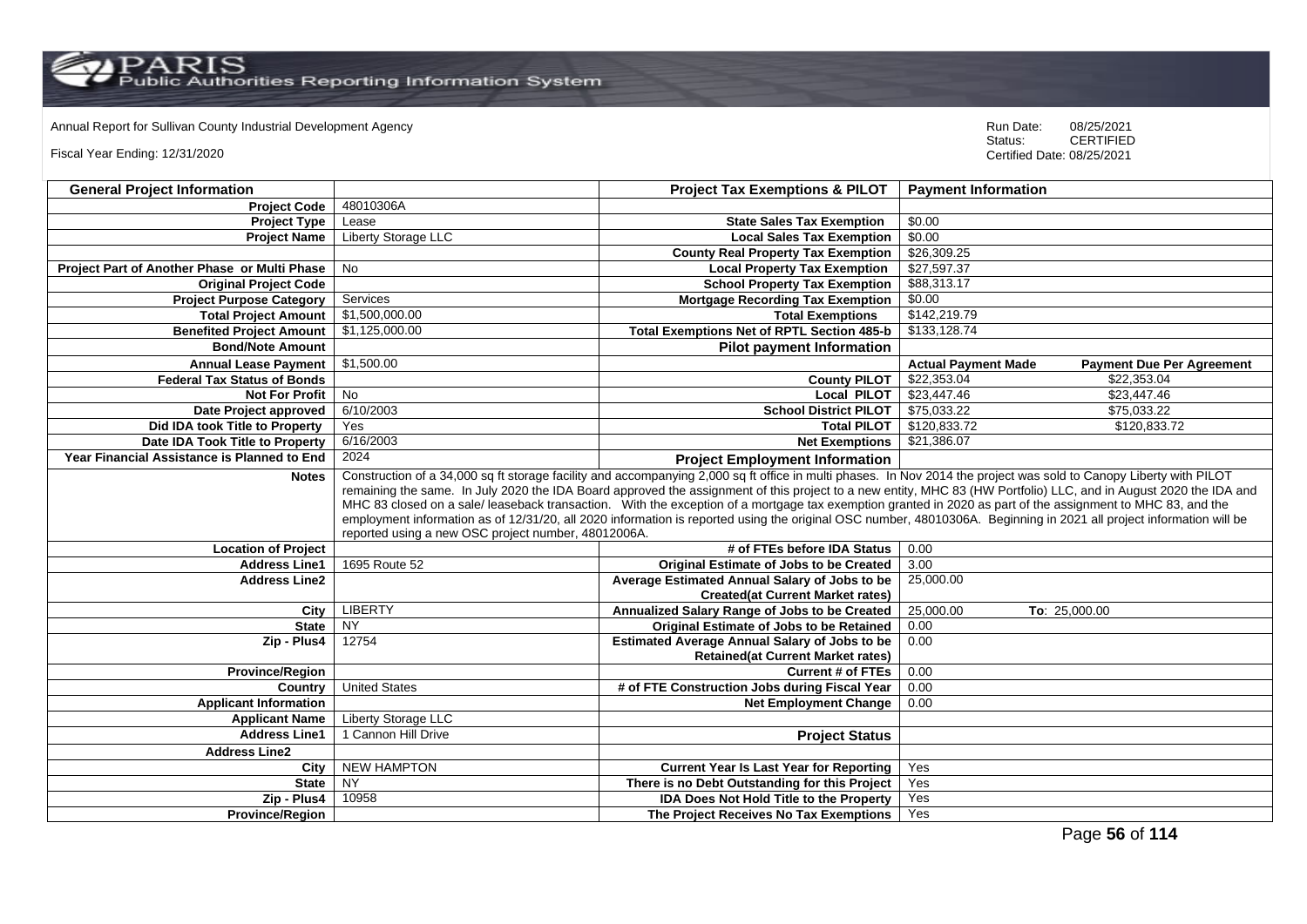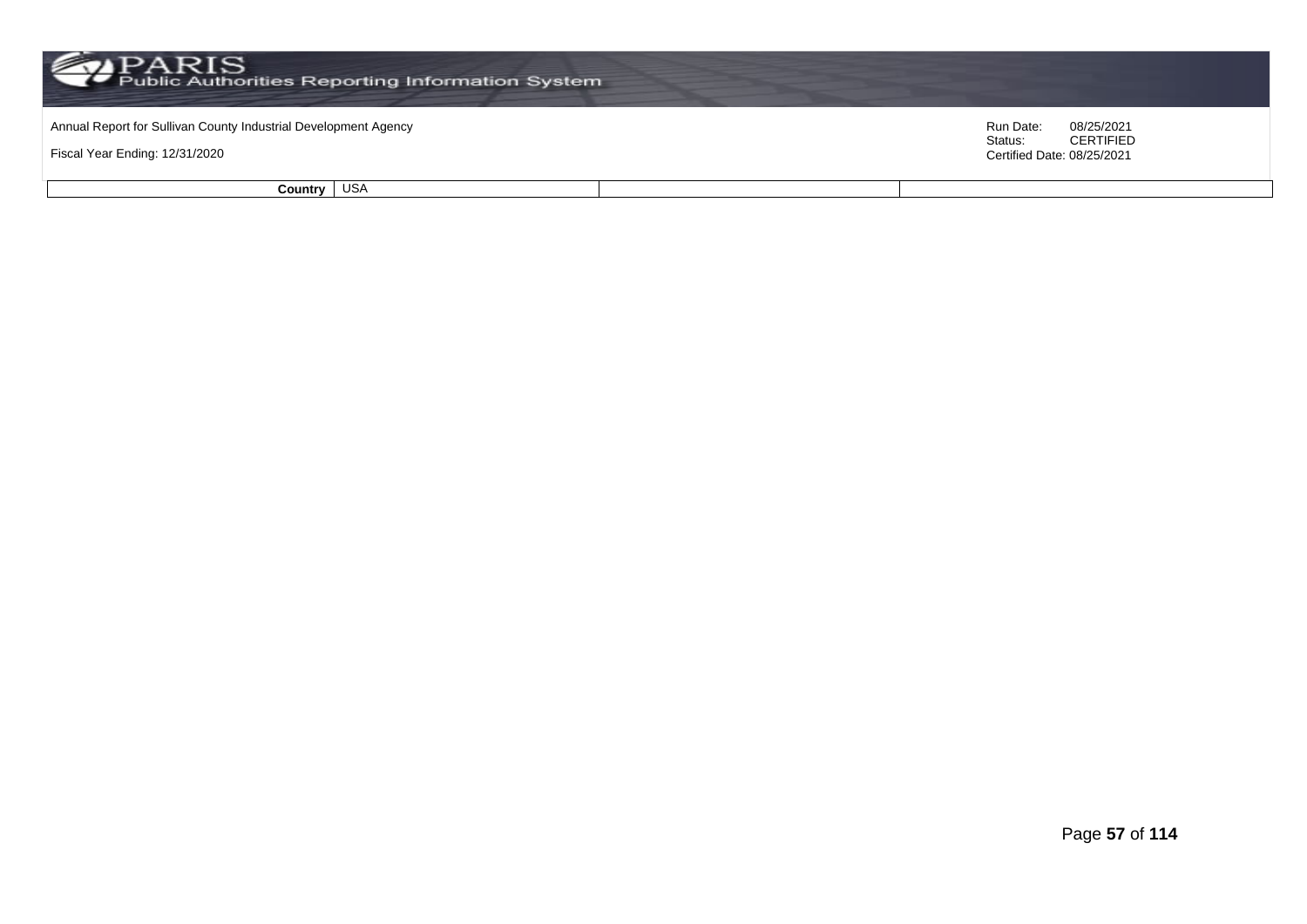# Annual Report for Sullivan County Industrial Development Agency<br>
Status: CERTIFIED

Fiscal Year Ending: 12/31/2020

| <b>General Project Information</b>           |                       | <b>Project Tax Exemptions &amp; PILOT</b>                                                            | <b>Payment Information</b>                                                                                                                                         |
|----------------------------------------------|-----------------------|------------------------------------------------------------------------------------------------------|--------------------------------------------------------------------------------------------------------------------------------------------------------------------|
| <b>Project Code</b>                          | 48011203A             |                                                                                                      |                                                                                                                                                                    |
| <b>Project Type</b>                          | Lease                 | <b>State Sales Tax Exemption</b>                                                                     | \$0.00                                                                                                                                                             |
| <b>Project Name</b>                          | Loughlin & Billig, PC | <b>Local Sales Tax Exemption</b>                                                                     | \$0.00                                                                                                                                                             |
|                                              |                       | <b>County Real Property Tax Exemption</b>                                                            | \$2,135.17                                                                                                                                                         |
| Project Part of Another Phase or Multi Phase | No                    | <b>Local Property Tax Exemption</b>                                                                  | \$5,618.79                                                                                                                                                         |
| <b>Original Project Code</b>                 |                       | <b>School Property Tax Exemption</b>                                                                 | \$4,571.19                                                                                                                                                         |
| <b>Project Purpose Category</b>              | Services              | <b>Mortgage Recording Tax Exemption</b>                                                              | \$0.00                                                                                                                                                             |
| <b>Total Project Amount</b>                  | \$329,000.00          | <b>Total Exemptions</b>                                                                              | \$12,325.15                                                                                                                                                        |
| <b>Benefited Project Amount</b>              | \$300,000.00          | <b>Total Exemptions Net of RPTL Section 485-b</b>                                                    | \$12,325.15                                                                                                                                                        |
| <b>Bond/Note Amount</b>                      |                       | <b>Pilot payment Information</b>                                                                     |                                                                                                                                                                    |
| <b>Annual Lease Payment</b>                  | \$4,000.00            |                                                                                                      | <b>Actual Payment Made</b><br><b>Payment Due Per Agreement</b>                                                                                                     |
| <b>Federal Tax Status of Bonds</b>           |                       | <b>County PILOT</b>                                                                                  | \$1,933.54<br>\$1,933.54                                                                                                                                           |
| <b>Not For Profit</b>                        | <b>No</b>             | <b>Local PILOT</b>                                                                                   | \$5,088.17<br>\$5,088.17                                                                                                                                           |
| Date Project approved                        | 7/18/2012             | <b>School District PILOT</b>                                                                         | \$4,139.51<br>\$4,139.51                                                                                                                                           |
| Did IDA took Title to Property               | Yes                   | <b>Total PILOT</b>                                                                                   | \$11,161.22<br>\$11,161.22                                                                                                                                         |
| Date IDA Took Title to Property              | 7/24/2012             | <b>Net Exemptions</b>                                                                                | \$1,163.93                                                                                                                                                         |
| Year Financial Assistance is Planned to End  | 2033                  | <b>Project Employment Information</b>                                                                |                                                                                                                                                                    |
| <b>Notes</b>                                 |                       |                                                                                                      | Rehabilitation of a vacant building on Broadway into functional office space. PILOT begins in 2014. In late 2020 the IDA amended the terms of the PILOT Agreement, |
|                                              |                       | to waive the full-time employment goal for two one-year periods, 10/1/19-9/30/20 and 10/1/20-9/30/21 |                                                                                                                                                                    |
| <b>Location of Project</b>                   |                       | # of FTEs before IDA Status                                                                          | 30.00                                                                                                                                                              |
| <b>Address Line1</b>                         | 461 Broadway          | Original Estimate of Jobs to be Created                                                              | 15.00                                                                                                                                                              |
| <b>Address Line2</b>                         |                       | Average Estimated Annual Salary of Jobs to be                                                        | 35,000.00                                                                                                                                                          |
|                                              |                       | <b>Created(at Current Market rates)</b>                                                              |                                                                                                                                                                    |
| City                                         | <b>MONTICELLO</b>     | Annualized Salary Range of Jobs to be Created                                                        | 35,000.00<br>To: $35,000.00$                                                                                                                                       |
| <b>State</b>                                 | <b>NY</b>             | Original Estimate of Jobs to be Retained                                                             | 30.00                                                                                                                                                              |
| Zip - Plus4                                  | 12701                 | <b>Estimated Average Annual Salary of Jobs to be</b>                                                 | 35,000.00                                                                                                                                                          |
|                                              |                       | <b>Retained(at Current Market rates)</b>                                                             |                                                                                                                                                                    |
| <b>Province/Region</b>                       |                       | <b>Current # of FTEs</b>                                                                             | 23.00                                                                                                                                                              |
| Country                                      | <b>United States</b>  | # of FTE Construction Jobs during Fiscal Year                                                        | 0.00                                                                                                                                                               |
| <b>Applicant Information</b>                 |                       | <b>Net Employment Change</b>                                                                         | $-7.00$                                                                                                                                                            |
| <b>Applicant Name</b>                        | Loughlin & Billig, PC |                                                                                                      |                                                                                                                                                                    |
| <b>Address Line1</b>                         | 461 Broadway          | <b>Project Status</b>                                                                                |                                                                                                                                                                    |
| <b>Address Line2</b>                         |                       |                                                                                                      |                                                                                                                                                                    |
| City                                         | <b>MONTICELLO</b>     | <b>Current Year Is Last Year for Reporting</b>                                                       |                                                                                                                                                                    |
| <b>State</b>                                 | <b>NY</b>             | There is no Debt Outstanding for this Project                                                        |                                                                                                                                                                    |
| Zip - Plus4                                  | 12701                 | <b>IDA Does Not Hold Title to the Property</b>                                                       |                                                                                                                                                                    |
| <b>Province/Region</b>                       |                       | The Project Receives No Tax Exemptions                                                               |                                                                                                                                                                    |
| Country                                      | <b>USA</b>            |                                                                                                      |                                                                                                                                                                    |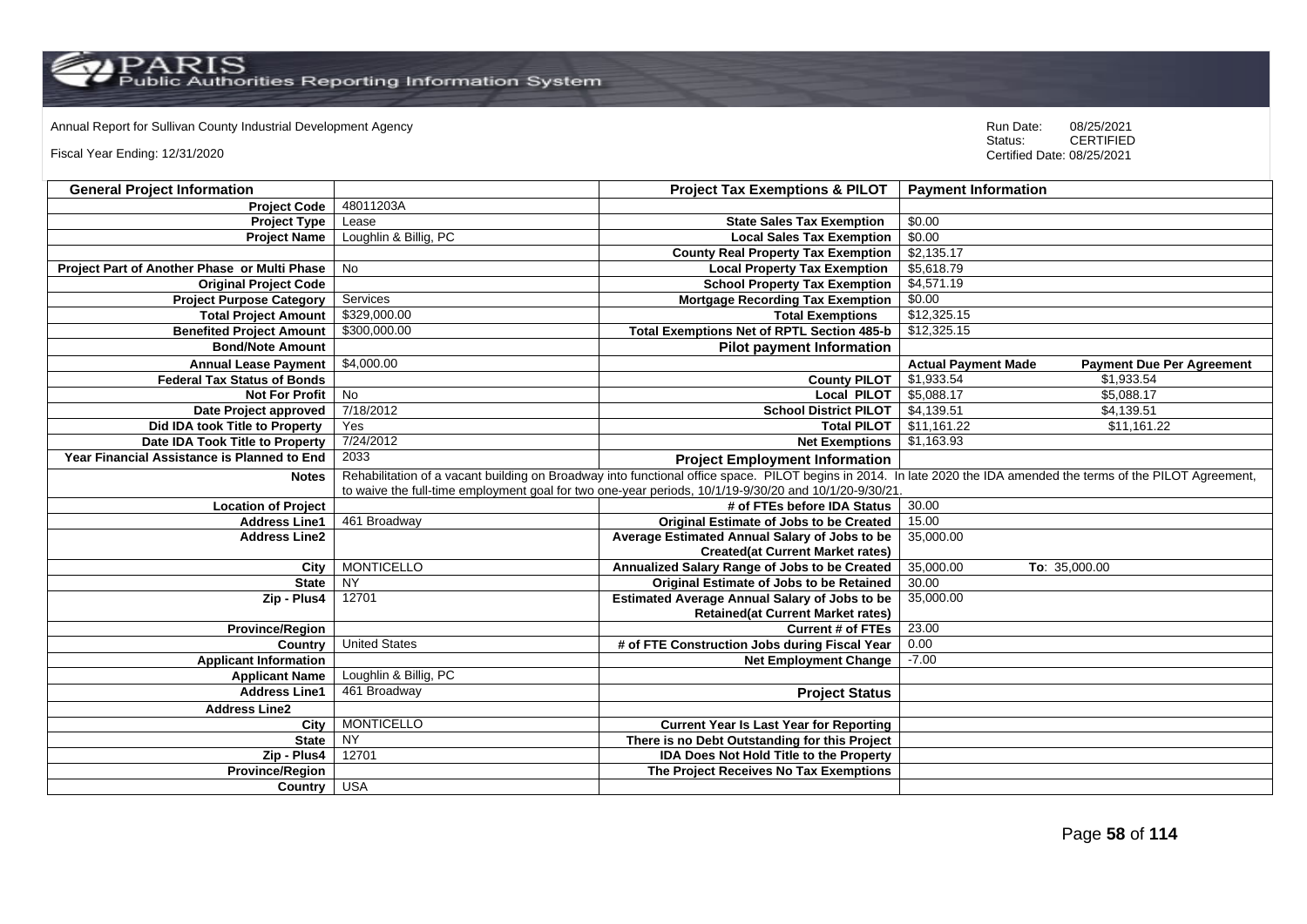$\operatorname{PARS}$  PARIS<br>Public Authorities Reporting Information System

# Annual Report for Sullivan County Industrial Development Agency<br>
Status: CERTIFIED

Fiscal Year Ending: 12/31/2020

| <b>General Project Information</b>           |                                               | <b>Project Tax Exemptions &amp; PILOT</b>            | <b>Payment Information</b>                                                                                                                                            |
|----------------------------------------------|-----------------------------------------------|------------------------------------------------------|-----------------------------------------------------------------------------------------------------------------------------------------------------------------------|
| <b>Project Code</b>                          | 48012006A                                     |                                                      |                                                                                                                                                                       |
| <b>Project Type</b>                          | Lease                                         | <b>State Sales Tax Exemption</b>                     | \$0.00                                                                                                                                                                |
| <b>Project Name</b>                          | MHC 83 (HW PORTFOLIO) LLC                     | <b>Local Sales Tax Exemption</b>                     | \$0.00                                                                                                                                                                |
|                                              |                                               | <b>County Real Property Tax Exemption</b>            | \$0.00                                                                                                                                                                |
| Project Part of Another Phase or Multi Phase | Yes                                           | <b>Local Property Tax Exemption</b>                  | \$0.00                                                                                                                                                                |
| <b>Original Project Code</b>                 | 48010306A                                     | <b>School Property Tax Exemption</b>                 | \$0.00                                                                                                                                                                |
| <b>Project Purpose Category</b>              | Services                                      | <b>Mortgage Recording Tax Exemption</b>              | \$49,199.77                                                                                                                                                           |
| <b>Total Project Amount</b>                  | \$6,900,000.00                                | <b>Total Exemptions</b>                              | \$49,199.77                                                                                                                                                           |
| <b>Benefited Project Amount</b>              | \$6,675,000.00                                | <b>Total Exemptions Net of RPTL Section 485-b</b>    | \$0.00                                                                                                                                                                |
| <b>Bond/Note Amount</b>                      |                                               | <b>Pilot payment Information</b>                     |                                                                                                                                                                       |
| <b>Annual Lease Payment</b>                  | \$2,500.00                                    |                                                      | <b>Actual Payment Made</b><br><b>Payment Due Per Agreement</b>                                                                                                        |
| <b>Federal Tax Status of Bonds</b>           |                                               | <b>County PILOT</b>                                  | \$0.00<br>\$0.00                                                                                                                                                      |
| <b>Not For Profit</b>                        | -<br>No                                       | <b>Local PILOT</b>                                   | \$0.00<br>\$0.00                                                                                                                                                      |
| Date Project approved                        | 7/31/2020                                     | <b>School District PILOT</b>                         | \$0.00<br>\$0.00                                                                                                                                                      |
| Did IDA took Title to Property               | Yes                                           | <b>Total PILOT</b>                                   | \$0.00<br>\$0.00                                                                                                                                                      |
| Date IDA Took Title to Property              | 8/26/2020                                     | <b>Net Exemptions</b>                                | \$49,199.77                                                                                                                                                           |
| Year Financial Assistance is Planned to End  | 2024                                          | <b>Project Employment Information</b>                |                                                                                                                                                                       |
| <b>Notes</b>                                 |                                               |                                                      | Acquisition of existing storage facility and office space. See original project code 48010306A. For 2020 all real property tax exemption, PILOT, and employment       |
|                                              |                                               |                                                      | information is reported under the original project code. With the acquisition by MHC 83 the IDA authorized a mortgage tax exemption, which is reported under this new |
|                                              |                                               |                                                      | project code. 2020 employment information is also reported here. The original project code will be closed out as of 12/31/20 and beginning in 2021 all project        |
|                                              | information will be reported under 48012006A. |                                                      |                                                                                                                                                                       |
| <b>Location of Project</b>                   |                                               | # of FTEs before IDA Status                          | 0.00                                                                                                                                                                  |
| <b>Address Line1</b>                         | 1695 State Route 52                           | <b>Original Estimate of Jobs to be Created</b>       | 3.00                                                                                                                                                                  |
| <b>Address Line2</b>                         |                                               | Average Estimated Annual Salary of Jobs to be        | 25,000.00                                                                                                                                                             |
|                                              |                                               | <b>Created(at Current Market rates)</b>              |                                                                                                                                                                       |
| City                                         | <b>LIBERTY</b>                                | Annualized Salary Range of Jobs to be Created        | 25,000.00<br>To: 25,000.00                                                                                                                                            |
| <b>State</b>                                 | NY                                            | Original Estimate of Jobs to be Retained             | 0.00                                                                                                                                                                  |
| Zip - Plus4                                  | 12754                                         | <b>Estimated Average Annual Salary of Jobs to be</b> | 0.00                                                                                                                                                                  |
|                                              |                                               | <b>Retained(at Current Market rates)</b>             |                                                                                                                                                                       |
| <b>Province/Region</b>                       |                                               | <b>Current # of FTEs</b>                             | 2.00                                                                                                                                                                  |
| Country                                      |                                               |                                                      |                                                                                                                                                                       |
| <b>Applicant Information</b>                 | <b>United States</b>                          | # of FTE Construction Jobs during Fiscal Year        | 0.00                                                                                                                                                                  |
|                                              |                                               | <b>Net Employment Change</b>                         | 2.00                                                                                                                                                                  |
| <b>Applicant Name</b>                        | MHC 83 (HW Portfolio) LLC                     |                                                      |                                                                                                                                                                       |
| <b>Address Line1</b>                         | 41 Flatbush Ave.                              | <b>Project Status</b>                                |                                                                                                                                                                       |
| <b>Address Line2</b>                         |                                               |                                                      |                                                                                                                                                                       |
| City                                         | <b>BROOKLYN</b>                               | <b>Current Year Is Last Year for Reporting</b>       |                                                                                                                                                                       |
| <b>State</b>                                 | <b>NY</b>                                     | There is no Debt Outstanding for this Project        |                                                                                                                                                                       |
| Zip - Plus4                                  | 11217                                         | <b>IDA Does Not Hold Title to the Property</b>       |                                                                                                                                                                       |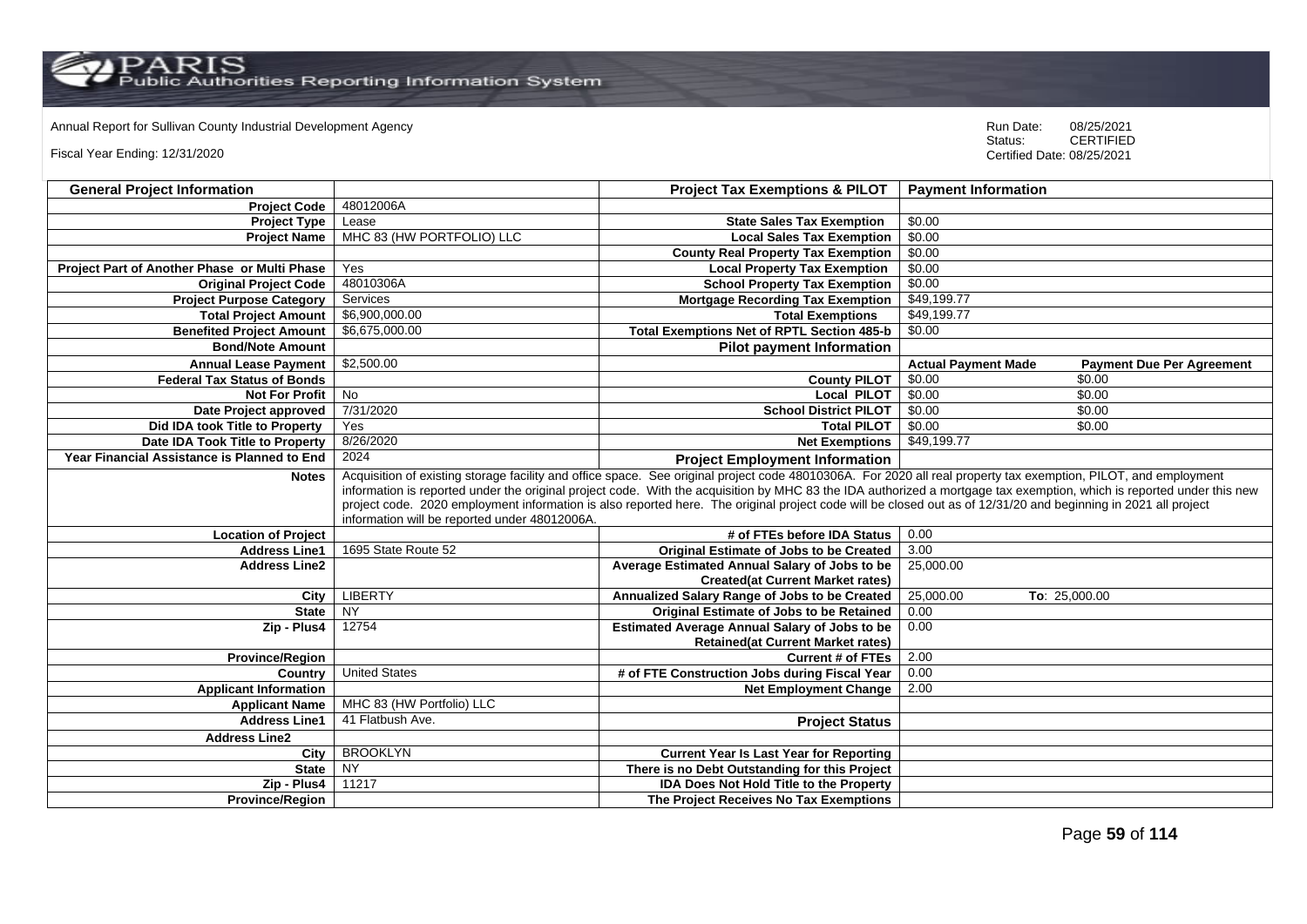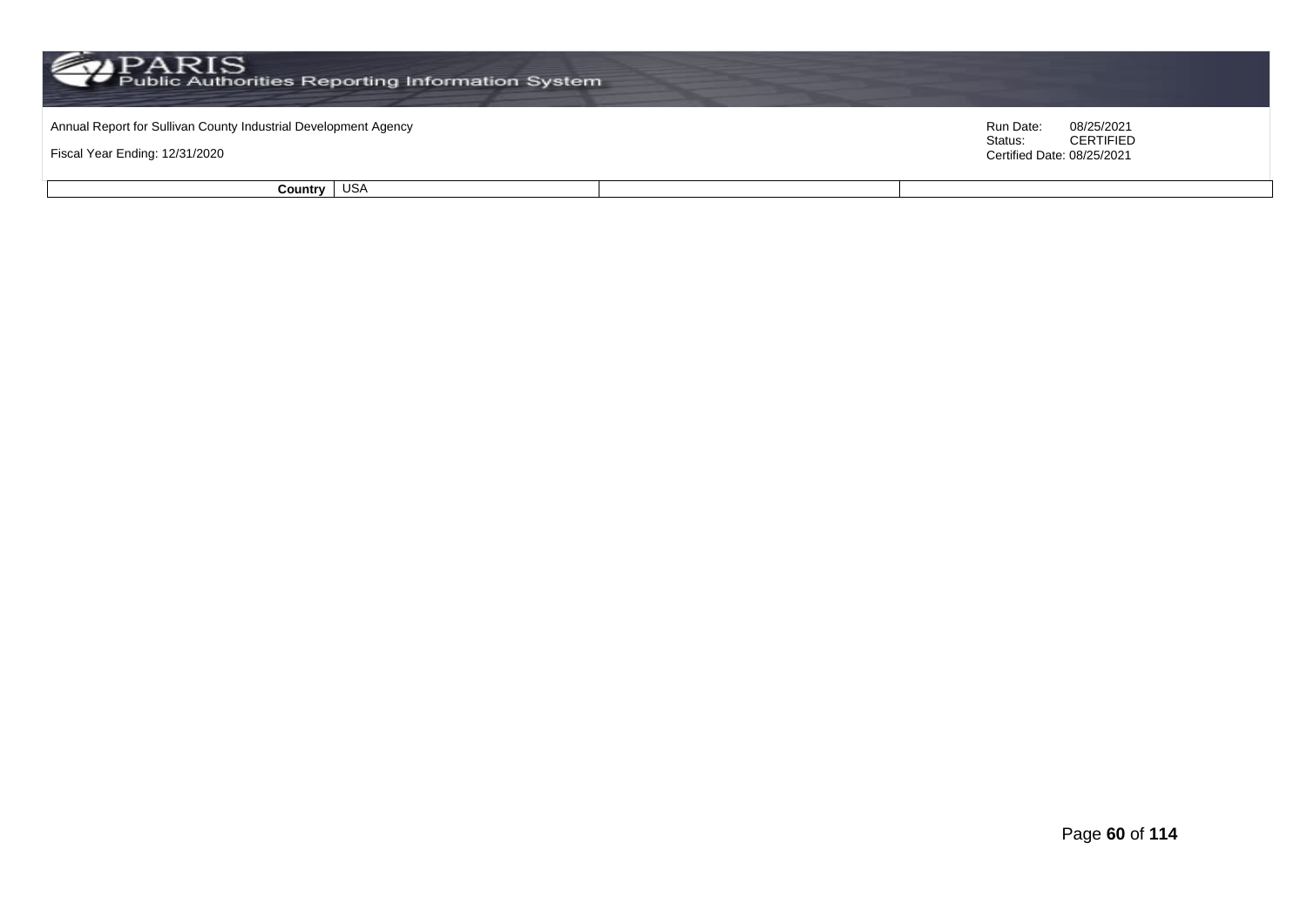$\operatorname{PARIS}_{\text{Public Authors}}$  Reporting Information System

# Annual Report for Sullivan County Industrial Development Agency<br>
Status: CERTIFIED

Fiscal Year Ending: 12/31/2020

| <b>General Project Information</b>           |                                        | <b>Project Tax Exemptions &amp; PILOT</b>                                                                | <b>Payment Information</b>                                     |
|----------------------------------------------|----------------------------------------|----------------------------------------------------------------------------------------------------------|----------------------------------------------------------------|
| <b>Project Code</b>                          | 48019906A                              |                                                                                                          |                                                                |
| <b>Project Type</b>                          | Lease                                  | <b>State Sales Tax Exemption</b>                                                                         | \$0.00                                                         |
| <b>Project Name</b>                          | Madasa Realty / Majestic Drug Co, Inc. | <b>Local Sales Tax Exemption</b>                                                                         | \$0.00                                                         |
|                                              |                                        | <b>County Real Property Tax Exemption</b>                                                                | \$3,405.09                                                     |
| Project Part of Another Phase or Multi Phase | <b>No</b>                              | <b>Local Property Tax Exemption</b>                                                                      | \$4,280.33                                                     |
| <b>Original Project Code</b>                 |                                        | <b>School Property Tax Exemption</b>                                                                     | \$10,829.59                                                    |
| <b>Project Purpose Category</b>              | Manufacturing                          | <b>Mortgage Recording Tax Exemption</b>                                                                  | \$0.00                                                         |
| <b>Total Project Amount</b>                  | \$290,000,00                           | <b>Total Exemptions</b>                                                                                  | \$18,515.01                                                    |
| <b>Benefited Project Amount</b>              | \$217,500.00                           | <b>Total Exemptions Net of RPTL Section 485-b</b>                                                        | \$18,515.01                                                    |
| <b>Bond/Note Amount</b>                      |                                        | <b>Pilot payment Information</b>                                                                         |                                                                |
| <b>Annual Lease Payment</b>                  | \$1,050.00                             |                                                                                                          | <b>Actual Payment Made</b><br><b>Payment Due Per Agreement</b> |
| <b>Federal Tax Status of Bonds</b>           |                                        | <b>County PILOT</b>                                                                                      | \$1,908.56<br>\$1,908.56                                       |
| <b>Not For Profit</b>                        | <b>No</b>                              | <b>Local PILOT</b>                                                                                       | \$2,399.13<br>\$2,399.13                                       |
| Date Project approved                        | 9/10/1999                              | <b>School District PILOT</b>                                                                             | \$6,069.99<br>\$6,069.99                                       |
| Did IDA took Title to Property               | Yes                                    | <b>Total PILOT</b>                                                                                       | \$10,377.68<br>\$10,377.68                                     |
| Date IDA Took Title to Property              | 10/1/1999                              | <b>Net Exemptions</b>                                                                                    | \$8,137.33                                                     |
| Year Financial Assistance is Planned to End  | 2020                                   | <b>Project Employment Information</b>                                                                    |                                                                |
| <b>Notes</b>                                 |                                        | Relocation of a manufacturing business to Sullivan County that would put a parcel back on the tax rolls. |                                                                |
| <b>Location of Project</b>                   |                                        | # of FTEs before IDA Status                                                                              | 0.00                                                           |
| <b>Address Line1</b>                         | P.O. Box 490                           | Original Estimate of Jobs to be Created                                                                  | 6.00                                                           |
| <b>Address Line2</b>                         |                                        | Average Estimated Annual Salary of Jobs to be                                                            | 50,000.00                                                      |
|                                              |                                        | <b>Created(at Current Market rates)</b>                                                                  |                                                                |
| City                                         | <b>SOUTH FALLSBURG</b>                 | Annualized Salary Range of Jobs to be Created                                                            | 50,000.00<br>To: 50,000.00                                     |
| <b>State</b>                                 | <b>NY</b>                              | <b>Original Estimate of Jobs to be Retained</b>                                                          | 0.00                                                           |
| Zip - Plus4                                  | 12779                                  | <b>Estimated Average Annual Salary of Jobs to be</b>                                                     | 0.00                                                           |
|                                              |                                        | <b>Retained(at Current Market rates)</b>                                                                 |                                                                |
| <b>Province/Region</b>                       |                                        | <b>Current # of FTEs</b>                                                                                 | 5.00                                                           |
| Country                                      | <b>United States</b>                   | # of FTE Construction Jobs during Fiscal Year                                                            | 0.00                                                           |
| <b>Applicant Information</b>                 |                                        | <b>Net Employment Change</b>                                                                             | 5.00                                                           |
| <b>Applicant Name</b>                        | Madasa Realty / Majestic Drug Co, Inc. |                                                                                                          |                                                                |
| <b>Address Line1</b>                         | P.O. Box 490                           | <b>Project Status</b>                                                                                    |                                                                |
| <b>Address Line2</b>                         |                                        |                                                                                                          |                                                                |
| City                                         | <b>SOUTH FALLSBURG</b>                 | <b>Current Year Is Last Year for Reporting</b>                                                           | Yes                                                            |
| <b>State</b>                                 | NY                                     | There is no Debt Outstanding for this Project                                                            | Yes                                                            |
| Zip - Plus4                                  | 12779                                  | <b>IDA Does Not Hold Title to the Property</b>                                                           | Yes                                                            |
| <b>Province/Region</b>                       |                                        | The Project Receives No Tax Exemptions                                                                   | Yes                                                            |
| Country                                      | <b>USA</b>                             |                                                                                                          |                                                                |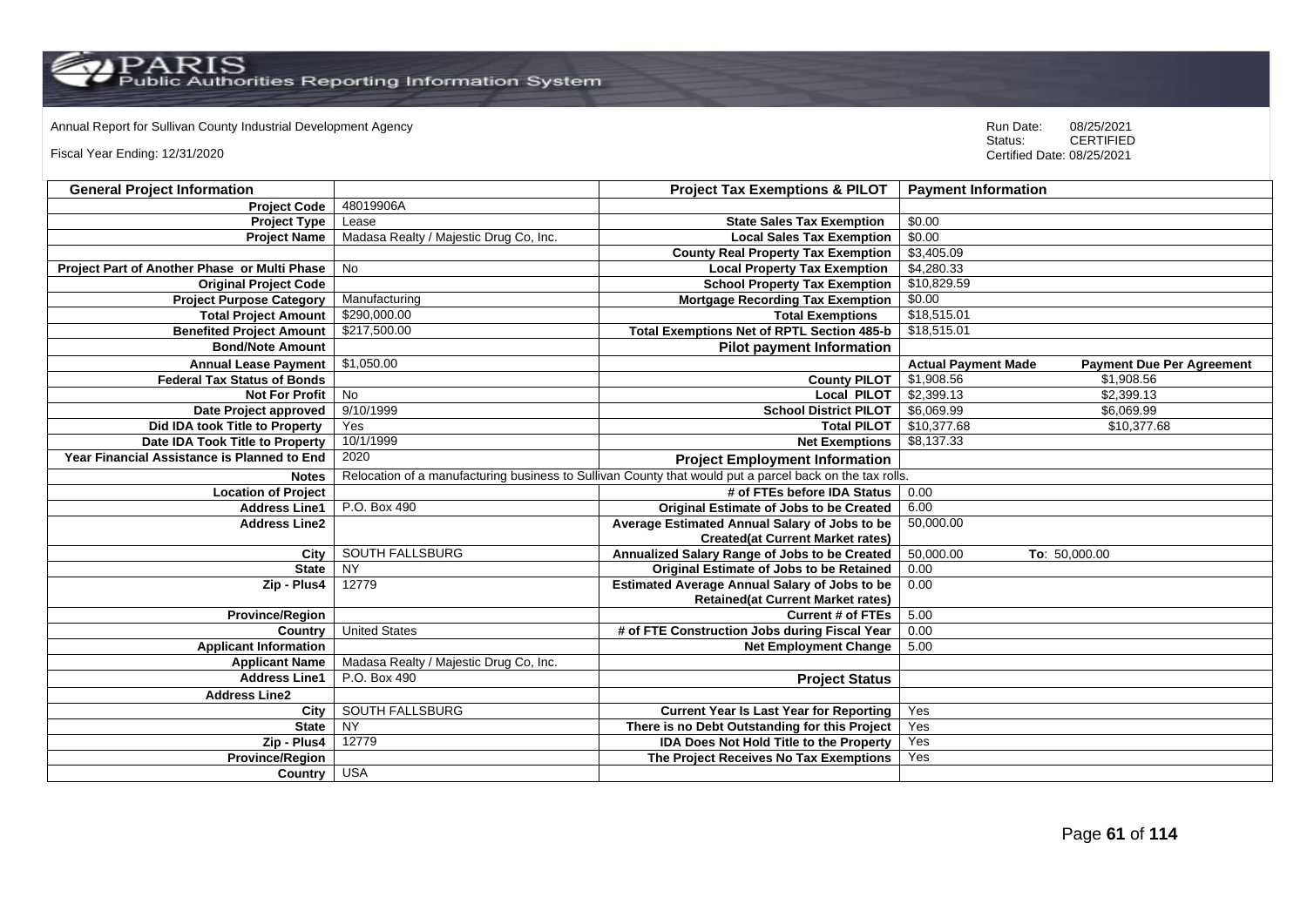# Annual Report for Sullivan County Industrial Development Agency<br>
Status: CERTIFIED

Fiscal Year Ending: 12/31/2020

| <b>General Project Information</b>            |                                                                           | <b>Project Tax Exemptions &amp; PILOT</b>                                                                                                        | <b>Payment Information</b>                                                                                                                                           |
|-----------------------------------------------|---------------------------------------------------------------------------|--------------------------------------------------------------------------------------------------------------------------------------------------|----------------------------------------------------------------------------------------------------------------------------------------------------------------------|
| <b>Project Code</b>                           | 48010403A                                                                 |                                                                                                                                                  |                                                                                                                                                                      |
| <b>Project Type</b>                           | Lease                                                                     | <b>State Sales Tax Exemption</b>                                                                                                                 | \$0.00                                                                                                                                                               |
| <b>Project Name</b>                           | Mamma Says Inc / Kinnelon Properties LLC                                  | <b>Local Sales Tax Exemption</b>                                                                                                                 | \$0.00                                                                                                                                                               |
|                                               |                                                                           | <b>County Real Property Tax Exemption</b>                                                                                                        | \$25,622.08                                                                                                                                                          |
| Project Part of Another Phase or Multi Phase  | No                                                                        | <b>Local Property Tax Exemption</b>                                                                                                              | \$11,475.26                                                                                                                                                          |
| <b>Original Project Code</b>                  |                                                                           | <b>School Property Tax Exemption</b>                                                                                                             | \$87,203.42                                                                                                                                                          |
| <b>Project Purpose Category</b>               | Manufacturing                                                             | <b>Mortgage Recording Tax Exemption</b>                                                                                                          | \$0.00                                                                                                                                                               |
| <b>Total Project Amount</b>                   | \$5,500,000.00                                                            | <b>Total Exemptions</b>                                                                                                                          | \$124,300.76                                                                                                                                                         |
| <b>Benefited Project Amount</b>               | \$2,550,000.00                                                            | <b>Total Exemptions Net of RPTL Section 485-b</b>                                                                                                | \$124,300.76                                                                                                                                                         |
| <b>Bond/Note Amount</b>                       |                                                                           | <b>Pilot payment Information</b>                                                                                                                 |                                                                                                                                                                      |
| <b>Annual Lease Payment</b>                   | \$4,500.00                                                                |                                                                                                                                                  | <b>Actual Payment Made</b><br><b>Payment Due Per Agreement</b>                                                                                                       |
| <b>Federal Tax Status of Bonds</b>            |                                                                           | <b>County PILOT</b>                                                                                                                              | \$24,398.14<br>\$24,398.14                                                                                                                                           |
| <b>Not For Profit</b>                         | No                                                                        | <b>Local PILOT</b>                                                                                                                               | \$11,797.31<br>\$11,797.31                                                                                                                                           |
| Date Project approved                         | 10/12/2004                                                                | <b>School District PILOT</b>                                                                                                                     | \$87,203.42<br>\$87,203.42                                                                                                                                           |
| Did IDA took Title to Property                | Yes                                                                       | <b>Total PILOT</b>                                                                                                                               | \$123,398.87<br>\$123,398.87                                                                                                                                         |
| Date IDA Took Title to Property               | 10/24/2004                                                                | <b>Net Exemptions</b>                                                                                                                            | \$901.89                                                                                                                                                             |
| Year Financial Assistance is Planned to End   | 2015                                                                      | <b>Project Employment Information</b>                                                                                                            |                                                                                                                                                                      |
| <b>Notes</b>                                  |                                                                           |                                                                                                                                                  | Renovation and equipping of a 53,000 sq ft manufacturing facility for food production. Project is in an Empire Zone and pays full taxes. On 12/31/2010, a Change-In- |
|                                               |                                                                           | Control was executed that transfered the project to Nonni's Acquisition Company that resulted in a new PILOT agreement with payments until 2024. |                                                                                                                                                                      |
| <b>Location of Project</b>                    |                                                                           | # of FTEs before IDA Status                                                                                                                      | 0.00                                                                                                                                                                 |
| <b>Address Line1</b>                          | 1243 Old Route 17                                                         | <b>Original Estimate of Jobs to be Created</b>                                                                                                   | 14.00                                                                                                                                                                |
| <b>Address Line2</b>                          |                                                                           | Average Estimated Annual Salary of Jobs to be                                                                                                    | 25,000.00                                                                                                                                                            |
|                                               |                                                                           | <b>Created(at Current Market rates)</b>                                                                                                          |                                                                                                                                                                      |
| City                                          | <b>FERNDALE</b>                                                           | Annualized Salary Range of Jobs to be Created                                                                                                    | 25,000.00<br>To: 25,000.00                                                                                                                                           |
| <b>State</b>                                  | <b>NY</b>                                                                 | <b>Original Estimate of Jobs to be Retained</b>                                                                                                  | 0.00                                                                                                                                                                 |
| Zip - Plus4                                   | 12734                                                                     | <b>Estimated Average Annual Salary of Jobs to be</b>                                                                                             | 0.00                                                                                                                                                                 |
|                                               |                                                                           | <b>Retained(at Current Market rates)</b>                                                                                                         |                                                                                                                                                                      |
| <b>Province/Region</b>                        |                                                                           | <b>Current # of FTEs</b>                                                                                                                         | 39.00                                                                                                                                                                |
| Country                                       | <b>United States</b>                                                      | # of FTE Construction Jobs during Fiscal Year                                                                                                    | 0.00                                                                                                                                                                 |
| <b>Applicant Information</b>                  |                                                                           | <b>Net Employment Change</b>                                                                                                                     | 39.00                                                                                                                                                                |
| <b>Applicant Name</b><br><b>Address Line1</b> | Nonni's Food Company Inc / Mamma Says<br>One Westbrook Corporation Center |                                                                                                                                                  |                                                                                                                                                                      |
|                                               |                                                                           | <b>Project Status</b>                                                                                                                            |                                                                                                                                                                      |
| <b>Address Line2</b>                          |                                                                           |                                                                                                                                                  |                                                                                                                                                                      |
| City                                          | <b>WESTCHESTER</b>                                                        | <b>Current Year Is Last Year for Reporting</b>                                                                                                   |                                                                                                                                                                      |
| <b>State</b>                                  | IL<br>60154                                                               | There is no Debt Outstanding for this Project                                                                                                    |                                                                                                                                                                      |
| Zip - Plus4                                   |                                                                           | <b>IDA Does Not Hold Title to the Property</b>                                                                                                   |                                                                                                                                                                      |
| <b>Province/Region</b>                        |                                                                           | The Project Receives No Tax Exemptions                                                                                                           |                                                                                                                                                                      |
| Country   USA                                 |                                                                           |                                                                                                                                                  |                                                                                                                                                                      |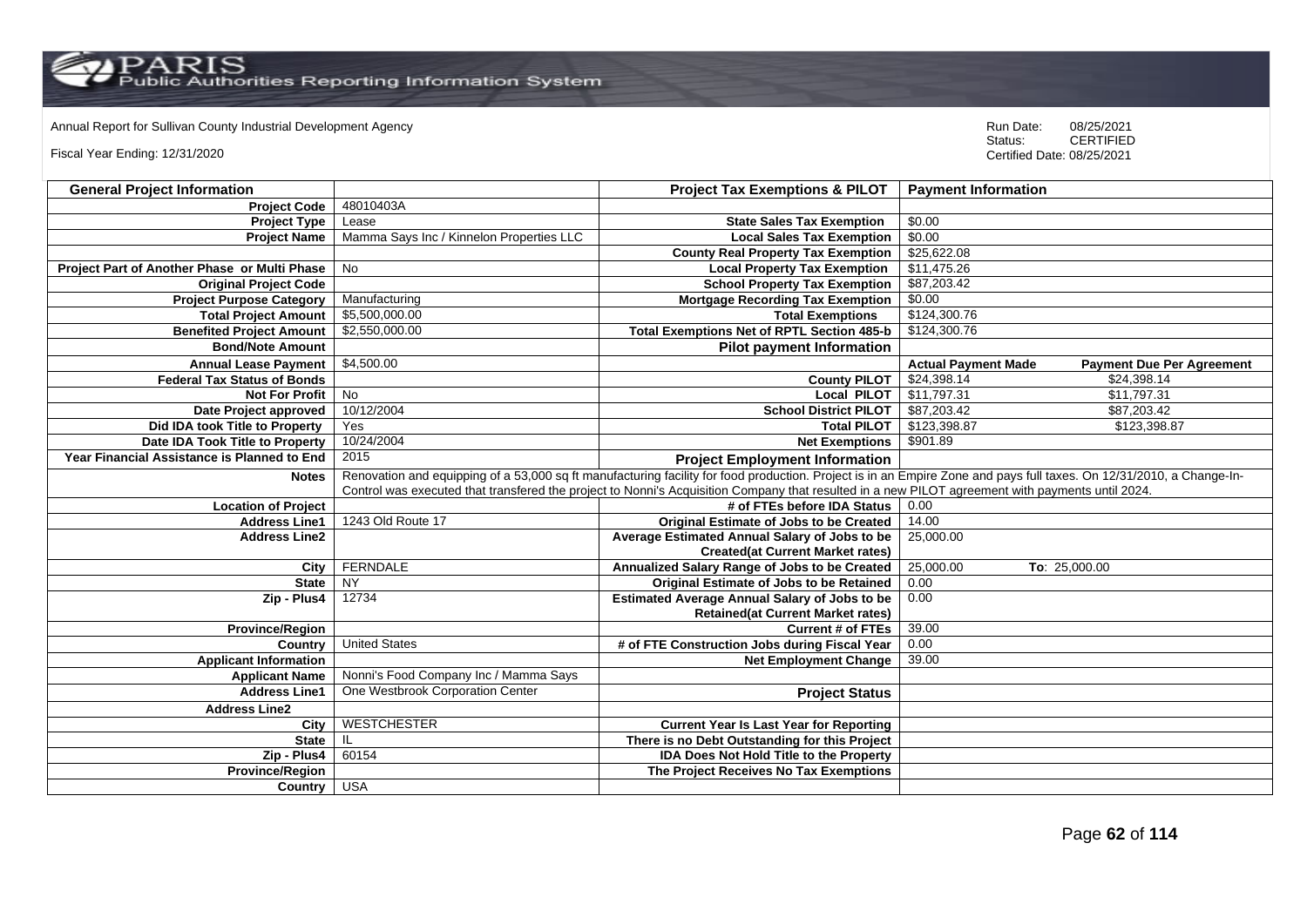# Annual Report for Sullivan County Industrial Development Agency<br>
Status: CERTIFIED

Fiscal Year Ending: 12/31/2020

| <b>General Project Information</b>           |                                        | <b>Project Tax Exemptions &amp; PILOT</b>                                                                               | <b>Payment Information</b>                                                                                                                                         |
|----------------------------------------------|----------------------------------------|-------------------------------------------------------------------------------------------------------------------------|--------------------------------------------------------------------------------------------------------------------------------------------------------------------|
| <b>Project Code</b>                          | 48011602A                              |                                                                                                                         |                                                                                                                                                                    |
| <b>Project Type</b>                          | Lease                                  | <b>State Sales Tax Exemption</b>                                                                                        | \$0.00                                                                                                                                                             |
| <b>Project Name</b>                          | <b>Metallized Carbon Corporation</b>   | <b>Local Sales Tax Exemption</b>                                                                                        | \$0.00                                                                                                                                                             |
|                                              |                                        | <b>County Real Property Tax Exemption</b>                                                                               | \$7,989.71                                                                                                                                                         |
| Project Part of Another Phase or Multi Phase | No                                     | <b>Local Property Tax Exemption</b>                                                                                     | \$10,043.36                                                                                                                                                        |
| <b>Original Project Code</b>                 |                                        | <b>School Property Tax Exemption</b>                                                                                    | \$17,238.35                                                                                                                                                        |
| <b>Project Purpose Category</b>              | Manufacturing                          | <b>Mortgage Recording Tax Exemption</b>                                                                                 | \$0.00                                                                                                                                                             |
| <b>Total Project Amount</b>                  | \$3,940,212.00                         | <b>Total Exemptions</b>                                                                                                 | \$35,271.42                                                                                                                                                        |
| <b>Benefited Project Amount</b>              | \$3,727,712.00                         | <b>Total Exemptions Net of RPTL Section 485-b</b>                                                                       | \$22,454.42                                                                                                                                                        |
| <b>Bond/Note Amount</b>                      |                                        | <b>Pilot payment Information</b>                                                                                        |                                                                                                                                                                    |
| <b>Annual Lease Payment</b>                  | \$3,000.00                             |                                                                                                                         | <b>Actual Payment Made</b><br><b>Payment Due Per Agreement</b>                                                                                                     |
| <b>Federal Tax Status of Bonds</b>           |                                        | <b>County PILOT</b>                                                                                                     | \$1,707.65<br>\$1,707.65                                                                                                                                           |
| <b>Not For Profit</b>                        |                                        | <b>Local PILOT</b>                                                                                                      | \$2,146.58<br>\$2,146.58                                                                                                                                           |
| Date Project approved                        | 6/20/2016                              | <b>School District PILOT</b>                                                                                            | \$3,684.38<br>\$3,684.38                                                                                                                                           |
| Did IDA took Title to Property               | Yes                                    | <b>Total PILOT</b>                                                                                                      | \$7,538.61<br>\$7,538.61                                                                                                                                           |
| Date IDA Took Title to Property              | 7/1/2016                               | <b>Net Exemptions</b>                                                                                                   | \$27,732.81                                                                                                                                                        |
| Year Financial Assistance is Planned to End  | 2032                                   | <b>Project Employment Information</b>                                                                                   |                                                                                                                                                                    |
| <b>Notes</b>                                 |                                        |                                                                                                                         | Expansion project into Sullivan County that manufactures engineered carbon/graphite products. Project involves the acquisition of unimproved land in the Glen Wild |
|                                              |                                        | Wild Industrial Park and improvements to accommodate a metal fabrication business and storage of manufactured products. |                                                                                                                                                                    |
| <b>Location of Project</b>                   |                                        | # of FTEs before IDA Status                                                                                             | 0.00                                                                                                                                                               |
| <b>Address Line1</b>                         | <b>Metallized Carbon Corporation</b>   | <b>Original Estimate of Jobs to be Created</b>                                                                          | 10.00                                                                                                                                                              |
| <b>Address Line2</b>                         |                                        | Average Estimated Annual Salary of Jobs to be                                                                           | 40,000.00                                                                                                                                                          |
|                                              |                                        | <b>Created(at Current Market rates)</b>                                                                                 |                                                                                                                                                                    |
| City                                         | <b>FALLSBURG</b>                       | Annualized Salary Range of Jobs to be Created                                                                           | 0.00<br>To: 40,000.00                                                                                                                                              |
| <b>State</b>                                 | $\overline{NY}$                        | Original Estimate of Jobs to be Retained                                                                                | 0.00                                                                                                                                                               |
| Zip - Plus4                                  | 12733                                  | <b>Estimated Average Annual Salary of Jobs to be</b>                                                                    | 40,000.00                                                                                                                                                          |
|                                              |                                        | <b>Retained(at Current Market rates)</b>                                                                                |                                                                                                                                                                    |
| <b>Province/Region</b>                       |                                        | <b>Current # of FTEs</b>                                                                                                | 12.00                                                                                                                                                              |
| Country                                      | <b>United States</b>                   | # of FTE Construction Jobs during Fiscal Year                                                                           | 0.00                                                                                                                                                               |
| <b>Applicant Information</b>                 |                                        | <b>Net Employment Change</b>                                                                                            | 12.00                                                                                                                                                              |
| <b>Applicant Name</b>                        | Metallized Carbon Corp.- Michael Moles |                                                                                                                         |                                                                                                                                                                    |
| <b>Address Line1</b>                         | 19 South Water Street                  | <b>Project Status</b>                                                                                                   |                                                                                                                                                                    |
| <b>Address Line2</b>                         |                                        |                                                                                                                         |                                                                                                                                                                    |
| City                                         | <b>OSSINING</b>                        | <b>Current Year Is Last Year for Reporting</b>                                                                          |                                                                                                                                                                    |
| <b>State</b>                                 | NY                                     | There is no Debt Outstanding for this Project                                                                           |                                                                                                                                                                    |
| Zip - Plus4                                  | 10562                                  | <b>IDA Does Not Hold Title to the Property</b>                                                                          |                                                                                                                                                                    |
| <b>Province/Region</b>                       |                                        | The Project Receives No Tax Exemptions                                                                                  |                                                                                                                                                                    |
| Country USA                                  |                                        |                                                                                                                         |                                                                                                                                                                    |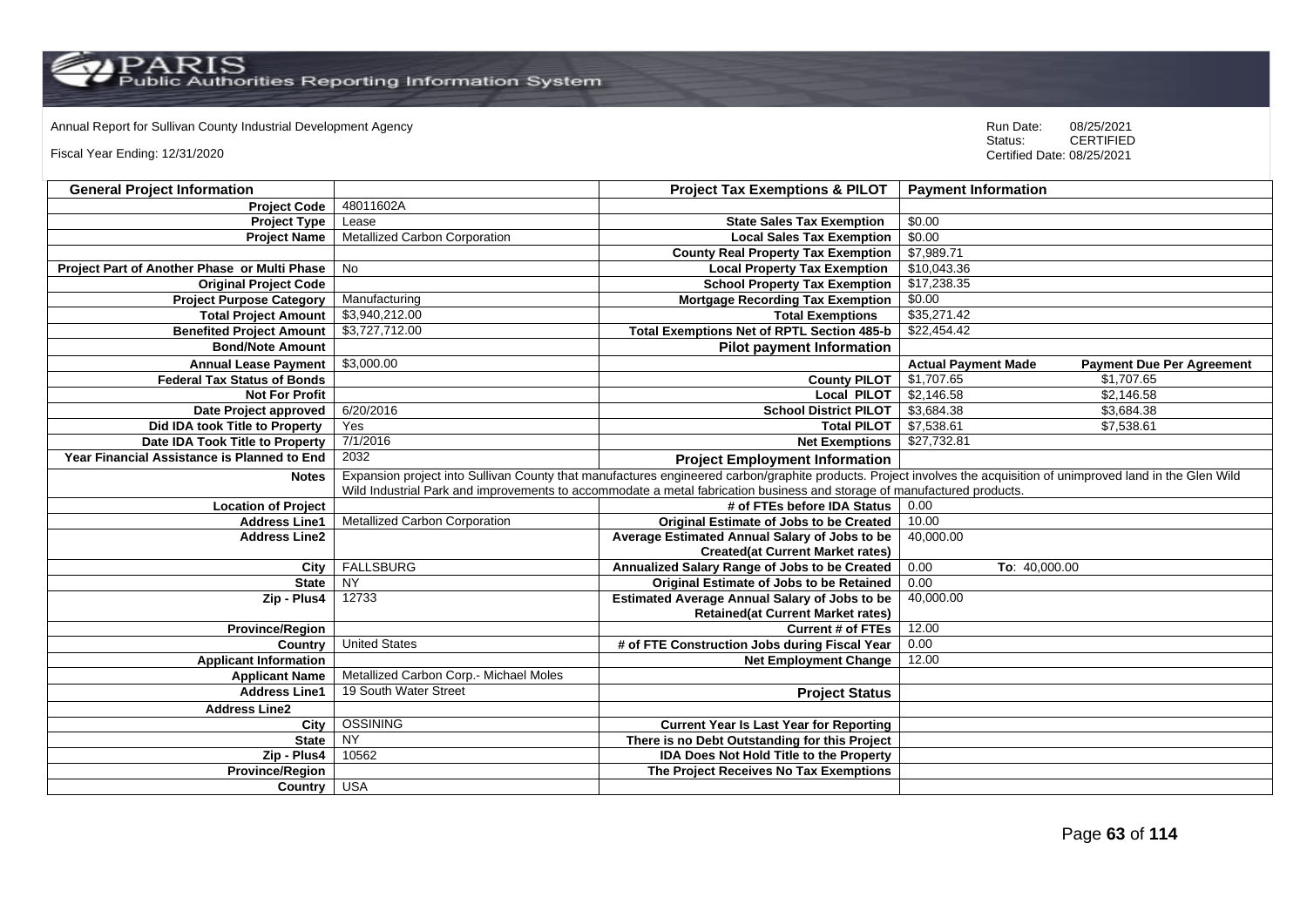$\operatorname{PARS}$  PARIS<br>Public Authorities Reporting Information System

# Annual Report for Sullivan County Industrial Development Agency<br>
Status: CERTIFIED

Fiscal Year Ending: 12/31/2020

| <b>General Project Information</b>           |                                                                              | <b>Project Tax Exemptions &amp; PILOT</b>                                                                     | <b>Payment Information</b>                                                                                                                                           |
|----------------------------------------------|------------------------------------------------------------------------------|---------------------------------------------------------------------------------------------------------------|----------------------------------------------------------------------------------------------------------------------------------------------------------------------|
| <b>Project Code</b>                          | 48010702A                                                                    |                                                                                                               |                                                                                                                                                                      |
| <b>Project Type</b>                          | Lease                                                                        | <b>State Sales Tax Exemption</b>                                                                              | \$0.00                                                                                                                                                               |
| <b>Project Name</b>                          | Millennium Pipeline Company LLC                                              | <b>Local Sales Tax Exemption</b>                                                                              | \$0.00                                                                                                                                                               |
|                                              |                                                                              | <b>County Real Property Tax Exemption</b>                                                                     | \$216,761.00                                                                                                                                                         |
| Project Part of Another Phase or Multi Phase | No                                                                           | <b>Local Property Tax Exemption</b>                                                                           | \$325,140.00                                                                                                                                                         |
| <b>Original Project Code</b>                 |                                                                              | <b>School Property Tax Exemption</b>                                                                          | \$922,538.00                                                                                                                                                         |
| <b>Project Purpose Category</b>              | Transportation, Communication, Electric,<br><b>Gas and Sanitary Services</b> | <b>Mortgage Recording Tax Exemption</b>                                                                       | \$0.00                                                                                                                                                               |
| <b>Total Project Amount</b>                  | \$60,000,000.00                                                              | <b>Total Exemptions</b>                                                                                       | \$1,464,439.00                                                                                                                                                       |
| <b>Benefited Project Amount</b>              | \$45,000,000.00                                                              | <b>Total Exemptions Net of RPTL Section 485-b</b>                                                             | \$1,464,439.00                                                                                                                                                       |
| <b>Bond/Note Amount</b>                      |                                                                              | <b>Pilot payment Information</b>                                                                              |                                                                                                                                                                      |
| <b>Annual Lease Payment</b>                  | \$1.00                                                                       |                                                                                                               | <b>Actual Payment Made</b><br><b>Payment Due Per Agreement</b>                                                                                                       |
| <b>Federal Tax Status of Bonds</b>           |                                                                              | <b>County PILOT</b>                                                                                           | \$303,596.32<br>\$303,596.32                                                                                                                                         |
| <b>Not For Profit</b>                        | <b>No</b>                                                                    | <b>Local PILOT</b>                                                                                            | \$203,931.87<br>\$203,931.87                                                                                                                                         |
| Date Project approved                        | 12/19/2006                                                                   | <b>School District PILOT</b>                                                                                  | \$575,024.99<br>\$575,024.99                                                                                                                                         |
| Did IDA took Title to Property               | Yes                                                                          | <b>Total PILOT</b>                                                                                            | \$1,082,553.18<br>\$1,082,553.18                                                                                                                                     |
| Date IDA Took Title to Property              | 6/19/2007                                                                    | <b>Net Exemptions</b>                                                                                         | \$381,885.82                                                                                                                                                         |
| Year Financial Assistance is Planned to End  | 2024                                                                         | <b>Project Employment Information</b>                                                                         |                                                                                                                                                                      |
| <b>Notes</b>                                 |                                                                              | Delaware, Sullivan, Orange, and Rockland counties. (Numbers listed are for the Sullivan County portion only.) | Replacement of an existing gas pipeline with a larger pipe along a 35 mile portion of the company's 182 natural gas line traversing Steuben, Chemung, Tioga, Broome, |
| <b>Location of Project</b>                   |                                                                              | # of FTEs before IDA Status                                                                                   | 0.00                                                                                                                                                                 |
| <b>Address Line1</b>                         | One Blue Hill Plaza                                                          | <b>Original Estimate of Jobs to be Created</b>                                                                | 17.00                                                                                                                                                                |
| <b>Address Line2</b>                         |                                                                              | Average Estimated Annual Salary of Jobs to be                                                                 | 40,000.00                                                                                                                                                            |
|                                              |                                                                              | <b>Created(at Current Market rates)</b>                                                                       |                                                                                                                                                                      |
| City                                         | <b>PEARL RIVER</b>                                                           | Annualized Salary Range of Jobs to be Created                                                                 | 40,000.00<br>To: 40,000.00                                                                                                                                           |
| <b>State</b>                                 | NY                                                                           | <b>Original Estimate of Jobs to be Retained</b>                                                               | 0.00                                                                                                                                                                 |
| Zip - Plus4                                  | 10965                                                                        | <b>Estimated Average Annual Salary of Jobs to be</b>                                                          | 0.00                                                                                                                                                                 |
|                                              |                                                                              | <b>Retained(at Current Market rates)</b>                                                                      |                                                                                                                                                                      |
| <b>Province/Region</b>                       |                                                                              | <b>Current # of FTEs</b>                                                                                      | 0.00                                                                                                                                                                 |
| Country                                      | <b>United States</b>                                                         | # of FTE Construction Jobs during Fiscal Year                                                                 | 0.00                                                                                                                                                                 |
| <b>Applicant Information</b>                 |                                                                              | <b>Net Employment Change</b>                                                                                  | 0.00                                                                                                                                                                 |
| <b>Applicant Name</b>                        | Millennium Pipeline Company LLC                                              |                                                                                                               |                                                                                                                                                                      |
| <b>Address Line1</b>                         | One Blue Hill Plaza, 7th Floor                                               | <b>Project Status</b>                                                                                         |                                                                                                                                                                      |
| <b>Address Line2</b>                         |                                                                              |                                                                                                               |                                                                                                                                                                      |
| City                                         | <b>PEARL RIVER</b>                                                           | <b>Current Year Is Last Year for Reporting</b>                                                                |                                                                                                                                                                      |
| <b>State</b>                                 | <b>NY</b>                                                                    | There is no Debt Outstanding for this Project                                                                 |                                                                                                                                                                      |
| Zip - Plus4                                  | 10965                                                                        | IDA Does Not Hold Title to the Property                                                                       |                                                                                                                                                                      |
| <b>Province/Region</b>                       |                                                                              | The Project Receives No Tax Exemptions                                                                        |                                                                                                                                                                      |
| Country                                      | <b>USA</b>                                                                   |                                                                                                               |                                                                                                                                                                      |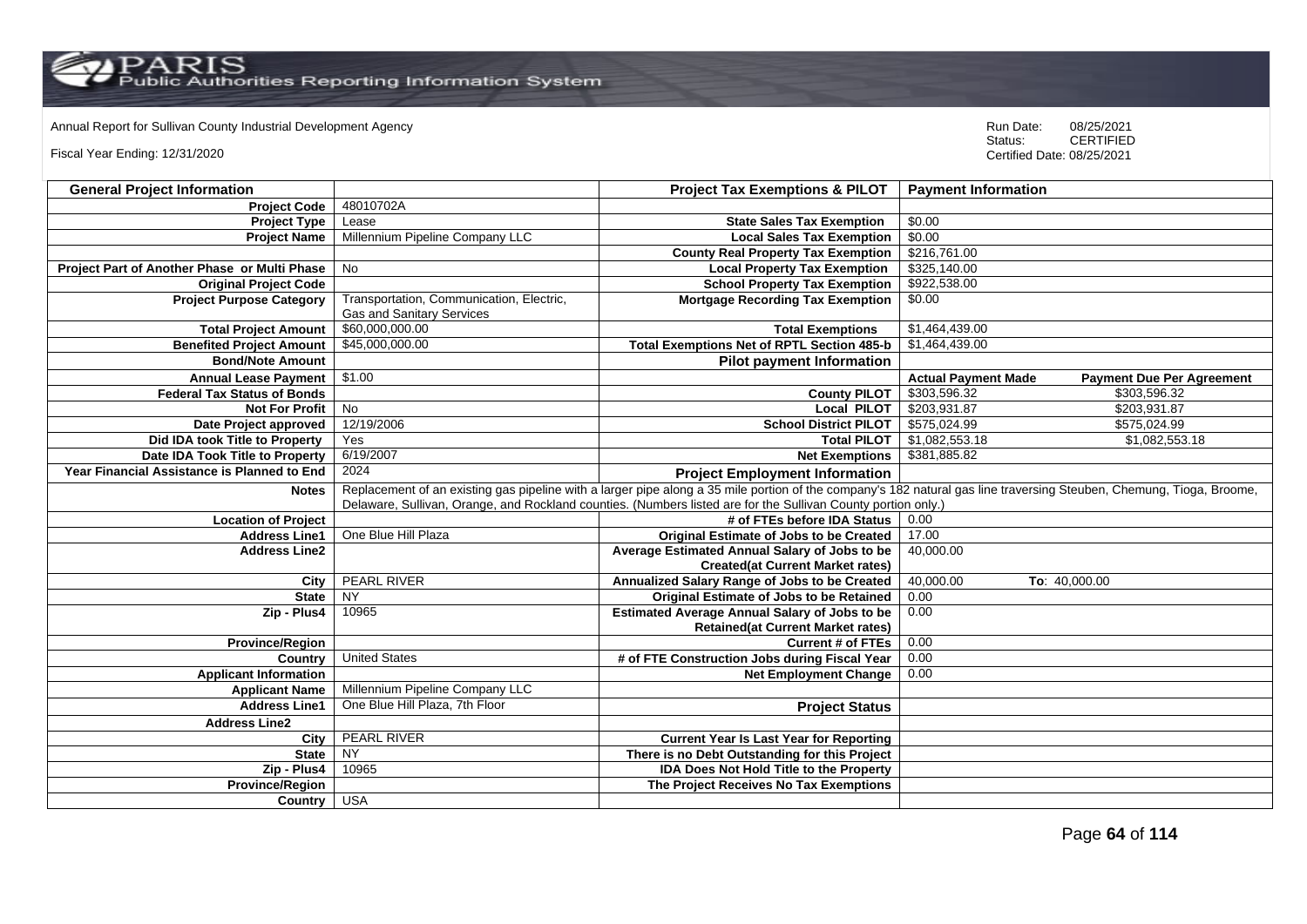# Annual Report for Sullivan County Industrial Development Agency<br>
Status: CERTIFIED

Fiscal Year Ending: 12/31/2020

| <b>General Project Information</b>           |                                         | <b>Project Tax Exemptions &amp; PILOT</b>                                                                     | <b>Payment Information</b>                                     |
|----------------------------------------------|-----------------------------------------|---------------------------------------------------------------------------------------------------------------|----------------------------------------------------------------|
| <b>Project Code</b>                          | 48011002A                               |                                                                                                               |                                                                |
| <b>Project Type</b>                          | Lease                                   | <b>State Sales Tax Exemption</b>                                                                              | \$0.00                                                         |
| <b>Project Name</b>                          | Mogenavland - Town of Bethel            | <b>Local Sales Tax Exemption</b>                                                                              | \$0.00                                                         |
|                                              |                                         | <b>County Real Property Tax Exemption</b>                                                                     | \$50,259.22                                                    |
| Project Part of Another Phase or Multi Phase | <b>No</b>                               | <b>Local Property Tax Exemption</b>                                                                           | \$36,807.48                                                    |
| <b>Original Project Code</b>                 |                                         | <b>School Property Tax Exemption</b>                                                                          | \$108,421.03                                                   |
| <b>Project Purpose Category</b>              | <b>Other Categories</b>                 | <b>Mortgage Recording Tax Exemption</b>                                                                       | \$0.00                                                         |
| <b>Total Project Amount</b>                  | \$3,500,000.00                          | <b>Total Exemptions</b>                                                                                       | \$195,487.73                                                   |
| <b>Benefited Project Amount</b>              | \$750,000.00                            | <b>Total Exemptions Net of RPTL Section 485-b</b>                                                             | \$195,487.73                                                   |
| <b>Bond/Note Amount</b>                      |                                         | <b>Pilot payment Information</b>                                                                              |                                                                |
| <b>Annual Lease Payment</b>                  | \$2,500.00                              |                                                                                                               | <b>Actual Payment Made</b><br><b>Payment Due Per Agreement</b> |
| <b>Federal Tax Status of Bonds</b>           |                                         | <b>County PILOT</b>                                                                                           | \$15,329.06<br>\$15,329.06                                     |
| <b>Not For Profit</b>                        | <b>No</b>                               | <b>Local PILOT</b>                                                                                            | \$11,226.28<br>\$11,226.28                                     |
| Date Project approved                        | 12/8/2009                               | <b>School District PILOT</b>                                                                                  | \$33,068.41<br>\$33,068.41                                     |
| <b>Did IDA took Title to Property</b>        | Yes                                     | <b>Total PILOT</b>                                                                                            | \$59,623.75<br>\$59,623.75                                     |
| Date IDA Took Title to Property              | 8/31/2010                               | <b>Net Exemptions</b>                                                                                         | \$135,863.98                                                   |
| Year Financial Assistance is Planned to End  | 2025                                    | <b>Project Employment Information</b>                                                                         |                                                                |
| <b>Notes</b>                                 |                                         | Bringing a tax exempt camp back on the tax rolls. PILOT payments starts in 2015. No payments until that time. |                                                                |
| <b>Location of Project</b>                   |                                         | # of FTEs before IDA Status                                                                                   | 9.00                                                           |
| <b>Address Line1</b>                         | 169 Layman Road                         | Original Estimate of Jobs to be Created                                                                       | 0.00                                                           |
| <b>Address Line2</b>                         |                                         | Average Estimated Annual Salary of Jobs to be                                                                 | 20,000.00                                                      |
|                                              |                                         | <b>Created(at Current Market rates)</b>                                                                       |                                                                |
| City                                         | <b>SWAN LAKE</b>                        | Annualized Salary Range of Jobs to be Created                                                                 | 20,000.00<br>To: 20,000.00                                     |
| <b>State</b>                                 | <b>NY</b>                               | <b>Original Estimate of Jobs to be Retained</b>                                                               | 9.00                                                           |
| Zip - Plus4                                  | 12783                                   | <b>Estimated Average Annual Salary of Jobs to be</b>                                                          | 20,000.00                                                      |
|                                              |                                         | <b>Retained(at Current Market rates)</b>                                                                      |                                                                |
| <b>Province/Region</b>                       |                                         | <b>Current # of FTEs</b>                                                                                      | 4.00                                                           |
| Country                                      | <b>United States</b>                    | # of FTE Construction Jobs during Fiscal Year                                                                 | 0.00                                                           |
| <b>Applicant Information</b>                 |                                         | <b>Net Employment Change</b>                                                                                  | $-5.00$                                                        |
| <b>Applicant Name</b>                        | Mogenavland, Camp Heller, Sternberg Inc |                                                                                                               |                                                                |
| <b>Address Line1</b>                         | Room 1019                               | <b>Project Status</b>                                                                                         |                                                                |
| <b>Address Line2</b>                         |                                         |                                                                                                               |                                                                |
| City                                         | <b>NEW YORK</b>                         | <b>Current Year Is Last Year for Reporting</b>                                                                |                                                                |
| <b>State</b>                                 | <b>NY</b>                               | There is no Debt Outstanding for this Project                                                                 |                                                                |
| Zip - Plus4                                  | 10010                                   | <b>IDA Does Not Hold Title to the Property</b>                                                                |                                                                |
| <b>Province/Region</b>                       |                                         | The Project Receives No Tax Exemptions                                                                        |                                                                |
| Country                                      | <b>USA</b>                              |                                                                                                               |                                                                |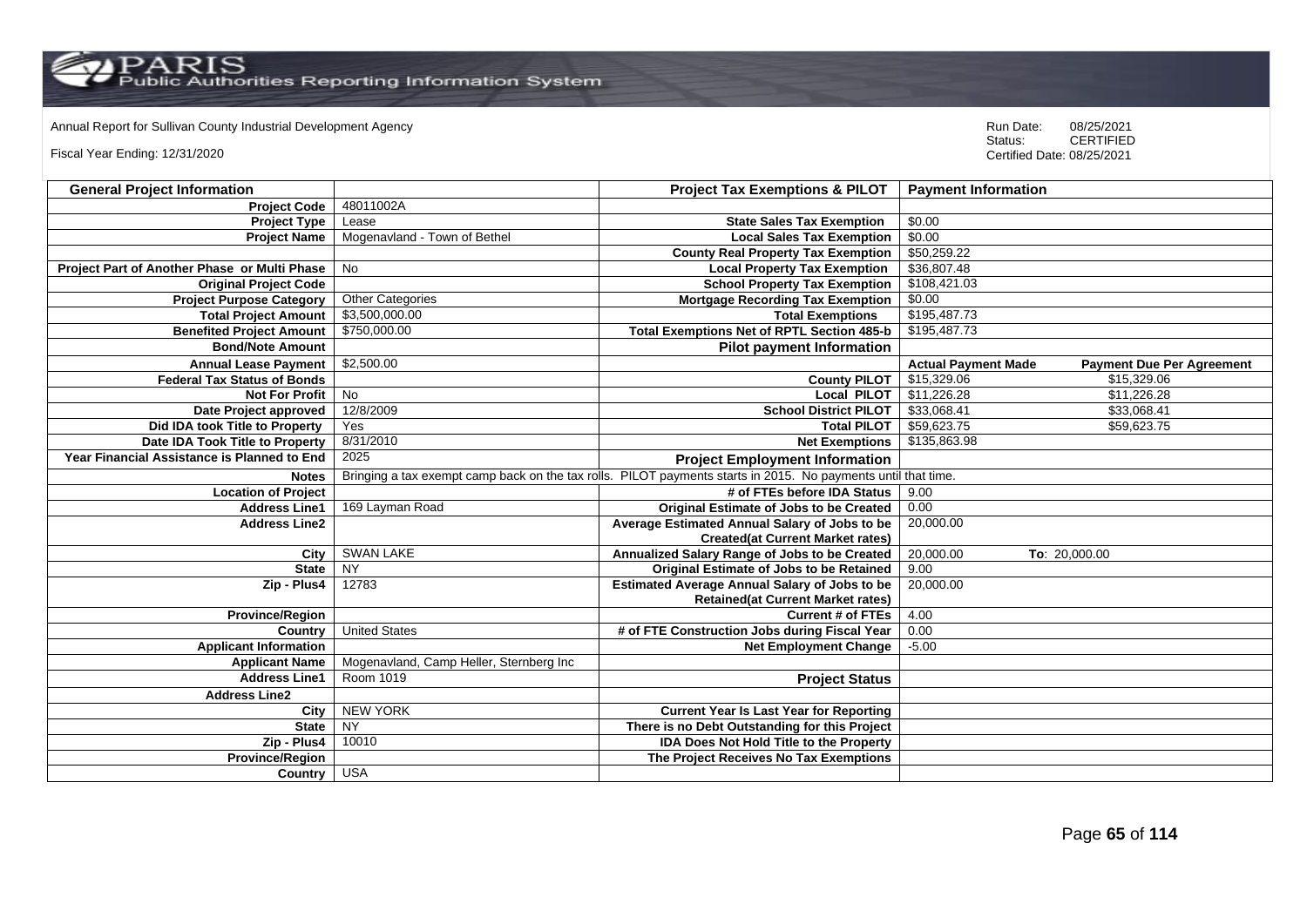# Annual Report for Sullivan County Industrial Development Agency<br>
Status: CERTIFIED

Fiscal Year Ending: 12/31/2020

| <b>General Project Information</b>           |                              | <b>Project Tax Exemptions &amp; PILOT</b>                                                                     | <b>Payment Information</b>                                     |
|----------------------------------------------|------------------------------|---------------------------------------------------------------------------------------------------------------|----------------------------------------------------------------|
| <b>Project Code</b>                          | 48011003A                    |                                                                                                               |                                                                |
| <b>Project Type</b>                          | Lease                        | <b>State Sales Tax Exemption</b>                                                                              | \$0.00                                                         |
| <b>Project Name</b>                          | Mogenavland - Town of Tusten | <b>Local Sales Tax Exemption</b>                                                                              | \$0.00                                                         |
|                                              |                              | <b>County Real Property Tax Exemption</b>                                                                     | \$25,736.16                                                    |
| Project Part of Another Phase or Multi Phase | No                           | <b>Local Property Tax Exemption</b>                                                                           | \$19,562.70                                                    |
| <b>Original Project Code</b>                 |                              | <b>School Property Tax Exemption</b>                                                                          | \$47,114.94                                                    |
| <b>Project Purpose Category</b>              | <b>Other Categories</b>      | <b>Mortgage Recording Tax Exemption</b>                                                                       | \$0.00                                                         |
| <b>Total Project Amount</b>                  | \$3,500,000.00               | <b>Total Exemptions</b>                                                                                       | \$92,413.80                                                    |
| <b>Benefited Project Amount</b>              | \$750,000.00                 | <b>Total Exemptions Net of RPTL Section 485-b</b>                                                             | \$92,413.79                                                    |
| <b>Bond/Note Amount</b>                      |                              | <b>Pilot payment Information</b>                                                                              |                                                                |
| <b>Annual Lease Payment</b>                  | \$2,500.00                   |                                                                                                               | <b>Actual Payment Made</b><br><b>Payment Due Per Agreement</b> |
| <b>Federal Tax Status of Bonds</b>           |                              | <b>County PILOT</b>                                                                                           | \$7,206.12<br>\$7,206.12                                       |
| <b>Not For Profit</b>                        | No                           | <b>Local PILOT</b>                                                                                            | \$5,477.56<br>\$5,477.56                                       |
| Date Project approved                        | 12/8/2009                    | <b>School District PILOT</b>                                                                                  | \$13,192.18<br>\$13,192.18                                     |
| Did IDA took Title to Property               | Yes                          | <b>Total PILOT</b>                                                                                            | \$25,875.86<br>\$25,875.86                                     |
| Date IDA Took Title to Property              | 8/31/2010                    | <b>Net Exemptions</b>                                                                                         | \$66,537.94                                                    |
| Year Financial Assistance is Planned to End  | 2025                         | <b>Project Employment Information</b>                                                                         |                                                                |
| <b>Notes</b>                                 |                              | Bringing a tax exempt camp back on the tax rolls. PILOT payments starts in 2015. No payments until that time. |                                                                |
| <b>Location of Project</b>                   |                              | # of FTEs before IDA Status                                                                                   | 9.00                                                           |
| <b>Address Line1</b>                         | 97 Camp Utopia Road          | Original Estimate of Jobs to be Created                                                                       | 0.00                                                           |
| <b>Address Line2</b>                         |                              | Average Estimated Annual Salary of Jobs to be                                                                 | 20,000.00                                                      |
|                                              |                              | <b>Created(at Current Market rates)</b>                                                                       |                                                                |
| City                                         | <b>NARROWSBURG</b>           | Annualized Salary Range of Jobs to be Created                                                                 | 20,000.00<br>To: 20,000.00                                     |
| <b>State</b>                                 | <b>NY</b>                    | Original Estimate of Jobs to be Retained                                                                      | 9.00                                                           |
| Zip - Plus4                                  | 12764                        | <b>Estimated Average Annual Salary of Jobs to be</b>                                                          | 20,000.00                                                      |
|                                              |                              | <b>Retained(at Current Market rates)</b>                                                                      |                                                                |
| <b>Province/Region</b>                       |                              | <b>Current # of FTEs</b>                                                                                      | 12.00                                                          |
| Country                                      | <b>United States</b>         | # of FTE Construction Jobs during Fiscal Year                                                                 | 0.00                                                           |
| <b>Applicant Information</b>                 |                              | <b>Net Employment Change</b>                                                                                  | 3.00                                                           |
| <b>Applicant Name</b>                        | Mogenavland LLC              |                                                                                                               |                                                                |
| <b>Address Line1</b>                         | Apt $3\overline{C}$          | <b>Project Status</b>                                                                                         |                                                                |
| <b>Address Line2</b>                         |                              |                                                                                                               |                                                                |
| City                                         | <b>NEW YORK</b>              | <b>Current Year Is Last Year for Reporting</b>                                                                |                                                                |
| <b>State</b>                                 | NY                           | There is no Debt Outstanding for this Project                                                                 |                                                                |
| Zip - Plus4                                  | 10022                        | <b>IDA Does Not Hold Title to the Property</b>                                                                |                                                                |
| <b>Province/Region</b>                       |                              | The Project Receives No Tax Exemptions                                                                        |                                                                |
| Country                                      | <b>USA</b>                   |                                                                                                               |                                                                |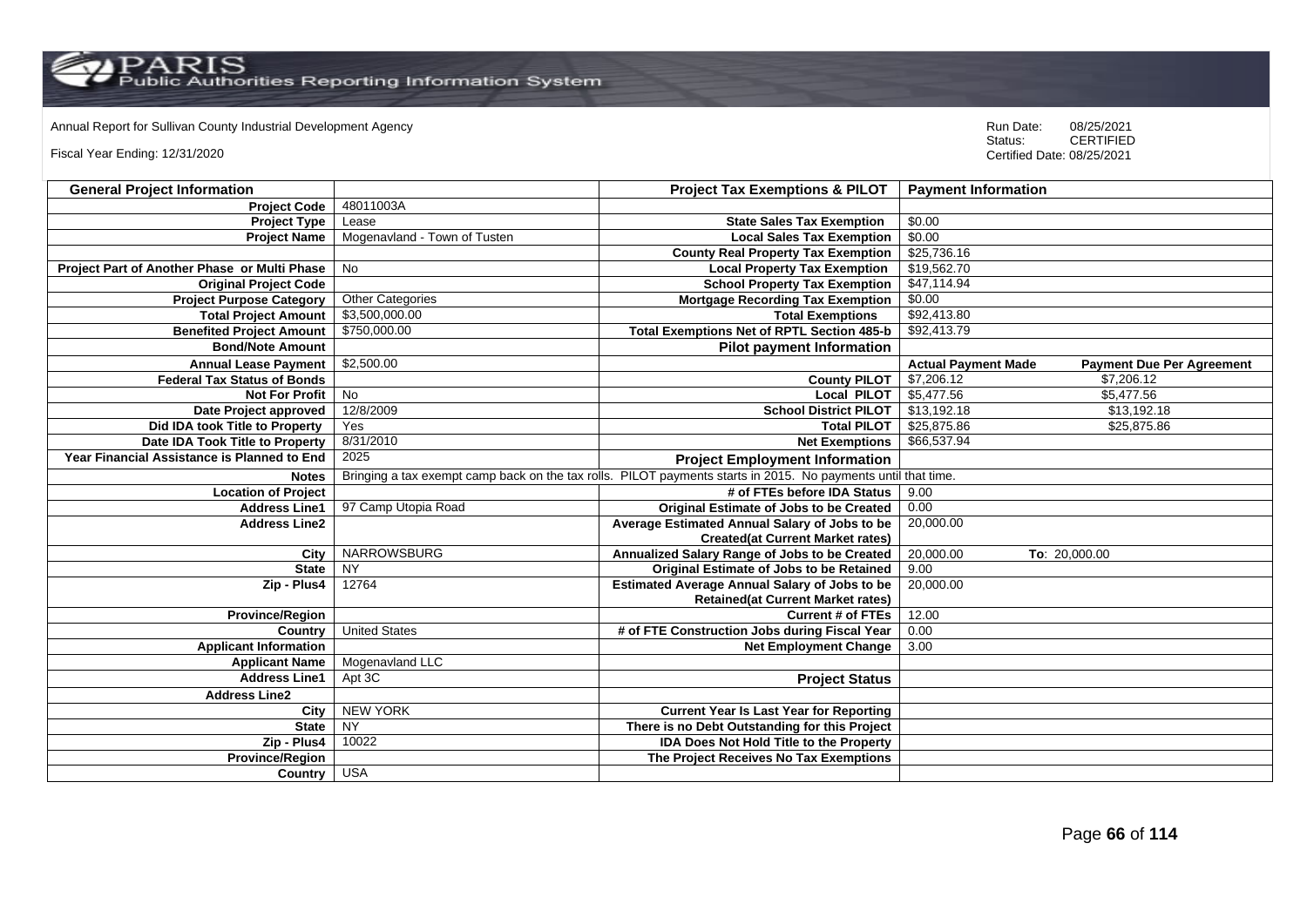# Annual Report for Sullivan County Industrial Development Agency<br>
Status: CERTIFIED

Fiscal Year Ending: 12/31/2020

| <b>General Project Information</b>           |                                     | <b>Project Tax Exemptions &amp; PILOT</b>                                                                                                                                 | <b>Payment Information</b>                                     |  |
|----------------------------------------------|-------------------------------------|---------------------------------------------------------------------------------------------------------------------------------------------------------------------------|----------------------------------------------------------------|--|
| <b>Project Code</b>                          | 48011402A                           |                                                                                                                                                                           |                                                                |  |
| <b>Project Type</b>                          | Lease                               | <b>State Sales Tax Exemption</b>                                                                                                                                          | \$1,666.28                                                     |  |
| <b>Project Name</b>                          | Monticello Raceway Management Inc / | <b>Local Sales Tax Exemption</b>                                                                                                                                          | \$1,666.28                                                     |  |
|                                              | Montreign Operating Company LLC     |                                                                                                                                                                           |                                                                |  |
|                                              |                                     | <b>County Real Property Tax Exemption</b>                                                                                                                                 | \$1,691,204.06                                                 |  |
| Project Part of Another Phase or Multi Phase | Yes                                 | <b>Local Property Tax Exemption</b>                                                                                                                                       | \$757,432.53                                                   |  |
| <b>Original Project Code</b>                 | 48011301A                           | <b>School Property Tax Exemption</b>                                                                                                                                      | \$3,620,699.52                                                 |  |
| <b>Project Purpose Category</b>              | <b>Other Categories</b>             | <b>Mortgage Recording Tax Exemption</b>                                                                                                                                   | \$3,300,000.00                                                 |  |
| <b>Total Project Amount</b>                  | \$365,000,000.00                    | <b>Total Exemptions</b>                                                                                                                                                   | \$9,372,668.67                                                 |  |
| <b>Benefited Project Amount</b>              | \$365,000,000.00                    | Total Exemptions Net of RPTL Section 485-b                                                                                                                                | \$3,364,455.24                                                 |  |
| <b>Bond/Note Amount</b>                      |                                     | <b>Pilot payment Information</b>                                                                                                                                          |                                                                |  |
| <b>Annual Lease Payment</b>                  | \$7,500.00                          |                                                                                                                                                                           | <b>Actual Payment Made</b><br><b>Payment Due Per Agreement</b> |  |
| <b>Federal Tax Status of Bonds</b>           |                                     | <b>County PILOT</b>                                                                                                                                                       | \$526,408.17<br>$\overline{$}526,408.17$                       |  |
| <b>Not For Profit</b>                        | No                                  | <b>Local PILOT</b>                                                                                                                                                        | \$235,760.24<br>\$235,760.24                                   |  |
| Date Project approved                        | 9/3/2014                            | <b>School District PILOT</b>                                                                                                                                              | \$1,126,987.49<br>\$1,126,987.49                               |  |
| Did IDA took Title to Property               | Yes                                 |                                                                                                                                                                           | Total PILOT   \$1,889,155.90<br>\$1,889,155.90                 |  |
| Date IDA Took Title to Property              | 9/5/2014                            | <b>Net Exemptions</b>                                                                                                                                                     | \$7,483,512.77                                                 |  |
| Year Financial Assistance is Planned to End  | 2033                                | <b>Project Employment Information</b>                                                                                                                                     |                                                                |  |
| <b>Notes</b>                                 |                                     | Construction and equipping of a casino resort which will consist of a casino, hotel, restaurants, and related facilities. This project is a portion of the EPT Concord II |                                                                |  |
|                                              |                                     | Master Development plan that includes the casino resort. PILOT starts in 2016. On 1/9/17 a \$500,000 mortgage was approved to facilitate the project. On 5/18/17 a        |                                                                |  |
|                                              |                                     | \$35,000,000 mortgage was approved to facilitate the project. On 8/28/20 the IDA approved a mortgage refinance in an amount not to exceed \$330,000,000 to facilitate     |                                                                |  |
|                                              | 2022 PILOTs.                        | this project. On 12/14/20 the IDA approved an amendment to the PILOT terms, to waive the full-time employment goal for the one-year periods affecting the 2021 and        |                                                                |  |
| <b>Location of Project</b>                   |                                     | # of FTEs before IDA Status                                                                                                                                               | 0.00                                                           |  |
| <b>Address Line1</b>                         | Thompsonville Road / Joyland Road   | Original Estimate of Jobs to be Created                                                                                                                                   | 1,050.00                                                       |  |
| <b>Address Line2</b>                         |                                     | Average Estimated Annual Salary of Jobs to be                                                                                                                             | 35,000.00                                                      |  |
|                                              |                                     | <b>Created(at Current Market rates)</b>                                                                                                                                   |                                                                |  |
| City                                         | <b>MONTICELLO</b>                   | Annualized Salary Range of Jobs to be Created                                                                                                                             | 30,000.00<br>To: 90,000.00                                     |  |
| <b>State</b>                                 | NY                                  | Original Estimate of Jobs to be Retained                                                                                                                                  | 0.00                                                           |  |
| Zip - Plus4                                  | 12701                               | <b>Estimated Average Annual Salary of Jobs to be</b>                                                                                                                      | 35,000.00                                                      |  |
|                                              |                                     | <b>Retained(at Current Market rates)</b>                                                                                                                                  |                                                                |  |
| <b>Province/Region</b>                       |                                     | <b>Current # of FTEs</b>                                                                                                                                                  | 571.00                                                         |  |
| Country                                      | <b>United States</b>                | # of FTE Construction Jobs during Fiscal Year                                                                                                                             | 6.00                                                           |  |
| <b>Applicant Information</b>                 |                                     | <b>Net Employment Change</b>                                                                                                                                              | 571.00                                                         |  |
| <b>Applicant Name</b>                        | Monticello Raceway Management /     |                                                                                                                                                                           |                                                                |  |
|                                              | Montreign Operating Company LLC     |                                                                                                                                                                           |                                                                |  |
| <b>Address Line1</b>                         | 204 Route 17B                       | <b>Project Status</b>                                                                                                                                                     |                                                                |  |
| <b>Address Line2</b>                         |                                     |                                                                                                                                                                           |                                                                |  |
| City                                         | <b>MONTICELLO</b>                   | <b>Current Year Is Last Year for Reporting</b>                                                                                                                            |                                                                |  |
| <b>State</b>                                 | <b>NY</b>                           | There is no Debt Outstanding for this Project                                                                                                                             |                                                                |  |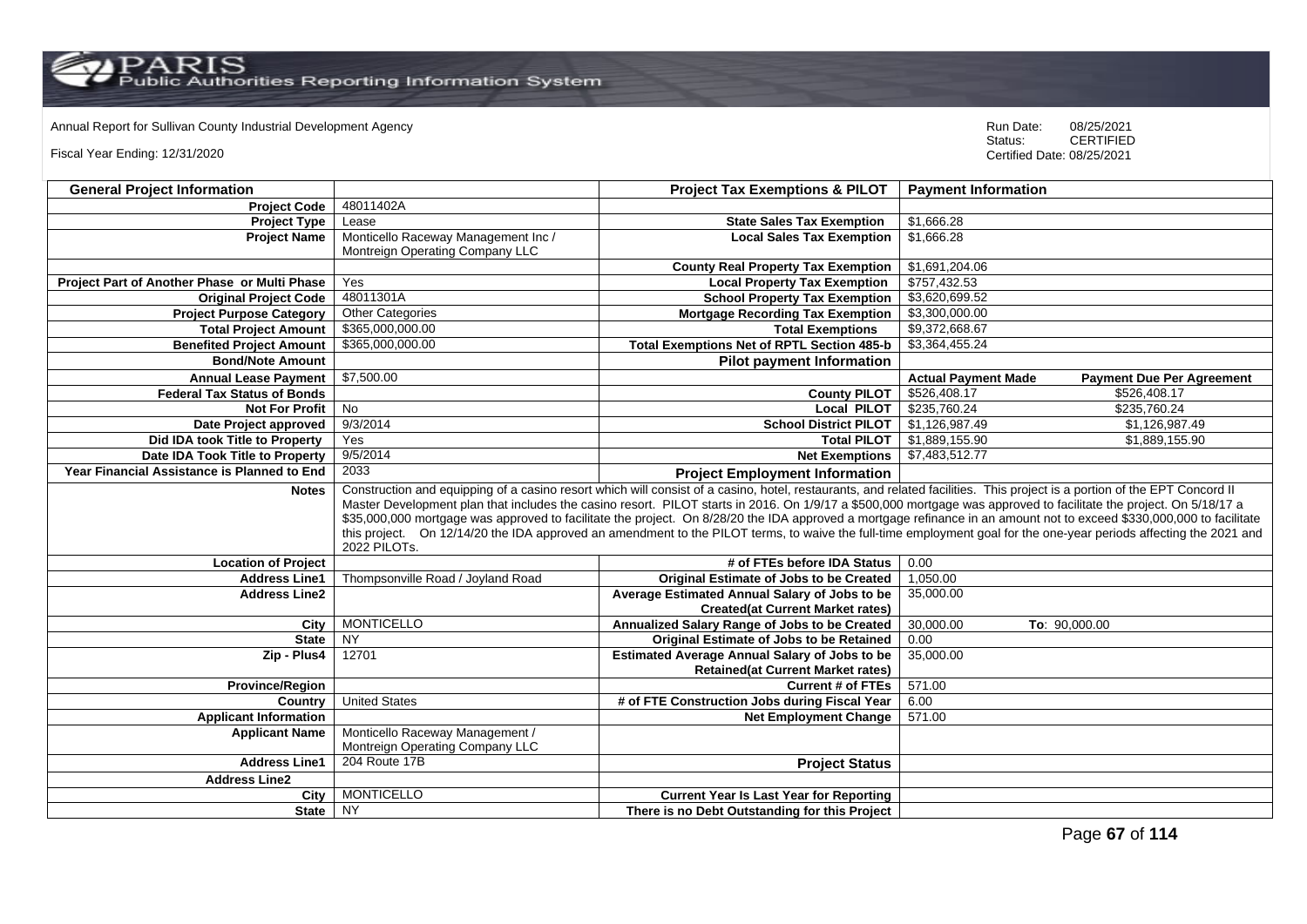# Annual Report for Sullivan County Industrial Development Agency<br>
Status: CERTIFIED

Fiscal Year Ending: 12/31/2020

| - Plus4<br>– ∠in        | 1270' | IDA Does Not Hold Title to the Property       |  |
|-------------------------|-------|-----------------------------------------------|--|
| $-$<br>Province/Region_ |       | e Project Receives No Tax Exemptions<br>The ' |  |
| Country                 | US/   |                                               |  |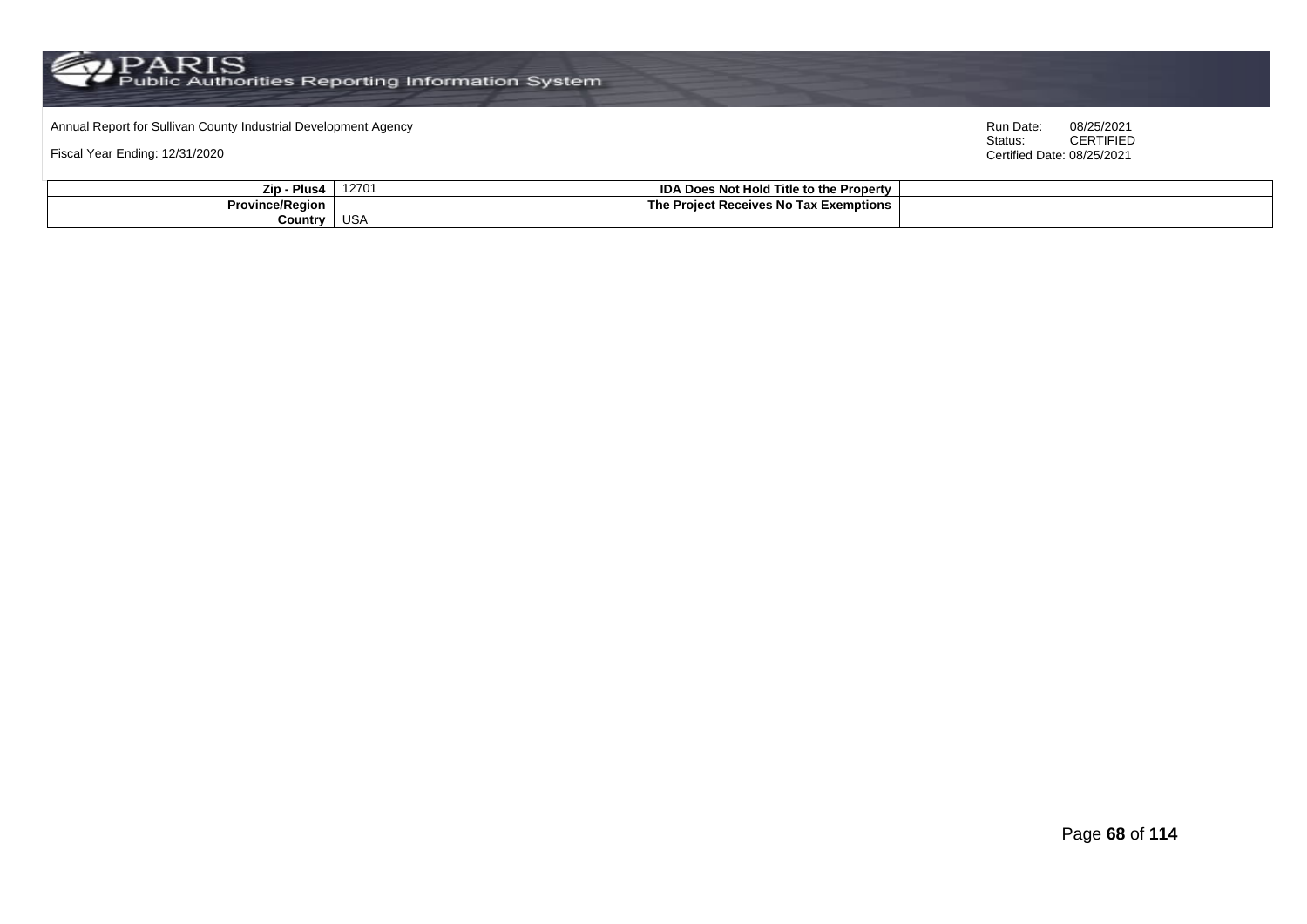# Annual Report for Sullivan County Industrial Development Agency<br>
Status: CERTIFIED

Fiscal Year Ending: 12/31/2020

| <b>General Project Information</b>                 |                      | <b>Project Tax Exemptions &amp; PILOT</b>                                                                                                                                    | <b>Payment Information</b> |                                  |
|----------------------------------------------------|----------------------|------------------------------------------------------------------------------------------------------------------------------------------------------------------------------|----------------------------|----------------------------------|
| <b>Project Code</b>                                | 48012005A            |                                                                                                                                                                              |                            |                                  |
| <b>Project Type</b>                                | Lease                | <b>State Sales Tax Exemption</b>                                                                                                                                             | \$15,240.00                |                                  |
| <b>Project Name</b>                                | NY Bethel I LLC      | <b>Local Sales Tax Exemption</b>                                                                                                                                             | \$15,240.00                |                                  |
|                                                    |                      | <b>County Real Property Tax Exemption</b>                                                                                                                                    | \$0.00                     |                                  |
| Project Part of Another Phase or Multi Phase       | No                   | <b>Local Property Tax Exemption</b>                                                                                                                                          | \$0.00                     |                                  |
| <b>Original Project Code</b>                       |                      | <b>School Property Tax Exemption</b>                                                                                                                                         | \$0.00                     |                                  |
| <b>Project Purpose Category</b>                    | Clean Energy         | <b>Mortgage Recording Tax Exemption</b>                                                                                                                                      | \$0.00                     |                                  |
| <b>Total Project Amount</b>                        | \$8,330,000.00       | <b>Total Exemptions</b>                                                                                                                                                      | $\overline{$30,480.00}$    |                                  |
| <b>Benefited Project Amount</b>                    | \$7,913,500.00       | Total Exemptions Net of RPTL Section 485-b                                                                                                                                   | \$0.00                     |                                  |
| <b>Bond/Note Amount</b>                            |                      | <b>Pilot payment Information</b>                                                                                                                                             |                            |                                  |
| <b>Annual Lease Payment</b>                        | \$0.00               |                                                                                                                                                                              | <b>Actual Payment Made</b> | <b>Payment Due Per Agreement</b> |
| <b>Federal Tax Status of Bonds</b>                 |                      | <b>County PILOT</b>                                                                                                                                                          | \$0.00                     | \$0.00                           |
| <b>Not For Profit</b>                              | No                   | <b>Local PILOT</b>                                                                                                                                                           | \$0.00                     | \$0.00                           |
| Date Project approved                              | 8/10/2020            | <b>School District PILOT</b>                                                                                                                                                 | \$0.00                     | \$0.00                           |
| Did IDA took Title to Property                     | Yes                  | <b>Total PILOT</b>                                                                                                                                                           | \$0.00                     | \$0.00                           |
| Date IDA Took Title to Property                    | 8/11/2020            | <b>Net Exemptions</b>                                                                                                                                                        | \$30,480.00                |                                  |
| <b>Year Financial Assistance is Planned to End</b> | 2041                 | <b>Project Employment Information</b>                                                                                                                                        |                            |                                  |
| <b>Notes</b>                                       |                      | Construction of an approximately 4.4 MW solar photo-voltaic electricity generating facility. Upon completion of the facility's construction, the project will be exempt from |                            |                                  |
|                                                    |                      | real property taxes under Section 487 of the NYS RPTL for a period of fifteen years. The company has committed to make PILOT payments during this period.                    |                            |                                  |
| <b>Location of Project</b>                         |                      | # of FTEs before IDA Status                                                                                                                                                  | 0.00                       |                                  |
| <b>Address Line1</b>                               | 2017 State Route 17B | <b>Original Estimate of Jobs to be Created</b>                                                                                                                               | 0.00                       |                                  |
| <b>Address Line2</b>                               |                      | Average Estimated Annual Salary of Jobs to be                                                                                                                                | 0.00                       |                                  |
|                                                    |                      | <b>Created(at Current Market rates)</b>                                                                                                                                      |                            |                                  |
| City                                               | <b>BETHEL</b>        | Annualized Salary Range of Jobs to be Created                                                                                                                                | 0.00<br>To: 0.00           |                                  |
| <b>State</b>                                       | <b>NY</b>            | Original Estimate of Jobs to be Retained                                                                                                                                     | 0.00                       |                                  |
| Zip - Plus4                                        | 12720                | <b>Estimated Average Annual Salary of Jobs to be</b>                                                                                                                         | 0.00                       |                                  |
|                                                    |                      | <b>Retained(at Current Market rates)</b>                                                                                                                                     |                            |                                  |
| <b>Province/Region</b>                             |                      | <b>Current # of FTEs</b>                                                                                                                                                     | 1.00                       |                                  |
| Country                                            | <b>United States</b> | # of FTE Construction Jobs during Fiscal Year                                                                                                                                | 0.00                       |                                  |
| <b>Applicant Information</b>                       |                      | <b>Net Employment Change</b>                                                                                                                                                 | 1.00                       |                                  |
| <b>Applicant Name</b>                              | NY Bethel I, LLC     |                                                                                                                                                                              |                            |                                  |
| <b>Address Line1</b>                               | 140 East 45th Street | <b>Project Status</b>                                                                                                                                                        |                            |                                  |
| <b>Address Line2</b>                               |                      |                                                                                                                                                                              |                            |                                  |
| City                                               | <b>NEW YORK</b>      | <b>Current Year Is Last Year for Reporting</b>                                                                                                                               |                            |                                  |
| <b>State</b>                                       | <b>NY</b>            | There is no Debt Outstanding for this Project                                                                                                                                |                            |                                  |
| Zip - Plus4                                        | 10017                | <b>IDA Does Not Hold Title to the Property</b>                                                                                                                               |                            |                                  |
| <b>Province/Region</b>                             |                      | The Project Receives No Tax Exemptions                                                                                                                                       |                            |                                  |
| Country USA                                        |                      |                                                                                                                                                                              |                            |                                  |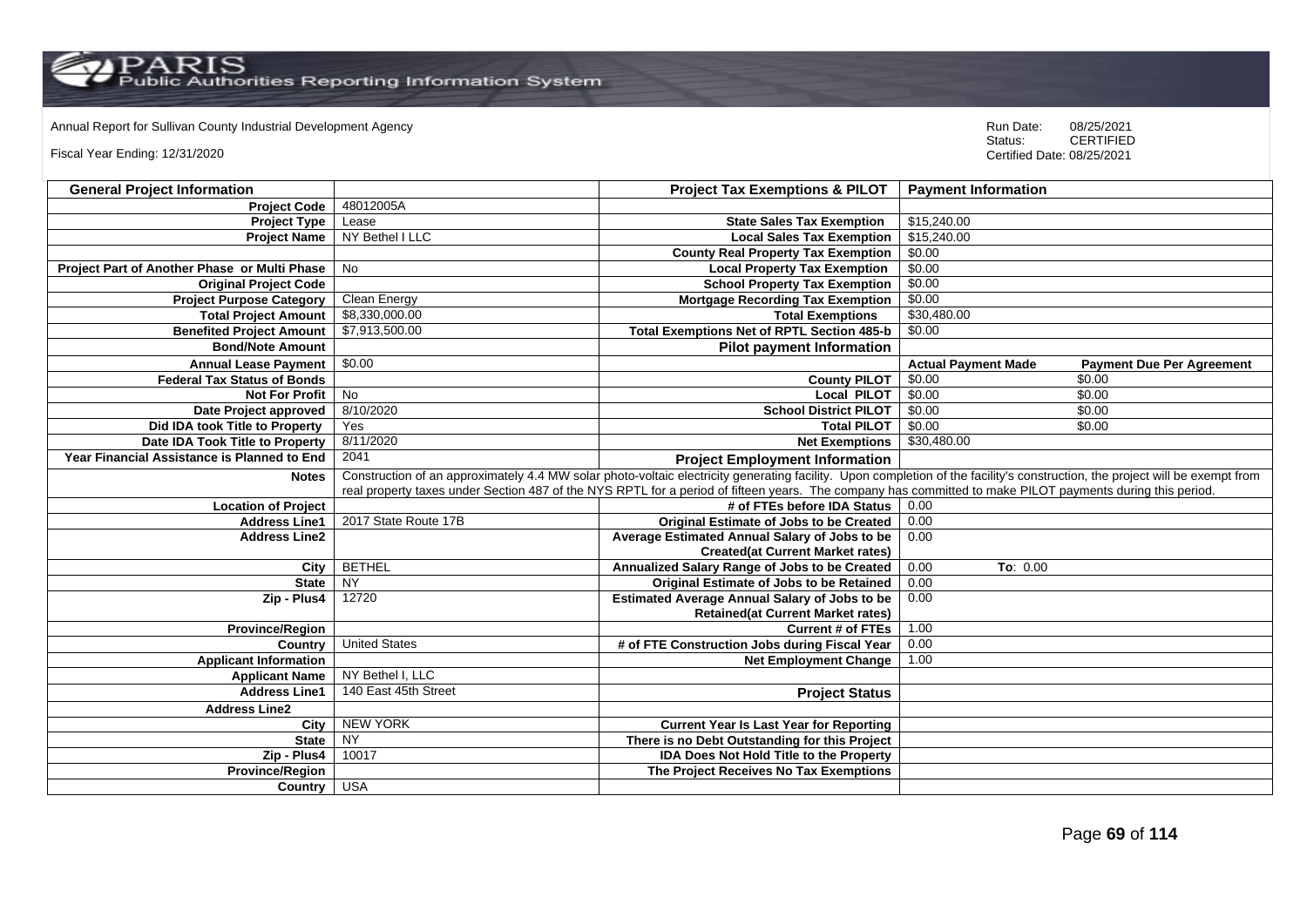# Annual Report for Sullivan County Industrial Development Agency<br>
Status: CERTIFIED

Fiscal Year Ending: 12/31/2020

| <b>General Project Information</b>           |                                                                              | <b>Project Tax Exemptions &amp; PILOT</b>                                                        | <b>Payment Information</b>                                                                                                                                                |
|----------------------------------------------|------------------------------------------------------------------------------|--------------------------------------------------------------------------------------------------|---------------------------------------------------------------------------------------------------------------------------------------------------------------------------|
| <b>Project Code</b>                          | 48011703A                                                                    |                                                                                                  |                                                                                                                                                                           |
| <b>Project Type</b>                          | Lease                                                                        | <b>State Sales Tax Exemption</b>                                                                 | \$0.00                                                                                                                                                                    |
| <b>Project Name</b>                          | NY Delaware I, LLC.                                                          | <b>Local Sales Tax Exemption</b>                                                                 | \$0.00                                                                                                                                                                    |
|                                              |                                                                              | <b>County Real Property Tax Exemption</b>                                                        | \$0.00                                                                                                                                                                    |
| Project Part of Another Phase or Multi Phase | No                                                                           | <b>Local Property Tax Exemption</b>                                                              | \$0.00                                                                                                                                                                    |
| <b>Original Project Code</b>                 |                                                                              | <b>School Property Tax Exemption</b>                                                             | \$0.00                                                                                                                                                                    |
| <b>Project Purpose Category</b>              | Transportation, Communication, Electric,<br><b>Gas and Sanitary Services</b> | <b>Mortgage Recording Tax Exemption</b>                                                          | \$0.00                                                                                                                                                                    |
| <b>Total Project Amount</b>                  | \$4,653,665.00                                                               | <b>Total Exemptions</b>                                                                          | \$0.00                                                                                                                                                                    |
| <b>Benefited Project Amount</b>              | \$98,556.00                                                                  | <b>Total Exemptions Net of RPTL Section 485-b</b>                                                | \$0.00                                                                                                                                                                    |
| <b>Bond/Note Amount</b>                      |                                                                              | <b>Pilot payment Information</b>                                                                 |                                                                                                                                                                           |
| <b>Annual Lease Payment</b>                  | \$0.00                                                                       |                                                                                                  | <b>Actual Payment Made</b><br><b>Payment Due Per Agreement</b>                                                                                                            |
| <b>Federal Tax Status of Bonds</b>           |                                                                              | <b>County PILOT</b>                                                                              | \$5,654.52<br>\$5.654.52                                                                                                                                                  |
| <b>Not For Profit</b>                        | No                                                                           | <b>Local PILOT</b>                                                                               | \$4,199.15<br>\$4,199.15                                                                                                                                                  |
| Date Project approved                        | 3/14/2017                                                                    | <b>School District PILOT</b>                                                                     | \$10,146.33<br>\$10,146.33                                                                                                                                                |
| Did IDA took Title to Property               | Yes                                                                          | <b>Total PILOT</b>                                                                               | \$20,000.00<br>\$20,000.00                                                                                                                                                |
| Date IDA Took Title to Property              | 11/1/2017                                                                    | <b>Net Exemptions</b>                                                                            | $-$20,000.00$                                                                                                                                                             |
| Year Financial Assistance is Planned to End  | 2038                                                                         | <b>Project Employment Information</b>                                                            |                                                                                                                                                                           |
| <b>Notes</b>                                 | RPTL 487. The Company made a commitment to making a PILOT.                   |                                                                                                  | Construction of 2MW solar photovoltaic electricity generating facility that will be interconnected to the NYSEG electrical grid. This project is exempt by New York State |
| <b>Location of Project</b>                   |                                                                              | # of FTEs before IDA Status                                                                      | 0.00                                                                                                                                                                      |
| <b>Address Line1</b>                         | Baer Road                                                                    | <b>Original Estimate of Jobs to be Created</b>                                                   | 0.00                                                                                                                                                                      |
| <b>Address Line2</b>                         |                                                                              | Average Estimated Annual Salary of Jobs to be<br><b>Created(at Current Market rates)</b>         | 0.00                                                                                                                                                                      |
| City                                         | CALLICOON                                                                    | Annualized Salary Range of Jobs to be Created                                                    | 0.00<br>To: 0.00                                                                                                                                                          |
| <b>State</b>                                 | $\overline{NY}$                                                              | <b>Original Estimate of Jobs to be Retained</b>                                                  | 0.00                                                                                                                                                                      |
| Zip - Plus4                                  | 12723                                                                        | <b>Estimated Average Annual Salary of Jobs to be</b><br><b>Retained(at Current Market rates)</b> | 0.00                                                                                                                                                                      |
| <b>Province/Region</b>                       |                                                                              | <b>Current # of FTEs</b>                                                                         | 0.00                                                                                                                                                                      |
| Country                                      | <b>United States</b>                                                         | # of FTE Construction Jobs during Fiscal Year                                                    | 0.00                                                                                                                                                                      |
| <b>Applicant Information</b>                 |                                                                              | <b>Net Employment Change</b>                                                                     | 0.00                                                                                                                                                                      |
| <b>Applicant Name</b>                        | NY Delaware I, LLC.                                                          |                                                                                                  |                                                                                                                                                                           |
| <b>Address Line1</b>                         | 1460 Broadway, 5th Floor                                                     | <b>Project Status</b>                                                                            |                                                                                                                                                                           |
| <b>Address Line2</b>                         |                                                                              |                                                                                                  |                                                                                                                                                                           |
| City                                         | <b>NEW YORK</b>                                                              | <b>Current Year Is Last Year for Reporting</b>                                                   |                                                                                                                                                                           |
| <b>State</b>                                 | <b>NY</b>                                                                    | There is no Debt Outstanding for this Project                                                    |                                                                                                                                                                           |
| Zip - Plus4                                  | 10036                                                                        | IDA Does Not Hold Title to the Property                                                          |                                                                                                                                                                           |
| <b>Province/Region</b>                       |                                                                              | The Project Receives No Tax Exemptions                                                           |                                                                                                                                                                           |
| Country USA                                  |                                                                              |                                                                                                  |                                                                                                                                                                           |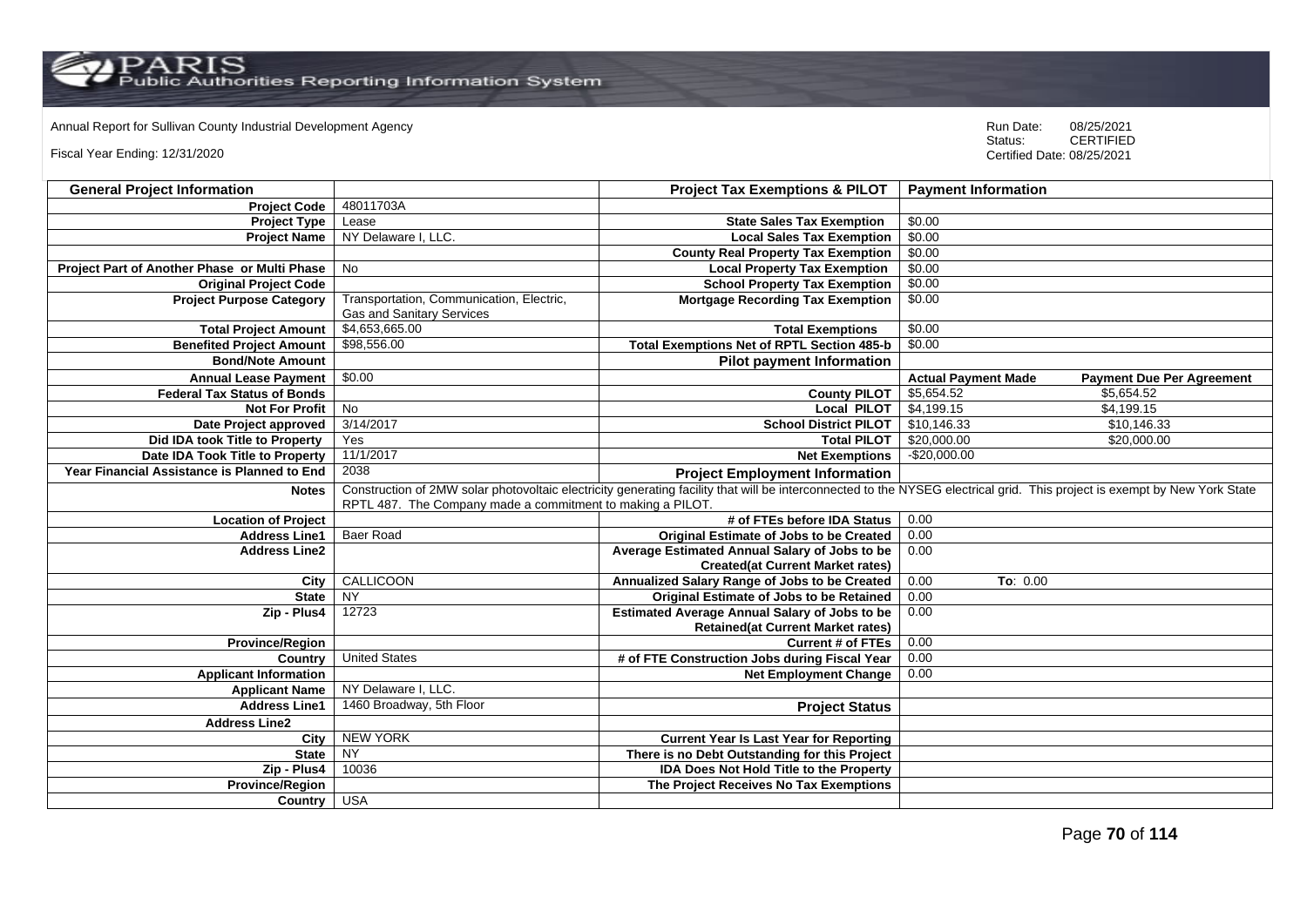# Annual Report for Sullivan County Industrial Development Agency<br>
Status: CERTIFIED

Fiscal Year Ending: 12/31/2020

| <b>General Project Information</b>           |                                          | <b>Project Tax Exemptions &amp; PILOT</b>                                                                                             | <b>Payment Information</b>                                                                                                                                             |
|----------------------------------------------|------------------------------------------|---------------------------------------------------------------------------------------------------------------------------------------|------------------------------------------------------------------------------------------------------------------------------------------------------------------------|
| <b>Project Code</b>                          | 48011709A                                |                                                                                                                                       |                                                                                                                                                                        |
| <b>Project Type</b>                          | Lease                                    | <b>State Sales Tax Exemption</b>                                                                                                      | \$0.00                                                                                                                                                                 |
| <b>Project Name</b>                          | NY Delaware II. LLC.                     | <b>Local Sales Tax Exemption</b>                                                                                                      | \$0.00                                                                                                                                                                 |
|                                              |                                          | <b>County Real Property Tax Exemption</b>                                                                                             | \$0.00                                                                                                                                                                 |
| Project Part of Another Phase or Multi Phase | <b>No</b>                                | <b>Local Property Tax Exemption</b>                                                                                                   | \$0.00                                                                                                                                                                 |
| <b>Original Project Code</b>                 |                                          | <b>School Property Tax Exemption</b>                                                                                                  | \$0.00                                                                                                                                                                 |
| <b>Project Purpose Category</b>              | Transportation, Communication, Electric, | <b>Mortgage Recording Tax Exemption</b>                                                                                               | \$0.00                                                                                                                                                                 |
|                                              | <b>Gas and Sanitary Services</b>         |                                                                                                                                       |                                                                                                                                                                        |
| <b>Total Project Amount</b>                  | \$3,060,474.00                           | <b>Total Exemptions</b>                                                                                                               | \$0.00                                                                                                                                                                 |
| <b>Benefited Project Amount</b>              | \$3,060,474.00                           | <b>Total Exemptions Net of RPTL Section 485-b</b>                                                                                     | \$0.00                                                                                                                                                                 |
| <b>Bond/Note Amount</b>                      |                                          | <b>Pilot payment Information</b>                                                                                                      |                                                                                                                                                                        |
| <b>Annual Lease Payment</b>                  | \$0.00                                   |                                                                                                                                       | <b>Actual Payment Made</b><br><b>Payment Due Per Agreement</b>                                                                                                         |
| <b>Federal Tax Status of Bonds</b>           |                                          | <b>County PILOT</b>                                                                                                                   | \$5,654.52<br>\$4,240.89                                                                                                                                               |
| <b>Not For Profit</b>                        | No                                       | <b>Local PILOT</b>                                                                                                                    | \$4,199.15<br>\$3,149.36                                                                                                                                               |
| Date Project approved                        | 12/11/2017                               | <b>School District PILOT</b>                                                                                                          | \$10,146.33<br>\$7,609.75                                                                                                                                              |
| Did IDA took Title to Property               | No                                       | <b>Total PILOT</b>                                                                                                                    | \$20,000.00<br>\$15,000.00                                                                                                                                             |
| Date IDA Took Title to Property              |                                          | <b>Net Exemptions</b>                                                                                                                 | $-$20,000.00$                                                                                                                                                          |
| Year Financial Assistance is Planned to End  | 2038                                     | <b>Project Employment Information</b>                                                                                                 |                                                                                                                                                                        |
| <b>Notes</b>                                 |                                          |                                                                                                                                       | Construction of 2MW solar photovoltaic electricity generating facility that will be interconnected to the NYSEG electrical grid. This project is exempt under NYS RPTL |
|                                              |                                          |                                                                                                                                       | 487 for a period of fifteen years. The project made a commitment to making PILOT payments during this period. Due to a billing error in 2020, the project overpaid its |
|                                              |                                          | 2020 PILOT payment. This error was corrected in 2021, when the IDA reduced the 2021 PILOT bill by the amount of the 2020 overpayment. |                                                                                                                                                                        |
| <b>Location of Project</b>                   |                                          | # of FTEs before IDA Status                                                                                                           | 0.00                                                                                                                                                                   |
| <b>Address Line1</b>                         | 309 Hospital Road                        | Original Estimate of Jobs to be Created                                                                                               | 0.00                                                                                                                                                                   |
| <b>Address Line2</b>                         |                                          | Average Estimated Annual Salary of Jobs to be                                                                                         | 0.00                                                                                                                                                                   |
|                                              |                                          | <b>Created(at Current Market rates)</b>                                                                                               |                                                                                                                                                                        |
| City                                         | CALLICOON                                | Annualized Salary Range of Jobs to be Created                                                                                         | 0.00<br>To: 0.00                                                                                                                                                       |
| <b>State</b>                                 | <b>NY</b>                                | Original Estimate of Jobs to be Retained                                                                                              | 0.00                                                                                                                                                                   |
| Zip - Plus4                                  | 12723                                    | <b>Estimated Average Annual Salary of Jobs to be</b>                                                                                  | 0.00                                                                                                                                                                   |
|                                              |                                          | <b>Retained(at Current Market rates)</b>                                                                                              |                                                                                                                                                                        |
| <b>Province/Region</b>                       |                                          | <b>Current # of FTEs</b>                                                                                                              | 0.00                                                                                                                                                                   |
| Country                                      | <b>United States</b>                     | # of FTE Construction Jobs during Fiscal Year                                                                                         | 0.00                                                                                                                                                                   |
| <b>Applicant Information</b>                 |                                          | <b>Net Employment Change</b>                                                                                                          | 0.00                                                                                                                                                                   |
| <b>Applicant Name</b>                        | NY Delaware II, LLC.                     |                                                                                                                                       |                                                                                                                                                                        |
| <b>Address Line1</b>                         | 33 Irving Place, Suite 1090              | <b>Project Status</b>                                                                                                                 |                                                                                                                                                                        |
| <b>Address Line2</b>                         |                                          |                                                                                                                                       |                                                                                                                                                                        |
| City                                         | <b>NEW YORK</b>                          | <b>Current Year Is Last Year for Reporting</b>                                                                                        |                                                                                                                                                                        |
| <b>State</b>                                 | <b>NY</b>                                | There is no Debt Outstanding for this Project                                                                                         |                                                                                                                                                                        |
| Zip - Plus4                                  | 10003                                    | <b>IDA Does Not Hold Title to the Property</b>                                                                                        |                                                                                                                                                                        |
| <b>Province/Region</b>                       |                                          | The Project Receives No Tax Exemptions                                                                                                |                                                                                                                                                                        |
| Country USA                                  |                                          |                                                                                                                                       |                                                                                                                                                                        |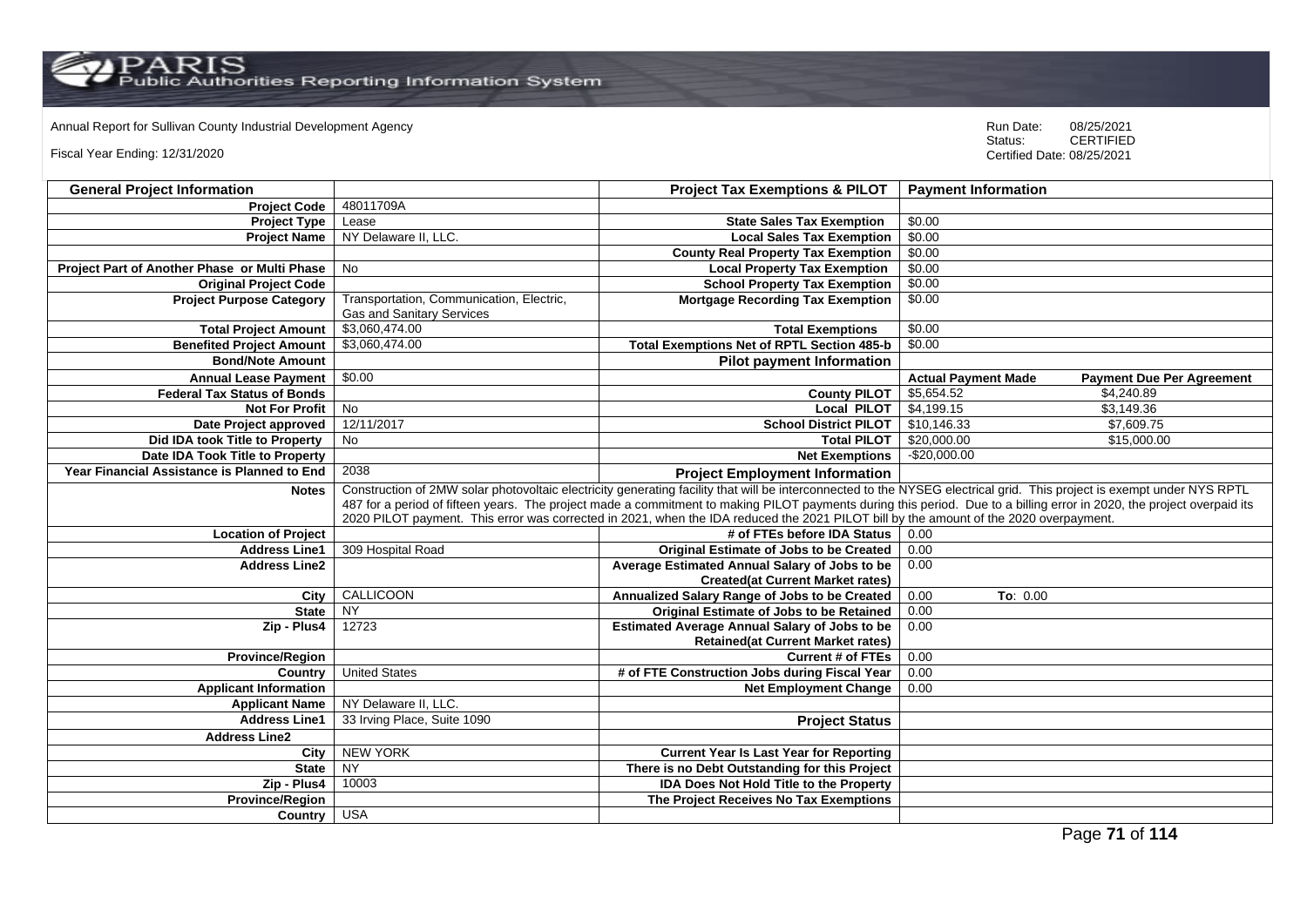# Annual Report for Sullivan County Industrial Development Agency<br>
Status: CERTIFIED

Fiscal Year Ending: 12/31/2020

| <b>General Project Information</b>           |                                          | <b>Project Tax Exemptions &amp; PILOT</b>            | <b>Payment Information</b>                                                                                                                                                  |
|----------------------------------------------|------------------------------------------|------------------------------------------------------|-----------------------------------------------------------------------------------------------------------------------------------------------------------------------------|
| <b>Project Code</b>                          | 48011902A                                |                                                      |                                                                                                                                                                             |
| <b>Project Type</b>                          | Lease                                    | <b>State Sales Tax Exemption</b>                     | \$4.080.00                                                                                                                                                                  |
| <b>Project Name</b>                          | NY Delaware III. LLC.                    | <b>Local Sales Tax Exemption</b>                     | \$4,080.00                                                                                                                                                                  |
|                                              |                                          | <b>County Real Property Tax Exemption</b>            | \$0.00                                                                                                                                                                      |
| Project Part of Another Phase or Multi Phase | <b>No</b>                                | <b>Local Property Tax Exemption</b>                  | \$0.00                                                                                                                                                                      |
| <b>Original Project Code</b>                 |                                          | <b>School Property Tax Exemption</b>                 | \$0.00                                                                                                                                                                      |
| <b>Project Purpose Category</b>              | Transportation, Communication, Electric, | <b>Mortgage Recording Tax Exemption</b>              | \$0.00                                                                                                                                                                      |
|                                              | <b>Gas and Sanitary Services</b>         |                                                      |                                                                                                                                                                             |
| <b>Total Project Amount</b>                  | \$4,683,050.00                           | <b>Total Exemptions</b>                              | \$8,160.00                                                                                                                                                                  |
| <b>Benefited Project Amount</b>              | \$3,808,050.00                           | <b>Total Exemptions Net of RPTL Section 485-b</b>    | \$0.00                                                                                                                                                                      |
| <b>Bond/Note Amount</b>                      |                                          | <b>Pilot payment Information</b>                     |                                                                                                                                                                             |
| <b>Annual Lease Payment</b>                  | \$0.00                                   |                                                      | <b>Actual Payment Made</b><br><b>Payment Due Per Agreement</b>                                                                                                              |
| <b>Federal Tax Status of Bonds</b>           |                                          | <b>County PILOT</b>                                  | \$0.00<br>\$0.00                                                                                                                                                            |
| <b>Not For Profit</b>                        | <b>No</b>                                | <b>Local PILOT</b>                                   | \$0.00<br>\$0.00                                                                                                                                                            |
| Date Project approved                        | 6/10/2019                                | <b>School District PILOT</b>                         | \$0.00<br>\$0.00                                                                                                                                                            |
| Did IDA took Title to Property               | Yes                                      | <b>Total PILOT</b>                                   | \$0.00<br>\$0.00                                                                                                                                                            |
| Date IDA Took Title to Property              | 6/10/2019                                | <b>Net Exemptions</b>                                | \$8,160.00                                                                                                                                                                  |
| Year Financial Assistance is Planned to End  | 2040                                     | <b>Project Employment Information</b>                |                                                                                                                                                                             |
| <b>Notes</b>                                 |                                          |                                                      | Construction of an approximately 2MW solar photovoltaic electricity generating facility that will be interconnected to the New York State Electric and Gas electrical grid. |
|                                              |                                          |                                                      | The new construction will be comprised of (a) racking to mount the solar modules; (b) solar modules; (C) inverters and transformers to sit on a concrete inverter pad       |
|                                              |                                          |                                                      | and (d) assorted electrical components and wiring. Project is exempt for 15 years under NYS RPTL 487 but has committed to making PILOT payments during this                 |
|                                              | period.                                  |                                                      |                                                                                                                                                                             |
| <b>Location of Project</b>                   |                                          | # of FTEs before IDA Status                          | 0.00                                                                                                                                                                        |
| <b>Address Line1</b>                         | 93 Villa Roma Road                       | Original Estimate of Jobs to be Created              | 0.00                                                                                                                                                                        |
| <b>Address Line2</b>                         |                                          | Average Estimated Annual Salary of Jobs to be        | 0.00                                                                                                                                                                        |
|                                              |                                          | <b>Created(at Current Market rates)</b>              |                                                                                                                                                                             |
| City                                         | CALLICOON                                | Annualized Salary Range of Jobs to be Created        | 0.00<br>To: 0.00                                                                                                                                                            |
| <b>State</b>                                 | <b>NY</b>                                | Original Estimate of Jobs to be Retained             | 0.00                                                                                                                                                                        |
| Zip - Plus4                                  | 12723                                    | <b>Estimated Average Annual Salary of Jobs to be</b> | 0.00                                                                                                                                                                        |
|                                              |                                          | <b>Retained(at Current Market rates)</b>             |                                                                                                                                                                             |
| <b>Province/Region</b>                       |                                          | <b>Current # of FTEs</b>                             | 1.00                                                                                                                                                                        |
| Country                                      | <b>United States</b>                     | # of FTE Construction Jobs during Fiscal Year        | 0.00                                                                                                                                                                        |
| <b>Applicant Information</b>                 |                                          | <b>Net Employment Change</b>                         | 1.00                                                                                                                                                                        |
| <b>Applicant Name</b>                        | NY Delaware III, LLC.                    |                                                      |                                                                                                                                                                             |
| <b>Address Line1</b>                         | 33 Irving Place, Suite 1090              | <b>Project Status</b>                                |                                                                                                                                                                             |
| <b>Address Line2</b>                         |                                          |                                                      |                                                                                                                                                                             |
| City                                         | <b>NEW YORK</b>                          | <b>Current Year Is Last Year for Reporting</b>       |                                                                                                                                                                             |
| <b>State</b>                                 |                                          |                                                      |                                                                                                                                                                             |
|                                              | <b>NY</b>                                | There is no Debt Outstanding for this Project        |                                                                                                                                                                             |
| Zip - Plus4<br><b>Province/Region</b>        | 10003                                    | <b>IDA Does Not Hold Title to the Property</b>       |                                                                                                                                                                             |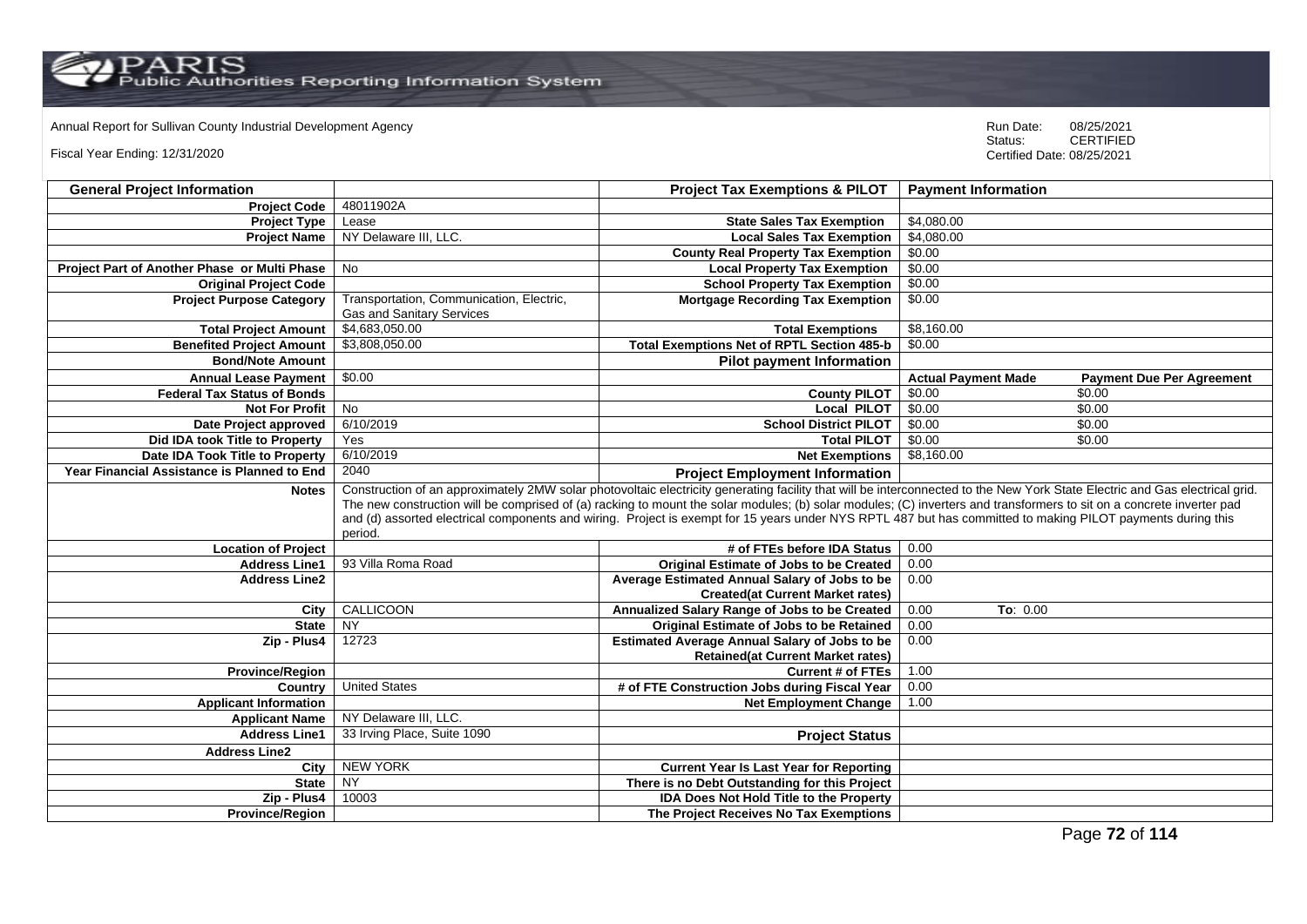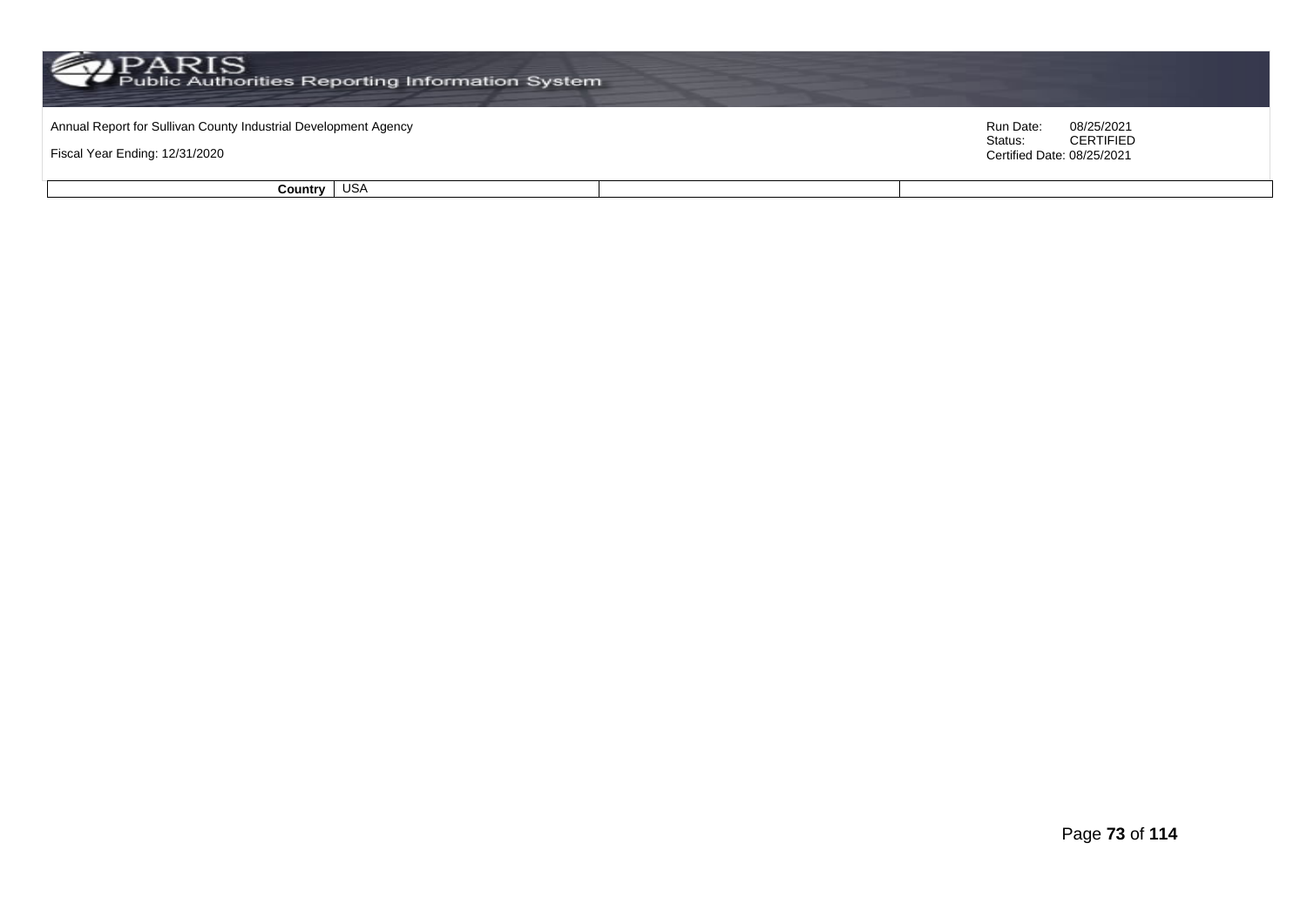# Annual Report for Sullivan County Industrial Development Agency<br>
Status: CERTIFIED

Fiscal Year Ending: 12/31/2020

| <b>General Project Information</b>           |                                          | <b>Project Tax Exemptions &amp; PILOT</b>            | <b>Payment Information</b>                                                                                                                                                |
|----------------------------------------------|------------------------------------------|------------------------------------------------------|---------------------------------------------------------------------------------------------------------------------------------------------------------------------------|
| <b>Project Code</b>                          | 48011903A                                |                                                      |                                                                                                                                                                           |
| <b>Project Type</b>                          | Lease                                    | <b>State Sales Tax Exemption</b>                     | \$1,280.00                                                                                                                                                                |
| <b>Project Name</b>                          | NY Delaware IV, LLC.                     | <b>Local Sales Tax Exemption</b>                     | \$1,280.00                                                                                                                                                                |
|                                              |                                          | <b>County Real Property Tax Exemption</b>            | \$0.00                                                                                                                                                                    |
| Project Part of Another Phase or Multi Phase | No                                       | <b>Local Property Tax Exemption</b>                  | \$0.00                                                                                                                                                                    |
| <b>Original Project Code</b>                 |                                          | <b>School Property Tax Exemption</b>                 | \$0.00                                                                                                                                                                    |
| <b>Project Purpose Category</b>              | Transportation, Communication, Electric, | <b>Mortgage Recording Tax Exemption</b>              | \$0.00                                                                                                                                                                    |
|                                              | <b>Gas and Sanitary Services</b>         |                                                      |                                                                                                                                                                           |
| <b>Total Project Amount</b>                  | \$4,683,050.00                           | <b>Total Exemptions</b>                              | \$2,560.00                                                                                                                                                                |
| <b>Benefited Project Amount</b>              | \$3,808,050.00                           | <b>Total Exemptions Net of RPTL Section 485-b</b>    | \$0.00                                                                                                                                                                    |
| <b>Bond/Note Amount</b>                      |                                          | <b>Pilot payment Information</b>                     |                                                                                                                                                                           |
| <b>Annual Lease Payment</b>                  | \$0.00                                   |                                                      | <b>Actual Payment Made</b><br><b>Payment Due Per Agreement</b>                                                                                                            |
| <b>Federal Tax Status of Bonds</b>           |                                          | <b>County PILOT</b>                                  | \$0.00<br>\$0.00                                                                                                                                                          |
| <b>Not For Profit</b>                        | <b>No</b>                                | <b>Local PILOT</b>                                   | \$0.00<br>\$0.00                                                                                                                                                          |
| Date Project approved                        | 6/10/2019                                | <b>School District PILOT</b>                         | \$0.00<br>\$0.00                                                                                                                                                          |
| Did IDA took Title to Property               | Yes                                      | <b>Total PILOT</b>                                   | \$0.00<br>\$0.00                                                                                                                                                          |
| Date IDA Took Title to Property              | 6/10/2019                                | <b>Net Exemptions</b>                                | \$2,560.00                                                                                                                                                                |
| Year Financial Assistance is Planned to End  | 2040                                     | <b>Project Employment Information</b>                |                                                                                                                                                                           |
| <b>Notes</b>                                 |                                          |                                                      | Construction of an approximately 1.968MW solar photovoltaic electricity generating facility that will be interconnected to the New York State Electric and Gas electrical |
|                                              |                                          |                                                      | grid. The new construction will be comprised of (a) racking to mount the solar modules; (b) solar modules; (C) inverters and transformers to sit on a concrete inverter   |
|                                              |                                          |                                                      | pad and (d) assorted electrical components and wiring. The project is exempt for 15 years under RPTL 487 but has committed to making PILOT payments during this           |
|                                              | period.                                  |                                                      |                                                                                                                                                                           |
| <b>Location of Project</b>                   |                                          | # of FTEs before IDA Status                          | 0.00                                                                                                                                                                      |
| <b>Address Line1</b>                         | 93 Villa Roma Road                       | Original Estimate of Jobs to be Created              | 0.00                                                                                                                                                                      |
| <b>Address Line2</b>                         |                                          | Average Estimated Annual Salary of Jobs to be        | 0.00                                                                                                                                                                      |
|                                              |                                          | <b>Created(at Current Market rates)</b>              |                                                                                                                                                                           |
| City                                         | CALLICOON                                | Annualized Salary Range of Jobs to be Created        | 0.00<br>To: 0.00                                                                                                                                                          |
| <b>State</b>                                 | <b>NY</b>                                | Original Estimate of Jobs to be Retained             | 0.00                                                                                                                                                                      |
| Zip - Plus4                                  | 12723                                    | <b>Estimated Average Annual Salary of Jobs to be</b> | 0.00                                                                                                                                                                      |
|                                              |                                          | <b>Retained(at Current Market rates)</b>             |                                                                                                                                                                           |
| <b>Province/Region</b>                       |                                          | <b>Current # of FTEs</b>                             | 1.00                                                                                                                                                                      |
| <b>Country</b>                               | <b>United States</b>                     | # of FTE Construction Jobs during Fiscal Year        | 0.00                                                                                                                                                                      |
| <b>Applicant Information</b>                 |                                          | <b>Net Employment Change</b>                         | 1.00                                                                                                                                                                      |
| <b>Applicant Name</b>                        | NY Delaware IV, LLC.                     |                                                      |                                                                                                                                                                           |
| <b>Address Line1</b>                         | 33 Irving Place, Suite 1090              | <b>Project Status</b>                                |                                                                                                                                                                           |
| <b>Address Line2</b>                         |                                          |                                                      |                                                                                                                                                                           |
| City                                         | <b>NEW YORK</b>                          | <b>Current Year Is Last Year for Reporting</b>       |                                                                                                                                                                           |
| <b>State</b>                                 | <b>NY</b>                                | There is no Debt Outstanding for this Project        |                                                                                                                                                                           |
| Zip - Plus4                                  | 10003                                    | <b>IDA Does Not Hold Title to the Property</b>       |                                                                                                                                                                           |
|                                              |                                          |                                                      |                                                                                                                                                                           |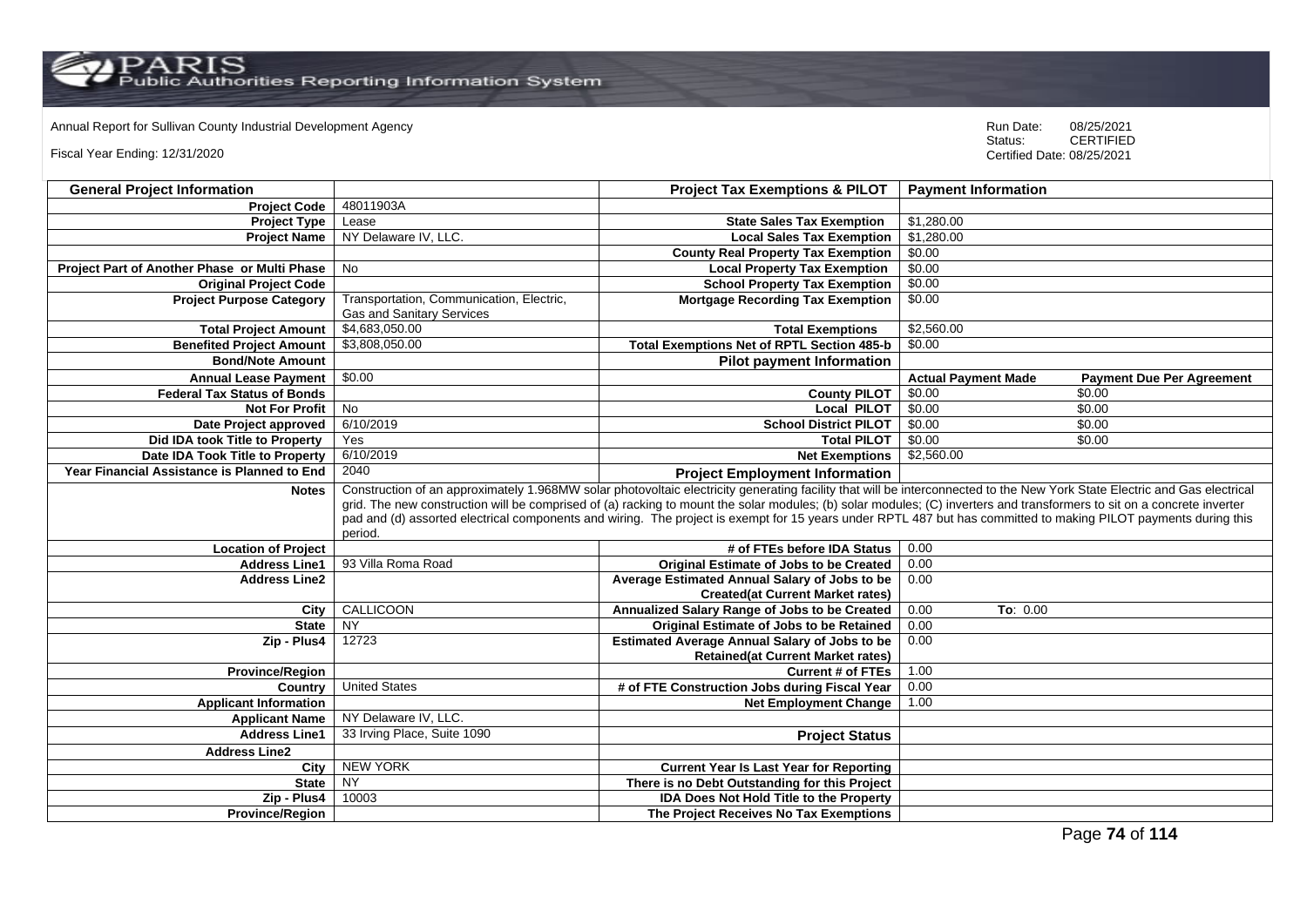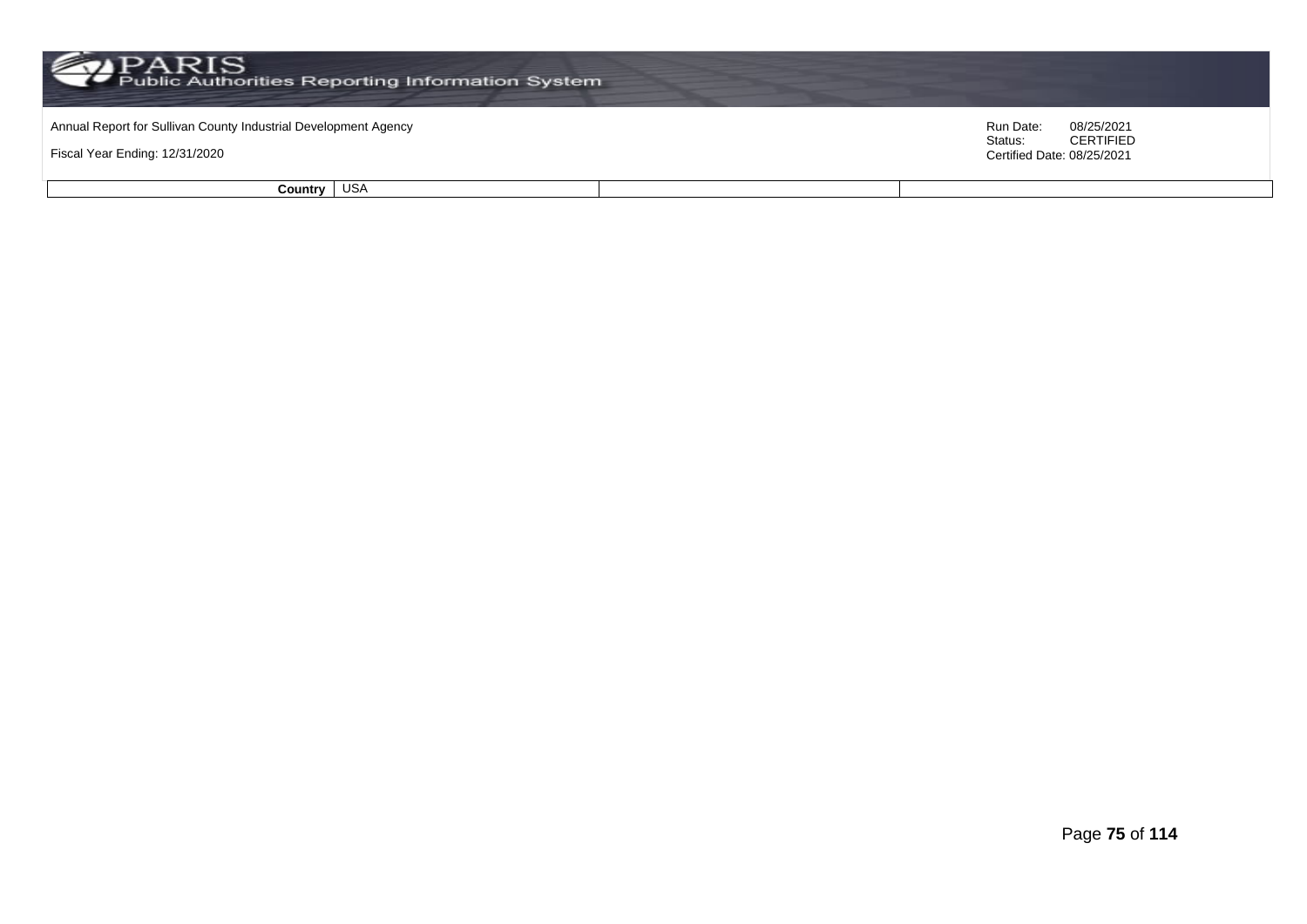# Annual Report for Sullivan County Industrial Development Agency<br>
Status: CERTIFIED

Fiscal Year Ending: 12/31/2020

| <b>General Project Information</b>                    |                                          | <b>Project Tax Exemptions &amp; PILOT</b>                                                       | <b>Payment Information</b>                                                                                                                                                |
|-------------------------------------------------------|------------------------------------------|-------------------------------------------------------------------------------------------------|---------------------------------------------------------------------------------------------------------------------------------------------------------------------------|
| <b>Project Code</b>                                   | 48011904A                                |                                                                                                 |                                                                                                                                                                           |
| <b>Project Type</b>                                   | Lease                                    | <b>State Sales Tax Exemption</b>                                                                | \$520.00                                                                                                                                                                  |
| <b>Project Name</b>                                   | NY Delaware V, LLC.                      | <b>Local Sales Tax Exemption</b>                                                                | \$520.00                                                                                                                                                                  |
|                                                       |                                          | <b>County Real Property Tax Exemption</b>                                                       | \$0.00                                                                                                                                                                    |
| Project Part of Another Phase or Multi Phase          | No                                       | <b>Local Property Tax Exemption</b>                                                             | \$0.00                                                                                                                                                                    |
| <b>Original Project Code</b>                          |                                          | <b>School Property Tax Exemption</b>                                                            | \$0.00                                                                                                                                                                    |
| <b>Project Purpose Category</b>                       | Transportation, Communication, Electric, | <b>Mortgage Recording Tax Exemption</b>                                                         | \$0.00                                                                                                                                                                    |
|                                                       | <b>Gas and Sanitary Services</b>         |                                                                                                 |                                                                                                                                                                           |
| <b>Total Project Amount</b>                           | \$4,683,050.00                           | <b>Total Exemptions</b>                                                                         | \$1,040.00                                                                                                                                                                |
| <b>Benefited Project Amount</b>                       | \$3,808,050.00                           | <b>Total Exemptions Net of RPTL Section 485-b</b>                                               | \$0.00                                                                                                                                                                    |
| <b>Bond/Note Amount</b>                               |                                          | <b>Pilot payment Information</b>                                                                |                                                                                                                                                                           |
| <b>Annual Lease Payment</b>                           | \$0.00                                   |                                                                                                 | <b>Actual Payment Made</b><br><b>Payment Due Per Agreement</b>                                                                                                            |
| <b>Federal Tax Status of Bonds</b>                    |                                          | <b>County PILOT</b>                                                                             | \$0.00<br>\$0.00                                                                                                                                                          |
| <b>Not For Profit</b>                                 | <b>No</b>                                | <b>Local PILOT</b>                                                                              | \$0.00<br>\$0.00                                                                                                                                                          |
| Date Project approved                                 | 6/10/2019                                | <b>School District PILOT</b>                                                                    | \$0.00<br>\$0.00                                                                                                                                                          |
| Did IDA took Title to Property                        | Yes                                      | <b>Total PILOT</b>                                                                              | \$0.00<br>\$0.00                                                                                                                                                          |
| Date IDA Took Title to Property                       | 6/10/2019                                | <b>Net Exemptions</b>                                                                           | \$1,040.00                                                                                                                                                                |
| Year Financial Assistance is Planned to End           | 2040                                     | <b>Project Employment Information</b>                                                           |                                                                                                                                                                           |
| <b>Notes</b>                                          |                                          |                                                                                                 | Construction of an approximately 1.968MW solar photovoltaic electricity generating facility that will be interconnected to the New York State Electric and Gas electrical |
|                                                       |                                          |                                                                                                 | grid. The new construction will be comprised of (a) racking to mount the solar modules; (b) solar modules; (C) inverters and transformers to sit on a concrete inverter   |
|                                                       |                                          |                                                                                                 | pad and (d) assorted electrical components and wiring. Project is exempt for 15 years under NYS RPTL 487 but has committed to making PILOT payments during this           |
|                                                       | period.                                  |                                                                                                 |                                                                                                                                                                           |
| <b>Location of Project</b>                            |                                          | # of FTEs before IDA Status                                                                     | 0.00                                                                                                                                                                      |
| <b>Address Line1</b>                                  | 93 Villa Roma Road                       | Original Estimate of Jobs to be Created                                                         | 0.00                                                                                                                                                                      |
| <b>Address Line2</b>                                  |                                          | Average Estimated Annual Salary of Jobs to be                                                   | 0.00                                                                                                                                                                      |
|                                                       |                                          | <b>Created(at Current Market rates)</b>                                                         |                                                                                                                                                                           |
| City                                                  | CALLICOON                                | Annualized Salary Range of Jobs to be Created                                                   | 0.00<br>To: 0.00                                                                                                                                                          |
| <b>State</b>                                          | <b>NY</b>                                | Original Estimate of Jobs to be Retained                                                        | 0.00                                                                                                                                                                      |
| Zip - Plus4                                           | 12723                                    | <b>Estimated Average Annual Salary of Jobs to be</b>                                            | 0.00                                                                                                                                                                      |
|                                                       |                                          | <b>Retained(at Current Market rates)</b>                                                        |                                                                                                                                                                           |
| <b>Province/Region</b>                                | <b>United States</b>                     | <b>Current # of FTEs</b>                                                                        | 0.00                                                                                                                                                                      |
| Country                                               |                                          | # of FTE Construction Jobs during Fiscal Year                                                   | 0.00<br>0.00                                                                                                                                                              |
| <b>Applicant Information</b><br><b>Applicant Name</b> | NY Delaware V, LLC.                      | <b>Net Employment Change</b>                                                                    |                                                                                                                                                                           |
| <b>Address Line1</b>                                  | 33 Irving Place, Suite 1090              |                                                                                                 |                                                                                                                                                                           |
|                                                       |                                          | <b>Project Status</b>                                                                           |                                                                                                                                                                           |
| <b>Address Line2</b>                                  | <b>NEW YORK</b>                          |                                                                                                 |                                                                                                                                                                           |
| City<br><b>State</b>                                  | <b>NY</b>                                | <b>Current Year Is Last Year for Reporting</b><br>There is no Debt Outstanding for this Project |                                                                                                                                                                           |
| Zip - Plus4                                           | 10003                                    | <b>IDA Does Not Hold Title to the Property</b>                                                  |                                                                                                                                                                           |
| <b>Province/Region</b>                                |                                          | The Project Receives No Tax Exemptions                                                          |                                                                                                                                                                           |
|                                                       |                                          |                                                                                                 |                                                                                                                                                                           |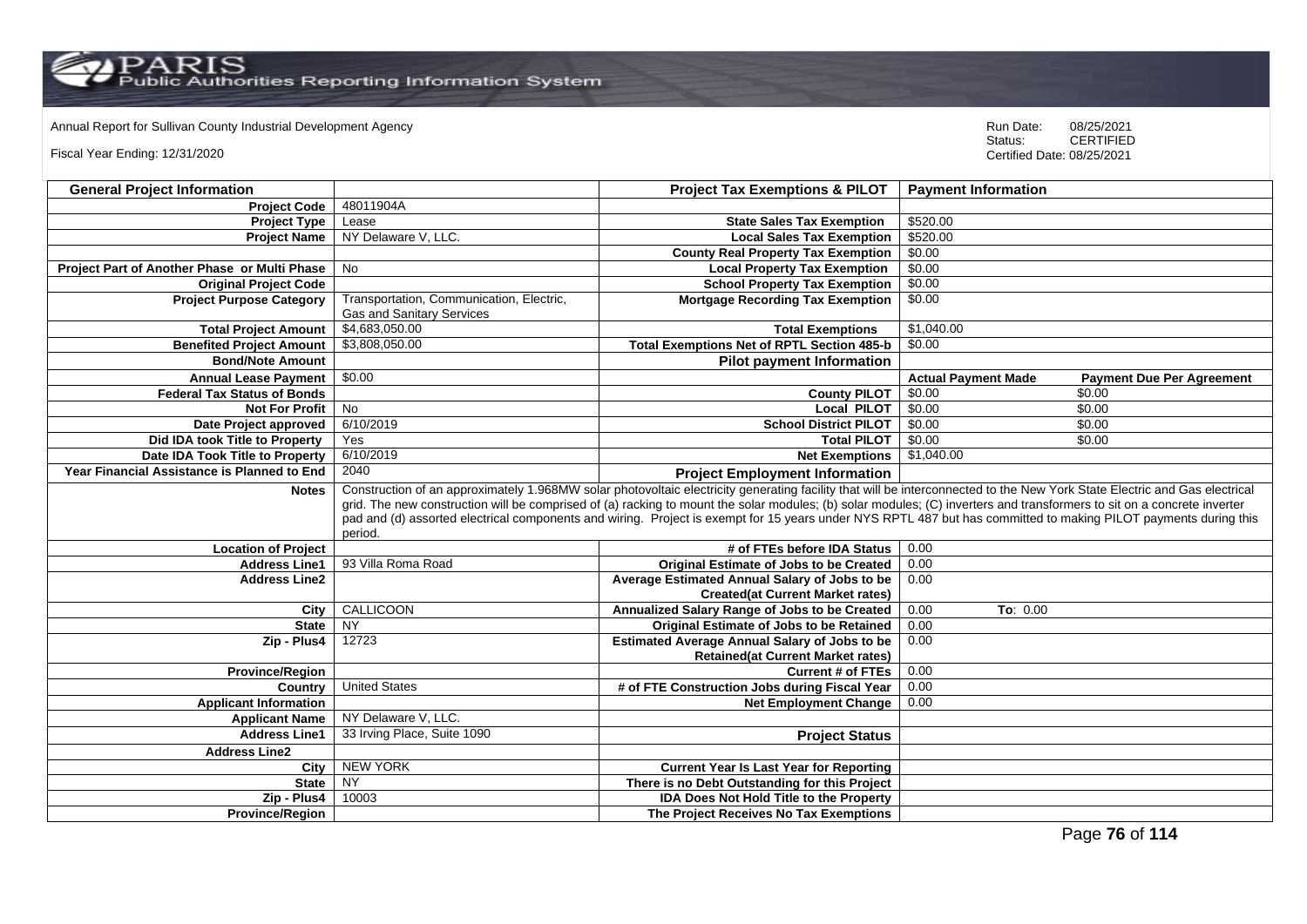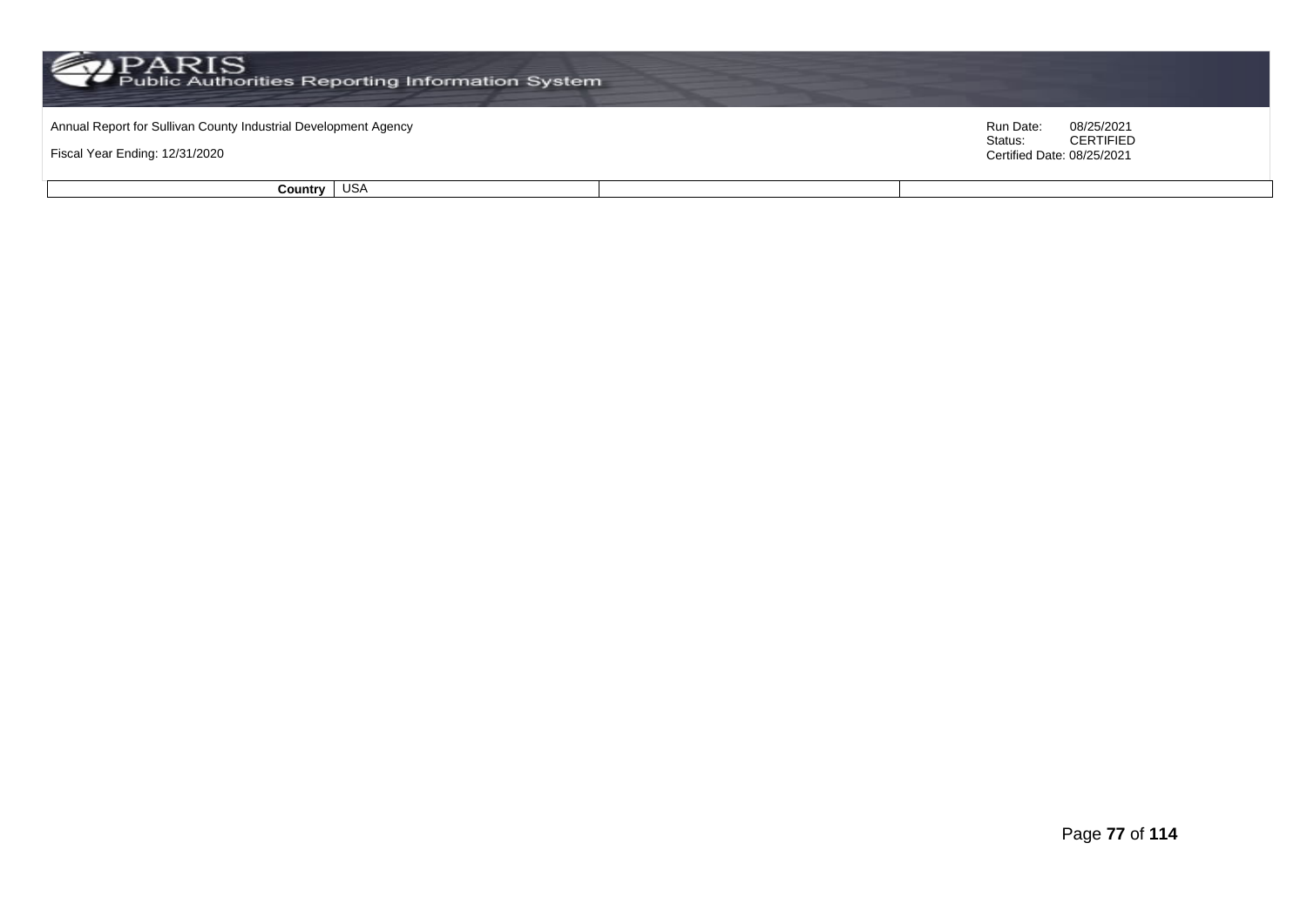# Annual Report for Sullivan County Industrial Development Agency<br>
Status: CERTIFIED

Fiscal Year Ending: 12/31/2020

| <b>General Project Information</b>           |                                          | <b>Project Tax Exemptions &amp; PILOT</b>            | <b>Payment Information</b>                                                                                                                                                  |
|----------------------------------------------|------------------------------------------|------------------------------------------------------|-----------------------------------------------------------------------------------------------------------------------------------------------------------------------------|
| <b>Project Code</b>                          | 480105A                                  |                                                      |                                                                                                                                                                             |
| <b>Project Type</b>                          | Lease                                    | <b>State Sales Tax Exemption</b>                     | \$1,680.00                                                                                                                                                                  |
| <b>Project Name</b>                          | NY Delaware VI. LLC.                     | <b>Local Sales Tax Exemption</b>                     | \$1,680.00                                                                                                                                                                  |
|                                              |                                          | <b>County Real Property Tax Exemption</b>            | \$0.00                                                                                                                                                                      |
| Project Part of Another Phase or Multi Phase | <b>No</b>                                | <b>Local Property Tax Exemption</b>                  | \$0.00                                                                                                                                                                      |
| <b>Original Project Code</b>                 |                                          | <b>School Property Tax Exemption</b>                 | \$0.00                                                                                                                                                                      |
| <b>Project Purpose Category</b>              | Transportation, Communication, Electric, | <b>Mortgage Recording Tax Exemption</b>              | \$0.00                                                                                                                                                                      |
|                                              | <b>Gas and Sanitary Services</b>         |                                                      |                                                                                                                                                                             |
| <b>Total Project Amount</b>                  | \$4,683,050.00                           | <b>Total Exemptions</b>                              | \$3.360.00                                                                                                                                                                  |
| <b>Benefited Project Amount</b>              | \$875,000.00                             | <b>Total Exemptions Net of RPTL Section 485-b</b>    | \$0.00                                                                                                                                                                      |
| <b>Bond/Note Amount</b>                      |                                          | <b>Pilot payment Information</b>                     |                                                                                                                                                                             |
| <b>Annual Lease Payment</b>                  | \$0.00                                   |                                                      | <b>Actual Payment Made</b><br><b>Payment Due Per Agreement</b>                                                                                                              |
| <b>Federal Tax Status of Bonds</b>           |                                          | <b>County PILOT</b>                                  | \$0.00<br>\$0.00                                                                                                                                                            |
| <b>Not For Profit</b>                        | <b>No</b>                                | <b>Local PILOT</b>                                   | \$0.00<br>\$0.00                                                                                                                                                            |
| Date Project approved                        | 6/10/2019                                | <b>School District PILOT</b>                         | \$0.00<br>\$0.00                                                                                                                                                            |
| Did IDA took Title to Property               | Yes                                      | <b>Total PILOT</b>                                   | \$0.00<br>\$0.00                                                                                                                                                            |
| Date IDA Took Title to Property              | 6/10/2019                                | <b>Net Exemptions</b>                                | \$3,360.00                                                                                                                                                                  |
| Year Financial Assistance is Planned to End  | 2040                                     | <b>Project Employment Information</b>                |                                                                                                                                                                             |
| <b>Notes</b>                                 |                                          |                                                      | Construction of an approximately 2MW solar photovoltaic electricity generating facility that will be interconnected to the New York State Electric and Gas electrical grid. |
|                                              |                                          |                                                      | The new construction will be comprised of (a) racking to mount the solar modules; (b) solar modules; (C) inverters and transformers to sit on a concrete inverter pad       |
|                                              |                                          |                                                      | and (d) assorted electrical components and wiring. Project is exempt for 15 years under NYS RPTL 487 but has committed to making PILOT payments during this                 |
|                                              | period.                                  |                                                      |                                                                                                                                                                             |
| <b>Location of Project</b>                   |                                          | # of FTEs before IDA Status                          | 0.00                                                                                                                                                                        |
| <b>Address Line1</b>                         | 93 Villa Roma Road                       | Original Estimate of Jobs to be Created              | 0.00                                                                                                                                                                        |
| <b>Address Line2</b>                         |                                          | Average Estimated Annual Salary of Jobs to be        | 0.00                                                                                                                                                                        |
|                                              |                                          | <b>Created(at Current Market rates)</b>              |                                                                                                                                                                             |
| City                                         | CALLICOON                                | Annualized Salary Range of Jobs to be Created        | 0.00<br>To: 0.00                                                                                                                                                            |
| <b>State</b>                                 | <b>NY</b>                                | Original Estimate of Jobs to be Retained             | 0.00                                                                                                                                                                        |
| Zip - Plus4                                  | 12723                                    | <b>Estimated Average Annual Salary of Jobs to be</b> | 0.00                                                                                                                                                                        |
|                                              |                                          | <b>Retained(at Current Market rates)</b>             |                                                                                                                                                                             |
| <b>Province/Region</b>                       |                                          | <b>Current # of FTEs</b>                             | 0.00                                                                                                                                                                        |
| Country                                      | <b>United States</b>                     | # of FTE Construction Jobs during Fiscal Year        | 0.00                                                                                                                                                                        |
| <b>Applicant Information</b>                 |                                          | <b>Net Employment Change</b>                         | 0.00                                                                                                                                                                        |
| <b>Applicant Name</b>                        | NY Delaware VI, LLC.                     |                                                      |                                                                                                                                                                             |
| <b>Address Line1</b>                         | 33 Irving Place, Suite 1090              | <b>Project Status</b>                                |                                                                                                                                                                             |
| <b>Address Line2</b>                         |                                          |                                                      |                                                                                                                                                                             |
| City                                         | <b>NEW YORK</b>                          | <b>Current Year Is Last Year for Reporting</b>       |                                                                                                                                                                             |
| <b>State</b>                                 |                                          |                                                      |                                                                                                                                                                             |
|                                              | <b>NY</b>                                | There is no Debt Outstanding for this Project        |                                                                                                                                                                             |
| Zip - Plus4                                  | 10003                                    | <b>IDA Does Not Hold Title to the Property</b>       |                                                                                                                                                                             |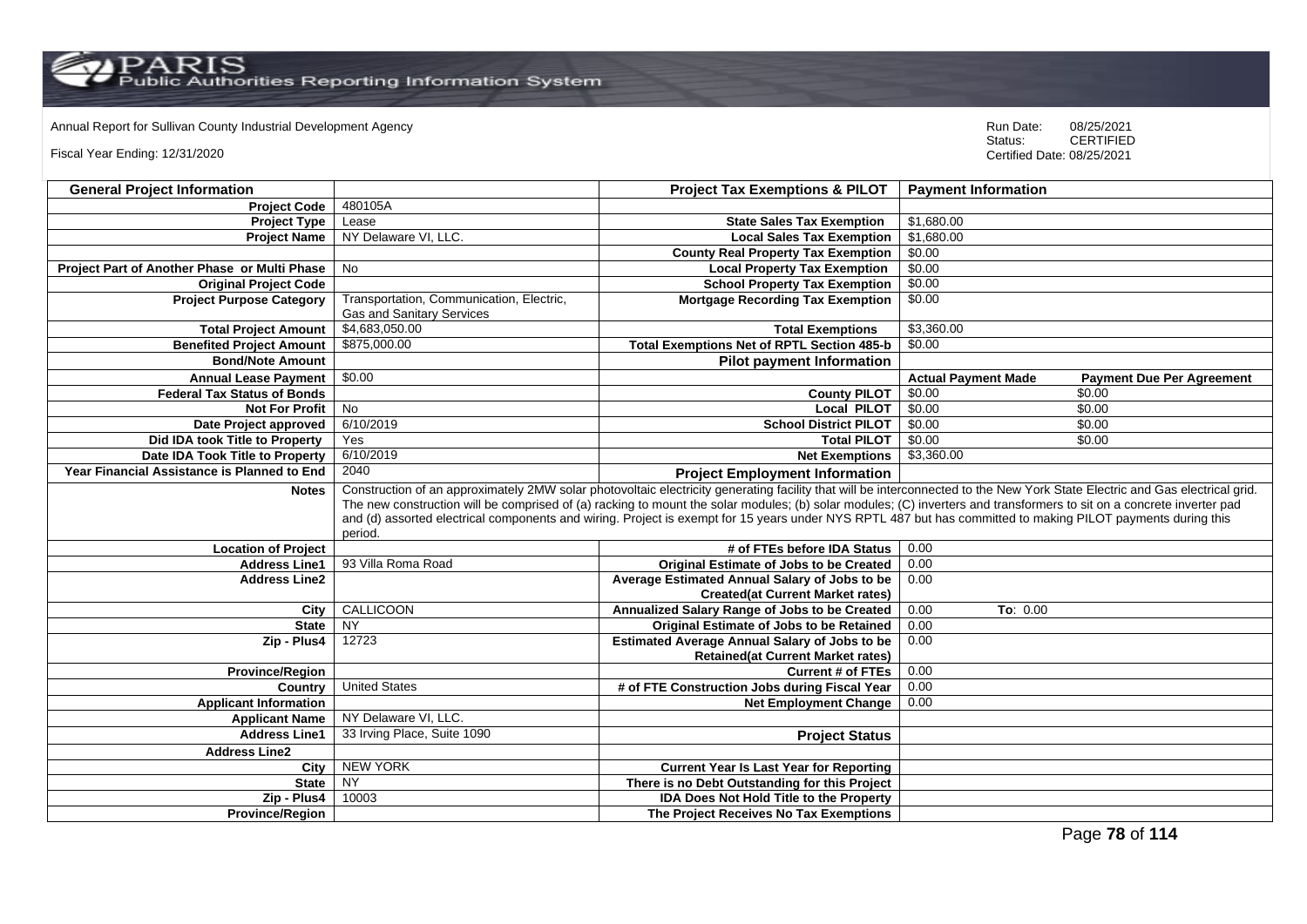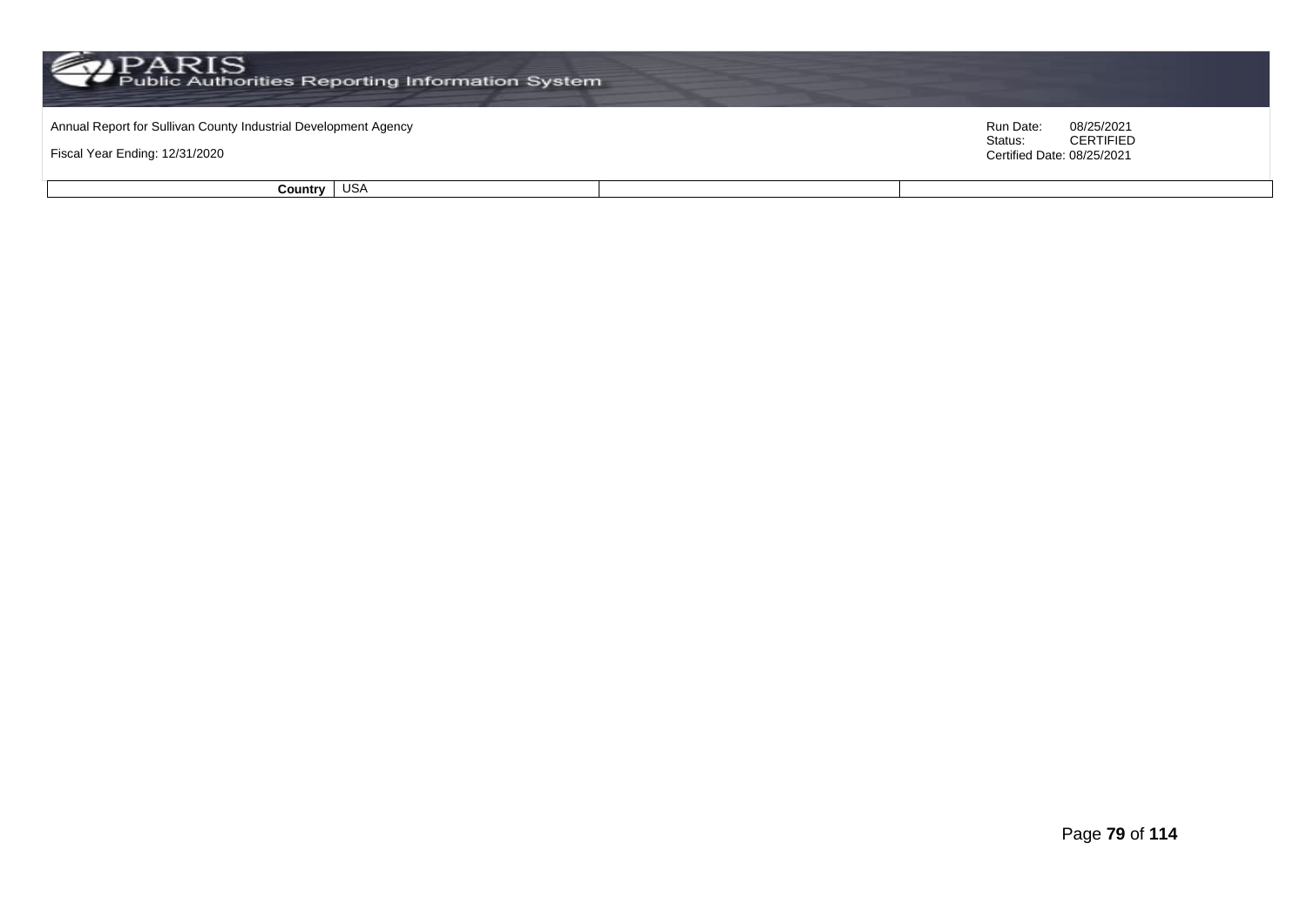# Annual Report for Sullivan County Industrial Development Agency<br>
Status: CERTIFIED

Fiscal Year Ending: 12/31/2020

| <b>General Project Information</b>           |                                                                              | <b>Project Tax Exemptions &amp; PILOT</b>                                                                                                   | <b>Payment Information</b>                                                                                                                                                   |
|----------------------------------------------|------------------------------------------------------------------------------|---------------------------------------------------------------------------------------------------------------------------------------------|------------------------------------------------------------------------------------------------------------------------------------------------------------------------------|
| <b>Project Code</b>                          | 48011708A                                                                    |                                                                                                                                             |                                                                                                                                                                              |
| <b>Project Type</b>                          | Lease                                                                        | <b>State Sales Tax Exemption</b>                                                                                                            | \$720.00                                                                                                                                                                     |
| <b>Project Name</b>                          | NY Liberty I, LLC.                                                           | <b>Local Sales Tax Exemption</b>                                                                                                            | \$720.00                                                                                                                                                                     |
|                                              |                                                                              | <b>County Real Property Tax Exemption</b>                                                                                                   | \$0.00                                                                                                                                                                       |
| Project Part of Another Phase or Multi Phase | <b>No</b>                                                                    | <b>Local Property Tax Exemption</b>                                                                                                         | \$0.00                                                                                                                                                                       |
| <b>Original Project Code</b>                 |                                                                              | <b>School Property Tax Exemption</b>                                                                                                        | \$0.00                                                                                                                                                                       |
| <b>Project Purpose Category</b>              | Transportation, Communication, Electric,<br><b>Gas and Sanitary Services</b> | <b>Mortgage Recording Tax Exemption</b>                                                                                                     | \$0.00                                                                                                                                                                       |
| <b>Total Project Amount</b>                  | \$4,653,665.00                                                               | <b>Total Exemptions</b>                                                                                                                     | \$1,440.00                                                                                                                                                                   |
| <b>Benefited Project Amount</b>              | \$4,653,665.00                                                               | <b>Total Exemptions Net of RPTL Section 485-b</b>                                                                                           | \$0.00                                                                                                                                                                       |
| <b>Bond/Note Amount</b>                      |                                                                              | <b>Pilot payment Information</b>                                                                                                            |                                                                                                                                                                              |
| <b>Annual Lease Payment</b>                  | \$0.00                                                                       |                                                                                                                                             | <b>Actual Payment Made</b><br><b>Payment Due Per Agreement</b>                                                                                                               |
| <b>Federal Tax Status of Bonds</b>           |                                                                              | <b>County PILOT</b>                                                                                                                         | \$2,447.20<br>\$2,447.20                                                                                                                                                     |
| <b>Not For Profit</b>                        |                                                                              | <b>Local PILOT</b>                                                                                                                          | \$5,245.03<br>\$5,245.03                                                                                                                                                     |
| Date Project approved                        | 8/23/2017                                                                    | <b>School District PILOT</b>                                                                                                                | \$12,307.77<br>\$12,307.77                                                                                                                                                   |
| Did IDA took Title to Property               | Yes                                                                          | <b>Total PILOT</b>                                                                                                                          | \$20,000.00<br>\$20,000.00                                                                                                                                                   |
| Date IDA Took Title to Property              | 8/23/2017                                                                    | <b>Net Exemptions</b>                                                                                                                       | $-$18,560.00$                                                                                                                                                                |
| Year Financial Assistance is Planned to End  | 2038                                                                         | <b>Project Employment Information</b>                                                                                                       |                                                                                                                                                                              |
| <b>Notes</b>                                 |                                                                              | property taxes for 15 years under NYS RPTL Section 487. The project has made a commitment to making PILOT payments during this time period. | Construction of 2MW solar photovoltaic electricity generating facility that will be interconnected to the NYSEG electrical grid. This project is exempt from payment of real |
| <b>Location of Project</b>                   |                                                                              | # of FTEs before IDA Status                                                                                                                 | 0.00                                                                                                                                                                         |
| <b>Address Line1</b>                         | Kelly Bridge Road                                                            | Original Estimate of Jobs to be Created                                                                                                     | 0.00                                                                                                                                                                         |
| <b>Address Line2</b>                         |                                                                              | Average Estimated Annual Salary of Jobs to be                                                                                               | 0.00                                                                                                                                                                         |
|                                              |                                                                              | <b>Created(at Current Market rates)</b>                                                                                                     |                                                                                                                                                                              |
| City                                         | <b>LIBERTY</b>                                                               | Annualized Salary Range of Jobs to be Created                                                                                               | 0.00<br>To: 0.00                                                                                                                                                             |
| <b>State</b>                                 | NY                                                                           | <b>Original Estimate of Jobs to be Retained</b>                                                                                             | 0.00                                                                                                                                                                         |
| Zip - Plus4                                  | 12754                                                                        | <b>Estimated Average Annual Salary of Jobs to be</b>                                                                                        | 0.00                                                                                                                                                                         |
|                                              |                                                                              | <b>Retained(at Current Market rates)</b>                                                                                                    |                                                                                                                                                                              |
| <b>Province/Region</b>                       |                                                                              | <b>Current # of FTEs</b>                                                                                                                    | 1.00                                                                                                                                                                         |
| Country                                      | <b>United States</b>                                                         | # of FTE Construction Jobs during Fiscal Year                                                                                               | 0.00                                                                                                                                                                         |
| <b>Applicant Information</b>                 |                                                                              | <b>Net Employment Change</b>                                                                                                                | 1.00                                                                                                                                                                         |
| <b>Applicant Name</b>                        | NY Liberty I, LLC.                                                           |                                                                                                                                             |                                                                                                                                                                              |
| <b>Address Line1</b>                         | 33 Irving Place, Suite 1090                                                  | <b>Project Status</b>                                                                                                                       |                                                                                                                                                                              |
| <b>Address Line2</b>                         |                                                                              |                                                                                                                                             |                                                                                                                                                                              |
| City                                         | <b>NEW YORK</b>                                                              | <b>Current Year Is Last Year for Reporting</b>                                                                                              |                                                                                                                                                                              |
| <b>State</b>                                 | <b>NY</b>                                                                    | There is no Debt Outstanding for this Project                                                                                               |                                                                                                                                                                              |
| Zip - Plus4                                  | 10003                                                                        | IDA Does Not Hold Title to the Property                                                                                                     |                                                                                                                                                                              |
| <b>Province/Region</b>                       |                                                                              | The Project Receives No Tax Exemptions                                                                                                      |                                                                                                                                                                              |
| Country USA                                  |                                                                              |                                                                                                                                             |                                                                                                                                                                              |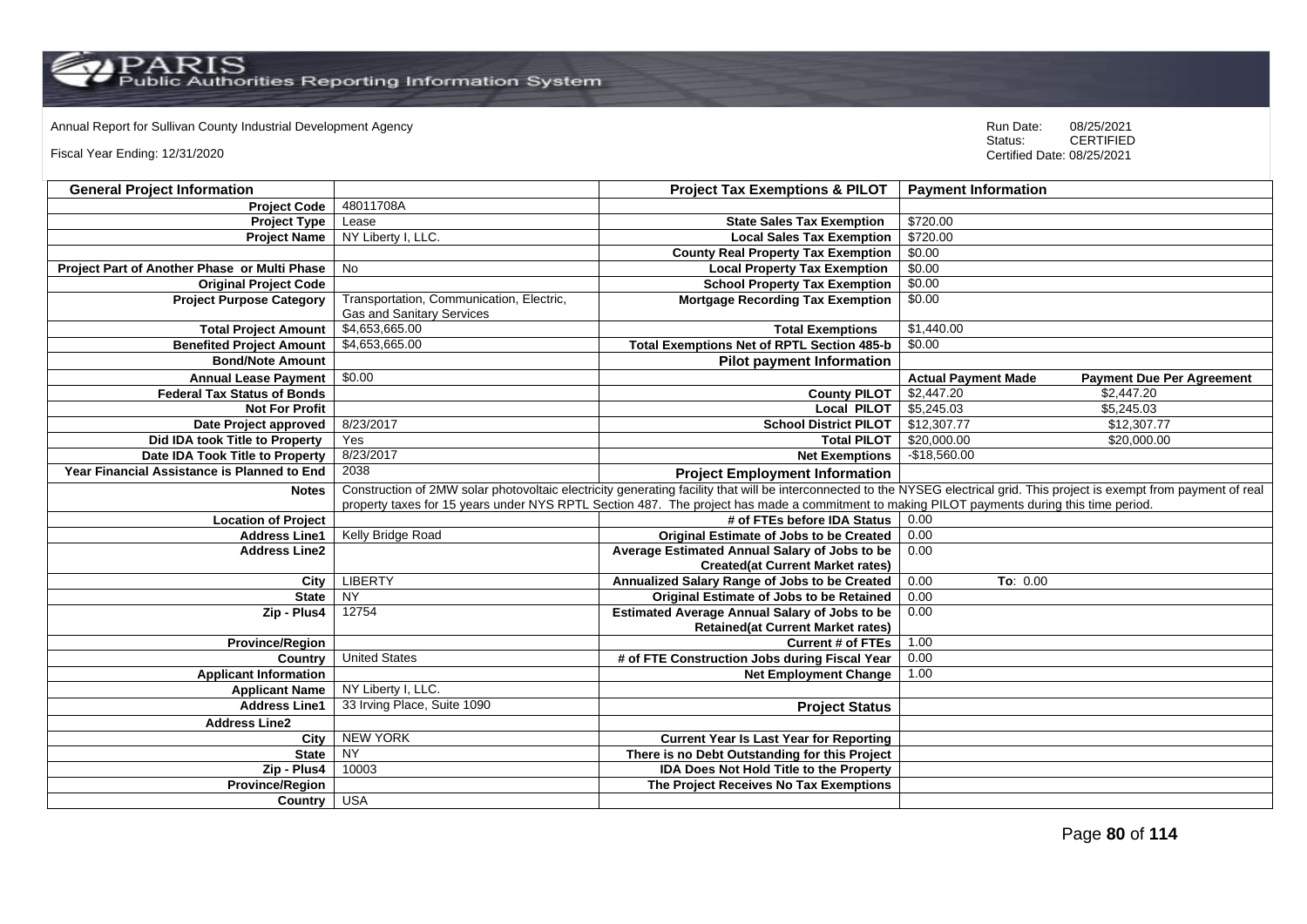# Annual Report for Sullivan County Industrial Development Agency<br>
Status: CERTIFIED

Fiscal Year Ending: 12/31/2020

| <b>General Project Information</b>           |                                                                              | <b>Project Tax Exemptions &amp; PILOT</b>                                                                 | <b>Payment Information</b>                                                                                                                                             |
|----------------------------------------------|------------------------------------------------------------------------------|-----------------------------------------------------------------------------------------------------------|------------------------------------------------------------------------------------------------------------------------------------------------------------------------|
| <b>Project Code</b>                          | 48011710A                                                                    |                                                                                                           |                                                                                                                                                                        |
| <b>Project Type</b>                          | Lease                                                                        | <b>State Sales Tax Exemption</b>                                                                          | \$0.00                                                                                                                                                                 |
| <b>Project Name</b>                          | NY Thompson I, LLC.                                                          | <b>Local Sales Tax Exemption</b>                                                                          | \$0.00                                                                                                                                                                 |
|                                              |                                                                              | <b>County Real Property Tax Exemption</b>                                                                 | \$0.00                                                                                                                                                                 |
| Project Part of Another Phase or Multi Phase | <b>No</b>                                                                    | <b>Local Property Tax Exemption</b>                                                                       | \$0.00                                                                                                                                                                 |
| <b>Original Project Code</b>                 |                                                                              | <b>School Property Tax Exemption</b>                                                                      | \$0.00                                                                                                                                                                 |
| <b>Project Purpose Category</b>              | Transportation, Communication, Electric,<br><b>Gas and Sanitary Services</b> | <b>Mortgage Recording Tax Exemption</b>                                                                   | \$0.00                                                                                                                                                                 |
| <b>Total Project Amount</b>                  | \$4,715,000.00                                                               | <b>Total Exemptions</b>                                                                                   | \$0.00                                                                                                                                                                 |
| <b>Benefited Project Amount</b>              | \$4,715,000.00                                                               | <b>Total Exemptions Net of RPTL Section 485-b</b>                                                         | \$0.00                                                                                                                                                                 |
| <b>Bond/Note Amount</b>                      |                                                                              | <b>Pilot payment Information</b>                                                                          |                                                                                                                                                                        |
| <b>Annual Lease Payment</b>                  | \$0.00                                                                       |                                                                                                           | <b>Actual Payment Made</b><br><b>Payment Due Per Agreement</b>                                                                                                         |
| <b>Federal Tax Status of Bonds</b>           |                                                                              | <b>County PILOT</b>                                                                                       | \$5,572.95<br>\$5.572.95                                                                                                                                               |
| <b>Not For Profit</b>                        | <b>No</b>                                                                    | <b>Local PILOT</b>                                                                                        | \$2,495.93<br>\$2,495.93                                                                                                                                               |
| Date Project approved                        | 12/11/2017                                                                   | <b>School District PILOT</b>                                                                              | \$11,931.12<br>\$11,931.12                                                                                                                                             |
| Did IDA took Title to Property               | <b>No</b>                                                                    | <b>Total PILOT</b>                                                                                        | \$20,000.00<br>\$20,000.00                                                                                                                                             |
| Date IDA Took Title to Property              |                                                                              | <b>Net Exemptions</b>                                                                                     | $-$20,000.00$                                                                                                                                                          |
| Year Financial Assistance is Planned to End  | 2038                                                                         | <b>Project Employment Information</b>                                                                     |                                                                                                                                                                        |
| <b>Notes</b>                                 |                                                                              |                                                                                                           | Construction of 2MW solar photovoltaic electricity generating facility that will be interconnected to the NYSEG electrical grid. This project is exempt under NYS RPTL |
|                                              |                                                                              | 487 for a period of 15 years. The project has committed to making PILOT payments during this time period. |                                                                                                                                                                        |
| <b>Location of Project</b>                   |                                                                              | # of FTEs before IDA Status                                                                               | 0.00                                                                                                                                                                   |
| <b>Address Line1</b>                         | Sackett Lake Road                                                            | Original Estimate of Jobs to be Created                                                                   | 0.00                                                                                                                                                                   |
| <b>Address Line2</b>                         |                                                                              | Average Estimated Annual Salary of Jobs to be                                                             | 0.00                                                                                                                                                                   |
|                                              |                                                                              | <b>Created(at Current Market rates)</b>                                                                   |                                                                                                                                                                        |
| City                                         | <b>MONTICELLO</b>                                                            | Annualized Salary Range of Jobs to be Created                                                             | 0.00<br>To: 0.00                                                                                                                                                       |
| <b>State</b>                                 | <b>NY</b>                                                                    | <b>Original Estimate of Jobs to be Retained</b>                                                           | 0.00                                                                                                                                                                   |
| Zip - Plus4                                  | 12701                                                                        | <b>Estimated Average Annual Salary of Jobs to be</b>                                                      | 0.00                                                                                                                                                                   |
|                                              |                                                                              | <b>Retained(at Current Market rates)</b>                                                                  |                                                                                                                                                                        |
| <b>Province/Region</b>                       |                                                                              | <b>Current # of FTEs</b>                                                                                  | 0.00                                                                                                                                                                   |
| Country                                      | <b>United States</b>                                                         | # of FTE Construction Jobs during Fiscal Year                                                             | 0.00                                                                                                                                                                   |
| <b>Applicant Information</b>                 |                                                                              | <b>Net Employment Change</b>                                                                              | 0.00                                                                                                                                                                   |
| <b>Applicant Name</b>                        | NY Thompson I, LLC.                                                          |                                                                                                           |                                                                                                                                                                        |
| <b>Address Line1</b>                         | 33 Irving Place, 10th Floor                                                  | <b>Project Status</b>                                                                                     |                                                                                                                                                                        |
| <b>Address Line2</b>                         |                                                                              |                                                                                                           |                                                                                                                                                                        |
| City                                         | <b>NEW YORK</b>                                                              | <b>Current Year Is Last Year for Reporting</b>                                                            |                                                                                                                                                                        |
| <b>State</b>                                 | <b>NY</b>                                                                    | There is no Debt Outstanding for this Project                                                             |                                                                                                                                                                        |
| Zip - Plus4                                  | 10003                                                                        | IDA Does Not Hold Title to the Property                                                                   |                                                                                                                                                                        |
| <b>Province/Region</b>                       |                                                                              | The Project Receives No Tax Exemptions                                                                    |                                                                                                                                                                        |
| Country USA                                  |                                                                              |                                                                                                           |                                                                                                                                                                        |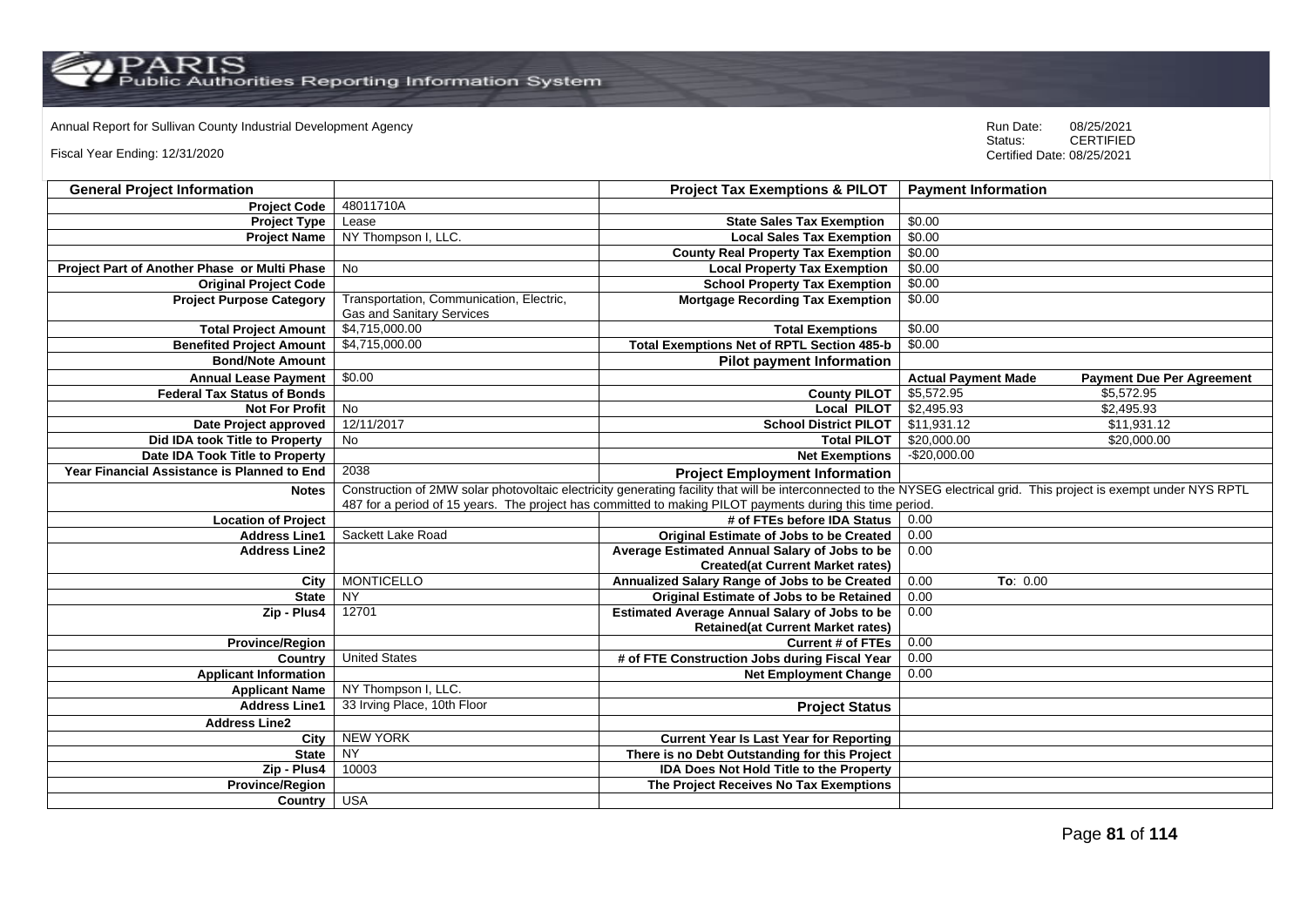# Annual Report for Sullivan County Industrial Development Agency<br>
Status: CERTIFIED

Fiscal Year Ending: 12/31/2020

| <b>General Project Information</b>           |                                                                              | <b>Project Tax Exemptions &amp; PILOT</b>                                                                                          | <b>Payment Information</b>                                                                                                                                                    |
|----------------------------------------------|------------------------------------------------------------------------------|------------------------------------------------------------------------------------------------------------------------------------|-------------------------------------------------------------------------------------------------------------------------------------------------------------------------------|
| <b>Project Code</b>                          | 48011711A                                                                    |                                                                                                                                    |                                                                                                                                                                               |
| <b>Project Type</b>                          | Lease                                                                        | <b>State Sales Tax Exemption</b>                                                                                                   | \$0.00                                                                                                                                                                        |
| <b>Project Name</b>                          | NY Thompson II, LLC.                                                         | <b>Local Sales Tax Exemption</b>                                                                                                   | \$0.00                                                                                                                                                                        |
|                                              |                                                                              | <b>County Real Property Tax Exemption</b>                                                                                          | \$0.00                                                                                                                                                                        |
| Project Part of Another Phase or Multi Phase | <b>No</b>                                                                    | <b>Local Property Tax Exemption</b>                                                                                                | \$0.00                                                                                                                                                                        |
| <b>Original Project Code</b>                 |                                                                              | <b>School Property Tax Exemption</b>                                                                                               | \$0.00                                                                                                                                                                        |
| <b>Project Purpose Category</b>              | Transportation, Communication, Electric,<br><b>Gas and Sanitary Services</b> | <b>Mortgage Recording Tax Exemption</b>                                                                                            | \$0.00                                                                                                                                                                        |
| <b>Total Project Amount</b>                  | \$4,285,000.00                                                               | <b>Total Exemptions</b>                                                                                                            | \$0.00                                                                                                                                                                        |
| <b>Benefited Project Amount</b>              | \$4,285,000.00                                                               | <b>Total Exemptions Net of RPTL Section 485-b</b>                                                                                  | \$0.00                                                                                                                                                                        |
| <b>Bond/Note Amount</b>                      |                                                                              | <b>Pilot payment Information</b>                                                                                                   |                                                                                                                                                                               |
| <b>Annual Lease Payment</b>                  | \$0.00                                                                       |                                                                                                                                    | <b>Actual Payment Made</b><br><b>Payment Due Per Agreement</b>                                                                                                                |
| <b>Federal Tax Status of Bonds</b>           |                                                                              | <b>County PILOT</b>                                                                                                                | \$2,925.80<br>\$2,925.80                                                                                                                                                      |
| <b>Not For Profit</b>                        | <b>No</b>                                                                    | <b>Local PILOT</b>                                                                                                                 | \$1,310.36<br>\$1,310.36                                                                                                                                                      |
| Date Project approved                        | 12/11/2017                                                                   | <b>School District PILOT</b>                                                                                                       | \$6,263.84<br>\$6,263.84                                                                                                                                                      |
| Did IDA took Title to Property               | <b>No</b>                                                                    | <b>Total PILOT</b>                                                                                                                 | \$10,500.00<br>\$10,500.00                                                                                                                                                    |
| Date IDA Took Title to Property              |                                                                              | <b>Net Exemptions</b>                                                                                                              | $-$10,500.00$                                                                                                                                                                 |
| Year Financial Assistance is Planned to End  | 2038                                                                         | <b>Project Employment Information</b>                                                                                              |                                                                                                                                                                               |
| <b>Notes</b>                                 |                                                                              | tax exemption under Section 487 of NYS Real Property Tax Law, but has made a commitment to making PILOT payments during this time. | Construction of 2MW solar photovoltaic electricity generating facility that will be interconnected to the NYSEG electrical grid. This project ha a fifteen-year real property |
| <b>Location of Project</b>                   |                                                                              | # of FTEs before IDA Status                                                                                                        | 0.00                                                                                                                                                                          |
| <b>Address Line1</b>                         | Sackett Lake Road                                                            | Original Estimate of Jobs to be Created                                                                                            | 0.00                                                                                                                                                                          |
| <b>Address Line2</b>                         |                                                                              | Average Estimated Annual Salary of Jobs to be                                                                                      | 0.00                                                                                                                                                                          |
|                                              |                                                                              | <b>Created(at Current Market rates)</b>                                                                                            |                                                                                                                                                                               |
| City                                         | <b>MONTICELLO</b>                                                            | Annualized Salary Range of Jobs to be Created                                                                                      | 0.00<br>To: 0.00                                                                                                                                                              |
| <b>State</b>                                 | <b>NY</b>                                                                    | <b>Original Estimate of Jobs to be Retained</b>                                                                                    | 0.00                                                                                                                                                                          |
| Zip - Plus4                                  | 12701                                                                        | <b>Estimated Average Annual Salary of Jobs to be</b>                                                                               | 0.00                                                                                                                                                                          |
|                                              |                                                                              | <b>Retained(at Current Market rates)</b>                                                                                           |                                                                                                                                                                               |
| <b>Province/Region</b>                       |                                                                              | <b>Current # of FTEs</b>                                                                                                           | 0.00                                                                                                                                                                          |
| Country                                      | <b>United States</b>                                                         | # of FTE Construction Jobs during Fiscal Year                                                                                      | 0.00                                                                                                                                                                          |
| <b>Applicant Information</b>                 |                                                                              | <b>Net Employment Change</b>                                                                                                       | 0.00                                                                                                                                                                          |
| <b>Applicant Name</b>                        | NY Thompson II, LLC.                                                         |                                                                                                                                    |                                                                                                                                                                               |
| <b>Address Line1</b>                         | 33 Irving Place, 10th Floor                                                  | <b>Project Status</b>                                                                                                              |                                                                                                                                                                               |
| <b>Address Line2</b>                         |                                                                              |                                                                                                                                    |                                                                                                                                                                               |
| City                                         | <b>NEW YORK</b>                                                              | <b>Current Year Is Last Year for Reporting</b>                                                                                     |                                                                                                                                                                               |
| <b>State</b>                                 | <b>NY</b>                                                                    | There is no Debt Outstanding for this Project                                                                                      |                                                                                                                                                                               |
| Zip - Plus4                                  | 10003                                                                        | IDA Does Not Hold Title to the Property                                                                                            |                                                                                                                                                                               |
| <b>Province/Region</b>                       |                                                                              | The Project Receives No Tax Exemptions                                                                                             |                                                                                                                                                                               |
| Country USA                                  |                                                                              |                                                                                                                                    |                                                                                                                                                                               |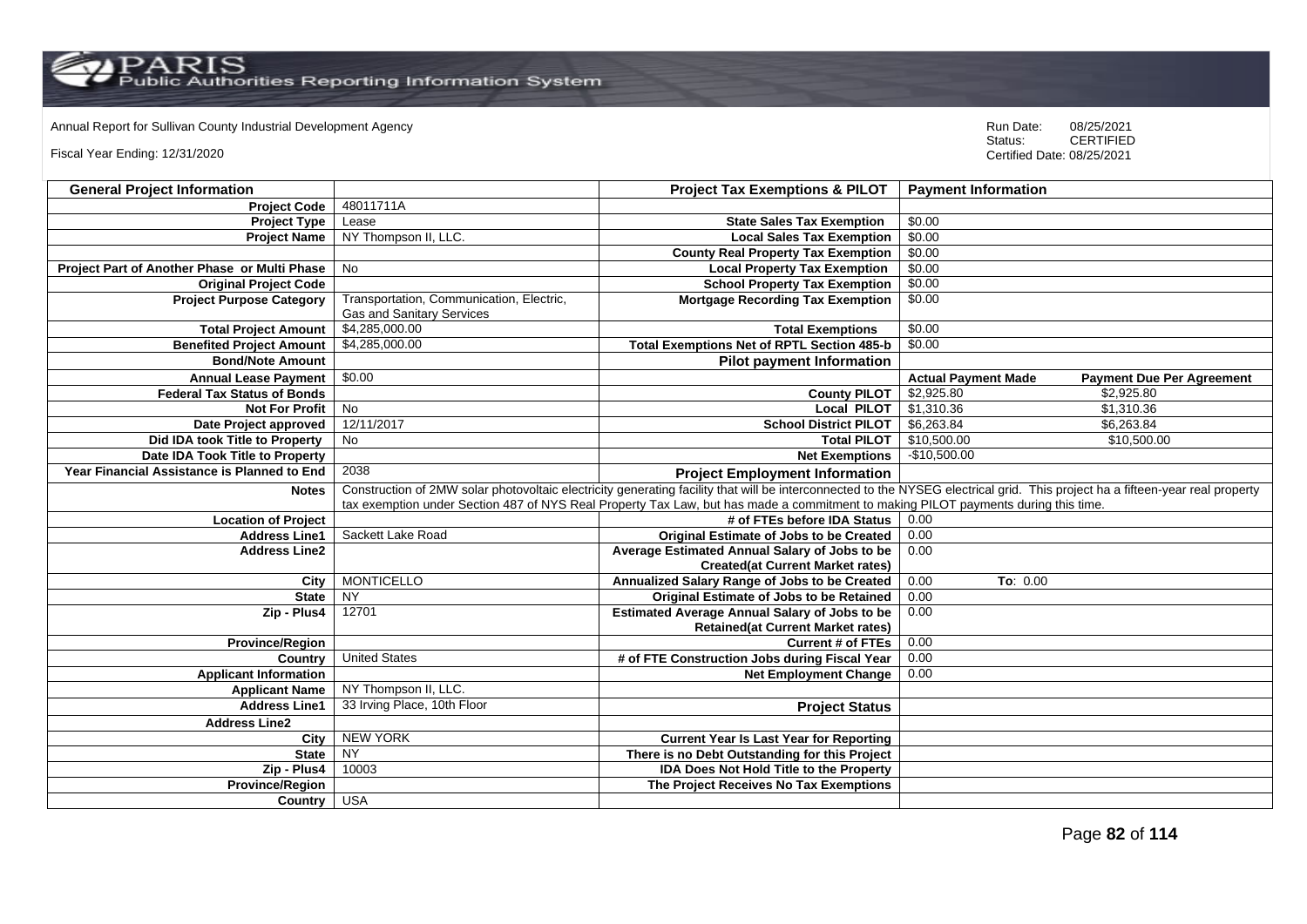# Annual Report for Sullivan County Industrial Development Agency<br>
Status: CERTIFIED

Fiscal Year Ending: 12/31/2020

| <b>General Project Information</b>           |                                          | <b>Project Tax Exemptions &amp; PILOT</b>            | <b>Payment Information</b>                                                                                                                                                |
|----------------------------------------------|------------------------------------------|------------------------------------------------------|---------------------------------------------------------------------------------------------------------------------------------------------------------------------------|
| <b>Project Code</b>                          | 48011901A                                |                                                      |                                                                                                                                                                           |
| <b>Project Type</b>                          | Lease                                    | <b>State Sales Tax Exemption</b>                     | \$2,520.00                                                                                                                                                                |
| <b>Project Name</b>                          | NY Tusten I, LLC.                        | <b>Local Sales Tax Exemption</b>                     | \$2,520.00                                                                                                                                                                |
|                                              |                                          | <b>County Real Property Tax Exemption</b>            | \$0.00                                                                                                                                                                    |
| Project Part of Another Phase or Multi Phase | No                                       | <b>Local Property Tax Exemption</b>                  | \$0.00                                                                                                                                                                    |
| <b>Original Project Code</b>                 |                                          | <b>School Property Tax Exemption</b>                 | \$0.00                                                                                                                                                                    |
| <b>Project Purpose Category</b>              | Transportation, Communication, Electric, | <b>Mortgage Recording Tax Exemption</b>              | \$0.00                                                                                                                                                                    |
|                                              | <b>Gas and Sanitary Services</b>         |                                                      |                                                                                                                                                                           |
| <b>Total Project Amount</b>                  | \$4,765,000.00                           | <b>Total Exemptions</b>                              | \$5,040.00                                                                                                                                                                |
| <b>Benefited Project Amount</b>              | \$3,915,000.00                           | <b>Total Exemptions Net of RPTL Section 485-b</b>    | \$0.00                                                                                                                                                                    |
| <b>Bond/Note Amount</b>                      |                                          | <b>Pilot payment Information</b>                     |                                                                                                                                                                           |
| <b>Annual Lease Payment</b>                  | \$0.00                                   |                                                      | <b>Actual Payment Made</b><br><b>Payment Due Per Agreement</b>                                                                                                            |
| <b>Federal Tax Status of Bonds</b>           |                                          | <b>County PILOT</b>                                  | \$0.00<br>\$0.00                                                                                                                                                          |
| <b>Not For Profit</b>                        | <b>No</b>                                | <b>Local PILOT</b>                                   | \$0.00<br>\$0.00                                                                                                                                                          |
| Date Project approved                        | 4/8/2019                                 | <b>School District PILOT</b>                         | \$0.00<br>\$0.00                                                                                                                                                          |
| Did IDA took Title to Property               | Yes                                      | <b>Total PILOT</b>                                   | \$0.00<br>\$0.00                                                                                                                                                          |
| Date IDA Took Title to Property              | 4/8/2019                                 | <b>Net Exemptions</b>                                | \$5,040.00                                                                                                                                                                |
| Year Financial Assistance is Planned to End  | 2040                                     | <b>Project Employment Information</b>                |                                                                                                                                                                           |
| <b>Notes</b>                                 |                                          |                                                      | Construction of an approximately 1.968MW solar photovoltaic electricity generating facility that will be interconnected to the New York State Electric and Gas electrical |
|                                              |                                          |                                                      | grid. The new construction will be comprised of (a) racking to mount the solar modules; (b) solar modules; (C) inverters and transformers to sit on a concrete inverter   |
|                                              |                                          |                                                      | pad and (d) assorted electrical components and wiring. This project is exempt for 15 years under NYS RPTL 487 but has committed to making PILOT payments during           |
|                                              | this period.                             |                                                      |                                                                                                                                                                           |
| <b>Location of Project</b>                   |                                          | # of FTEs before IDA Status                          | 0.00                                                                                                                                                                      |
| <b>Address Line1</b>                         | <b>Woodoak Drive</b>                     | Original Estimate of Jobs to be Created              | 0.00                                                                                                                                                                      |
| <b>Address Line2</b>                         |                                          | Average Estimated Annual Salary of Jobs to be        | 0.00                                                                                                                                                                      |
|                                              |                                          | <b>Created(at Current Market rates)</b>              |                                                                                                                                                                           |
| City                                         | NARROWSBURG                              | Annualized Salary Range of Jobs to be Created        | 0.00<br>To: 0.00                                                                                                                                                          |
| <b>State</b>                                 | <b>NY</b>                                | Original Estimate of Jobs to be Retained             | 0.00                                                                                                                                                                      |
| Zip - Plus4                                  | 12764                                    | <b>Estimated Average Annual Salary of Jobs to be</b> | 0.00                                                                                                                                                                      |
|                                              |                                          | <b>Retained(at Current Market rates)</b>             |                                                                                                                                                                           |
| <b>Province/Region</b>                       |                                          | <b>Current # of FTEs</b>                             | 0.00                                                                                                                                                                      |
| Country                                      | <b>United States</b>                     | # of FTE Construction Jobs during Fiscal Year        | 0.00                                                                                                                                                                      |
| <b>Applicant Information</b>                 | NY Tusten I, LLC.                        | <b>Net Employment Change</b>                         | 0.00                                                                                                                                                                      |
| <b>Applicant Name</b>                        |                                          |                                                      |                                                                                                                                                                           |
| <b>Address Line1</b>                         | 33 Irving Place, Suite 1090              | <b>Project Status</b>                                |                                                                                                                                                                           |
| <b>Address Line2</b>                         |                                          |                                                      |                                                                                                                                                                           |
| City                                         | <b>NEW YORK</b>                          | <b>Current Year Is Last Year for Reporting</b>       |                                                                                                                                                                           |
| <b>State</b>                                 | <b>NY</b>                                | There is no Debt Outstanding for this Project        |                                                                                                                                                                           |
| Zip - Plus4                                  | 10003                                    | <b>IDA Does Not Hold Title to the Property</b>       |                                                                                                                                                                           |
| <b>Province/Region</b>                       |                                          | The Project Receives No Tax Exemptions               |                                                                                                                                                                           |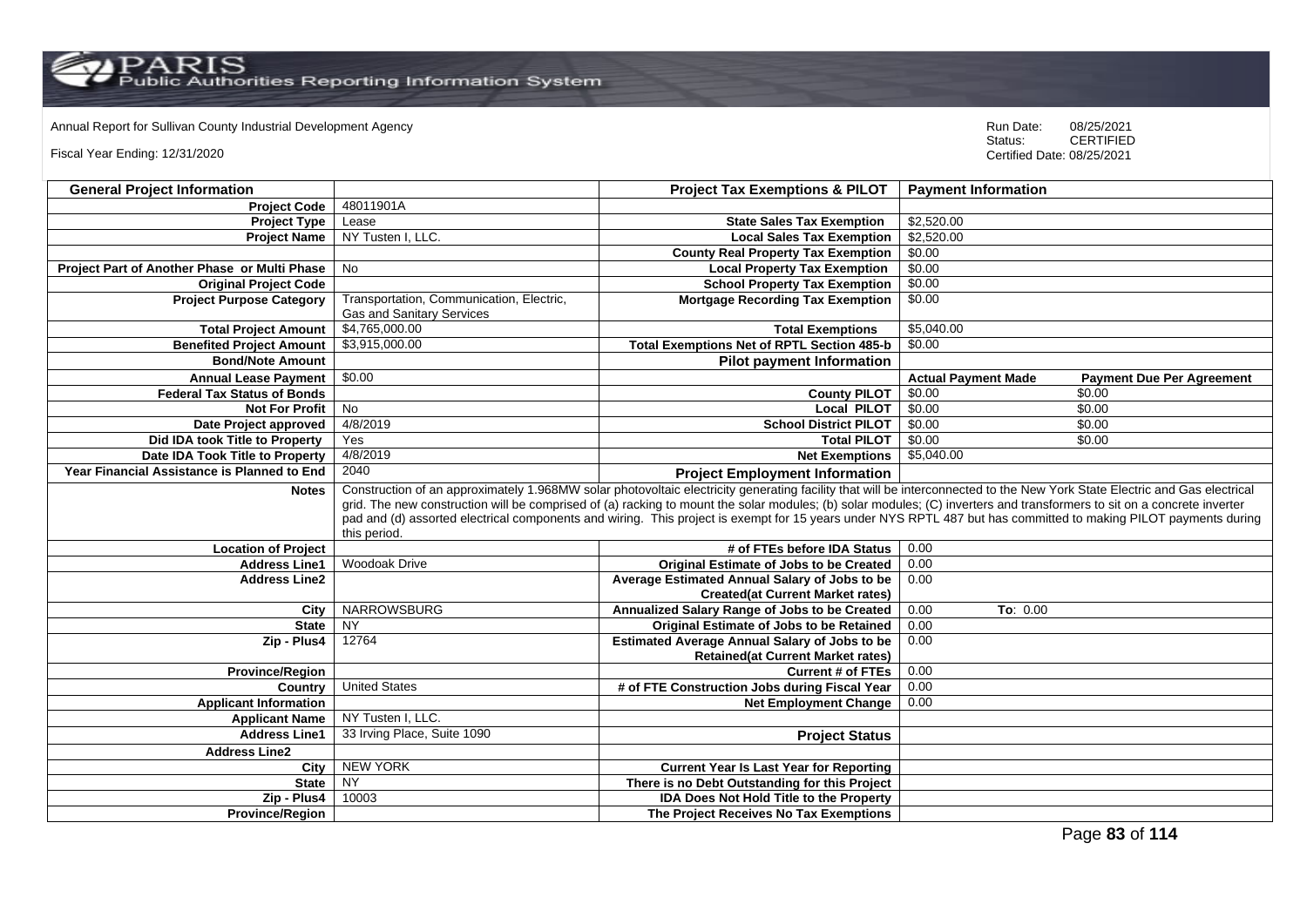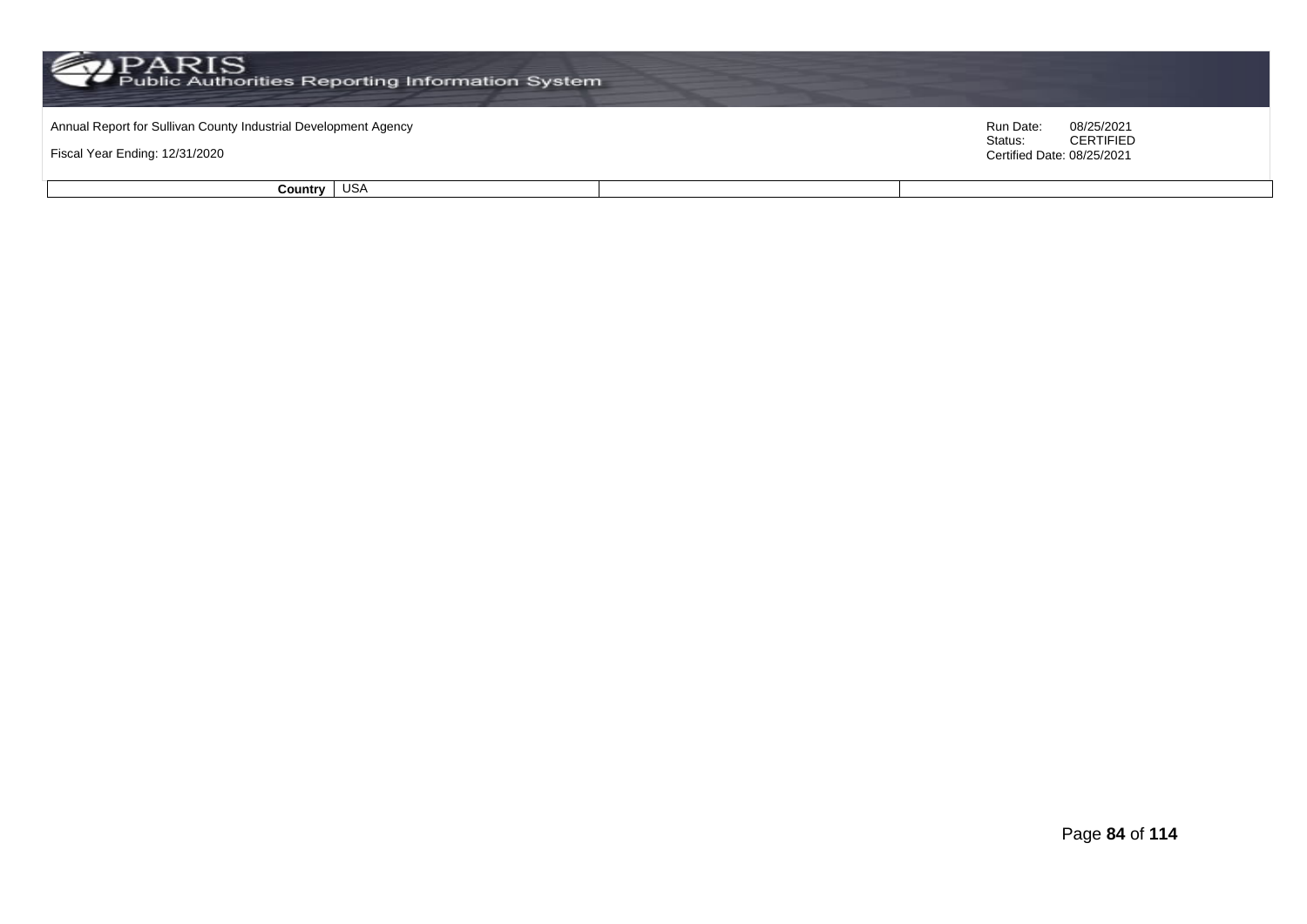$\operatorname{PARIS}_{\text{Public Authors}}$  Reporting Information System

# Annual Report for Sullivan County Industrial Development Agency<br>
Status: CERTIFIED

Fiscal Year Ending: 12/31/2020

| <b>General Project Information</b>           |                                                                                         | <b>Project Tax Exemptions &amp; PILOT</b>            | <b>Payment Information</b>                                     |
|----------------------------------------------|-----------------------------------------------------------------------------------------|------------------------------------------------------|----------------------------------------------------------------|
| <b>Project Code</b>                          | 48010507A                                                                               |                                                      |                                                                |
| <b>Project Type</b>                          | Lease                                                                                   | <b>State Sales Tax Exemption</b>                     | \$0.00                                                         |
| <b>Project Name</b>                          | Peck's Market of Jeffersonville                                                         | <b>Local Sales Tax Exemption</b>                     | \$0.00                                                         |
|                                              |                                                                                         | <b>County Real Property Tax Exemption</b>            | \$6,488.49                                                     |
| Project Part of Another Phase or Multi Phase | No                                                                                      | <b>Local Property Tax Exemption</b>                  | \$7,453.05                                                     |
| <b>Original Project Code</b>                 |                                                                                         | <b>School Property Tax Exemption</b>                 | \$11,778.79                                                    |
| <b>Project Purpose Category</b>              | Other Categories                                                                        | <b>Mortgage Recording Tax Exemption</b>              | \$0.00                                                         |
| <b>Total Project Amount</b>                  | \$880,000.00                                                                            | <b>Total Exemptions</b>                              | \$25,720.33                                                    |
| <b>Benefited Project Amount</b>              | \$660,000.00                                                                            | <b>Total Exemptions Net of RPTL Section 485-b</b>    | \$25,750.33                                                    |
| <b>Bond/Note Amount</b>                      |                                                                                         | <b>Pilot payment Information</b>                     |                                                                |
| <b>Annual Lease Payment</b>                  | \$1,500.00                                                                              |                                                      | <b>Actual Payment Made</b><br><b>Payment Due Per Agreement</b> |
| <b>Federal Tax Status of Bonds</b>           |                                                                                         | <b>County PILOT</b>                                  | \$5,222.23<br>\$5,222.23                                       |
| <b>Not For Profit</b>                        | No                                                                                      | <b>Local PILOT</b>                                   | \$5,998.56<br>\$5,998.56                                       |
| Date Project approved                        | 7/12/2005                                                                               | <b>School District PILOT</b>                         | \$9,480.10<br>\$9,480.10                                       |
| Did IDA took Title to Property               | Yes                                                                                     | <b>Total PILOT</b>                                   | \$20,700.89<br>\$20,700.89                                     |
| Date IDA Took Title to Property              | 9/8/2005                                                                                | <b>Net Exemptions</b>                                | \$5,019.44                                                     |
| Year Financial Assistance is Planned to End  | 2026                                                                                    | <b>Project Employment Information</b>                |                                                                |
| <b>Notes</b>                                 | Expansion and renovation of an existing grocery store in the Village of Jeffersonville. |                                                      |                                                                |
| <b>Location of Project</b>                   |                                                                                         | # of FTEs before IDA Status                          | 8.00                                                           |
| <b>Address Line1</b>                         | P.O. Box 593                                                                            | Original Estimate of Jobs to be Created              | 8.00                                                           |
| <b>Address Line2</b>                         |                                                                                         | Average Estimated Annual Salary of Jobs to be        | 25,000.00                                                      |
|                                              |                                                                                         | <b>Created(at Current Market rates)</b>              |                                                                |
| City                                         | <b>JEFFERSONVILLE</b>                                                                   | Annualized Salary Range of Jobs to be Created        | 25,000.00<br>To: 25,000.00                                     |
| <b>State</b>                                 | <b>NY</b>                                                                               | Original Estimate of Jobs to be Retained             | 8.00                                                           |
| Zip - Plus4                                  | 12748                                                                                   | <b>Estimated Average Annual Salary of Jobs to be</b> | 25,000.00                                                      |
|                                              |                                                                                         | <b>Retained(at Current Market rates)</b>             |                                                                |
| <b>Province/Region</b>                       |                                                                                         | <b>Current # of FTEs</b>                             | 20.00                                                          |
| Country                                      | <b>United States</b>                                                                    | # of FTE Construction Jobs during Fiscal Year        | 0.00                                                           |
| <b>Applicant Information</b>                 |                                                                                         | <b>Net Employment Change</b>                         | 12.00                                                          |
| <b>Applicant Name</b>                        | Peck's Market of Jeffersonville                                                         |                                                      |                                                                |
| <b>Address Line1</b>                         | P.O. Box 593                                                                            | <b>Project Status</b>                                |                                                                |
| <b>Address Line2</b>                         |                                                                                         |                                                      |                                                                |
| City                                         | <b>JEFFERSONVILLE</b>                                                                   | <b>Current Year Is Last Year for Reporting</b>       |                                                                |
| <b>State</b>                                 | <b>NY</b>                                                                               | There is no Debt Outstanding for this Project        |                                                                |
| Zip - Plus4                                  | 12748                                                                                   | <b>IDA Does Not Hold Title to the Property</b>       |                                                                |
| <b>Province/Region</b>                       |                                                                                         | The Project Receives No Tax Exemptions               |                                                                |
| Country                                      | <b>USA</b>                                                                              |                                                      |                                                                |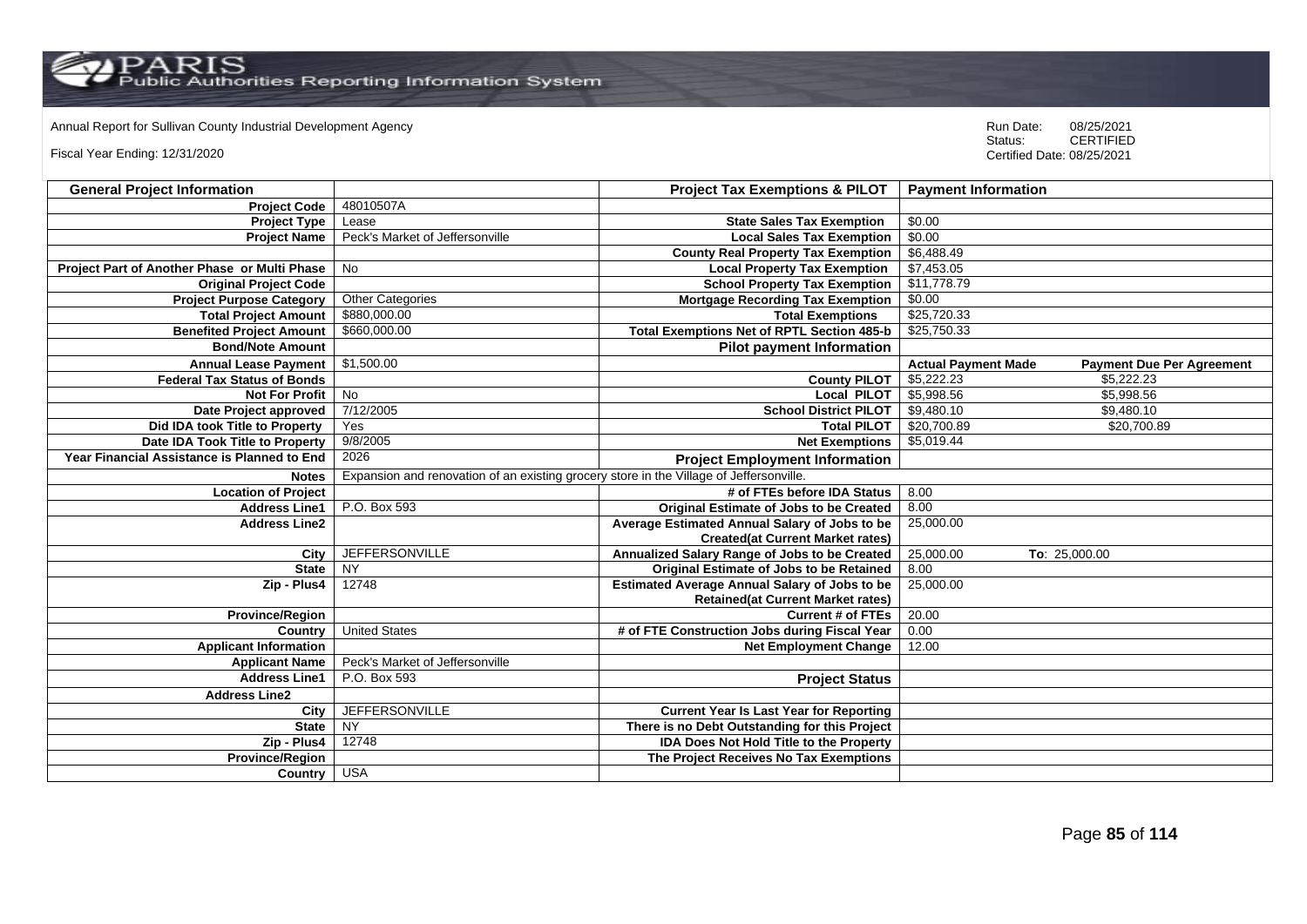# Annual Report for Sullivan County Industrial Development Agency<br>
Status: CERTIFIED

Fiscal Year Ending: 12/31/2020

| <b>General Project Information</b>           |                                                                      | <b>Project Tax Exemptions &amp; PILOT</b>                            | <b>Payment Information</b>                                                                                                                                              |
|----------------------------------------------|----------------------------------------------------------------------|----------------------------------------------------------------------|-------------------------------------------------------------------------------------------------------------------------------------------------------------------------|
| <b>Project Code</b>                          | 48010802A                                                            |                                                                      |                                                                                                                                                                         |
| <b>Project Type</b>                          | Lease                                                                | <b>State Sales Tax Exemption</b>                                     | \$0.00                                                                                                                                                                  |
| <b>Project Name</b>                          | Pestech Exterminating Inc.                                           | <b>Local Sales Tax Exemption</b>                                     | \$0.00                                                                                                                                                                  |
|                                              |                                                                      | <b>County Real Property Tax Exemption</b>                            | \$3,419.78                                                                                                                                                              |
| Project Part of Another Phase or Multi Phase | No                                                                   | <b>Local Property Tax Exemption</b>                                  | \$3,587.21                                                                                                                                                              |
| <b>Original Project Code</b>                 |                                                                      | <b>School Property Tax Exemption</b>                                 | \$11,479.29                                                                                                                                                             |
| <b>Project Purpose Category</b>              | Services                                                             | <b>Mortgage Recording Tax Exemption</b>                              | \$0.00                                                                                                                                                                  |
| <b>Total Project Amount</b>                  | \$675,000.00                                                         | <b>Total Exemptions</b>                                              | \$18,486.28                                                                                                                                                             |
| <b>Benefited Project Amount</b>              | \$675,000.00                                                         | <b>Total Exemptions Net of RPTL Section 485-b</b>                    | \$18,486.28                                                                                                                                                             |
| <b>Bond/Note Amount</b>                      |                                                                      | <b>Pilot payment Information</b>                                     |                                                                                                                                                                         |
| <b>Annual Lease Payment</b>                  | \$750.00                                                             |                                                                      | <b>Actual Payment Made</b><br><b>Payment Due Per Agreement</b>                                                                                                          |
| <b>Federal Tax Status of Bonds</b>           |                                                                      | <b>County PILOT</b>                                                  | \$1,983.64<br>\$1.983.64                                                                                                                                                |
| <b>Not For Profit</b>                        | <b>No</b>                                                            | <b>Local PILOT</b>                                                   | \$2,080.76<br>\$2,080.76                                                                                                                                                |
| Date Project approved                        | 6/19/2008                                                            | <b>School District PILOT</b>                                         | \$6,658.56<br>\$6,658.56                                                                                                                                                |
| Did IDA took Title to Property               | Yes                                                                  | <b>Total PILOT</b>                                                   | \$10,722.96<br>\$10,722.96                                                                                                                                              |
| Date IDA Took Title to Property              | 6/19/2008                                                            | <b>Net Exemptions</b>                                                | \$7,763.32                                                                                                                                                              |
| Year Financial Assistance is Planned to End  | 2019                                                                 | <b>Project Employment Information</b>                                |                                                                                                                                                                         |
| <b>Notes</b>                                 |                                                                      |                                                                      | New construction for office and warehouse space. On 4/10/17 a \$250,000 mortgage was approved to facilitate the project. Please note data entry error in year financial |
|                                              | assistance is planned to end: planned end year is 2029 and not 2019. |                                                                      |                                                                                                                                                                         |
| <b>Location of Project</b>                   |                                                                      | # of FTEs before IDA Status                                          | 10.00                                                                                                                                                                   |
| <b>Address Line1</b>                         | P.O. Box 391                                                         | <b>Original Estimate of Jobs to be Created</b>                       | 4.00                                                                                                                                                                    |
| <b>Address Line2</b>                         |                                                                      | Average Estimated Annual Salary of Jobs to be                        | 30,000.00                                                                                                                                                               |
|                                              |                                                                      | <b>Created(at Current Market rates)</b>                              |                                                                                                                                                                         |
| City                                         | <b>LIBERTY</b><br>$\overline{NY}$                                    | Annualized Salary Range of Jobs to be Created                        | 30,000.00<br>To: 30,000.00<br>10.00                                                                                                                                     |
| <b>State</b>                                 | 12754                                                                | <b>Original Estimate of Jobs to be Retained</b>                      |                                                                                                                                                                         |
| Zip - Plus4                                  |                                                                      | <b>Estimated Average Annual Salary of Jobs to be</b>                 | 30,000.00                                                                                                                                                               |
|                                              |                                                                      | <b>Retained(at Current Market rates)</b><br><b>Current # of FTEs</b> | 59.00                                                                                                                                                                   |
| <b>Province/Region</b><br>Country            | <b>United States</b>                                                 | # of FTE Construction Jobs during Fiscal Year                        | 0.00                                                                                                                                                                    |
| <b>Applicant Information</b>                 |                                                                      | <b>Net Employment Change</b>                                         | 49.00                                                                                                                                                                   |
| <b>Applicant Name</b>                        | Pestech Exterminating Inc.                                           |                                                                      |                                                                                                                                                                         |
| <b>Address Line1</b>                         | P.O. Box 391                                                         | <b>Project Status</b>                                                |                                                                                                                                                                         |
| <b>Address Line2</b>                         |                                                                      |                                                                      |                                                                                                                                                                         |
| City                                         | <b>LIBERTY</b>                                                       | <b>Current Year Is Last Year for Reporting</b>                       |                                                                                                                                                                         |
| <b>State</b>                                 | NY                                                                   | There is no Debt Outstanding for this Project                        |                                                                                                                                                                         |
| Zip - Plus4                                  | 12754                                                                | <b>IDA Does Not Hold Title to the Property</b>                       |                                                                                                                                                                         |
| <b>Province/Region</b>                       |                                                                      | The Project Receives No Tax Exemptions                               |                                                                                                                                                                         |
| Country                                      | <b>USA</b>                                                           |                                                                      |                                                                                                                                                                         |
|                                              |                                                                      |                                                                      |                                                                                                                                                                         |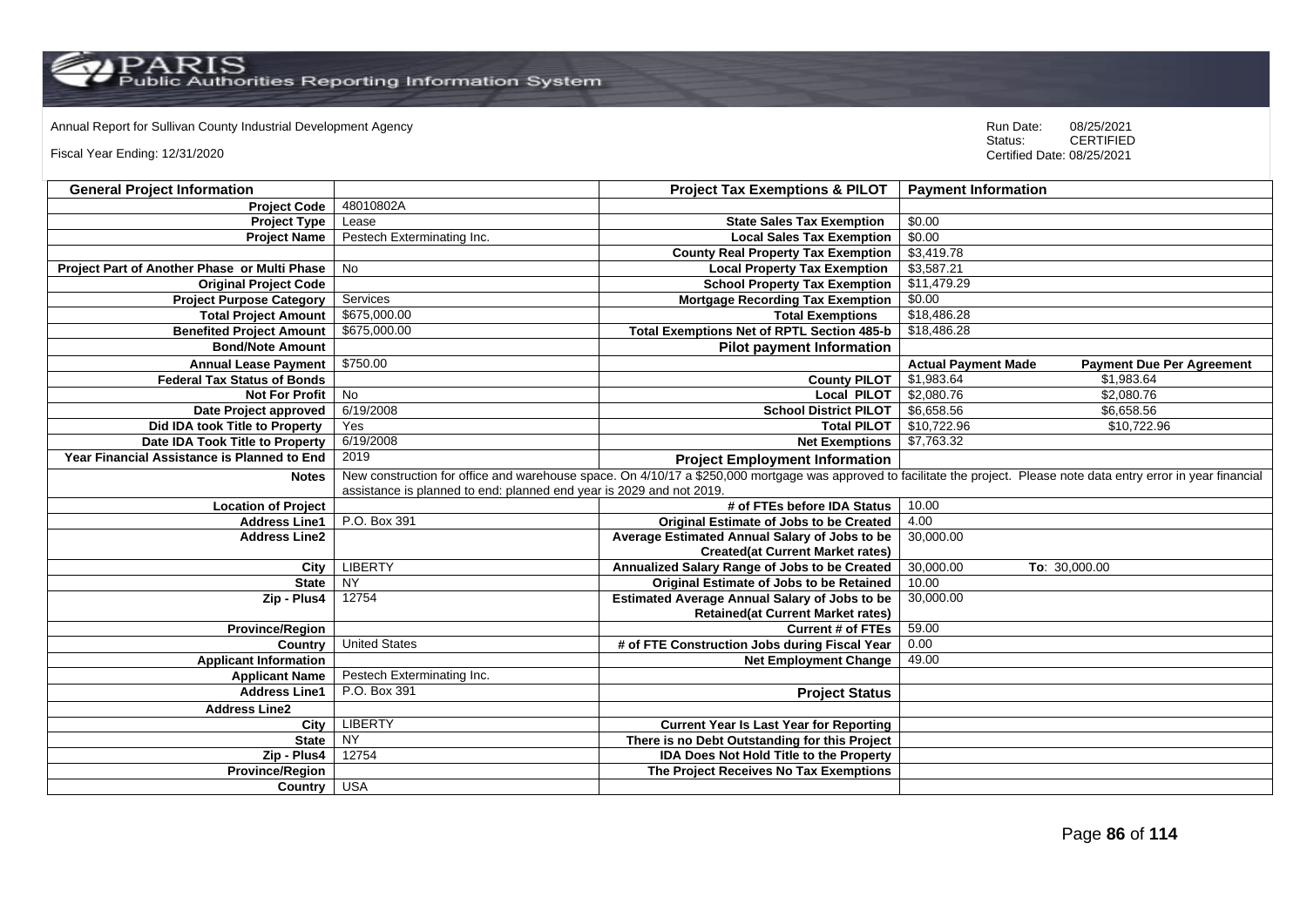# Annual Report for Sullivan County Industrial Development Agency<br>
Status: CERTIFIED

Fiscal Year Ending: 12/31/2020

| <b>General Project Information</b>           |                                 | <b>Project Tax Exemptions &amp; PILOT</b>                                                                                                                                                                                                                                                                                                    | <b>Payment Information</b> |                                  |
|----------------------------------------------|---------------------------------|----------------------------------------------------------------------------------------------------------------------------------------------------------------------------------------------------------------------------------------------------------------------------------------------------------------------------------------------|----------------------------|----------------------------------|
| <b>Project Code</b>                          | 48012001a                       |                                                                                                                                                                                                                                                                                                                                              |                            |                                  |
| <b>Project Type</b>                          | Lease                           | <b>State Sales Tax Exemption</b>                                                                                                                                                                                                                                                                                                             | \$0.00                     |                                  |
| <b>Project Name</b>                          | Psychedelic Solar LLC           | <b>Local Sales Tax Exemption</b>                                                                                                                                                                                                                                                                                                             | \$0.00                     |                                  |
|                                              |                                 | <b>County Real Property Tax Exemption</b>                                                                                                                                                                                                                                                                                                    | \$0.00                     |                                  |
| Project Part of Another Phase or Multi Phase | No                              | <b>Local Property Tax Exemption</b>                                                                                                                                                                                                                                                                                                          | \$0.00                     |                                  |
| <b>Original Project Code</b>                 |                                 | <b>School Property Tax Exemption</b>                                                                                                                                                                                                                                                                                                         | \$0.00                     |                                  |
| <b>Project Purpose Category</b>              | Clean Energy                    | <b>Mortgage Recording Tax Exemption</b>                                                                                                                                                                                                                                                                                                      | \$0.00                     |                                  |
| <b>Total Project Amount</b>                  | \$6,639,000.00                  | <b>Total Exemptions</b>                                                                                                                                                                                                                                                                                                                      | \$0.00                     |                                  |
| <b>Benefited Project Amount</b>              | \$6,175,000.00                  | <b>Total Exemptions Net of RPTL Section 485-b</b>                                                                                                                                                                                                                                                                                            | \$0.00                     |                                  |
| <b>Bond/Note Amount</b>                      |                                 | <b>Pilot payment Information</b>                                                                                                                                                                                                                                                                                                             |                            |                                  |
| <b>Annual Lease Payment</b>                  | \$0.00                          |                                                                                                                                                                                                                                                                                                                                              | <b>Actual Payment Made</b> | <b>Payment Due Per Agreement</b> |
| <b>Federal Tax Status of Bonds</b>           |                                 | <b>County PILOT</b>                                                                                                                                                                                                                                                                                                                          | \$0.00                     | \$0.00                           |
| <b>Not For Profit</b>                        | <b>No</b>                       | <b>Local PILOT</b>                                                                                                                                                                                                                                                                                                                           | \$0.00                     | \$0.00                           |
| Date Project approved                        | 3/9/2020                        | <b>School District PILOT</b>                                                                                                                                                                                                                                                                                                                 | \$0.00                     | \$0.00                           |
| Did IDA took Title to Property               | Yes                             | <b>Total PILOT</b>                                                                                                                                                                                                                                                                                                                           | \$0.00                     | \$0.00                           |
| Date IDA Took Title to Property              | 12/1/2020                       | <b>Net Exemptions</b>                                                                                                                                                                                                                                                                                                                        | \$0.00                     |                                  |
| Year Financial Assistance is Planned to End  | 2041                            | <b>Project Employment Information</b>                                                                                                                                                                                                                                                                                                        |                            |                                  |
| <b>Notes</b>                                 |                                 | Construction of an approximately 2.7 MW solar photo-voltaic electricity generating facility. Upon completion of the facility's construction, project will be exempt from real<br>property taxes for fifteen years, under Section 487 of the NYS Real Property Tax Law. Project has committed to make PILOT payments during this time period. |                            |                                  |
| <b>Location of Project</b>                   |                                 | # of FTEs before IDA Status                                                                                                                                                                                                                                                                                                                  | 0.00                       |                                  |
| <b>Address Line1</b>                         | 608-636 Old White Lake Turnpike | <b>Original Estimate of Jobs to be Created</b>                                                                                                                                                                                                                                                                                               | 1.00                       |                                  |
| <b>Address Line2</b>                         |                                 | Average Estimated Annual Salary of Jobs to be                                                                                                                                                                                                                                                                                                | 20,000.00                  |                                  |
|                                              |                                 | <b>Created(at Current Market rates)</b>                                                                                                                                                                                                                                                                                                      |                            |                                  |
| City                                         | <b>SWAN LAKE</b>                | Annualized Salary Range of Jobs to be Created                                                                                                                                                                                                                                                                                                | 20,000.00                  | To: 20,000.00                    |
| <b>State</b>                                 | NY                              | Original Estimate of Jobs to be Retained                                                                                                                                                                                                                                                                                                     | 0.00                       |                                  |
| Zip - Plus4                                  | 12783                           | <b>Estimated Average Annual Salary of Jobs to be</b>                                                                                                                                                                                                                                                                                         | 0.00                       |                                  |
|                                              |                                 | <b>Retained(at Current Market rates)</b>                                                                                                                                                                                                                                                                                                     |                            |                                  |
| <b>Province/Region</b>                       |                                 | <b>Current # of FTEs</b>                                                                                                                                                                                                                                                                                                                     | 0.00                       |                                  |
| Country                                      | <b>United States</b>            | # of FTE Construction Jobs during Fiscal Year                                                                                                                                                                                                                                                                                                | 0.00                       |                                  |
| <b>Applicant Information</b>                 |                                 | <b>Net Employment Change</b>                                                                                                                                                                                                                                                                                                                 | 0.00                       |                                  |
| <b>Applicant Name</b>                        | Psychedelic Solar LLC           |                                                                                                                                                                                                                                                                                                                                              |                            |                                  |
| <b>Address Line1</b>                         | 400 Market Industrial Park      | <b>Project Status</b>                                                                                                                                                                                                                                                                                                                        |                            |                                  |
| <b>Address Line2</b>                         |                                 |                                                                                                                                                                                                                                                                                                                                              |                            |                                  |
| City                                         | <b>WAPPINGERS FALLS</b>         | <b>Current Year Is Last Year for Reporting</b>                                                                                                                                                                                                                                                                                               |                            |                                  |
| <b>State</b>                                 | <b>NY</b>                       | There is no Debt Outstanding for this Project                                                                                                                                                                                                                                                                                                |                            |                                  |
| Zip - Plus4                                  | 12590                           | <b>IDA Does Not Hold Title to the Property</b>                                                                                                                                                                                                                                                                                               |                            |                                  |
| <b>Province/Region</b>                       |                                 | The Project Receives No Tax Exemptions                                                                                                                                                                                                                                                                                                       |                            |                                  |
| Country USA                                  |                                 |                                                                                                                                                                                                                                                                                                                                              |                            |                                  |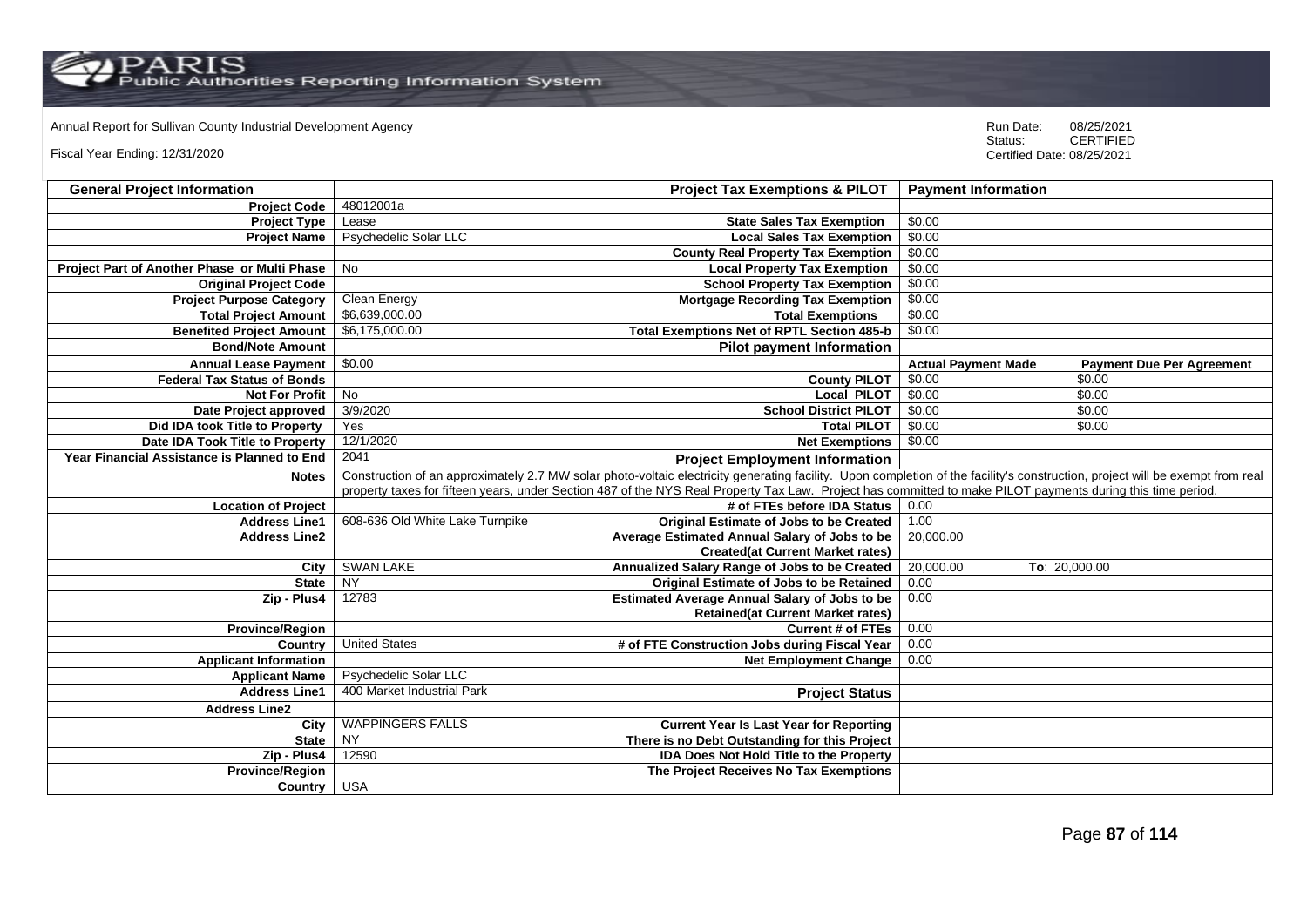# Annual Report for Sullivan County Industrial Development Agency<br>
Status: CERTIFIED

Fiscal Year Ending: 12/31/2020

| <b>General Project Information</b>           |                                       | <b>Project Tax Exemptions &amp; PILOT</b>                                                                                                                | <b>Payment Information</b>                                     |
|----------------------------------------------|---------------------------------------|----------------------------------------------------------------------------------------------------------------------------------------------------------|----------------------------------------------------------------|
| <b>Project Code</b>                          | 48012004A                             |                                                                                                                                                          |                                                                |
| <b>Project Type</b>                          | Lease                                 | <b>State Sales Tax Exemption</b>                                                                                                                         | \$0.00                                                         |
| <b>Project Name</b>                          | RGG Realty LLC/ Columbia Ice and Cold | <b>Local Sales Tax Exemption</b>                                                                                                                         | \$0.00                                                         |
|                                              | Storage                               |                                                                                                                                                          |                                                                |
|                                              |                                       | <b>County Real Property Tax Exemption</b>                                                                                                                | \$0.00                                                         |
| Project Part of Another Phase or Multi Phase | <b>No</b>                             | <b>Local Property Tax Exemption</b>                                                                                                                      | \$0.00                                                         |
| <b>Original Project Code</b>                 |                                       | <b>School Property Tax Exemption</b>                                                                                                                     | \$0.00                                                         |
| <b>Project Purpose Category</b>              | Other Categories                      | <b>Mortgage Recording Tax Exemption</b>                                                                                                                  | \$3,150.00                                                     |
| <b>Total Project Amount</b>                  | \$1,452,750.00                        | <b>Total Exemptions</b>                                                                                                                                  | \$3,150.00                                                     |
| <b>Benefited Project Amount</b>              | \$1,332,750.00                        | Total Exemptions Net of RPTL Section 485-b                                                                                                               | \$0.00                                                         |
| <b>Bond/Note Amount</b>                      |                                       | <b>Pilot payment Information</b>                                                                                                                         |                                                                |
| <b>Annual Lease Payment</b>                  | \$3,600.00                            |                                                                                                                                                          | <b>Actual Payment Made</b><br><b>Payment Due Per Agreement</b> |
| <b>Federal Tax Status of Bonds</b>           |                                       | <b>County PILOT</b>                                                                                                                                      | \$0.00<br>\$0.00                                               |
| <b>Not For Profit</b>                        | No                                    | Local PILOT                                                                                                                                              | \$0.00<br>\$0.00                                               |
| Date Project approved                        | 7/13/2020                             | <b>School District PILOT</b>                                                                                                                             | \$0.00<br>\$0.00                                               |
| Did IDA took Title to Property               | Yes                                   | <b>Total PILOT</b>                                                                                                                                       | \$0.00<br>\$0.00                                               |
| Date IDA Took Title to Property              | 11/17/2020                            | <b>Net Exemptions</b>                                                                                                                                    | \$3,150.00                                                     |
| Year Financial Assistance is Planned to End  | 2041                                  | <b>Project Employment Information</b>                                                                                                                    |                                                                |
| <b>Notes</b>                                 |                                       | Renovation of an existing approximately 22,000 square foot building to include an ice distribution facility with associated office space and break room. |                                                                |
| <b>Location of Project</b>                   |                                       | # of FTEs before IDA Status                                                                                                                              | 0.00                                                           |
| <b>Address Line1</b>                         | 33 Plaza Drive                        | <b>Original Estimate of Jobs to be Created</b>                                                                                                           | 5.00                                                           |
| <b>Address Line2</b>                         |                                       | Average Estimated Annual Salary of Jobs to be                                                                                                            | 42,800.00                                                      |
|                                              |                                       | <b>Created(at Current Market rates)</b>                                                                                                                  |                                                                |
| City                                         | <b>MONTICELLO</b>                     | Annualized Salary Range of Jobs to be Created                                                                                                            | 42,800.00<br>To: 42,800.00                                     |
| <b>State</b>                                 | <b>NY</b>                             | <b>Original Estimate of Jobs to be Retained</b>                                                                                                          | 0.00                                                           |
| Zip - Plus4                                  | 12701                                 | <b>Estimated Average Annual Salary of Jobs to be</b>                                                                                                     | 0.00                                                           |
|                                              |                                       | <b>Retained(at Current Market rates)</b>                                                                                                                 |                                                                |
| Province/Region                              |                                       | <b>Current # of FTEs</b>                                                                                                                                 | 0.00                                                           |
| Country                                      | <b>United States</b>                  | # of FTE Construction Jobs during Fiscal Year                                                                                                            | 0.00                                                           |
| <b>Applicant Information</b>                 |                                       | <b>Net Employment Change</b>                                                                                                                             | 0.00                                                           |
| <b>Applicant Name</b>                        | <b>RGG Realty LLC</b>                 |                                                                                                                                                          |                                                                |
| <b>Address Line1</b>                         | 171 E Industry Court                  | <b>Project Status</b>                                                                                                                                    |                                                                |
| <b>Address Line2</b>                         |                                       |                                                                                                                                                          |                                                                |
| City                                         | <b>DEER PARK</b>                      | <b>Current Year Is Last Year for Reporting</b>                                                                                                           |                                                                |
| <b>State</b>                                 | $\overline{\mathsf{N}^{\mathsf{Y}}}$  | There is no Debt Outstanding for this Project                                                                                                            |                                                                |
| Zip - Plus4                                  | 11729                                 | IDA Does Not Hold Title to the Property                                                                                                                  |                                                                |
| <b>Province/Region</b>                       |                                       | The Project Receives No Tax Exemptions                                                                                                                   |                                                                |
| Country                                      | <b>USA</b>                            |                                                                                                                                                          |                                                                |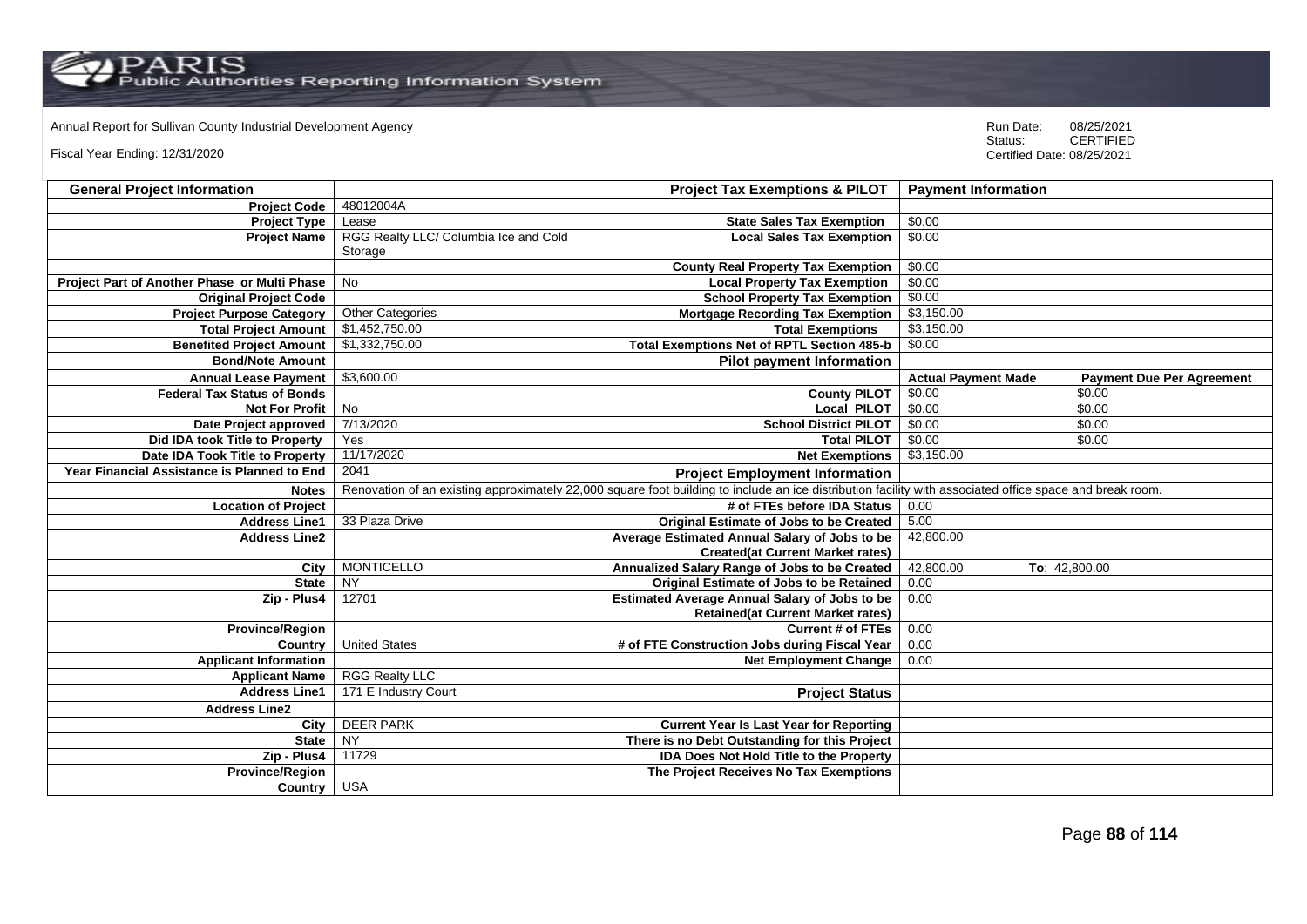# Annual Report for Sullivan County Industrial Development Agency<br>
Status: CERTIFIED

Fiscal Year Ending: 12/31/2020

| <b>General Project Information</b>           |                            | <b>Project Tax Exemptions &amp; PILOT</b>                                                                                  | <b>Payment Information</b>                                                                                                                                            |
|----------------------------------------------|----------------------------|----------------------------------------------------------------------------------------------------------------------------|-----------------------------------------------------------------------------------------------------------------------------------------------------------------------|
| <b>Project Code</b>                          | 48011202A                  |                                                                                                                            |                                                                                                                                                                       |
| <b>Project Type</b>                          | Lease                      | <b>State Sales Tax Exemption</b>                                                                                           | \$0.00                                                                                                                                                                |
| <b>Project Name</b>                          | <b>RHH Land LLC</b>        | <b>Local Sales Tax Exemption</b>                                                                                           | \$0.00                                                                                                                                                                |
|                                              |                            | <b>County Real Property Tax Exemption</b>                                                                                  | \$19,712.93                                                                                                                                                           |
| Project Part of Another Phase or Multi Phase | <b>No</b>                  | <b>Local Property Tax Exemption</b>                                                                                        | $\overline{$8,828.75}$                                                                                                                                                |
| <b>Original Project Code</b>                 |                            | <b>School Property Tax Exemption</b>                                                                                       | \$42,203.41                                                                                                                                                           |
| <b>Project Purpose Category</b>              | Services                   | <b>Mortgage Recording Tax Exemption</b>                                                                                    | \$0.00                                                                                                                                                                |
| <b>Total Project Amount</b>                  | \$2,000,000.00             | <b>Total Exemptions</b>                                                                                                    | \$70,745.09                                                                                                                                                           |
| <b>Benefited Project Amount</b>              | $\overline{$1,200,000.00}$ | <b>Total Exemptions Net of RPTL Section 485-b</b>                                                                          | \$70,745.09                                                                                                                                                           |
| <b>Bond/Note Amount</b>                      |                            | <b>Pilot payment Information</b>                                                                                           |                                                                                                                                                                       |
| <b>Annual Lease Payment</b>                  | \$2,000.00                 |                                                                                                                            | <b>Actual Payment Made</b><br><b>Payment Due Per Agreement</b>                                                                                                        |
| <b>Federal Tax Status of Bonds</b>           |                            | <b>County PILOT</b>                                                                                                        | \$12,703.56<br>\$12,703.56                                                                                                                                            |
| <b>Not For Profit</b>                        | $\overline{N}$             | <b>Local PILOT</b>                                                                                                         | \$5,689.50<br>\$5,689.50                                                                                                                                              |
| Date Project approved                        | 4/17/2012                  | <b>School District PILOT</b>                                                                                               | \$27,197.06<br>\$27,197.06                                                                                                                                            |
| Did IDA took Title to Property               | Yes                        | <b>Total PILOT</b>                                                                                                         | \$45,590.12<br>\$45,590.12                                                                                                                                            |
| Date IDA Took Title to Property              | 4/21/2012                  | <b>Net Exemptions</b>                                                                                                      | \$25,154.97                                                                                                                                                           |
| Year Financial Assistance is Planned to End  | 2027                       | <b>Project Employment Information</b>                                                                                      |                                                                                                                                                                       |
| <b>Notes</b>                                 |                            |                                                                                                                            | Acquistion, reconstruction, equipping of a vacant 74 room hotel. PILOT starts in 2013. The project was terminated on 12/22/20. The project terminated before the IDA  |
|                                              |                            |                                                                                                                            | issued 2021 PILOT bills, and this project will pay a 2021 PILOT to the Monticello Central School District covering a portion of the 2020-2021 school year. 2021 PILOT |
|                                              |                            | information will be reported in the FY 2021 PARIS report, and 2021 will be the last PARIS reporting year for this project. |                                                                                                                                                                       |
| <b>Location of Project</b>                   |                            | # of FTEs before IDA Status                                                                                                | 0.00                                                                                                                                                                  |
| <b>Address Line1</b>                         | 283 Rock Hill Drive        | <b>Original Estimate of Jobs to be Created</b>                                                                             | 6.00                                                                                                                                                                  |
| <b>Address Line2</b>                         |                            | Average Estimated Annual Salary of Jobs to be                                                                              | 35,000.00                                                                                                                                                             |
|                                              |                            | <b>Created(at Current Market rates)</b>                                                                                    |                                                                                                                                                                       |
| City                                         | <b>ROCK HILL</b>           | Annualized Salary Range of Jobs to be Created                                                                              | 35,000.00<br>To: 35,000.00                                                                                                                                            |
| <b>State</b>                                 | NY                         | Original Estimate of Jobs to be Retained                                                                                   | 0.00                                                                                                                                                                  |
| Zip - Plus4                                  | 12775                      | <b>Estimated Average Annual Salary of Jobs to be</b>                                                                       | 0.00                                                                                                                                                                  |
|                                              |                            | <b>Retained(at Current Market rates)</b>                                                                                   |                                                                                                                                                                       |
| <b>Province/Region</b>                       |                            | <b>Current # of FTEs</b>                                                                                                   | 12.00                                                                                                                                                                 |
| Country                                      | <b>United States</b>       | # of FTE Construction Jobs during Fiscal Year                                                                              | 0.00                                                                                                                                                                  |
| <b>Applicant Information</b>                 |                            | <b>Net Employment Change</b>                                                                                               | 12.00                                                                                                                                                                 |
| <b>Applicant Name</b>                        | RHH Land, LLC              |                                                                                                                            |                                                                                                                                                                       |
| <b>Address Line1</b>                         | 283 Rock Hill Drive        | <b>Project Status</b>                                                                                                      |                                                                                                                                                                       |
| <b>Address Line2</b>                         |                            |                                                                                                                            |                                                                                                                                                                       |
| City                                         | <b>ROCK HILL</b>           | <b>Current Year Is Last Year for Reporting</b>                                                                             |                                                                                                                                                                       |
| <b>State</b>                                 | $\overline{NY}$            | There is no Debt Outstanding for this Project                                                                              |                                                                                                                                                                       |
| Zip - Plus4                                  | 12775                      | <b>IDA Does Not Hold Title to the Property</b>                                                                             |                                                                                                                                                                       |
| <b>Province/Region</b>                       |                            | The Project Receives No Tax Exemptions                                                                                     |                                                                                                                                                                       |
| Country USA                                  |                            |                                                                                                                            |                                                                                                                                                                       |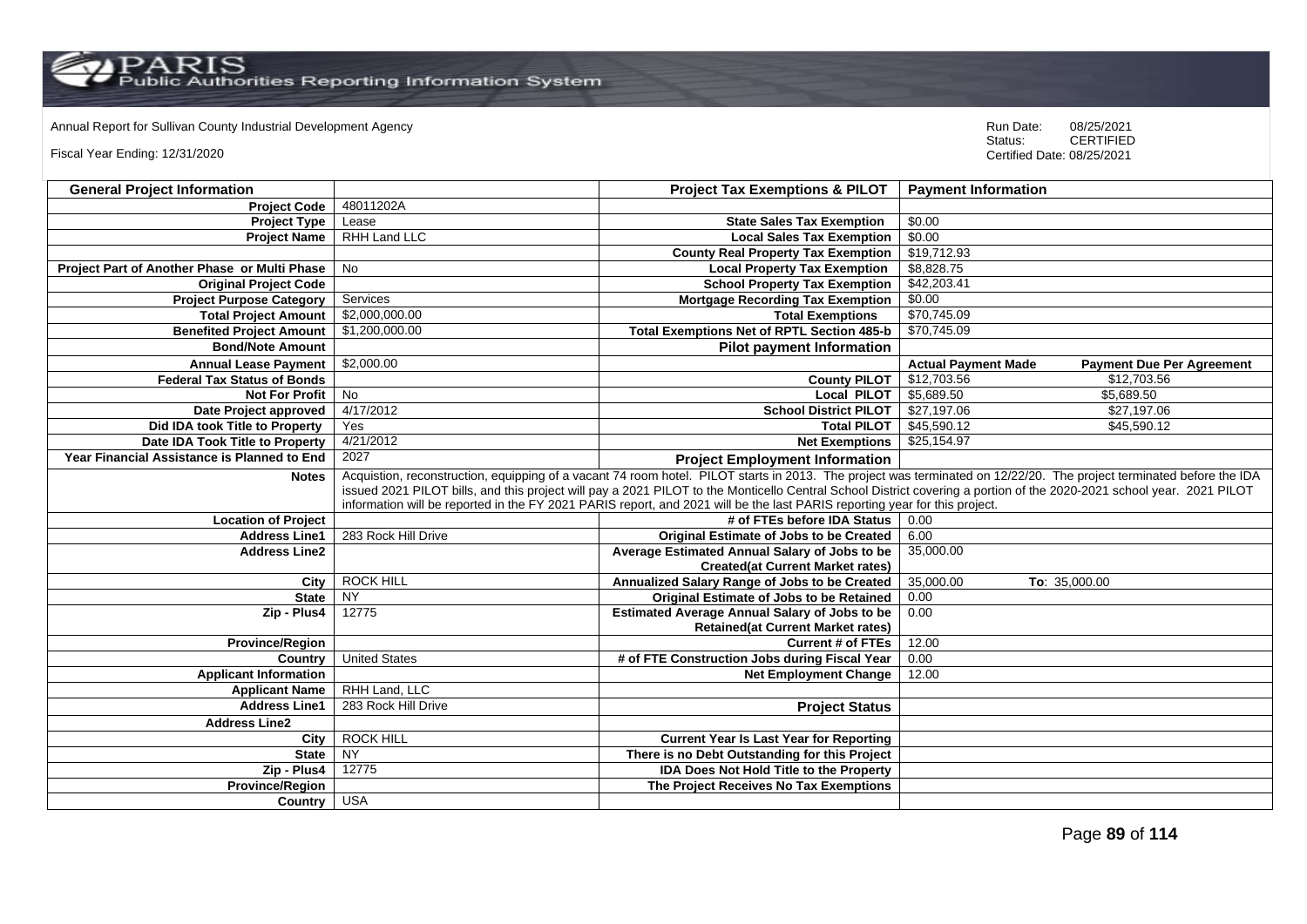$\operatorname{PARS}$  PARIS<br>Public Authorities Reporting Information System

# Annual Report for Sullivan County Industrial Development Agency<br>
Status: CERTIFIED

Fiscal Year Ending: 12/31/2020

| <b>General Project Information</b>           |                                    | <b>Project Tax Exemptions &amp; PILOT</b>                                                                                                       | <b>Payment Information</b>                                                                                                                                       |
|----------------------------------------------|------------------------------------|-------------------------------------------------------------------------------------------------------------------------------------------------|------------------------------------------------------------------------------------------------------------------------------------------------------------------|
| <b>Project Code</b>                          | 48011505A                          |                                                                                                                                                 |                                                                                                                                                                  |
| <b>Project Type</b>                          | Lease                              | <b>State Sales Tax Exemption</b>                                                                                                                | \$0.00                                                                                                                                                           |
| <b>Project Name</b>                          | RJ Baker Corp. / Beaverkill Studio | <b>Local Sales Tax Exemption</b>                                                                                                                | \$0.00                                                                                                                                                           |
|                                              |                                    | <b>County Real Property Tax Exemption</b>                                                                                                       | \$3,252.03                                                                                                                                                       |
| Project Part of Another Phase or Multi Phase | No                                 | <b>Local Property Tax Exemption</b>                                                                                                             | \$3,411.25                                                                                                                                                       |
| <b>Original Project Code</b>                 |                                    | <b>School Property Tax Exemption</b>                                                                                                            | \$10,916.19                                                                                                                                                      |
| <b>Project Purpose Category</b>              | Services                           | <b>Mortgage Recording Tax Exemption</b>                                                                                                         | \$0.00                                                                                                                                                           |
| <b>Total Project Amount</b>                  | \$1,820,000.00                     | <b>Total Exemptions</b>                                                                                                                         | \$17,579.47                                                                                                                                                      |
| <b>Benefited Project Amount</b>              | \$1,820,000.00                     | <b>Total Exemptions Net of RPTL Section 485-b</b>                                                                                               | \$15,325.65                                                                                                                                                      |
| <b>Bond/Note Amount</b>                      |                                    | <b>Pilot payment Information</b>                                                                                                                |                                                                                                                                                                  |
| <b>Annual Lease Payment</b>                  | \$5,000.00                         |                                                                                                                                                 | <b>Actual Payment Made</b><br><b>Payment Due Per Agreement</b>                                                                                                   |
| <b>Federal Tax Status of Bonds</b>           |                                    | <b>County PILOT</b>                                                                                                                             | \$1,917.34<br>\$1,917.34                                                                                                                                         |
| <b>Not For Profit</b>                        | $\overline{N}$                     | <b>Local PILOT</b>                                                                                                                              | \$2,011.21<br>\$2,011.21                                                                                                                                         |
| Date Project approved                        | 12/14/2015                         | <b>School District PILOT</b>                                                                                                                    | \$6,435.99<br>\$6,435.99                                                                                                                                         |
| Did IDA took Title to Property               | No.                                | <b>Total PILOT</b>                                                                                                                              | \$10,364.54<br>\$10,364.54                                                                                                                                       |
| Date IDA Took Title to Property              |                                    | <b>Net Exemptions</b>                                                                                                                           | \$7,214.93                                                                                                                                                       |
| Year Financial Assistance is Planned to End  | 2036                               | <b>Project Employment Information</b>                                                                                                           |                                                                                                                                                                  |
| <b>Notes</b>                                 |                                    |                                                                                                                                                 | Continued renovation and equipping of a recording studio and the reuse of an existing adjoining restaurant that combines lodging with film and media production. |
|                                              |                                    |                                                                                                                                                 | PILOT starts in 2017. Please note that the Annual Lease Payment does not reflect the true value. The Annual Lease payment is \$1,500.00. On 11/9/20 the IDA      |
|                                              |                                    | approved an amendment to the PILOT terms, to waive the full-time employment goal for two one-year periods, 10/1/19-9/30/20 and 10/1/20-9/30/21. |                                                                                                                                                                  |
| <b>Location of Project</b>                   |                                    | # of FTEs before IDA Status                                                                                                                     | 1.00                                                                                                                                                             |
| <b>Address Line1</b>                         | 36/38 Main Street                  | <b>Original Estimate of Jobs to be Created</b>                                                                                                  | 3.00                                                                                                                                                             |
| <b>Address Line2</b>                         |                                    | Average Estimated Annual Salary of Jobs to be                                                                                                   | 50,000.00                                                                                                                                                        |
|                                              |                                    | <b>Created(at Current Market rates)</b>                                                                                                         |                                                                                                                                                                  |
| City                                         | <b>PARKSVILLE</b>                  | Annualized Salary Range of Jobs to be Created                                                                                                   | 50,000.00<br>To: 50,000.00                                                                                                                                       |
| <b>State</b>                                 | <b>NY</b>                          | <b>Original Estimate of Jobs to be Retained</b>                                                                                                 | 1.00                                                                                                                                                             |
| Zip - Plus4                                  | 12768                              | <b>Estimated Average Annual Salary of Jobs to be</b>                                                                                            | 50,000.00                                                                                                                                                        |
|                                              |                                    | <b>Retained(at Current Market rates)</b>                                                                                                        |                                                                                                                                                                  |
| <b>Province/Region</b>                       |                                    | <b>Current # of FTEs</b>                                                                                                                        | 2.00                                                                                                                                                             |
| Country                                      | <b>United States</b>               | # of FTE Construction Jobs during Fiscal Year                                                                                                   | 0.00                                                                                                                                                             |
| <b>Applicant Information</b>                 |                                    | <b>Net Employment Change</b>                                                                                                                    | 1.00                                                                                                                                                             |
| <b>Applicant Name</b>                        | RJ Baker Corp.                     |                                                                                                                                                 |                                                                                                                                                                  |
| <b>Address Line1</b>                         | 437 East 9th Street                | <b>Project Status</b>                                                                                                                           |                                                                                                                                                                  |
| <b>Address Line2</b>                         |                                    |                                                                                                                                                 |                                                                                                                                                                  |
| City                                         | <b>NEW YORK</b>                    | <b>Current Year Is Last Year for Reporting</b>                                                                                                  |                                                                                                                                                                  |
| <b>State</b>                                 | NY                                 | There is no Debt Outstanding for this Project                                                                                                   |                                                                                                                                                                  |
| Zip - Plus4                                  | 10009                              | IDA Does Not Hold Title to the Property                                                                                                         |                                                                                                                                                                  |
| <b>Province/Region</b>                       |                                    | The Project Receives No Tax Exemptions                                                                                                          |                                                                                                                                                                  |
| Country                                      | <b>USA</b>                         |                                                                                                                                                 |                                                                                                                                                                  |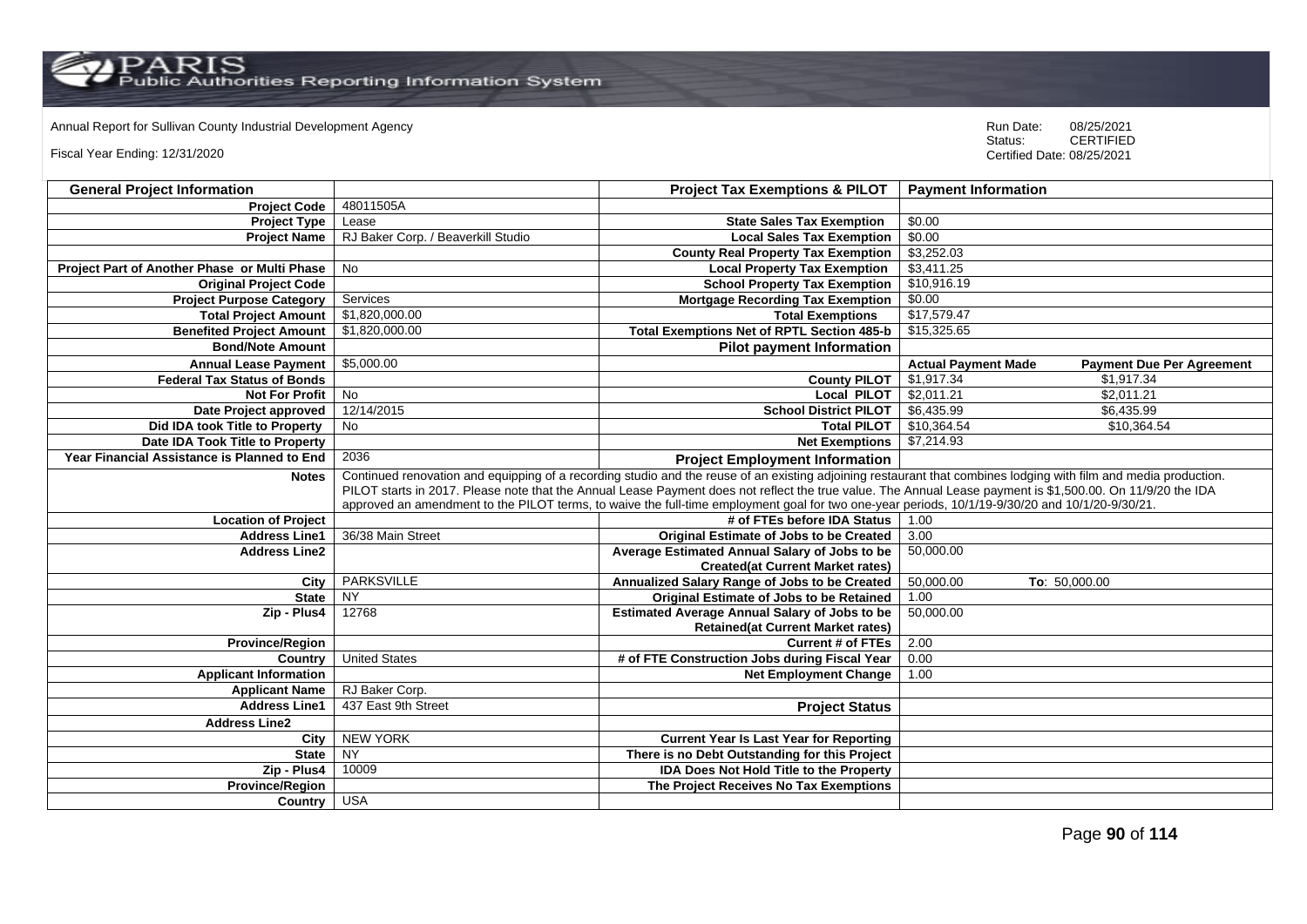$\operatorname{PARIS}_{\text{Public Authors}}$  Reporting Information System

# Annual Report for Sullivan County Industrial Development Agency<br>
Status: CERTIFIED

Fiscal Year Ending: 12/31/2020

| <b>General Project Information</b>           |                                  | <b>Project Tax Exemptions &amp; PILOT</b>                                                              | <b>Payment Information</b>                                     |
|----------------------------------------------|----------------------------------|--------------------------------------------------------------------------------------------------------|----------------------------------------------------------------|
| <b>Project Code</b>                          | 48010506A                        |                                                                                                        |                                                                |
| <b>Project Type</b>                          | Lease                            | <b>State Sales Tax Exemption</b>                                                                       | \$0.00                                                         |
| <b>Project Name</b>                          | Regency Manor Senior Housing LLC | <b>Local Sales Tax Exemption</b>                                                                       | \$0.00                                                         |
|                                              |                                  | <b>County Real Property Tax Exemption</b>                                                              | \$23,533.13                                                    |
| Project Part of Another Phase or Multi Phase | <b>No</b>                        | <b>Local Property Tax Exemption</b>                                                                    | \$61,928.29                                                    |
| <b>Original Project Code</b>                 |                                  | <b>School Property Tax Exemption</b>                                                                   | \$50,382.08                                                    |
| <b>Project Purpose Category</b>              | <b>Other Categories</b>          | <b>Mortgage Recording Tax Exemption</b>                                                                | \$0.00                                                         |
| <b>Total Project Amount</b>                  | \$7,250,000.00                   | <b>Total Exemptions</b>                                                                                | \$135,843.50                                                   |
| <b>Benefited Project Amount</b>              | \$5,437,500.00                   | <b>Total Exemptions Net of RPTL Section 485-b</b>                                                      | \$135,843.50                                                   |
| <b>Bond/Note Amount</b>                      |                                  | <b>Pilot payment Information</b>                                                                       |                                                                |
| <b>Annual Lease Payment</b>                  | \$0.00                           |                                                                                                        | <b>Actual Payment Made</b><br><b>Payment Due Per Agreement</b> |
| <b>Federal Tax Status of Bonds</b>           |                                  | <b>County PILOT</b>                                                                                    | \$3,006.60<br>\$3,006.60                                       |
| <b>Not For Profit</b>                        | No                               | <b>Local PILOT</b>                                                                                     | \$7,911.98<br>\$7,911.98                                       |
| Date Project approved                        | 2/26/2005                        | <b>School District PILOT</b>                                                                           | \$6,436.83<br>\$6,436.83                                       |
| Did IDA took Title to Property               | Yes                              | <b>Total PILOT</b>                                                                                     | \$17,355.41<br>\$17,355.41                                     |
| Date IDA Took Title to Property              | 11/10/2005                       | <b>Net Exemptions</b>                                                                                  | \$118,488.09                                                   |
| Year Financial Assistance is Planned to End  | 2031                             | <b>Project Employment Information</b>                                                                  |                                                                |
| <b>Notes</b>                                 |                                  | Construction of affordable senior housing complex consisting of 75 units in the Village of Monticello. |                                                                |
| <b>Location of Project</b>                   |                                  | # of FTEs before IDA Status                                                                            | 0.00                                                           |
| <b>Address Line1</b>                         | <b>Sturgis Road</b>              | Original Estimate of Jobs to be Created                                                                | 3.00                                                           |
| <b>Address Line2</b>                         |                                  | Average Estimated Annual Salary of Jobs to be                                                          | 45,000.00                                                      |
|                                              |                                  | <b>Created(at Current Market rates)</b>                                                                |                                                                |
| City                                         | <b>MONTICELLO</b>                | Annualized Salary Range of Jobs to be Created                                                          | 45,000.00<br>To: 45,000.00                                     |
| <b>State</b>                                 | <b>NY</b>                        | <b>Original Estimate of Jobs to be Retained</b>                                                        | 0.00                                                           |
| Zip - Plus4                                  | 12701                            | <b>Estimated Average Annual Salary of Jobs to be</b>                                                   | 0.00                                                           |
|                                              |                                  | <b>Retained(at Current Market rates)</b>                                                               |                                                                |
| <b>Province/Region</b>                       |                                  | <b>Current # of FTEs</b>                                                                               | 0.00                                                           |
| Country                                      | <b>United States</b>             | # of FTE Construction Jobs during Fiscal Year                                                          | 0.00                                                           |
| <b>Applicant Information</b>                 |                                  | <b>Net Employment Change</b>                                                                           | 0.00                                                           |
| <b>Applicant Name</b>                        | Regency Manor Senior Housing LLC |                                                                                                        |                                                                |
| <b>Address Line1</b>                         | 1 Crescent Avenue                | <b>Project Status</b>                                                                                  |                                                                |
| <b>Address Line2</b>                         |                                  |                                                                                                        |                                                                |
| City                                         | <b>WARWICK</b>                   | <b>Current Year Is Last Year for Reporting</b>                                                         |                                                                |
| <b>State</b>                                 | NY                               | There is no Debt Outstanding for this Project                                                          |                                                                |
| Zip - Plus4                                  | 10990                            | <b>IDA Does Not Hold Title to the Property</b>                                                         |                                                                |
| <b>Province/Region</b>                       |                                  | The Project Receives No Tax Exemptions                                                                 |                                                                |
| Country                                      | <b>USA</b>                       |                                                                                                        |                                                                |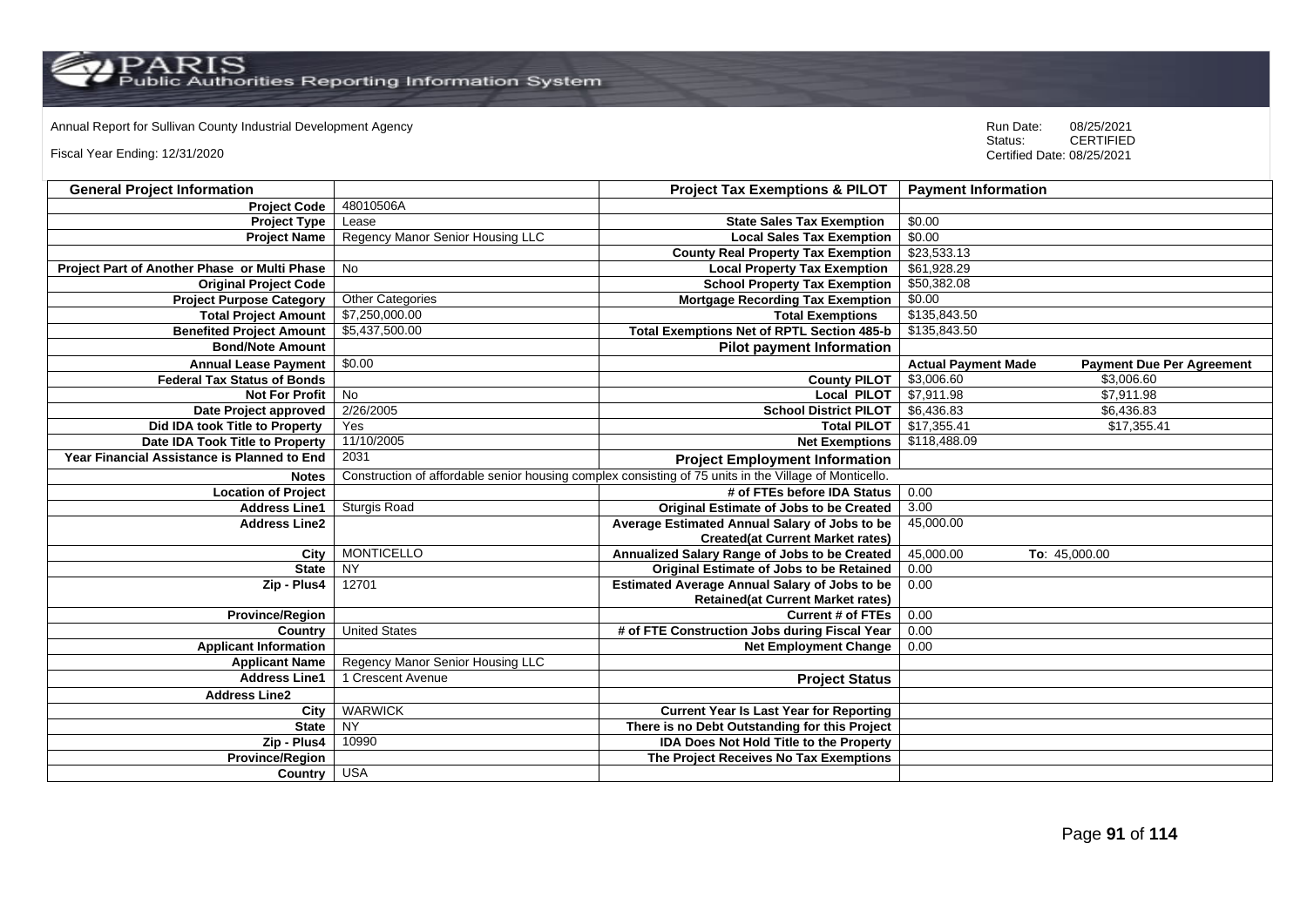$\mathrm{PARS} \ \mathrm{Fuss}$ 

# Annual Report for Sullivan County Industrial Development Agency<br>
Status: CERTIFIED

Fiscal Year Ending: 12/31/2020

| <b>General Project Information</b>           |                                     | <b>Project Tax Exemptions &amp; PILOT</b>                                                                        | <b>Payment Information</b>                                     |
|----------------------------------------------|-------------------------------------|------------------------------------------------------------------------------------------------------------------|----------------------------------------------------------------|
| <b>Project Code</b>                          | 48011503A                           |                                                                                                                  |                                                                |
| <b>Project Type</b>                          | Lease                               | <b>State Sales Tax Exemption</b>                                                                                 | \$382.73                                                       |
| <b>Project Name</b>                          | Rock Meadow Partners, LLC           | <b>Local Sales Tax Exemption</b>                                                                                 | \$382.72                                                       |
|                                              |                                     | <b>County Real Property Tax Exemption</b>                                                                        | \$11,072.45                                                    |
| Project Part of Another Phase or Multi Phase | No                                  | <b>Local Property Tax Exemption</b>                                                                              | \$8,416.45                                                     |
| <b>Original Project Code</b>                 |                                     | <b>School Property Tax Exemption</b>                                                                             | \$20,270.23                                                    |
| <b>Project Purpose Category</b>              | Services                            | <b>Mortgage Recording Tax Exemption</b>                                                                          | \$0.00                                                         |
| <b>Total Project Amount</b>                  | \$1,287,000.00                      | <b>Total Exemptions</b>                                                                                          | \$40,524.58                                                    |
| <b>Benefited Project Amount</b>              | \$1,287,000.00                      | <b>Total Exemptions Net of RPTL Section 485-b</b>                                                                | \$39,696.95                                                    |
| <b>Bond/Note Amount</b>                      |                                     | <b>Pilot payment Information</b>                                                                                 |                                                                |
| <b>Annual Lease Payment</b>                  | \$6,000.00                          |                                                                                                                  | <b>Actual Payment Made</b><br><b>Payment Due Per Agreement</b> |
| <b>Federal Tax Status of Bonds</b>           |                                     | <b>County PILOT</b>                                                                                              | \$2,233.06<br>\$2,233.06                                       |
| <b>Not For Profit</b>                        | <b>No</b>                           | <b>Local PILOT</b>                                                                                               | \$1,697.40<br>\$1,697.40                                       |
| Date Project approved                        | 6/30/2015                           | <b>School District PILOT</b>                                                                                     | \$4,088.02<br>\$4,088.02                                       |
| <b>Did IDA took Title to Property</b>        | Yes                                 | <b>Total PILOT</b>                                                                                               | \$8,018.48<br>\$8,018.48                                       |
| Date IDA Took Title to Property              | 7/1/2015                            | <b>Net Exemptions</b>                                                                                            | \$32,506.10                                                    |
| Year Financial Assistance is Planned to End  | 2029                                | <b>Project Employment Information</b>                                                                            |                                                                |
| <b>Notes</b>                                 |                                     | Acquiring and redeveloping the former Narrowsburg Central School. Tenants to be determined. PILOT to start 2017. |                                                                |
| <b>Location of Project</b>                   |                                     | # of FTEs before IDA Status                                                                                      | 0.00                                                           |
| <b>Address Line1</b>                         | 23 Erie Avenue, Kirk Road, Route 97 | Original Estimate of Jobs to be Created                                                                          | 4.00                                                           |
| <b>Address Line2</b>                         |                                     | Average Estimated Annual Salary of Jobs to be                                                                    | 30,000.00                                                      |
|                                              |                                     | <b>Created(at Current Market rates)</b>                                                                          |                                                                |
| City                                         | <b>NARROWSBURG</b>                  | Annualized Salary Range of Jobs to be Created                                                                    | 30,000.00<br>To: 30,000.00                                     |
| <b>State</b>                                 | <b>NY</b>                           | Original Estimate of Jobs to be Retained                                                                         | 0.00                                                           |
| Zip - Plus4                                  | 12764                               | <b>Estimated Average Annual Salary of Jobs to be</b>                                                             | 0.00                                                           |
|                                              |                                     | <b>Retained(at Current Market rates)</b>                                                                         |                                                                |
| <b>Province/Region</b>                       |                                     | <b>Current # of FTEs</b>                                                                                         | 4.00                                                           |
| Country                                      | <b>United States</b>                | # of FTE Construction Jobs during Fiscal Year                                                                    | 0.00                                                           |
| <b>Applicant Information</b>                 |                                     | <b>Net Employment Change</b>                                                                                     | 4.00                                                           |
| <b>Applicant Name</b>                        | <b>Rock Meadow Partners LLC</b>     |                                                                                                                  |                                                                |
| <b>Address Line1</b>                         | 30 Essex Place                      | <b>Project Status</b>                                                                                            |                                                                |
| <b>Address Line2</b>                         |                                     |                                                                                                                  |                                                                |
| City                                         | <b>BRONXVILLE</b>                   | <b>Current Year Is Last Year for Reporting</b>                                                                   |                                                                |
| <b>State</b>                                 | NY                                  | There is no Debt Outstanding for this Project                                                                    |                                                                |
| Zip - Plus4                                  | 10708                               | <b>IDA Does Not Hold Title to the Property</b>                                                                   |                                                                |
| <b>Province/Region</b>                       |                                     | The Project Receives No Tax Exemptions                                                                           |                                                                |
| Country                                      | <b>USA</b>                          |                                                                                                                  |                                                                |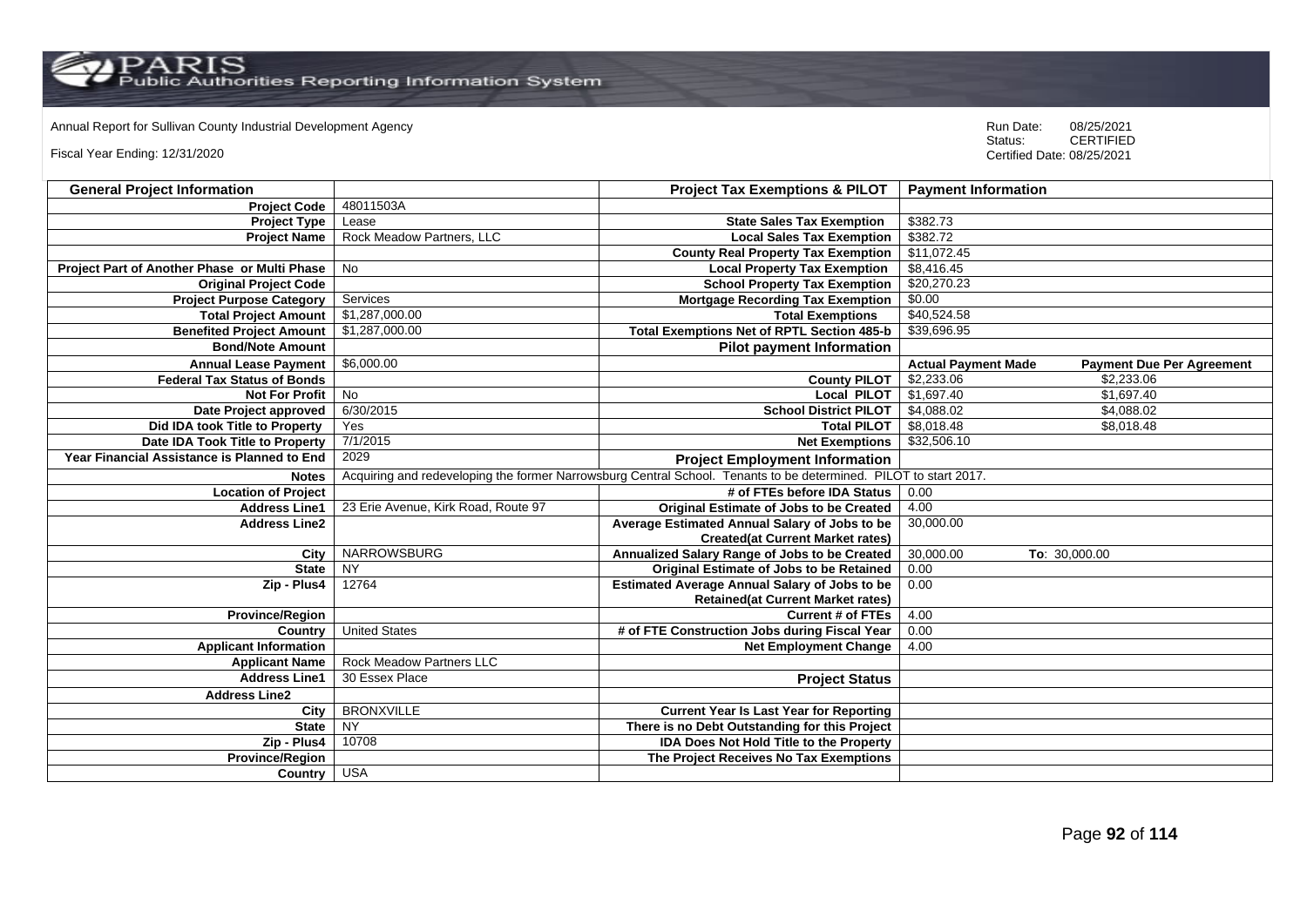$\operatorname{PARS}$  PARIS<br>Public Authorities Reporting Information System

# Annual Report for Sullivan County Industrial Development Agency<br>
Status: CERTIFIED

Fiscal Year Ending: 12/31/2020

| <b>General Project Information</b>           |                                                                                                                                                                                                                                                                                             | <b>Project Tax Exemptions &amp; PILOT</b>            | <b>Payment Information</b>                                     |
|----------------------------------------------|---------------------------------------------------------------------------------------------------------------------------------------------------------------------------------------------------------------------------------------------------------------------------------------------|------------------------------------------------------|----------------------------------------------------------------|
| <b>Project Code</b>                          | 48010604A                                                                                                                                                                                                                                                                                   |                                                      |                                                                |
| <b>Project Type</b>                          | Lease                                                                                                                                                                                                                                                                                       | <b>State Sales Tax Exemption</b>                     | \$0.00                                                         |
| <b>Project Name</b>                          | Rolling V Bus Corp. / Dimifini Group, Inc.                                                                                                                                                                                                                                                  | <b>Local Sales Tax Exemption</b>                     | \$0.00                                                         |
|                                              |                                                                                                                                                                                                                                                                                             | <b>County Real Property Tax Exemption</b>            | \$5,352.81                                                     |
| Project Part of Another Phase or Multi Phase | <b>No</b>                                                                                                                                                                                                                                                                                   | <b>Local Property Tax Exemption</b>                  | \$6,728.67                                                     |
| <b>Original Project Code</b>                 |                                                                                                                                                                                                                                                                                             | <b>School Property Tax Exemption</b>                 | \$17,024.11                                                    |
| <b>Project Purpose Category</b>              | Transportation, Communication, Electric,<br><b>Gas and Sanitary Services</b>                                                                                                                                                                                                                | <b>Mortgage Recording Tax Exemption</b>              | \$0.00                                                         |
| <b>Total Project Amount</b>                  | \$330,000.00                                                                                                                                                                                                                                                                                | <b>Total Exemptions</b>                              | \$29,105.59                                                    |
| <b>Benefited Project Amount</b>              | \$247,500.00                                                                                                                                                                                                                                                                                | <b>Total Exemptions Net of RPTL Section 485-b</b>    | \$29,105.59                                                    |
| <b>Bond/Note Amount</b>                      |                                                                                                                                                                                                                                                                                             | <b>Pilot payment Information</b>                     |                                                                |
| <b>Annual Lease Payment</b>                  | \$1,000.00                                                                                                                                                                                                                                                                                  |                                                      | <b>Actual Payment Made</b><br><b>Payment Due Per Agreement</b> |
| <b>Federal Tax Status of Bonds</b>           |                                                                                                                                                                                                                                                                                             | <b>County PILOT</b>                                  | \$4,620.71<br>\$4,620.71                                       |
| <b>Not For Profit</b>                        | <b>No</b>                                                                                                                                                                                                                                                                                   | <b>Local PILOT</b>                                   | \$5,808.40<br>\$5,808.40                                       |
| Date Project approved                        | 6/13/2006                                                                                                                                                                                                                                                                                   | <b>School District PILOT</b>                         | \$14,695.75<br>\$14,695.75                                     |
| Did IDA took Title to Property               | Yes                                                                                                                                                                                                                                                                                         | <b>Total PILOT</b>                                   | \$25,124.86<br>\$25,124.86                                     |
| Date IDA Took Title to Property              | 9/1/2006                                                                                                                                                                                                                                                                                    | <b>Net Exemptions</b>                                | \$3,980.73                                                     |
| Year Financial Assistance is Planned to End  | 2027                                                                                                                                                                                                                                                                                        | <b>Project Employment Information</b>                |                                                                |
| <b>Notes</b>                                 | Expansion of an existing building to be used as office space for this transportation company. Project took property off of tax exempt list and put it back paying taxes<br>through a PILOT. In 2016 the project entities reorganized and the lease was assigned to Dimifini-Fallsburg, LLC. |                                                      |                                                                |
| <b>Location of Project</b>                   |                                                                                                                                                                                                                                                                                             | # of FTEs before IDA Status                          | 68.00                                                          |
| <b>Address Line1</b>                         | P.O. Box 110                                                                                                                                                                                                                                                                                | <b>Original Estimate of Jobs to be Created</b>       | 4.00                                                           |
| <b>Address Line2</b>                         |                                                                                                                                                                                                                                                                                             | Average Estimated Annual Salary of Jobs to be        | 30,000.00                                                      |
|                                              |                                                                                                                                                                                                                                                                                             | <b>Created(at Current Market rates)</b>              |                                                                |
| City                                         | <b>SOUTH FALLSBURG</b>                                                                                                                                                                                                                                                                      | Annualized Salary Range of Jobs to be Created        | 30,000.00<br>To: 30,000.00                                     |
| <b>State</b>                                 | <b>NY</b>                                                                                                                                                                                                                                                                                   | <b>Original Estimate of Jobs to be Retained</b>      | 68.00                                                          |
| Zip - Plus4                                  | 12779                                                                                                                                                                                                                                                                                       | <b>Estimated Average Annual Salary of Jobs to be</b> | 30,000.00                                                      |
|                                              |                                                                                                                                                                                                                                                                                             | <b>Retained(at Current Market rates)</b>             |                                                                |
| <b>Province/Region</b>                       |                                                                                                                                                                                                                                                                                             | <b>Current # of FTEs</b>                             | 234.00                                                         |
| Country                                      | <b>United States</b>                                                                                                                                                                                                                                                                        | # of FTE Construction Jobs during Fiscal Year        | 4.00                                                           |
| <b>Applicant Information</b>                 |                                                                                                                                                                                                                                                                                             | <b>Net Employment Change</b>                         | 166.00                                                         |
| <b>Applicant Name</b>                        | Rolling V Bus Corp. / Dimifini Group, Inc.                                                                                                                                                                                                                                                  |                                                      |                                                                |
| <b>Address Line1</b>                         | P.O. Box 110                                                                                                                                                                                                                                                                                | <b>Project Status</b>                                |                                                                |
| <b>Address Line2</b>                         |                                                                                                                                                                                                                                                                                             |                                                      |                                                                |
| City                                         | SOUTH FALLSBURG                                                                                                                                                                                                                                                                             | <b>Current Year Is Last Year for Reporting</b>       |                                                                |
| <b>State</b>                                 | <b>NY</b>                                                                                                                                                                                                                                                                                   | There is no Debt Outstanding for this Project        |                                                                |
| Zip - Plus4                                  | 12779                                                                                                                                                                                                                                                                                       | IDA Does Not Hold Title to the Property              |                                                                |
| <b>Province/Region</b>                       |                                                                                                                                                                                                                                                                                             | The Project Receives No Tax Exemptions               |                                                                |
| Country                                      | <b>USA</b>                                                                                                                                                                                                                                                                                  |                                                      |                                                                |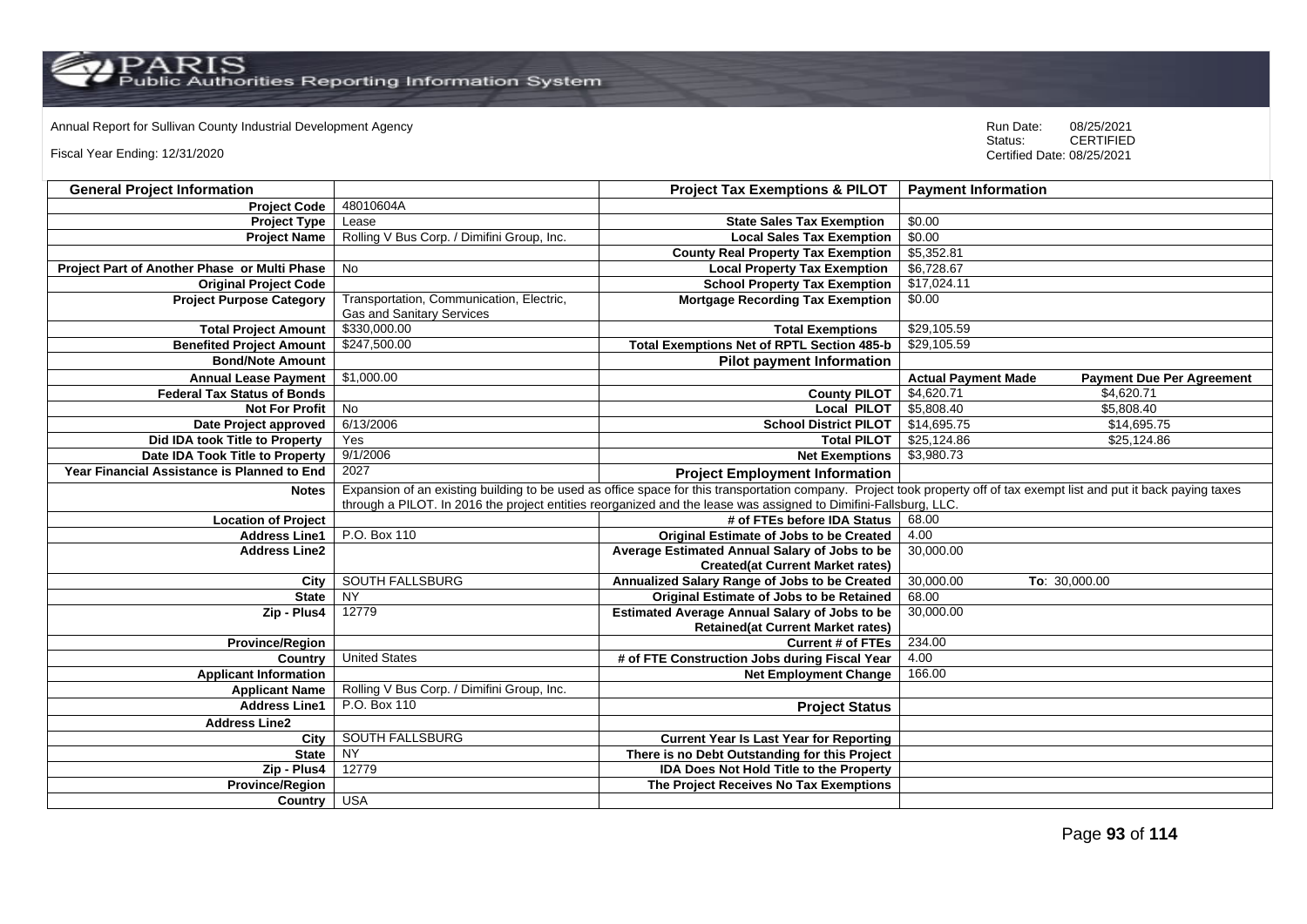$\operatorname{PARIS}$  PARIS<br>Public Authorities Reporting Information System

# Annual Report for Sullivan County Industrial Development Agency<br>
Status: CERTIFIED

Fiscal Year Ending: 12/31/2020

| <b>General Project Information</b>           |                      | <b>Project Tax Exemptions &amp; PILOT</b>            | <b>Payment Information</b>                                                                                                                                         |
|----------------------------------------------|----------------------|------------------------------------------------------|--------------------------------------------------------------------------------------------------------------------------------------------------------------------|
| <b>Project Code</b>                          | 48012002A            |                                                      |                                                                                                                                                                    |
| <b>Project Type</b>                          | Lease                | <b>State Sales Tax Exemption</b>                     | \$15,200.00                                                                                                                                                        |
| <b>Project Name</b>                          | Rosemond Solar       | <b>Local Sales Tax Exemption</b>                     | \$15,200.00                                                                                                                                                        |
|                                              |                      | <b>County Real Property Tax Exemption</b>            | \$0.00                                                                                                                                                             |
| Project Part of Another Phase or Multi Phase | <b>No</b>            | <b>Local Property Tax Exemption</b>                  | \$0.00                                                                                                                                                             |
| <b>Original Project Code</b>                 |                      | <b>School Property Tax Exemption</b>                 | \$0.00                                                                                                                                                             |
| <b>Project Purpose Category</b>              | Clean Energy         | <b>Mortgage Recording Tax Exemption</b>              | \$0.00                                                                                                                                                             |
| <b>Total Project Amount</b>                  | \$4,790,000.00       | <b>Total Exemptions</b>                              | \$30,400.00                                                                                                                                                        |
| <b>Benefited Project Amount</b>              | \$3,915,000.00       | <b>Total Exemptions Net of RPTL Section 485-b</b>    | \$0.00                                                                                                                                                             |
| <b>Bond/Note Amount</b>                      |                      | <b>Pilot payment Information</b>                     |                                                                                                                                                                    |
| <b>Annual Lease Payment</b>                  | \$0.00               |                                                      | <b>Actual Payment Made</b><br><b>Payment Due Per Agreement</b>                                                                                                     |
| <b>Federal Tax Status of Bonds</b>           |                      | <b>County PILOT</b>                                  | \$0.00<br>\$0.00                                                                                                                                                   |
| <b>Not For Profit</b>                        | $\overline{N}$       | <b>Local PILOT</b>                                   | \$0.00<br>\$0.00                                                                                                                                                   |
| Date Project approved                        | 3/9/2020             | <b>School District PILOT</b>                         | \$0.00<br>\$0.00                                                                                                                                                   |
| Did IDA took Title to Property               | Yes                  | <b>Total PILOT</b>                                   | \$0.00<br>\$0.00                                                                                                                                                   |
| Date IDA Took Title to Property              | 6/1/2020             | <b>Net Exemptions</b>                                | \$30,400.00                                                                                                                                                        |
| Year Financial Assistance is Planned to End  | 2041                 | <b>Project Employment Information</b>                |                                                                                                                                                                    |
| <b>Notes</b>                                 |                      |                                                      | Construction of an approximately 2 MW solar photo-voltaic electricity generating facility. Under Section 487 of the NYS Real Property Tax Law, the project will be |
|                                              |                      |                                                      | exempt from real property taxes for a fifteen-year period following completion of the solar array. The project has committed to making PILOT payments during this  |
|                                              | period.              |                                                      |                                                                                                                                                                    |
| <b>Location of Project</b>                   |                      | # of FTEs before IDA Status                          | 0.00                                                                                                                                                               |
| <b>Address Line1</b>                         | 191 Rosemond Road    | <b>Original Estimate of Jobs to be Created</b>       | 0.00                                                                                                                                                               |
| <b>Address Line2</b>                         |                      | Average Estimated Annual Salary of Jobs to be        | 0.00                                                                                                                                                               |
|                                              |                      | <b>Created(at Current Market rates)</b>              |                                                                                                                                                                    |
| City                                         | <b>WOODRIDGE</b>     | Annualized Salary Range of Jobs to be Created        | 0.00<br>To: 0.00                                                                                                                                                   |
| <b>State</b>                                 | NY                   | Original Estimate of Jobs to be Retained             | 0.00                                                                                                                                                               |
| Zip - Plus4                                  | 12789                | <b>Estimated Average Annual Salary of Jobs to be</b> | 0.00                                                                                                                                                               |
|                                              |                      | <b>Retained(at Current Market rates)</b>             |                                                                                                                                                                    |
| <b>Province/Region</b>                       |                      | <b>Current # of FTEs</b>                             | 0.00                                                                                                                                                               |
| Country                                      | <b>United States</b> | # of FTE Construction Jobs during Fiscal Year        | 0.00                                                                                                                                                               |
| <b>Applicant Information</b>                 |                      | <b>Net Employment Change</b>                         | 0.00                                                                                                                                                               |
| <b>Applicant Name</b>                        | Rosemond Solar, LLC  |                                                      |                                                                                                                                                                    |
| <b>Address Line1</b>                         | 140 East 45th Street | <b>Project Status</b>                                |                                                                                                                                                                    |
| <b>Address Line2</b>                         |                      |                                                      |                                                                                                                                                                    |
| City                                         | <b>NEW YORK</b>      | <b>Current Year Is Last Year for Reporting</b>       |                                                                                                                                                                    |
| <b>State</b>                                 | NY                   | There is no Debt Outstanding for this Project        |                                                                                                                                                                    |
| Zip - Plus4                                  | 10017                | <b>IDA Does Not Hold Title to the Property</b>       |                                                                                                                                                                    |
| <b>Province/Region</b>                       |                      | The Project Receives No Tax Exemptions               |                                                                                                                                                                    |
| Country                                      | <b>USA</b>           |                                                      |                                                                                                                                                                    |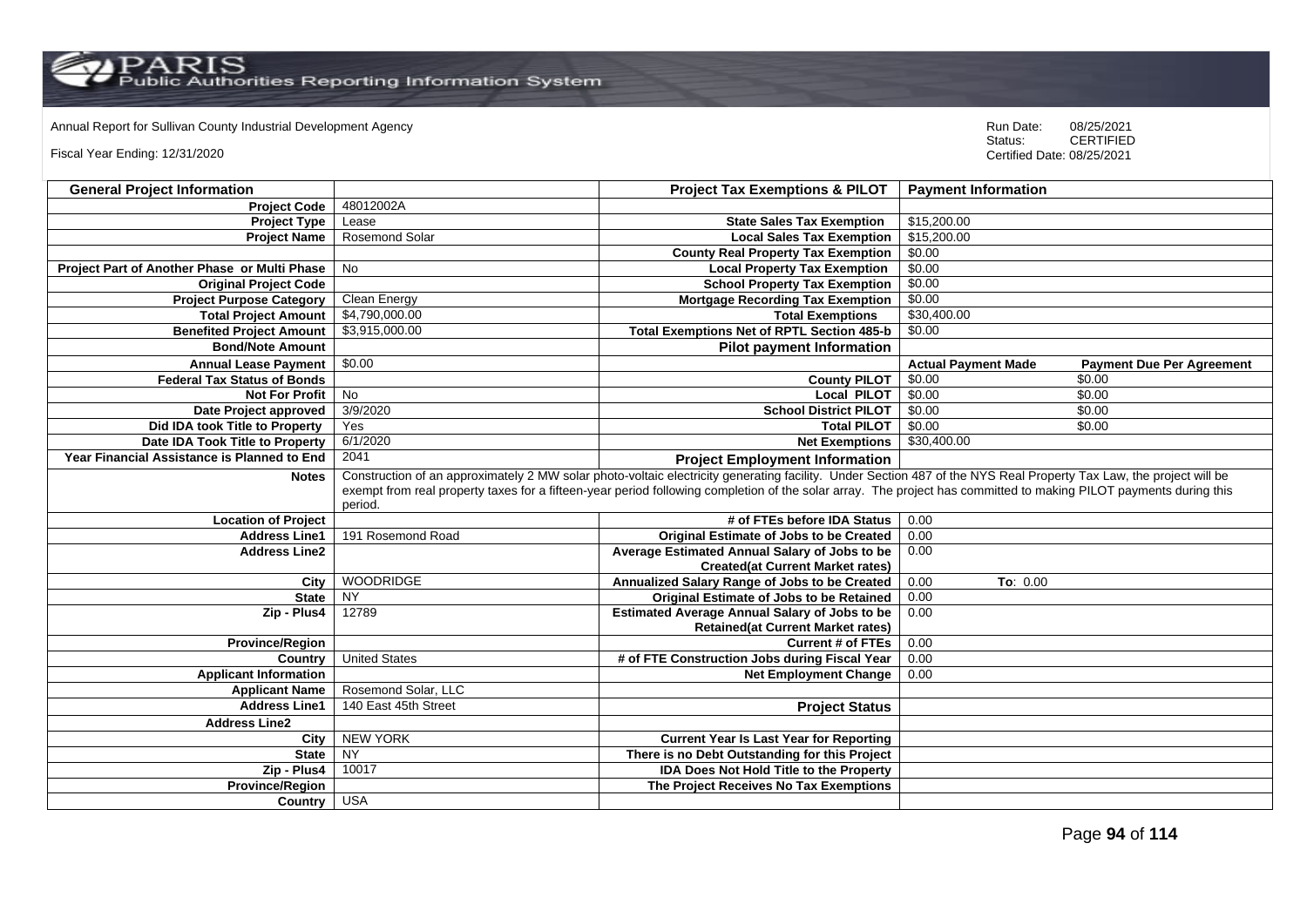# Annual Report for Sullivan County Industrial Development Agency<br>
Status: CERTIFIED

Fiscal Year Ending: 12/31/2020

| <b>General Project Information</b>           |                                                                                       | <b>Project Tax Exemptions &amp; PILOT</b>                                                                                                                                                                                                                                                                                                                                                                                                                                                                                                                                                                                                                              | <b>Payment Information</b> |                                  |
|----------------------------------------------|---------------------------------------------------------------------------------------|------------------------------------------------------------------------------------------------------------------------------------------------------------------------------------------------------------------------------------------------------------------------------------------------------------------------------------------------------------------------------------------------------------------------------------------------------------------------------------------------------------------------------------------------------------------------------------------------------------------------------------------------------------------------|----------------------------|----------------------------------|
| <b>Project Code</b>                          | 4801607B                                                                              |                                                                                                                                                                                                                                                                                                                                                                                                                                                                                                                                                                                                                                                                        |                            |                                  |
| <b>Project Type</b>                          | Lease                                                                                 | <b>State Sales Tax Exemption</b>                                                                                                                                                                                                                                                                                                                                                                                                                                                                                                                                                                                                                                       | \$0.00                     |                                  |
| <b>Project Name</b>                          | SPT Ivey 61 Emerald NY MOB, LLC/ Crystal<br>Run Healthcare, LLP.                      | <b>Local Sales Tax Exemption</b>                                                                                                                                                                                                                                                                                                                                                                                                                                                                                                                                                                                                                                       | \$0.00                     |                                  |
|                                              |                                                                                       | <b>County Real Property Tax Exemption</b>                                                                                                                                                                                                                                                                                                                                                                                                                                                                                                                                                                                                                              | \$157,418.05               |                                  |
| Project Part of Another Phase or Multi Phase | Yes                                                                                   | <b>Local Property Tax Exemption</b>                                                                                                                                                                                                                                                                                                                                                                                                                                                                                                                                                                                                                                    | \$70,502.17                |                                  |
| <b>Original Project Code</b>                 | 4801607A                                                                              | <b>School Property Tax Exemption</b>                                                                                                                                                                                                                                                                                                                                                                                                                                                                                                                                                                                                                                   | \$337,016.37               |                                  |
| <b>Project Purpose Category</b>              | Services                                                                              | <b>Mortgage Recording Tax Exemption</b>                                                                                                                                                                                                                                                                                                                                                                                                                                                                                                                                                                                                                                | \$0.00                     |                                  |
| <b>Total Project Amount</b>                  | \$19,000,000.00                                                                       | <b>Total Exemptions</b>                                                                                                                                                                                                                                                                                                                                                                                                                                                                                                                                                                                                                                                | \$564,936.59               |                                  |
| <b>Benefited Project Amount</b>              | \$8,050,000.00                                                                        | <b>Total Exemptions Net of RPTL Section 485-b</b>                                                                                                                                                                                                                                                                                                                                                                                                                                                                                                                                                                                                                      | \$564,936.59               |                                  |
| <b>Bond/Note Amount</b>                      |                                                                                       | <b>Pilot payment Information</b>                                                                                                                                                                                                                                                                                                                                                                                                                                                                                                                                                                                                                                       |                            |                                  |
| <b>Annual Lease Payment</b>                  | \$9,167.00                                                                            |                                                                                                                                                                                                                                                                                                                                                                                                                                                                                                                                                                                                                                                                        | <b>Actual Payment Made</b> | <b>Payment Due Per Agreement</b> |
| <b>Federal Tax Status of Bonds</b>           |                                                                                       | <b>County PILOT</b>                                                                                                                                                                                                                                                                                                                                                                                                                                                                                                                                                                                                                                                    | \$83,018.61                | \$83,018.61                      |
| <b>Not For Profit</b>                        | <b>No</b>                                                                             | <b>Local PILOT</b>                                                                                                                                                                                                                                                                                                                                                                                                                                                                                                                                                                                                                                                     | \$37,181.20                | \$37,181.20                      |
| Date Project approved                        | 11/28/2016                                                                            | <b>School District PILOT</b>                                                                                                                                                                                                                                                                                                                                                                                                                                                                                                                                                                                                                                           | \$177,734.59               | \$177,734.59                     |
| Did IDA took Title to Property               | Yes                                                                                   | <b>Total PILOT</b>                                                                                                                                                                                                                                                                                                                                                                                                                                                                                                                                                                                                                                                     | \$297,934.40               | \$297,934.40                     |
| Date IDA Took Title to Property              | 12/29/2016                                                                            | <b>Net Exemptions</b>                                                                                                                                                                                                                                                                                                                                                                                                                                                                                                                                                                                                                                                  | \$267,002.19               |                                  |
| Year Financial Assistance is Planned to End  | 2024                                                                                  | <b>Project Employment Information</b>                                                                                                                                                                                                                                                                                                                                                                                                                                                                                                                                                                                                                                  |                            |                                  |
| <b>Notes</b>                                 | Emerald MOB LLC, Citi Real Estate Funding Inc. and Deutsche Bank AG, New York Branch. | Formerly GA HC REIT II 61 Emerald NY MOB, LLC. 48010302A, the Agency consented to and authorized the transfer of fee title to SPT IVEY 61 Emerald MOB, LLC.<br>This project consisted of the construction of a 81,000 sq ft Class A medical office facility located in a corporate park. Project is in an Empire Zone and will pay fill<br>property taxes between 2014 and 2018 when it is temporarily on the taxable rolls. On October 21, 2019, the Agency authorized the execution of the Gap Mortgage,<br>Consolidated Amended and Restated Fee and Leasehold Mortgage, Assignment of Leases and Rents and SEcurity Agreement by and among the Agency, SPT Ivey 61 |                            |                                  |
| <b>Location of Project</b>                   |                                                                                       | # of FTEs before IDA Status                                                                                                                                                                                                                                                                                                                                                                                                                                                                                                                                                                                                                                            | 0.00                       |                                  |
| <b>Address Line1</b>                         | 61 Emerald Place                                                                      | <b>Original Estimate of Jobs to be Created</b>                                                                                                                                                                                                                                                                                                                                                                                                                                                                                                                                                                                                                         | 200.00                     |                                  |
| <b>Address Line2</b>                         |                                                                                       | Average Estimated Annual Salary of Jobs to be<br><b>Created(at Current Market rates)</b>                                                                                                                                                                                                                                                                                                                                                                                                                                                                                                                                                                               | 50,000.00                  |                                  |
| City                                         | <b>ROCK HILL</b>                                                                      | Annualized Salary Range of Jobs to be Created                                                                                                                                                                                                                                                                                                                                                                                                                                                                                                                                                                                                                          | 50,000.00                  | To: 50,000.00                    |
| <b>State</b>                                 | <b>NY</b>                                                                             | <b>Original Estimate of Jobs to be Retained</b>                                                                                                                                                                                                                                                                                                                                                                                                                                                                                                                                                                                                                        | 0.00                       |                                  |
| Zip - Plus4                                  | 12775                                                                                 | <b>Estimated Average Annual Salary of Jobs to be</b><br><b>Retained(at Current Market rates)</b>                                                                                                                                                                                                                                                                                                                                                                                                                                                                                                                                                                       | 0.00                       |                                  |
| <b>Province/Region</b>                       |                                                                                       | <b>Current # of FTEs</b>                                                                                                                                                                                                                                                                                                                                                                                                                                                                                                                                                                                                                                               | 212.00                     |                                  |
| Country                                      | <b>United States</b>                                                                  | # of FTE Construction Jobs during Fiscal Year                                                                                                                                                                                                                                                                                                                                                                                                                                                                                                                                                                                                                          | 0.00                       |                                  |
| <b>Applicant Information</b>                 |                                                                                       | <b>Net Employment Change</b>                                                                                                                                                                                                                                                                                                                                                                                                                                                                                                                                                                                                                                           | 212.00                     |                                  |
| <b>Applicant Name</b>                        | SPT IVey 61 Emerald MOB NY, LLC.-<br>Crystal Run Healthcare                           |                                                                                                                                                                                                                                                                                                                                                                                                                                                                                                                                                                                                                                                                        |                            |                                  |
| <b>Address Line1</b>                         | 591 West Putnam Avenue                                                                | <b>Project Status</b>                                                                                                                                                                                                                                                                                                                                                                                                                                                                                                                                                                                                                                                  |                            |                                  |
| <b>Address Line2</b>                         |                                                                                       |                                                                                                                                                                                                                                                                                                                                                                                                                                                                                                                                                                                                                                                                        |                            |                                  |
| City                                         | <b>GREENWICH</b>                                                                      | <b>Current Year Is Last Year for Reporting</b>                                                                                                                                                                                                                                                                                                                                                                                                                                                                                                                                                                                                                         |                            |                                  |
| <b>State</b>                                 | <b>CT</b>                                                                             | There is no Debt Outstanding for this Project                                                                                                                                                                                                                                                                                                                                                                                                                                                                                                                                                                                                                          |                            |                                  |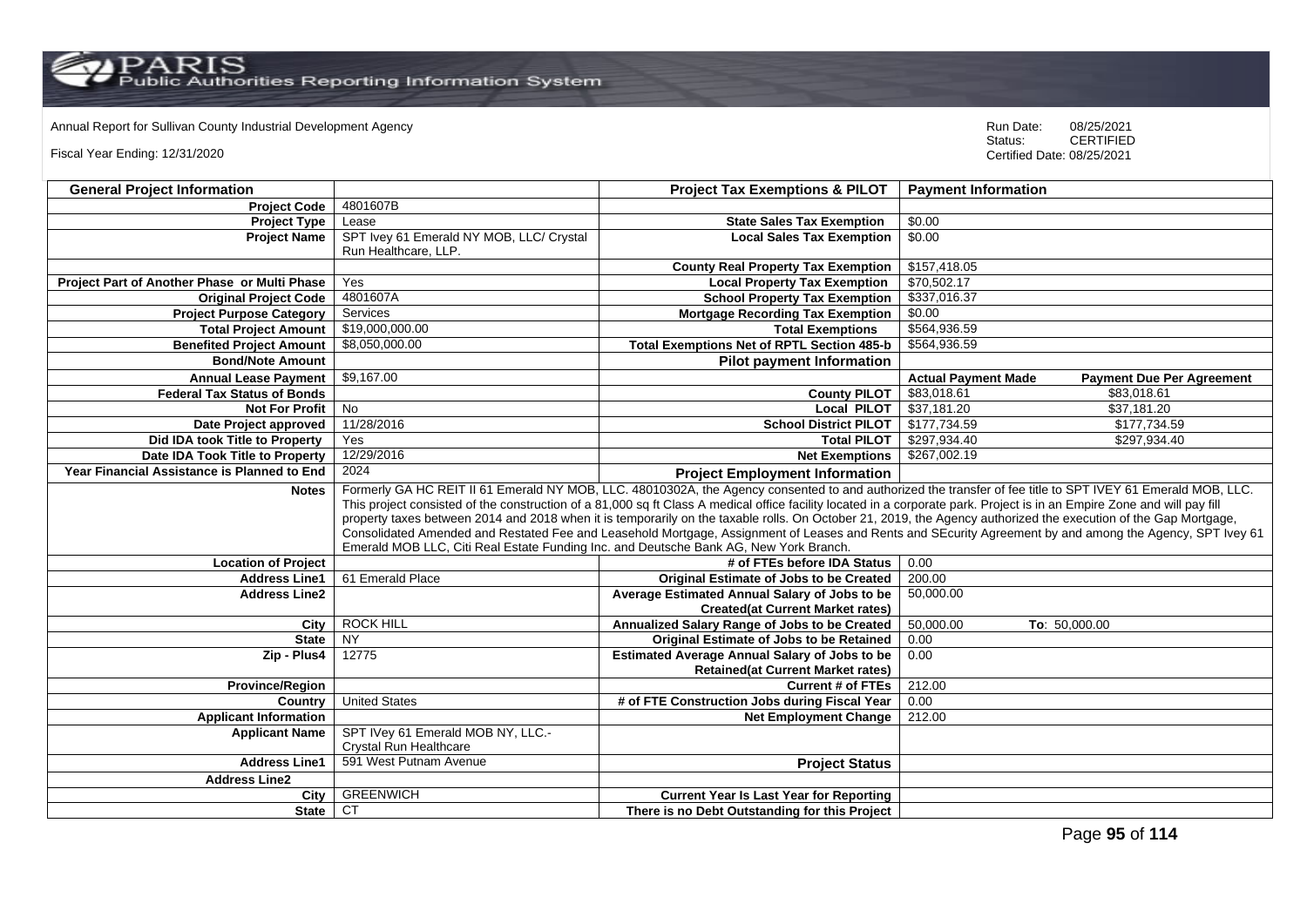$\mathrm{PARS} \ \mathrm{PARS}$ 

# Annual Report for Sullivan County Industrial Development Agency<br>
Status: CERTIFIED

Fiscal Year Ending: 12/31/2020

| - Plus4<br>. GIN 1      | 06830 | <b>IDA Does Not Hold Title to the Property</b> |  |
|-------------------------|-------|------------------------------------------------|--|
| $-$<br>Province/Region_ |       | e Project Receives No Tax Exemptions<br>The '  |  |
| Country                 | US/   |                                                |  |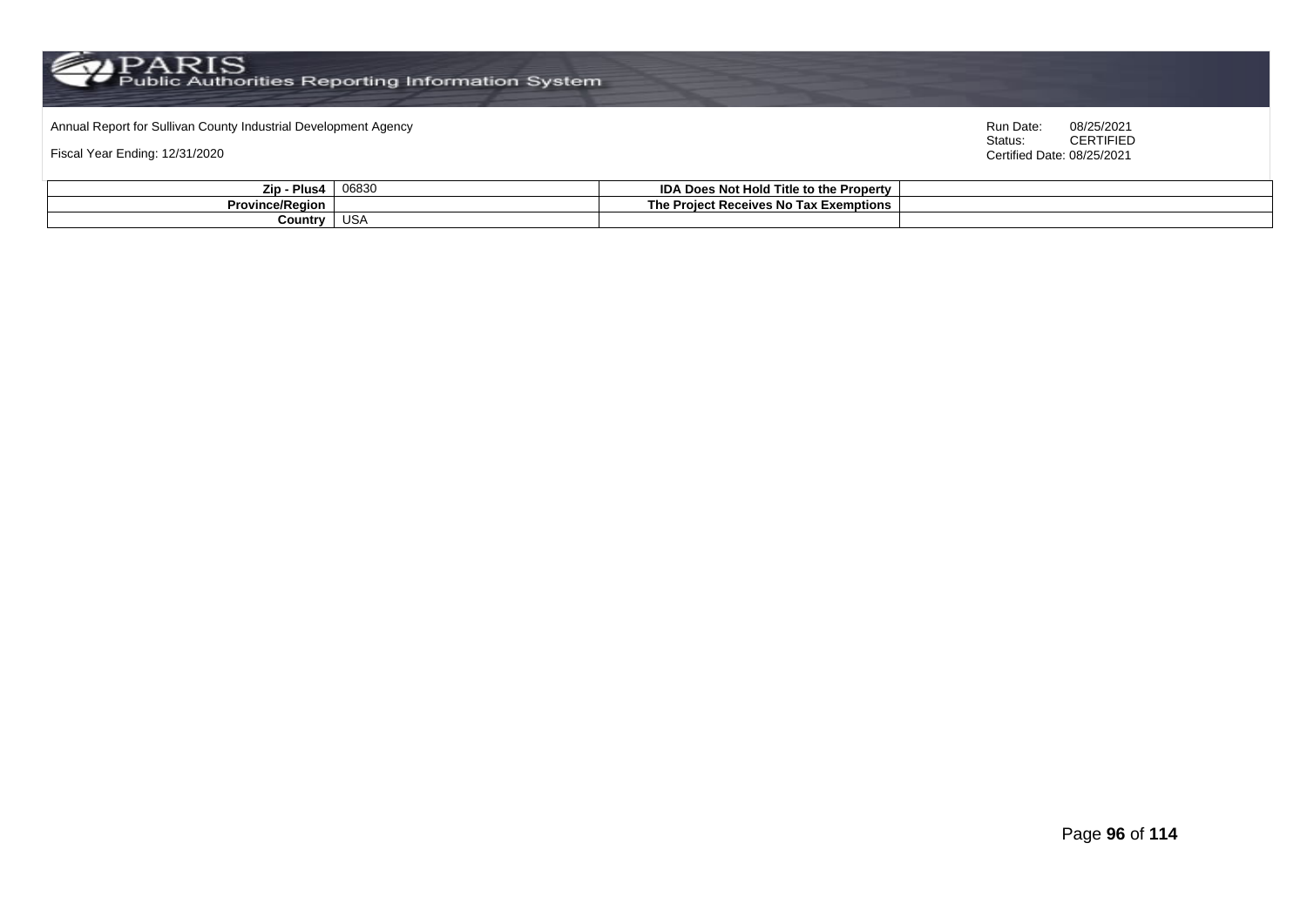# Annual Report for Sullivan County Industrial Development Agency<br>
Status: CERTIFIED

Fiscal Year Ending: 12/31/2020

| <b>General Project Information</b>           |                                                                                                                                                                         | <b>Project Tax Exemptions &amp; PILOT</b>                                                                                   | <b>Payment Information</b>                                                                                                                                                  |  |
|----------------------------------------------|-------------------------------------------------------------------------------------------------------------------------------------------------------------------------|-----------------------------------------------------------------------------------------------------------------------------|-----------------------------------------------------------------------------------------------------------------------------------------------------------------------------|--|
| <b>Project Code</b>                          | 48012003A                                                                                                                                                               |                                                                                                                             |                                                                                                                                                                             |  |
| <b>Project Type</b>                          | Lease                                                                                                                                                                   | <b>State Sales Tax Exemption</b>                                                                                            | \$0.00                                                                                                                                                                      |  |
| <b>Project Name</b>                          | <b>Sullivan County Community College</b>                                                                                                                                | <b>Local Sales Tax Exemption</b>                                                                                            | \$0.00                                                                                                                                                                      |  |
|                                              | Dormitory Corporation                                                                                                                                                   |                                                                                                                             |                                                                                                                                                                             |  |
|                                              |                                                                                                                                                                         | <b>County Real Property Tax Exemption</b>                                                                                   | \$0.00                                                                                                                                                                      |  |
| Project Part of Another Phase or Multi Phase | <b>No</b>                                                                                                                                                               | <b>Local Property Tax Exemption</b>                                                                                         | \$0.00                                                                                                                                                                      |  |
| <b>Original Project Code</b>                 |                                                                                                                                                                         | <b>School Property Tax Exemption</b>                                                                                        | \$0.00                                                                                                                                                                      |  |
| <b>Project Purpose Category</b>              | Other Categories                                                                                                                                                        | <b>Mortgage Recording Tax Exemption</b>                                                                                     | \$0.00                                                                                                                                                                      |  |
| <b>Total Project Amount</b>                  | \$8,100,000,00                                                                                                                                                          | <b>Total Exemptions</b>                                                                                                     | \$0.00                                                                                                                                                                      |  |
| <b>Benefited Project Amount</b>              | \$8,100,000.00                                                                                                                                                          | <b>Total Exemptions Net of RPTL Section 485-b</b>                                                                           | \$0.00                                                                                                                                                                      |  |
| <b>Bond/Note Amount</b>                      |                                                                                                                                                                         | <b>Pilot payment Information</b>                                                                                            |                                                                                                                                                                             |  |
| <b>Annual Lease Payment</b>                  | \$3,250.00                                                                                                                                                              |                                                                                                                             | <b>Actual Payment Made</b><br><b>Payment Due Per Agreement</b>                                                                                                              |  |
| <b>Federal Tax Status of Bonds</b>           |                                                                                                                                                                         | <b>County PILOT</b>                                                                                                         | \$0.00<br>\$0.00                                                                                                                                                            |  |
| <b>Not For Profit</b>                        | Yes                                                                                                                                                                     | <b>Local PILOT</b>                                                                                                          | \$0.00<br>\$0.00                                                                                                                                                            |  |
| Date Project approved                        | 12/6/2010                                                                                                                                                               | <b>School District PILOT</b>                                                                                                | \$0.00<br>\$0.00                                                                                                                                                            |  |
| <b>Did IDA took Title to Property</b>        | Yes                                                                                                                                                                     | <b>Total PILOT</b>                                                                                                          | \$0.00<br>\$0.00                                                                                                                                                            |  |
| Date IDA Took Title to Property              | 12/6/2010                                                                                                                                                               | <b>Net Exemptions</b>                                                                                                       | \$0.00                                                                                                                                                                      |  |
| Year Financial Assistance is Planned to End  | 2030                                                                                                                                                                    | <b>Project Employment Information</b>                                                                                       |                                                                                                                                                                             |  |
| <b>Notes</b>                                 |                                                                                                                                                                         |                                                                                                                             | Acquisition of an approximately 20 acre parcel of land for the construction of a dormitory facility and related improvements to be occupied by students of the Sullivan     |  |
|                                              | County Community College, the installation therein of certain furniture and fixtures, machinery, and equipment, the payment of certain startup expenditures incurred or |                                                                                                                             |                                                                                                                                                                             |  |
|                                              |                                                                                                                                                                         |                                                                                                                             | to be incurred in connection with the acquisition, construction, equipping and operation of the described facility, payment of certain costs and expenses incidental to the |  |
|                                              |                                                                                                                                                                         | issuance of the bonds. This organization is a not-for-profit corporation and is exempt from payment of real property taxes. |                                                                                                                                                                             |  |
| <b>Location of Project</b>                   |                                                                                                                                                                         | # of FTEs before IDA Status                                                                                                 | 0.00                                                                                                                                                                        |  |
| <b>Address Line1</b>                         | 48 The Honorable Lawrence H. Cooke Drive                                                                                                                                | Original Estimate of Jobs to be Created                                                                                     | 9.00                                                                                                                                                                        |  |
| <b>Address Line2</b>                         |                                                                                                                                                                         | Average Estimated Annual Salary of Jobs to be                                                                               | 25,000.00                                                                                                                                                                   |  |
|                                              |                                                                                                                                                                         | <b>Created(at Current Market rates)</b>                                                                                     |                                                                                                                                                                             |  |
| City                                         | LOCH SHELDRAKE                                                                                                                                                          | Annualized Salary Range of Jobs to be Created                                                                               | 25,000.00<br>To: 25,000.00                                                                                                                                                  |  |
| <b>State</b>                                 | <b>NY</b>                                                                                                                                                               | <b>Original Estimate of Jobs to be Retained</b>                                                                             | 0.00                                                                                                                                                                        |  |
| Zip - Plus4                                  | 12759                                                                                                                                                                   | <b>Estimated Average Annual Salary of Jobs to be</b>                                                                        | 0.00                                                                                                                                                                        |  |
|                                              |                                                                                                                                                                         | <b>Retained(at Current Market rates)</b>                                                                                    |                                                                                                                                                                             |  |
| <b>Province/Region</b>                       |                                                                                                                                                                         | <b>Current # of FTEs</b>                                                                                                    | 1.00                                                                                                                                                                        |  |
| Country                                      | <b>United States</b>                                                                                                                                                    | # of FTE Construction Jobs during Fiscal Year                                                                               | 0.00                                                                                                                                                                        |  |
| <b>Applicant Information</b>                 |                                                                                                                                                                         | <b>Net Employment Change</b>                                                                                                | 1.00                                                                                                                                                                        |  |
| <b>Applicant Name</b>                        | <b>Sullivan County Community College</b>                                                                                                                                |                                                                                                                             |                                                                                                                                                                             |  |
|                                              | <b>Dormitory Corporation</b>                                                                                                                                            |                                                                                                                             |                                                                                                                                                                             |  |
| <b>Address Line1</b>                         | 48 The Honorable Lawrence H. Cooke Drive                                                                                                                                | <b>Project Status</b>                                                                                                       |                                                                                                                                                                             |  |
| <b>Address Line2</b>                         |                                                                                                                                                                         |                                                                                                                             |                                                                                                                                                                             |  |
| City                                         | LOCH SHELDRAKE                                                                                                                                                          | <b>Current Year Is Last Year for Reporting</b>                                                                              |                                                                                                                                                                             |  |
| <b>State</b>                                 | $\overline{N}$                                                                                                                                                          | There is no Debt Outstanding for this Project                                                                               |                                                                                                                                                                             |  |
| Zip - Plus4                                  | 12759                                                                                                                                                                   | IDA Does Not Hold Title to the Property                                                                                     |                                                                                                                                                                             |  |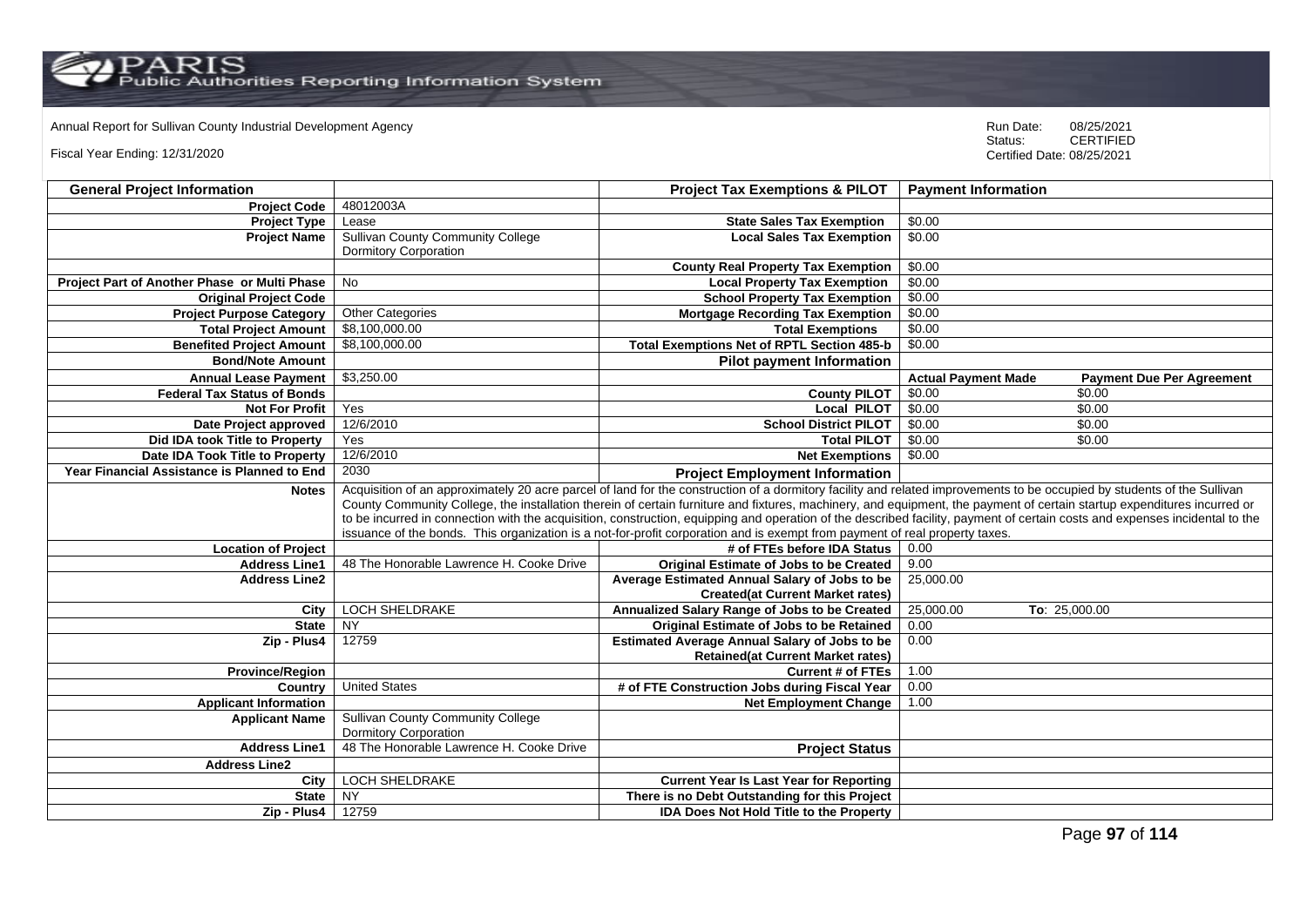# Annual Report for Sullivan County Industrial Development Agency<br>
Status: CERTIFIED

Fiscal Year Ending: 12/31/2020

| าce/Reaion<br>Provir |      | e Proiect Receives No i<br>т<br>∍ Tax Exemptions<br>пе |  |
|----------------------|------|--------------------------------------------------------|--|
| Country              | -USA |                                                        |  |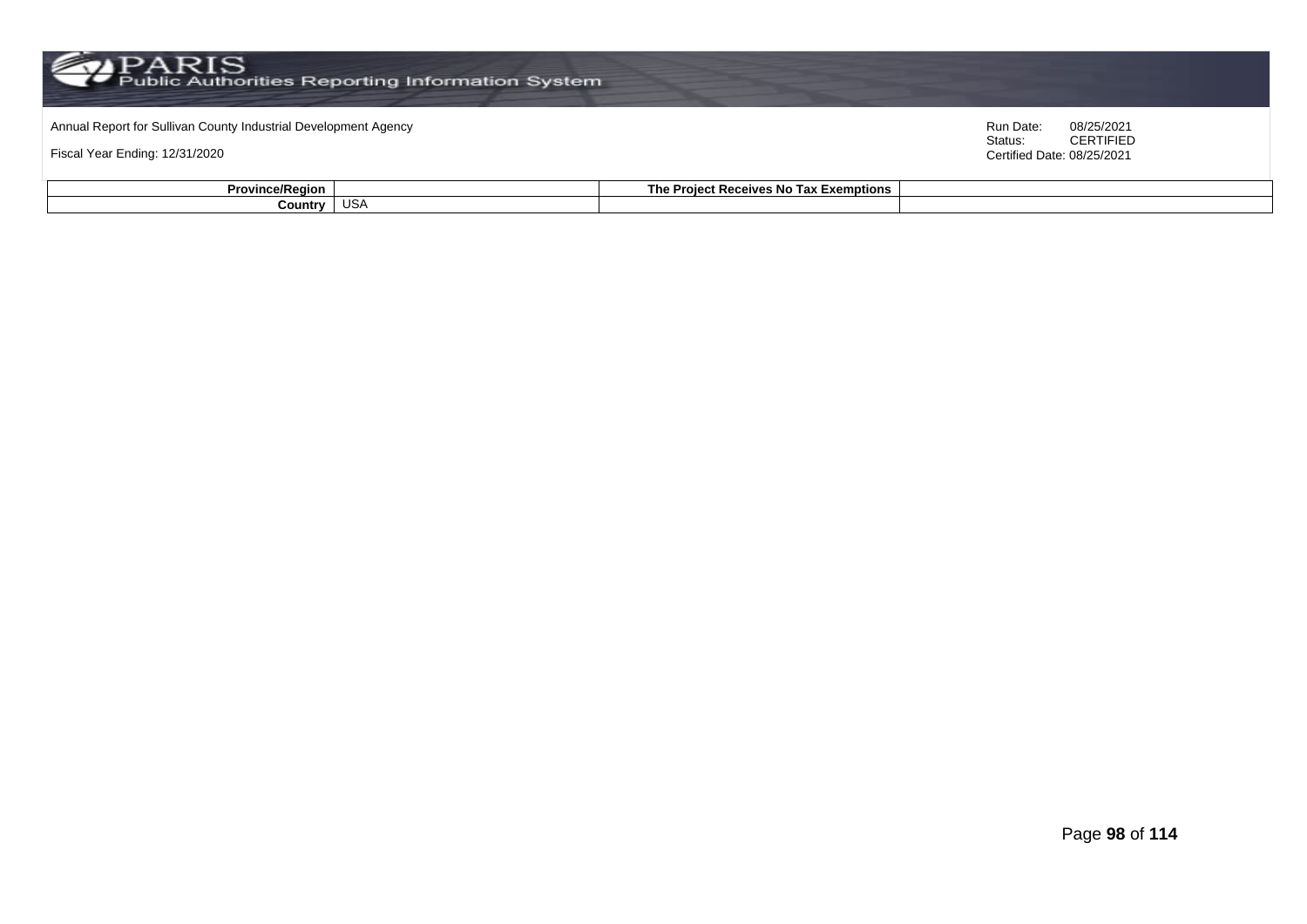$\operatorname{PARS}$  Fublic Authorities Reporting Information System

# Annual Report for Sullivan County Industrial Development Agency<br>
Status: CERTIFIED

Fiscal Year Ending: 12/31/2020

| <b>General Project Information</b>           |                                        | <b>Project Tax Exemptions &amp; PILOT</b>                                                                                                                    | <b>Payment Information</b>                                     |
|----------------------------------------------|----------------------------------------|--------------------------------------------------------------------------------------------------------------------------------------------------------------|----------------------------------------------------------------|
| <b>Project Code</b>                          | 48011501A                              |                                                                                                                                                              |                                                                |
| <b>Project Type</b>                          | Lease                                  | <b>State Sales Tax Exemption</b>                                                                                                                             | \$0.00                                                         |
| <b>Project Name</b>                          | Sullivan Property Acquisitions I, LLC. | <b>Local Sales Tax Exemption</b>                                                                                                                             | \$0.00                                                         |
|                                              |                                        | <b>County Real Property Tax Exemption</b>                                                                                                                    | \$5,184.70                                                     |
| Project Part of Another Phase or Multi Phase | <b>No</b>                              | <b>Local Property Tax Exemption</b>                                                                                                                          | \$13,643.70                                                    |
| <b>Original Project Code</b>                 |                                        | <b>School Property Tax Exemption</b>                                                                                                                         | \$11,099.93                                                    |
| <b>Project Purpose Category</b>              | <b>Retail Trade</b>                    | <b>Mortgage Recording Tax Exemption</b>                                                                                                                      | \$0.00                                                         |
| <b>Total Project Amount</b>                  | \$11,100,000.00                        | <b>Total Exemptions</b>                                                                                                                                      | \$29,928.33                                                    |
| <b>Benefited Project Amount</b>              | \$11,100,000.00                        | <b>Total Exemptions Net of RPTL Section 485-b</b>                                                                                                            |                                                                |
| <b>Bond/Note Amount</b>                      |                                        | <b>Pilot payment Information</b>                                                                                                                             |                                                                |
| <b>Annual Lease Payment</b>                  | \$12,000.00                            |                                                                                                                                                              | <b>Actual Payment Made</b><br><b>Payment Due Per Agreement</b> |
| <b>Federal Tax Status of Bonds</b>           |                                        | <b>County PILOT</b>                                                                                                                                          | \$4,859.15<br>\$4,859.15                                       |
| <b>Not For Profit</b>                        | No                                     | <b>Local PILOT</b>                                                                                                                                           | \$12,787.04<br>\$12,787.04                                     |
| Date Project approved                        | 1/12/2015                              | <b>School District PILOT</b>                                                                                                                                 | \$10,402.96<br>\$10,402.96                                     |
| Did IDA took Title to Property               | Yes                                    | <b>Total PILOT</b>                                                                                                                                           | \$28,049.15<br>\$28,049.15                                     |
| Date IDA Took Title to Property              | 1/23/2015                              | <b>Net Exemptions</b>                                                                                                                                        | \$1,879.18                                                     |
| Year Financial Assistance is Planned to End  | 2037                                   | <b>Project Employment Information</b>                                                                                                                        |                                                                |
| <b>Notes</b>                                 |                                        | Acquisition, renovation, and equipping of a vacant former retail mall in the Village of Monticello. Pilot to begin in 2016. Project terminated as of 2/1/20. |                                                                |
| <b>Location of Project</b>                   |                                        | # of FTEs before IDA Status                                                                                                                                  | 0.00                                                           |
| <b>Address Line1</b>                         | East Broadway, 1 Plaza Drive           | Original Estimate of Jobs to be Created                                                                                                                      | 250.00                                                         |
| <b>Address Line2</b>                         |                                        | Average Estimated Annual Salary of Jobs to be                                                                                                                | 32,500.00                                                      |
|                                              |                                        | <b>Created(at Current Market rates)</b>                                                                                                                      |                                                                |
| City                                         | <b>MONTICELLO</b>                      | Annualized Salary Range of Jobs to be Created                                                                                                                | 30,000.00<br>To: 35,000.00                                     |
| <b>State</b>                                 | <b>NY</b>                              | <b>Original Estimate of Jobs to be Retained</b>                                                                                                              | 0.00                                                           |
| Zip - Plus4                                  | 12701                                  | <b>Estimated Average Annual Salary of Jobs to be</b>                                                                                                         | 0.00                                                           |
|                                              |                                        | <b>Retained(at Current Market rates)</b>                                                                                                                     |                                                                |
| <b>Province/Region</b>                       |                                        | <b>Current # of FTEs</b>                                                                                                                                     | 0.00                                                           |
| Country                                      | <b>United States</b>                   | # of FTE Construction Jobs during Fiscal Year                                                                                                                | 0.00                                                           |
| <b>Applicant Information</b>                 |                                        | <b>Net Employment Change</b>                                                                                                                                 | 0.00                                                           |
| <b>Applicant Name</b>                        | Sullivan Property Acquisitions I, LLC  |                                                                                                                                                              |                                                                |
| <b>Address Line1</b>                         | P.O. Box 368                           | <b>Project Status</b>                                                                                                                                        |                                                                |
| <b>Address Line2</b>                         |                                        |                                                                                                                                                              |                                                                |
| City                                         | <b>FALLSBURG</b>                       | <b>Current Year Is Last Year for Reporting</b>                                                                                                               | Yes                                                            |
| <b>State</b>                                 | NY                                     | There is no Debt Outstanding for this Project                                                                                                                | Yes                                                            |
| Zip - Plus4                                  | 12733                                  | <b>IDA Does Not Hold Title to the Property</b>                                                                                                               | Yes                                                            |
| <b>Province/Region</b>                       |                                        | The Project Receives No Tax Exemptions                                                                                                                       | Yes                                                            |
| Country                                      | <b>USA</b>                             |                                                                                                                                                              |                                                                |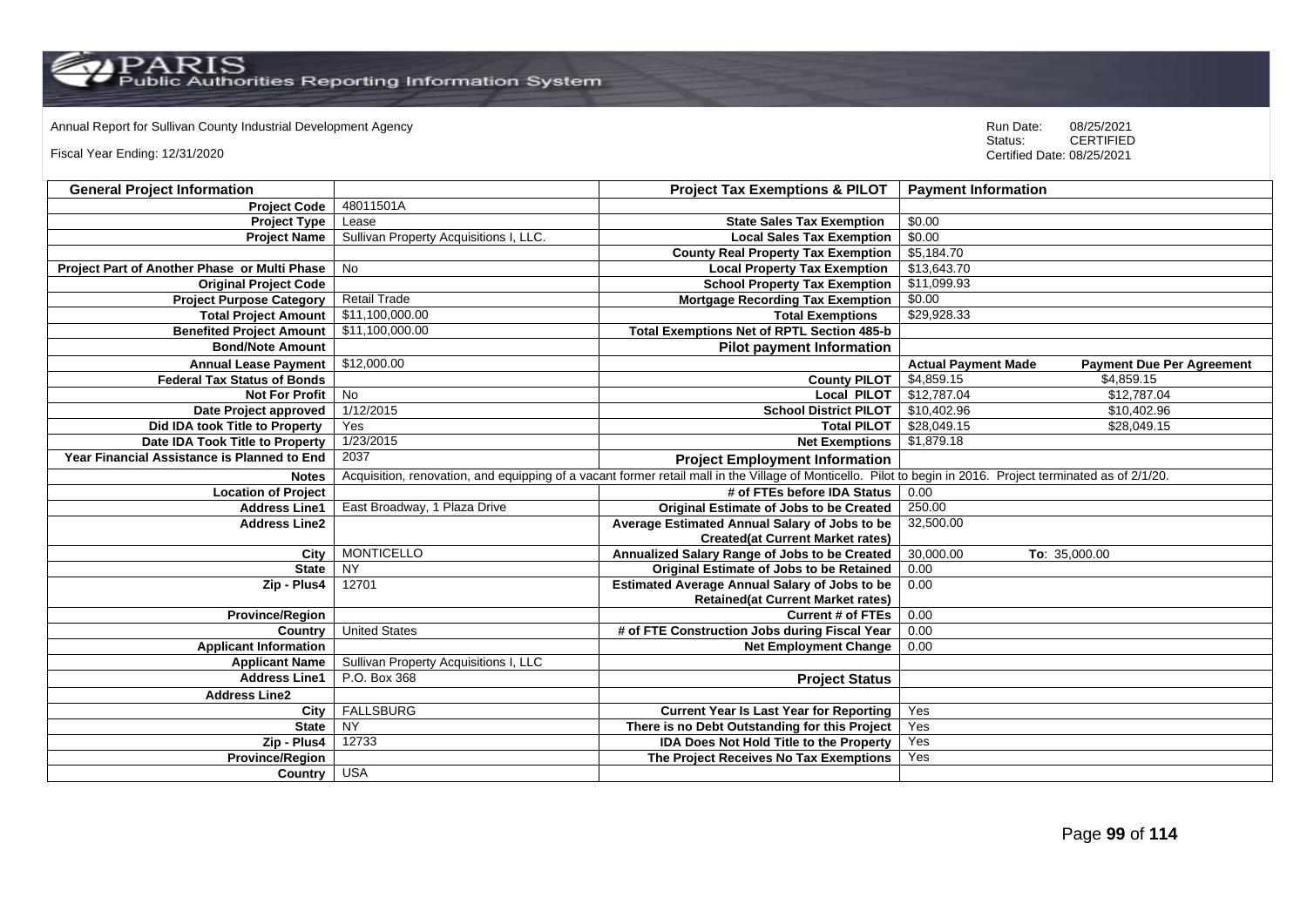# Annual Report for Sullivan County Industrial Development Agency<br>
Status: CERTIFIED

Fiscal Year Ending: 12/31/2020

| <b>General Project Information</b>           |                        | <b>Project Tax Exemptions &amp; PILOT</b>            | <b>Payment Information</b>                                                                                                                                           |
|----------------------------------------------|------------------------|------------------------------------------------------|----------------------------------------------------------------------------------------------------------------------------------------------------------------------|
| <b>Project Code</b>                          | 48011804C              |                                                      |                                                                                                                                                                      |
| <b>Project Type</b>                          | Lease                  | <b>State Sales Tax Exemption</b>                     | \$0.00                                                                                                                                                               |
| <b>Project Name</b>                          | Sullivan Resorts, LLC. | <b>Local Sales Tax Exemption</b>                     | \$0.00                                                                                                                                                               |
|                                              |                        | <b>County Real Property Tax Exemption</b>            | \$47,777.09                                                                                                                                                          |
| Project Part of Another Phase or Multi Phase | Yes                    | <b>Local Property Tax Exemption</b>                  | \$53,808.54                                                                                                                                                          |
| <b>Original Project Code</b>                 | 48011804B              | <b>School Property Tax Exemption</b>                 | \$154,950.62                                                                                                                                                         |
| <b>Project Purpose Category</b>              | Other Categories       | <b>Mortgage Recording Tax Exemption</b>              | \$0.00                                                                                                                                                               |
| <b>Total Project Amount</b>                  | \$8,451,232.00         | <b>Total Exemptions</b>                              | \$256,536.25                                                                                                                                                         |
| <b>Benefited Project Amount</b>              | \$7,966,232.00         | <b>Total Exemptions Net of RPTL Section 485-b</b>    | \$227,756.54                                                                                                                                                         |
| <b>Bond/Note Amount</b>                      |                        | <b>Pilot payment Information</b>                     |                                                                                                                                                                      |
| <b>Annual Lease Payment</b>                  | \$6,000.00             |                                                      | <b>Actual Payment Made</b><br><b>Payment Due Per Agreement</b>                                                                                                       |
| <b>Federal Tax Status of Bonds</b>           |                        | <b>County PILOT</b>                                  | \$36,485.39<br>\$36,485.39                                                                                                                                           |
| <b>Not For Profit</b>                        | <b>No</b>              | <b>Local PILOT</b>                                   | \$41,042.81<br>\$41,042.81                                                                                                                                           |
| Date Project approved                        | 6/10/2019              | <b>School District PILOT</b>                         | \$122,471.79<br>\$122,471.79                                                                                                                                         |
| Did IDA took Title to Property               | Yes                    | <b>Total PILOT</b>                                   | \$199,999.99<br>\$199,999.99                                                                                                                                         |
| Date IDA Took Title to Property              | 2/11/2019              | <b>Net Exemptions</b>                                | \$56,536.26                                                                                                                                                          |
| Year Financial Assistance is Planned to End  | 2022                   | <b>Project Employment Information</b>                |                                                                                                                                                                      |
| <b>Notes</b>                                 |                        |                                                      | Demolition of unsafe structures and environmental remediation on 582.61 acres in the Town and Village of Liebrty. Approximately \$6,251,232 in private funds will be |
|                                              | invested               |                                                      |                                                                                                                                                                      |
| <b>Location of Project</b>                   |                        | # of FTEs before IDA Status                          | 0.00                                                                                                                                                                 |
| <b>Address Line1</b>                         | Route 17/ Route 52     | <b>Original Estimate of Jobs to be Created</b>       | 25.00                                                                                                                                                                |
| <b>Address Line2</b>                         |                        | Average Estimated Annual Salary of Jobs to be        | 55,093.34                                                                                                                                                            |
|                                              |                        | <b>Created(at Current Market rates)</b>              |                                                                                                                                                                      |
| City                                         | <b>LIBERTY</b>         | Annualized Salary Range of Jobs to be Created        | 33,280.00<br>To: 80,000.00                                                                                                                                           |
| <b>State</b>                                 | $\overline{NY}$        | <b>Original Estimate of Jobs to be Retained</b>      | 0.00                                                                                                                                                                 |
| Zip - Plus4                                  | 12754                  | <b>Estimated Average Annual Salary of Jobs to be</b> | 0.00                                                                                                                                                                 |
|                                              |                        | <b>Retained(at Current Market rates)</b>             |                                                                                                                                                                      |
| <b>Province/Region</b>                       |                        | <b>Current # of FTEs</b>                             | 6.00                                                                                                                                                                 |
| Country                                      | <b>United States</b>   | # of FTE Construction Jobs during Fiscal Year        | 5.00                                                                                                                                                                 |
| <b>Applicant Information</b>                 |                        | <b>Net Employment Change</b>                         | 6.00                                                                                                                                                                 |
| <b>Applicant Name</b>                        | Sullivan Resorts, LLC. |                                                      |                                                                                                                                                                      |
| <b>Address Line1</b>                         | 7 Renaissance Square   | <b>Project Status</b>                                |                                                                                                                                                                      |
| <b>Address Line2</b>                         |                        |                                                      |                                                                                                                                                                      |
| City                                         | <b>WHITE PLAINS</b>    | <b>Current Year Is Last Year for Reporting</b>       |                                                                                                                                                                      |
| <b>State</b>                                 | NY                     | There is no Debt Outstanding for this Project        |                                                                                                                                                                      |
| Zip - Plus4                                  | 10601                  | <b>IDA Does Not Hold Title to the Property</b>       |                                                                                                                                                                      |
| <b>Province/Region</b>                       |                        | The Project Receives No Tax Exemptions               |                                                                                                                                                                      |
| Country                                      | <b>USA</b>             |                                                      |                                                                                                                                                                      |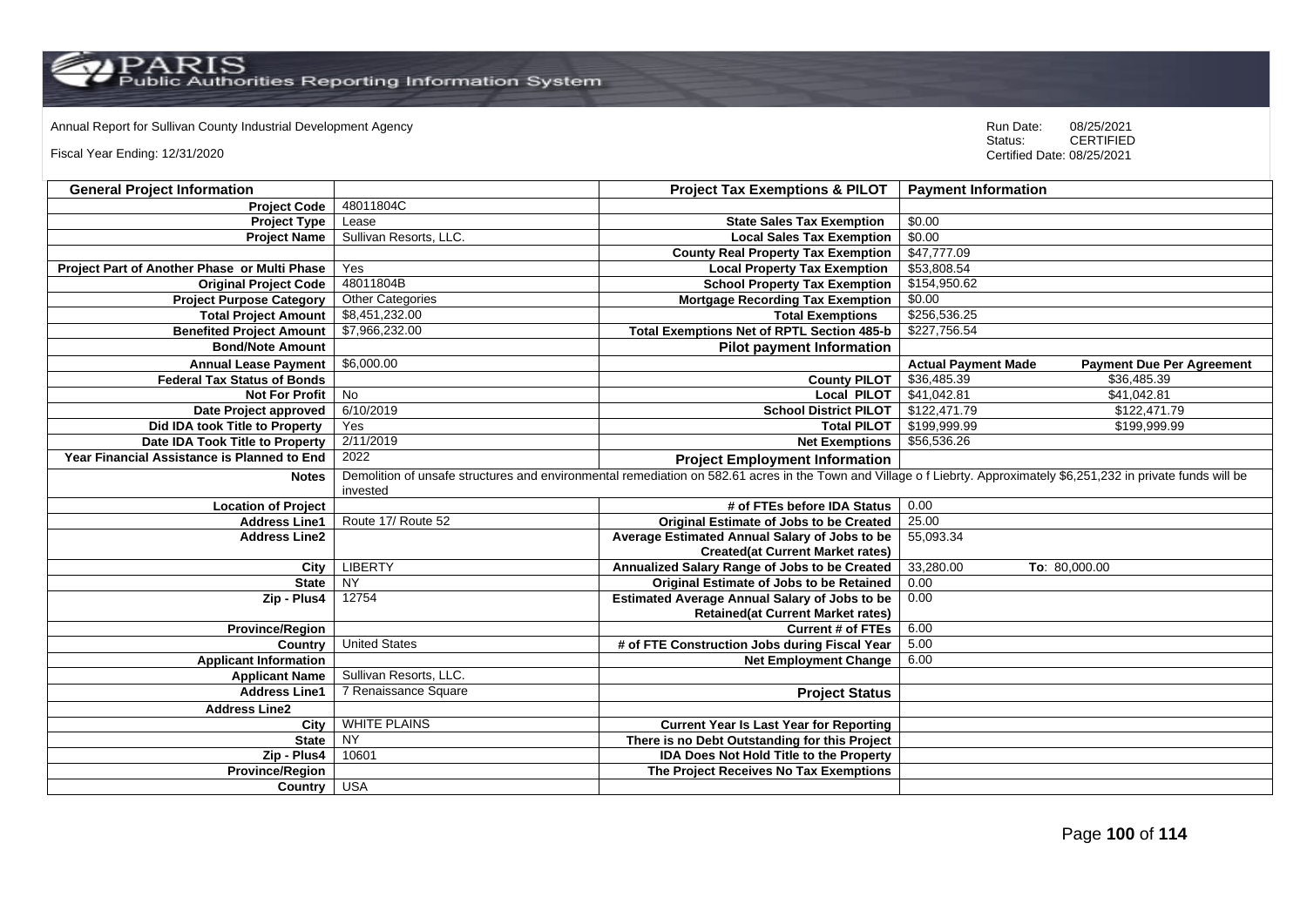# Annual Report for Sullivan County Industrial Development Agency<br>
Status: CERTIFIED

Fiscal Year Ending: 12/31/2020

| <b>General Project Information</b>           |                                                                                        | <b>Project Tax Exemptions &amp; PILOT</b>                                                                                                                           | <b>Payment Information</b> |                                  |
|----------------------------------------------|----------------------------------------------------------------------------------------|---------------------------------------------------------------------------------------------------------------------------------------------------------------------|----------------------------|----------------------------------|
| <b>Project Code</b>                          | 48011705A                                                                              |                                                                                                                                                                     |                            |                                  |
| <b>Project Type</b>                          | Lease                                                                                  | <b>State Sales Tax Exemption</b>                                                                                                                                    | \$0.00                     |                                  |
| <b>Project Name</b>                          | The Center for Discovery, Inc.                                                         | <b>Local Sales Tax Exemption</b>                                                                                                                                    | \$0.00                     |                                  |
|                                              |                                                                                        | <b>County Real Property Tax Exemption</b>                                                                                                                           | \$0.00                     |                                  |
| Project Part of Another Phase or Multi Phase | No                                                                                     | <b>Local Property Tax Exemption</b>                                                                                                                                 | \$0.00                     |                                  |
| <b>Original Project Code</b>                 |                                                                                        | <b>School Property Tax Exemption</b>                                                                                                                                | \$0.00                     |                                  |
| <b>Project Purpose Category</b>              | <b>Other Categories</b>                                                                | <b>Mortgage Recording Tax Exemption</b>                                                                                                                             | \$0.00                     |                                  |
| <b>Total Project Amount</b>                  | \$6,667,315.00                                                                         | <b>Total Exemptions</b>                                                                                                                                             | \$0.00                     |                                  |
| <b>Benefited Project Amount</b>              | \$0.00                                                                                 | <b>Total Exemptions Net of RPTL Section 485-b</b>                                                                                                                   | \$0.00                     |                                  |
| <b>Bond/Note Amount</b>                      |                                                                                        | <b>Pilot payment Information</b>                                                                                                                                    |                            |                                  |
| <b>Annual Lease Payment</b>                  | \$5,000.00                                                                             |                                                                                                                                                                     | <b>Actual Payment Made</b> | <b>Payment Due Per Agreement</b> |
| <b>Federal Tax Status of Bonds</b>           |                                                                                        | <b>County PILOT</b>                                                                                                                                                 | \$4,597.74                 | \$4.597.74                       |
| <b>Not For Profit</b>                        | Yes                                                                                    | <b>Local PILOT</b>                                                                                                                                                  | \$5,779.54                 | \$5,779.54                       |
| Date Project approved                        | 5/8/2017                                                                               | <b>School District PILOT</b>                                                                                                                                        | \$14,622.72                | \$14,622.72                      |
| Did IDA took Title to Property               | Yes                                                                                    | <b>Total PILOT</b>                                                                                                                                                  | $\sqrt{$25,000.00}$        | \$25,000.00                      |
| Date IDA Took Title to Property              | 5/30/2018                                                                              | <b>Net Exemptions</b>                                                                                                                                               | $-$25,000.00$              |                                  |
| Year Financial Assistance is Planned to End  | 2027                                                                                   | <b>Project Employment Information</b>                                                                                                                               |                            |                                  |
| <b>Notes</b>                                 |                                                                                        | The Center for Discovery, Inc. project memorialized the Company's commitment to make PILOT payments despite its tax exempt status as a not-for-profit entity, which |                            |                                  |
|                                              | payments shall benefit the County and certain municipalities and taxing jurisdictions. |                                                                                                                                                                     |                            |                                  |
| <b>Location of Project</b>                   |                                                                                        | # of FTEs before IDA Status                                                                                                                                         | 0.00                       |                                  |
| <b>Address Line1</b>                         | 12 Railroad Avenue                                                                     | <b>Original Estimate of Jobs to be Created</b>                                                                                                                      | 0.00                       |                                  |
| <b>Address Line2</b>                         |                                                                                        | Average Estimated Annual Salary of Jobs to be                                                                                                                       | 25,000.00                  |                                  |
|                                              |                                                                                        | <b>Created(at Current Market rates)</b>                                                                                                                             |                            |                                  |
| City                                         | HURLEYVILLE                                                                            | Annualized Salary Range of Jobs to be Created                                                                                                                       | 25,000.00                  | To: 25,000.00                    |
| <b>State</b>                                 | $\overline{NY}$                                                                        | Original Estimate of Jobs to be Retained                                                                                                                            | 0.00                       |                                  |
| Zip - Plus4                                  | 12747                                                                                  | <b>Estimated Average Annual Salary of Jobs to be</b>                                                                                                                | 25,000.00                  |                                  |
|                                              |                                                                                        | <b>Retained(at Current Market rates)</b>                                                                                                                            |                            |                                  |
| <b>Province/Region</b>                       |                                                                                        | <b>Current # of FTEs</b>                                                                                                                                            | 5.00                       |                                  |
| Country                                      | <b>United States</b>                                                                   | # of FTE Construction Jobs during Fiscal Year                                                                                                                       | 0.00                       |                                  |
| <b>Applicant Information</b>                 |                                                                                        | <b>Net Employment Change</b>                                                                                                                                        | 5.00                       |                                  |
| <b>Applicant Name</b>                        | The Center for Discovery, Inc.                                                         |                                                                                                                                                                     |                            |                                  |
| <b>Address Line1</b>                         | PO Box 840                                                                             | <b>Project Status</b>                                                                                                                                               |                            |                                  |
| <b>Address Line2</b>                         |                                                                                        |                                                                                                                                                                     |                            |                                  |
| City                                         | <b>HARRIS</b>                                                                          | <b>Current Year Is Last Year for Reporting</b>                                                                                                                      |                            |                                  |
| <b>State</b>                                 | NY                                                                                     | There is no Debt Outstanding for this Project                                                                                                                       |                            |                                  |
| Zip - Plus4                                  | 12742                                                                                  | <b>IDA Does Not Hold Title to the Property</b>                                                                                                                      |                            |                                  |
| <b>Province/Region</b>                       |                                                                                        | The Project Receives No Tax Exemptions                                                                                                                              |                            |                                  |
| Country USA                                  |                                                                                        |                                                                                                                                                                     |                            |                                  |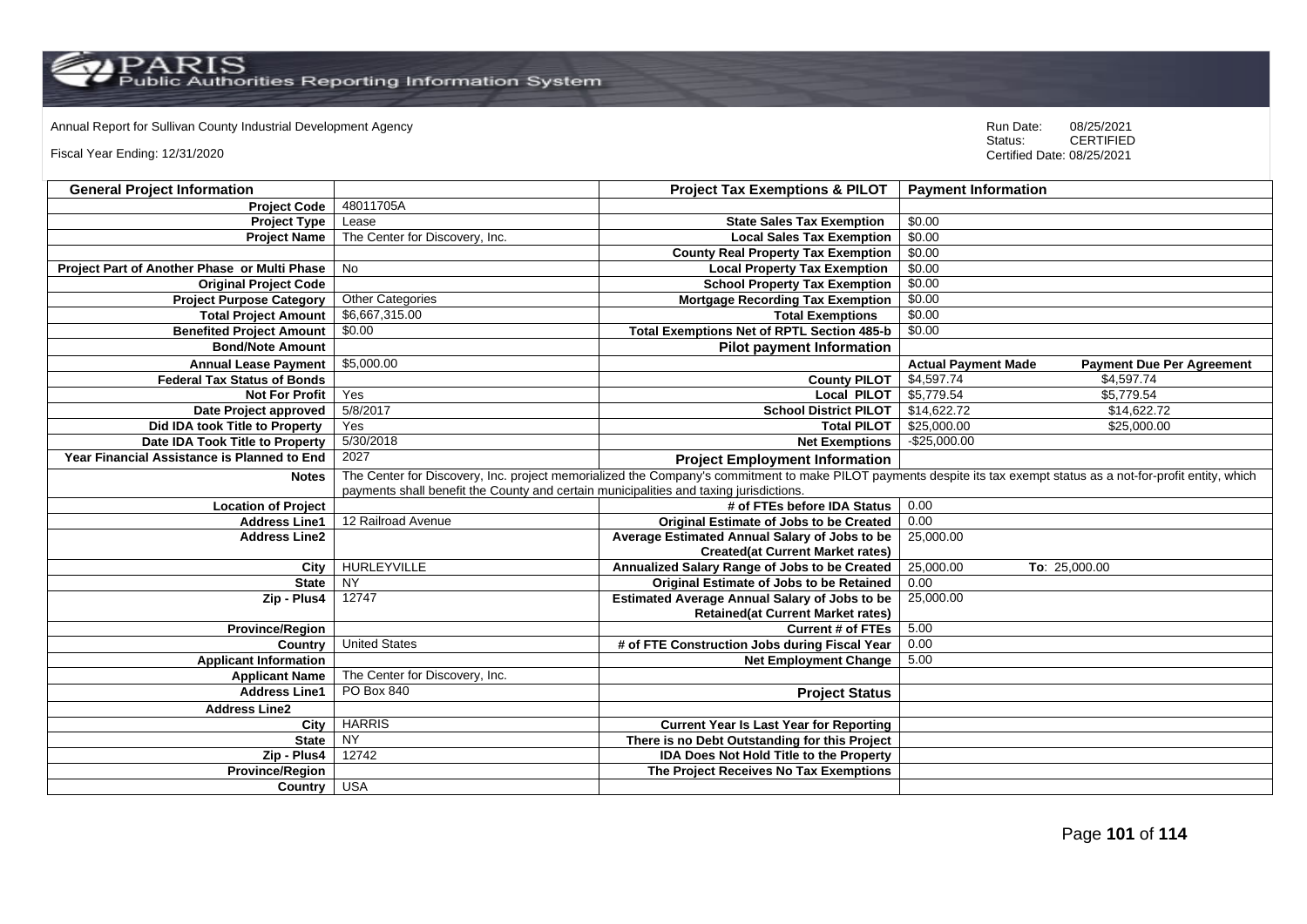# Annual Report for Sullivan County Industrial Development Agency<br>
Status: CERTIFIED

Fiscal Year Ending: 12/31/2020

| <b>General Project Information</b>           |                                       | <b>Project Tax Exemptions &amp; PILOT</b>                                                                           | <b>Payment Information</b>                                     |
|----------------------------------------------|---------------------------------------|---------------------------------------------------------------------------------------------------------------------|----------------------------------------------------------------|
| <b>Project Code</b>                          | 48011201A                             |                                                                                                                     |                                                                |
| <b>Project Type</b>                          | Lease                                 | <b>State Sales Tax Exemption</b>                                                                                    | \$0.00                                                         |
| <b>Project Name</b>                          | Theowins / Catskill Brewery           | <b>Local Sales Tax Exemption</b>                                                                                    | \$0.00                                                         |
|                                              |                                       | <b>County Real Property Tax Exemption</b>                                                                           | \$7,209.97                                                     |
| Project Part of Another Phase or Multi Phase | <b>No</b>                             | <b>Local Property Tax Exemption</b>                                                                                 | \$6,467.77                                                     |
| <b>Original Project Code</b>                 |                                       | <b>School Property Tax Exemption</b>                                                                                | \$15,074.71                                                    |
| <b>Project Purpose Category</b>              | Manufacturing                         | <b>Mortgage Recording Tax Exemption</b>                                                                             | \$0.00                                                         |
| <b>Total Project Amount</b>                  | \$1,000,000.00                        | <b>Total Exemptions</b>                                                                                             | \$28,752.45                                                    |
| <b>Benefited Project Amount</b>              | \$605,000.00                          | Total Exemptions Net of RPTL Section 485-b                                                                          | \$27,325.19                                                    |
| <b>Bond/Note Amount</b>                      |                                       | <b>Pilot payment Information</b>                                                                                    |                                                                |
| <b>Annual Lease Payment</b>                  | \$2,000.00                            |                                                                                                                     | <b>Actual Payment Made</b><br><b>Payment Due Per Agreement</b> |
| <b>Federal Tax Status of Bonds</b>           |                                       | <b>County PILOT</b>                                                                                                 | \$3,482.30<br>\$3,482.30                                       |
| <b>Not For Profit</b>                        | No                                    | <b>Local PILOT</b>                                                                                                  | \$3,123.83<br>\$3,123.83                                       |
| Date Project approved                        | 3/27/2012                             | <b>School District PILOT</b>                                                                                        | \$7,280.84<br>\$7,280.84                                       |
| Did IDA took Title to Property               | Yes                                   | <b>Total PILOT</b>                                                                                                  | \$13,886.97<br>\$13,886.97                                     |
| Date IDA Took Title to Property              | 4/30/2012                             | <b>Net Exemptions</b>                                                                                               | \$14,865.48                                                    |
| Year Financial Assistance is Planned to End  | 2033                                  | <b>Project Employment Information</b>                                                                               |                                                                |
| <b>Notes</b>                                 |                                       | Constructing and equipping of a new brewery and related office space in Livingston Manor, NY. PILOT starts in 2014. |                                                                |
| <b>Location of Project</b>                   |                                       | # of FTEs before IDA Status                                                                                         | 5.00                                                           |
| <b>Address Line1</b>                         | 672 Old Route 17                      | <b>Original Estimate of Jobs to be Created</b>                                                                      | 4.00                                                           |
| <b>Address Line2</b>                         |                                       | Average Estimated Annual Salary of Jobs to be                                                                       | 42,000.00                                                      |
|                                              |                                       | <b>Created(at Current Market rates)</b>                                                                             |                                                                |
| City                                         | <b>LIVINGSTON MANOR</b>               | Annualized Salary Range of Jobs to be Created                                                                       | 40,000.00<br>To: 50,000.00                                     |
| <b>State</b>                                 | NY                                    | Original Estimate of Jobs to be Retained                                                                            | 5.00                                                           |
| Zip - Plus4                                  | 12758                                 | <b>Estimated Average Annual Salary of Jobs to be</b>                                                                | 42,000.00                                                      |
|                                              |                                       | <b>Retained(at Current Market rates)</b>                                                                            |                                                                |
| <b>Province/Region</b>                       |                                       | <b>Current # of FTEs</b>                                                                                            | 15.00                                                          |
| Country                                      | <b>United States</b>                  | # of FTE Construction Jobs during Fiscal Year                                                                       | 2.00                                                           |
| <b>Applicant Information</b>                 |                                       | <b>Net Employment Change</b>                                                                                        | 10.00                                                          |
| <b>Applicant Name</b>                        | Theowins, LLC, Catskill Brewery, LLC. |                                                                                                                     |                                                                |
| <b>Address Line1</b>                         | 190 Mary Smith Hill Road              | <b>Project Status</b>                                                                                               |                                                                |
| <b>Address Line2</b>                         |                                       |                                                                                                                     |                                                                |
| City                                         | <b>LIVINGSTON MANOR</b>               | <b>Current Year Is Last Year for Reporting</b>                                                                      |                                                                |
| <b>State</b>                                 | <b>NY</b>                             | There is no Debt Outstanding for this Project                                                                       |                                                                |
| Zip - Plus4                                  | 12758                                 | <b>IDA Does Not Hold Title to the Property</b>                                                                      |                                                                |
| <b>Province/Region</b>                       |                                       | The Project Receives No Tax Exemptions                                                                              |                                                                |
| Country USA                                  |                                       |                                                                                                                     |                                                                |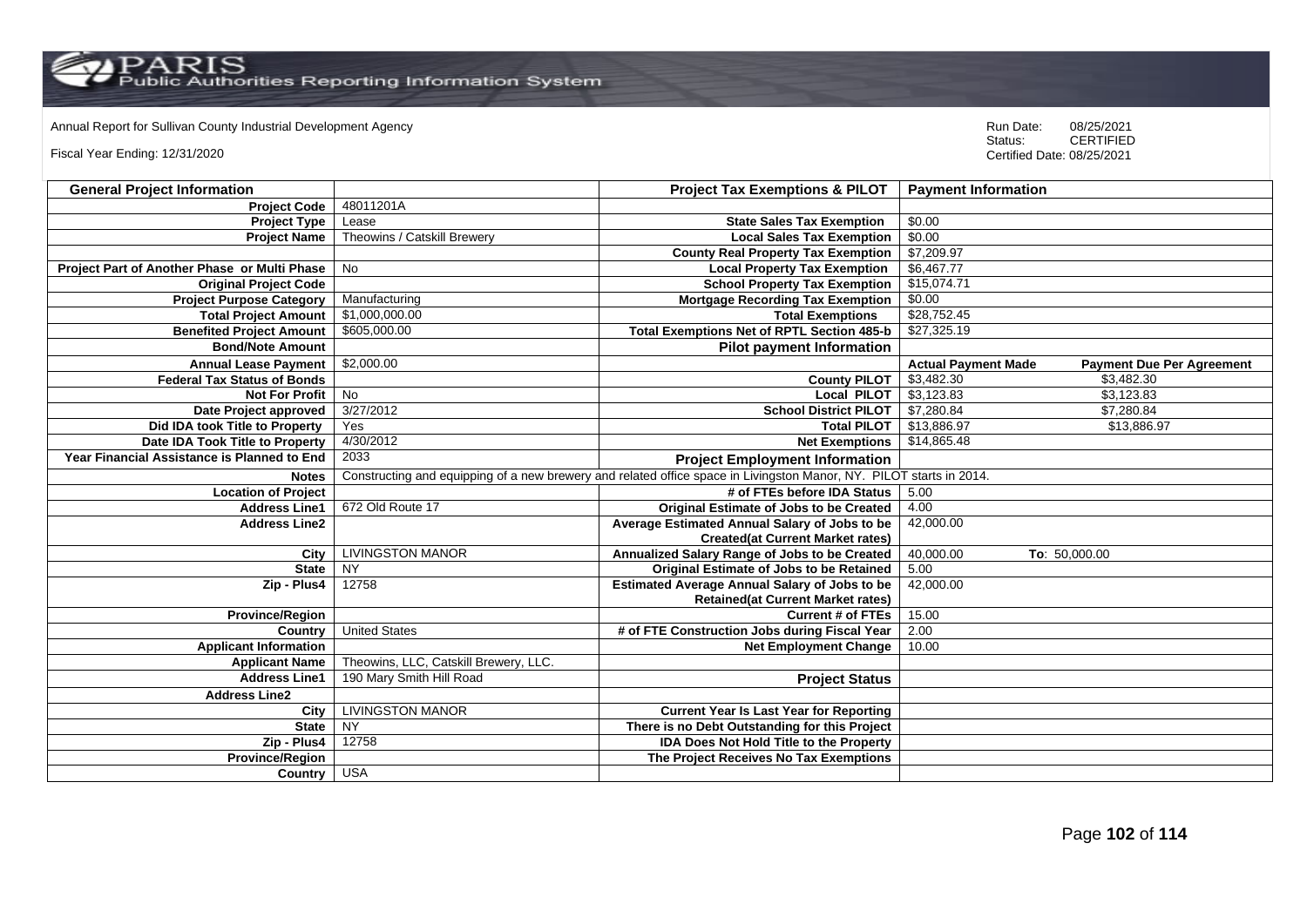# Annual Report for Sullivan County Industrial Development Agency<br>
Status: CERTIFIED

Fiscal Year Ending: 12/31/2020

| <b>General Project Information</b>           |                                                                                                                                                                 | <b>Project Tax Exemptions &amp; PILOT</b>            | <b>Payment Information</b> |                                  |
|----------------------------------------------|-----------------------------------------------------------------------------------------------------------------------------------------------------------------|------------------------------------------------------|----------------------------|----------------------------------|
| <b>Project Code</b>                          | 48010005B                                                                                                                                                       |                                                      |                            |                                  |
| <b>Project Type</b>                          | Lease                                                                                                                                                           | <b>State Sales Tax Exemption</b>                     | \$0.00                     |                                  |
| <b>Project Name</b>                          | <b>Tiv Leivov LLC</b>                                                                                                                                           | <b>Local Sales Tax Exemption</b>                     | \$0.00                     |                                  |
|                                              |                                                                                                                                                                 | <b>County Real Property Tax Exemption</b>            | \$3,724.74                 |                                  |
| Project Part of Another Phase or Multi Phase | Yes                                                                                                                                                             | <b>Local Property Tax Exemption</b>                  | \$3,225.14                 |                                  |
| <b>Original Project Code</b>                 | 48010005A                                                                                                                                                       | <b>School Property Tax Exemption</b>                 | \$10,417.00                |                                  |
| <b>Project Purpose Category</b>              | <b>Other Categories</b>                                                                                                                                         | <b>Mortgage Recording Tax Exemption</b>              | \$0.00                     |                                  |
| <b>Total Project Amount</b>                  | \$2,300,000.00                                                                                                                                                  | <b>Total Exemptions</b>                              | \$17,366.88                |                                  |
| <b>Benefited Project Amount</b>              | \$1,725,000.00                                                                                                                                                  | <b>Total Exemptions Net of RPTL Section 485-b</b>    | \$17,366.88                |                                  |
| <b>Bond/Note Amount</b>                      |                                                                                                                                                                 | <b>Pilot payment Information</b>                     |                            |                                  |
| <b>Annual Lease Payment</b>                  | \$0.00                                                                                                                                                          |                                                      | <b>Actual Payment Made</b> | <b>Payment Due Per Agreement</b> |
| <b>Federal Tax Status of Bonds</b>           |                                                                                                                                                                 | <b>County PILOT</b>                                  | \$1,854.06                 | \$1,854.06                       |
| <b>Not For Profit</b>                        | No                                                                                                                                                              | <b>Local PILOT</b>                                   | \$1,605.38                 | \$1,605.38                       |
| Date Project approved                        | 8/12/2019                                                                                                                                                       | <b>School District PILOT</b>                         | \$5,185.26                 | \$5,185.26                       |
| Did IDA took Title to Property               | Yes                                                                                                                                                             | <b>Total PILOT</b>                                   | \$8,644.70                 | \$8,644.70                       |
| Date IDA Took Title to Property              | 8/12/2019                                                                                                                                                       | <b>Net Exemptions</b>                                | \$8,722.18                 |                                  |
| Year Financial Assistance is Planned to End  | 2022                                                                                                                                                            | <b>Project Employment Information</b>                |                            |                                  |
| <b>Notes</b>                                 | Formerly Bloominburg Housing Associates, on 8/12/19 the Agency consented to a change-in-control to Tiv Leivov LLC. The project consists of the construction and |                                                      |                            |                                  |
|                                              | equipping of 24 senior citizen housing units.                                                                                                                   |                                                      |                            |                                  |
| <b>Location of Project</b>                   |                                                                                                                                                                 | # of FTEs before IDA Status                          | 0.00                       |                                  |
| <b>Address Line1</b>                         | P.O. Box 153                                                                                                                                                    | <b>Original Estimate of Jobs to be Created</b>       | 3.00                       |                                  |
| <b>Address Line2</b>                         |                                                                                                                                                                 | Average Estimated Annual Salary of Jobs to be        | 30,000.00                  |                                  |
|                                              |                                                                                                                                                                 | <b>Created(at Current Market rates)</b>              |                            |                                  |
| City                                         | <b>BLOOMINGBURG</b>                                                                                                                                             | Annualized Salary Range of Jobs to be Created        | 30,000.00<br>To: 30,000.00 |                                  |
| <b>State</b>                                 | <b>NY</b>                                                                                                                                                       | <b>Original Estimate of Jobs to be Retained</b>      | 0.00                       |                                  |
| Zip - Plus4                                  | 12721                                                                                                                                                           | <b>Estimated Average Annual Salary of Jobs to be</b> | 0.00                       |                                  |
|                                              |                                                                                                                                                                 | <b>Retained(at Current Market rates)</b>             |                            |                                  |
| <b>Province/Region</b>                       |                                                                                                                                                                 | <b>Current # of FTEs</b>                             | 2.00                       |                                  |
| Country                                      | <b>United States</b>                                                                                                                                            | # of FTE Construction Jobs during Fiscal Year        | 0.00                       |                                  |
| <b>Applicant Information</b>                 |                                                                                                                                                                 | <b>Net Employment Change</b>                         | 2.00                       |                                  |
| <b>Applicant Name</b>                        | Tiv Leivov, LLC                                                                                                                                                 |                                                      |                            |                                  |
| <b>Address Line1</b>                         | P.O. Box 153                                                                                                                                                    | <b>Project Status</b>                                |                            |                                  |
| <b>Address Line2</b>                         |                                                                                                                                                                 |                                                      |                            |                                  |
| City                                         | <b>BLOOMINGBURG</b>                                                                                                                                             | <b>Current Year Is Last Year for Reporting</b>       |                            |                                  |
| <b>State</b>                                 | <b>NY</b>                                                                                                                                                       | There is no Debt Outstanding for this Project        |                            |                                  |
| Zip - Plus4                                  | 12721                                                                                                                                                           | <b>IDA Does Not Hold Title to the Property</b>       |                            |                                  |
| <b>Province/Region</b>                       |                                                                                                                                                                 | The Project Receives No Tax Exemptions               |                            |                                  |
| Country USA                                  |                                                                                                                                                                 |                                                      |                            |                                  |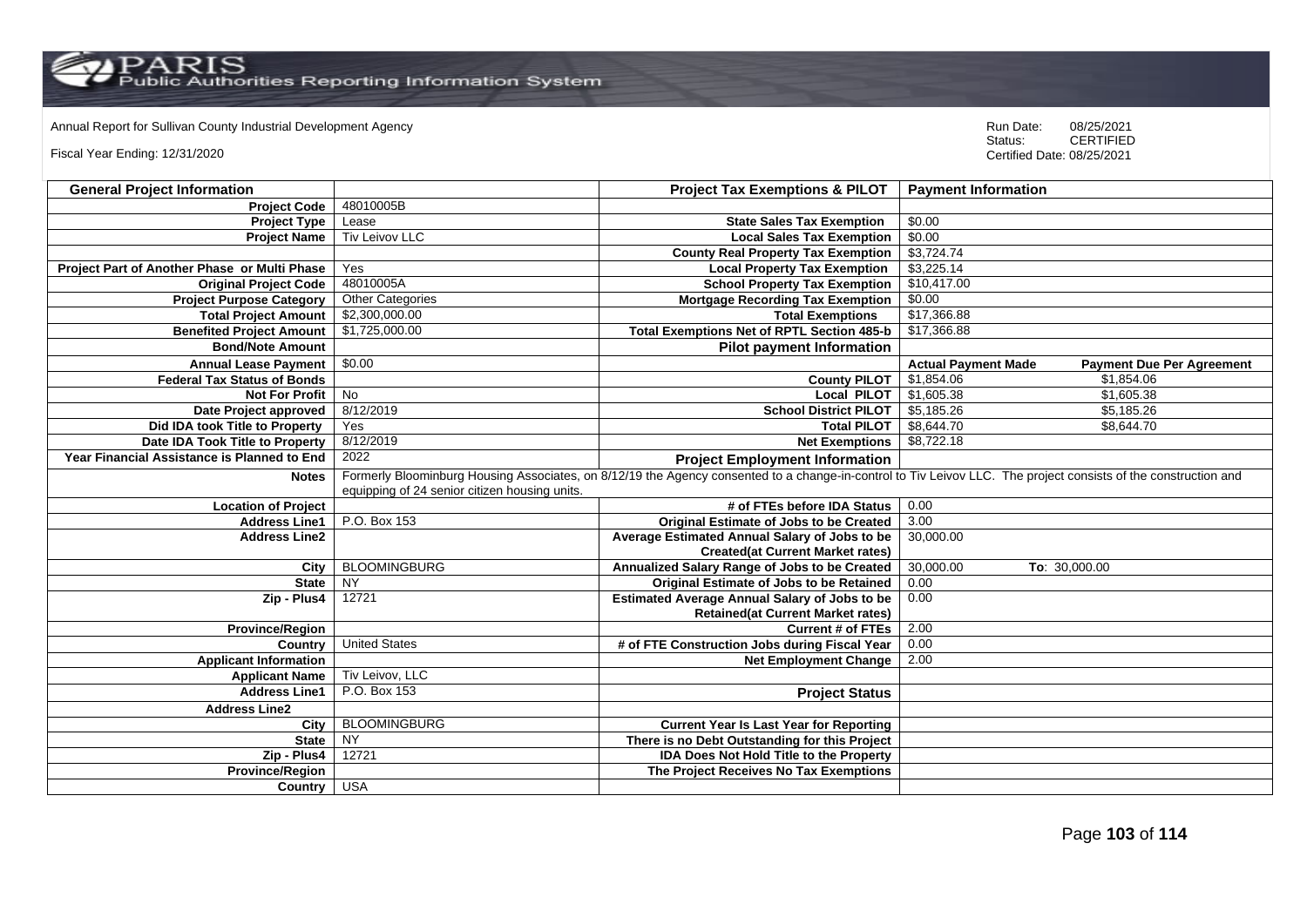# Annual Report for Sullivan County Industrial Development Agency<br>
Status: CERTIFIED

Fiscal Year Ending: 12/31/2020

| <b>General Project Information</b>           |                                                       | <b>Project Tax Exemptions &amp; PILOT</b>            | <b>Payment Information</b>                                     |
|----------------------------------------------|-------------------------------------------------------|------------------------------------------------------|----------------------------------------------------------------|
| <b>Project Code</b>                          | 48010104A                                             |                                                      |                                                                |
| <b>Project Type</b>                          | Lease                                                 | <b>State Sales Tax Exemption</b>                     | \$0.00                                                         |
| <b>Project Name</b>                          | <b>Turtlehead Enterprises, LLC</b>                    | <b>Local Sales Tax Exemption</b>                     | \$0.00                                                         |
|                                              |                                                       | <b>County Real Property Tax Exemption</b>            | \$7,555.00                                                     |
| Project Part of Another Phase or Multi Phase | No                                                    | <b>Local Property Tax Exemption</b>                  | \$3,383.63                                                     |
| <b>Original Project Code</b>                 |                                                       | <b>School Property Tax Exemption</b>                 | \$16,174.50                                                    |
| <b>Project Purpose Category</b>              | Services                                              | <b>Mortgage Recording Tax Exemption</b>              | \$0.00                                                         |
| <b>Total Project Amount</b>                  | \$1,000,000.00                                        | <b>Total Exemptions</b>                              | \$27,113.13                                                    |
| <b>Benefited Project Amount</b>              | \$750,000.00                                          | <b>Total Exemptions Net of RPTL Section 485-b</b>    | \$27,113.13                                                    |
| <b>Bond/Note Amount</b>                      |                                                       | <b>Pilot payment Information</b>                     |                                                                |
| <b>Annual Lease Payment</b>                  | \$1,000.00                                            |                                                      | <b>Actual Payment Made</b><br><b>Payment Due Per Agreement</b> |
| <b>Federal Tax Status of Bonds</b>           |                                                       | <b>County PILOT</b>                                  | \$3,923.77<br>\$3,923.77                                       |
| <b>Not For Profit</b>                        | No                                                    | <b>Local PILOT</b>                                   | \$1,757.32<br>\$1,757.32                                       |
| Date Project approved                        | 10/10/2000                                            | <b>School District PILOT</b>                         | \$8,400.39<br>\$8,400.39                                       |
| Did IDA took Title to Property               | Yes                                                   | <b>Total PILOT</b>                                   | \$14,081.48<br>\$14,081.48                                     |
| Date IDA Took Title to Property              | 1/11/2001                                             | <b>Net Exemptions</b>                                | \$13,031.65                                                    |
| Year Financial Assistance is Planned to End  | 2021                                                  | <b>Project Employment Information</b>                |                                                                |
| <b>Notes</b>                                 | Construction and equipping of a new medical facility. |                                                      |                                                                |
| <b>Location of Project</b>                   |                                                       | # of FTEs before IDA Status                          | 0.00                                                           |
| <b>Address Line1</b>                         | P.O. Box 426                                          | Original Estimate of Jobs to be Created              | 6.00                                                           |
| <b>Address Line2</b>                         |                                                       | Average Estimated Annual Salary of Jobs to be        | 20,000.00                                                      |
|                                              |                                                       | <b>Created(at Current Market rates)</b>              |                                                                |
| City                                         | <b>HARRIS</b>                                         | Annualized Salary Range of Jobs to be Created        | 20,000.00<br>To: 20,000.00                                     |
| <b>State</b>                                 | <b>NY</b>                                             | Original Estimate of Jobs to be Retained             | 0.00                                                           |
| Zip - Plus4                                  | 12742                                                 | <b>Estimated Average Annual Salary of Jobs to be</b> | 0.00                                                           |
|                                              |                                                       | <b>Retained(at Current Market rates)</b>             |                                                                |
| <b>Province/Region</b>                       |                                                       | <b>Current # of FTEs</b>                             | 4.00                                                           |
| Country                                      | <b>United States</b>                                  | # of FTE Construction Jobs during Fiscal Year        | 0.00                                                           |
| <b>Applicant Information</b>                 |                                                       | <b>Net Employment Change</b>                         | 4.00                                                           |
| <b>Applicant Name</b>                        | <b>Turtlehead Enterprises, LLC</b>                    |                                                      |                                                                |
| <b>Address Line1</b>                         | P.O. Box 426                                          | <b>Project Status</b>                                |                                                                |
| <b>Address Line2</b>                         |                                                       |                                                      |                                                                |
| City                                         | <b>HARRIS</b>                                         | <b>Current Year Is Last Year for Reporting</b>       |                                                                |
| <b>State</b>                                 | NY                                                    | There is no Debt Outstanding for this Project        |                                                                |
| Zip - Plus4                                  | 12742                                                 | <b>IDA Does Not Hold Title to the Property</b>       |                                                                |
| <b>Province/Region</b>                       |                                                       | The Project Receives No Tax Exemptions               |                                                                |
| Country                                      | <b>USA</b>                                            |                                                      |                                                                |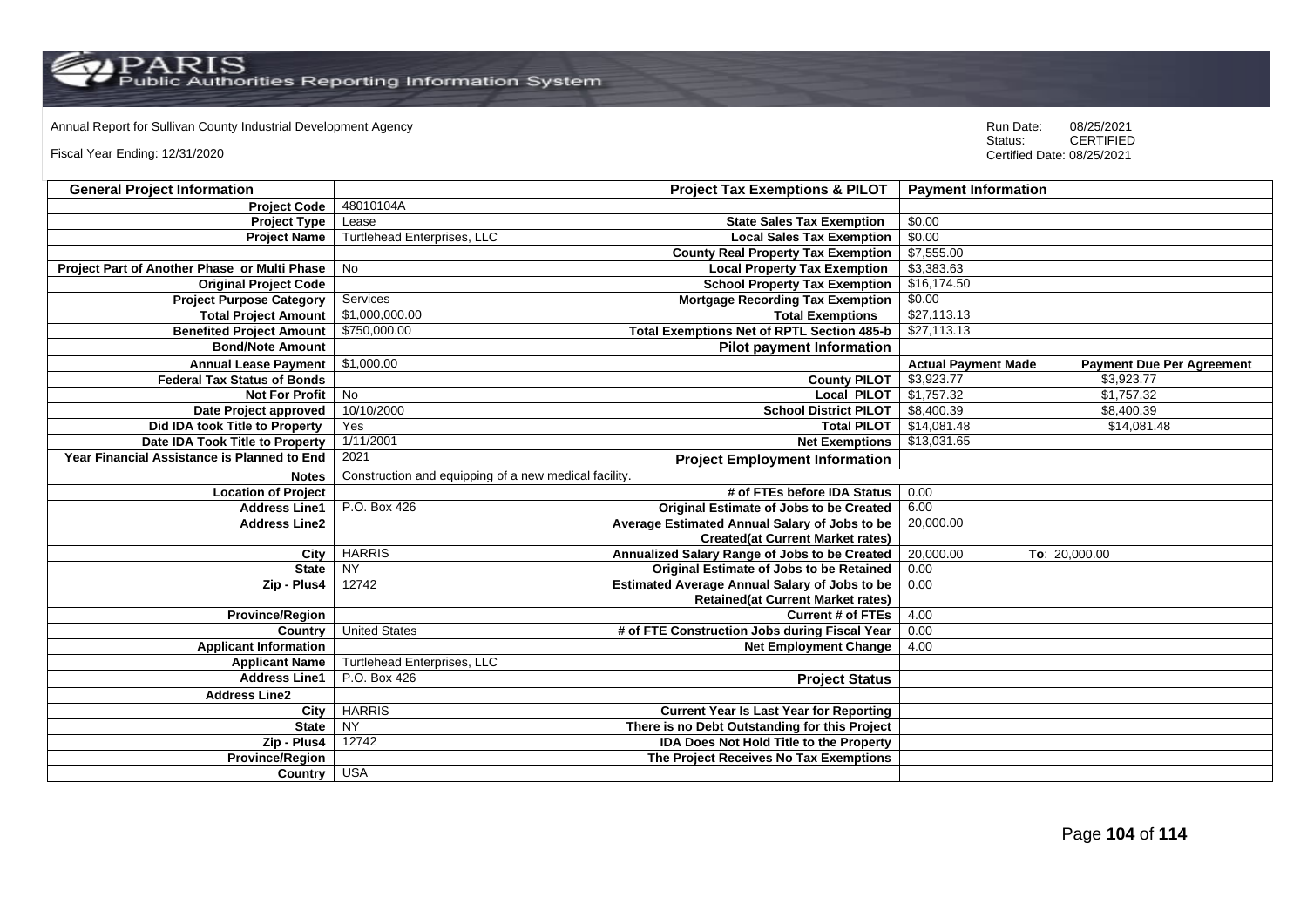# Annual Report for Sullivan County Industrial Development Agency<br>
Status: CERTIFIED

Fiscal Year Ending: 12/31/2020

| <b>General Project Information</b>           |                      | <b>Project Tax Exemptions &amp; PILOT</b>                                                                               | <b>Payment Information</b> |                                  |
|----------------------------------------------|----------------------|-------------------------------------------------------------------------------------------------------------------------|----------------------------|----------------------------------|
| <b>Project Code</b>                          | 48011303A            |                                                                                                                         |                            |                                  |
| <b>Project Type</b>                          | Lease                | <b>State Sales Tax Exemption</b>                                                                                        | \$0.00                     |                                  |
| <b>Project Name</b>                          | Veria Lifestyle Inc. | <b>Local Sales Tax Exemption</b>                                                                                        | \$0.00                     |                                  |
|                                              |                      | <b>County Real Property Tax Exemption</b>                                                                               | \$89,234.07                |                                  |
| Project Part of Another Phase or Multi Phase | No                   | <b>Local Property Tax Exemption</b>                                                                                     | \$39,964.89                |                                  |
| <b>Original Project Code</b>                 |                      | <b>School Property Tax Exemption</b>                                                                                    | \$191,041.27               |                                  |
| <b>Project Purpose Category</b>              | Services             | <b>Mortgage Recording Tax Exemption</b>                                                                                 | \$0.00                     |                                  |
| <b>Total Project Amount</b>                  | \$2,000,000.00       | <b>Total Exemptions</b>                                                                                                 | \$320,240.23               |                                  |
| <b>Benefited Project Amount</b>              | \$2,000,000.00       | <b>Total Exemptions Net of RPTL Section 485-b</b>                                                                       | \$320,240.23               |                                  |
| <b>Bond/Note Amount</b>                      |                      | <b>Pilot payment Information</b>                                                                                        |                            |                                  |
| <b>Annual Lease Payment</b>                  | \$12,500.00          |                                                                                                                         | <b>Actual Payment Made</b> | <b>Payment Due Per Agreement</b> |
| <b>Federal Tax Status of Bonds</b>           |                      | <b>County PILOT</b>                                                                                                     | \$48,186.59                | \$48,186.59                      |
| <b>Not For Profit</b>                        | No                   | <b>Local PILOT</b>                                                                                                      | \$21,581.13                | \$21,581.13                      |
| Date Project approved                        | 10/15/2013           | <b>School District PILOT</b>                                                                                            | \$103,162.70               | \$103,162.70                     |
| Did IDA took Title to Property               | Yes                  | <b>Total PILOT</b>                                                                                                      | \$172,930.42               | \$172,930.42                     |
| Date IDA Took Title to Property              | 11/27/2013           | <b>Net Exemptions</b>                                                                                                   | \$147,309.81               |                                  |
| Year Financial Assistance is Planned to End  | 2034                 | <b>Project Employment Information</b>                                                                                   |                            |                                  |
| <b>Notes</b>                                 |                      | Phase I Infrastructure for a healing facility that uses holistic treatment and natural medicines. PILOT starts in 2015. |                            |                                  |
| <b>Location of Project</b>                   |                      | # of FTEs before IDA Status                                                                                             | 0.00                       |                                  |
| <b>Address Line1</b>                         | Kutsher Road         | Original Estimate of Jobs to be Created                                                                                 | 0.00                       |                                  |
| <b>Address Line2</b>                         |                      | Average Estimated Annual Salary of Jobs to be                                                                           | 0.00                       |                                  |
|                                              |                      | <b>Created(at Current Market rates)</b>                                                                                 |                            |                                  |
| City                                         | <b>MONTICELLO</b>    | Annualized Salary Range of Jobs to be Created                                                                           | 0.00<br>To: 0.00           |                                  |
| <b>State</b>                                 | <b>NY</b>            | Original Estimate of Jobs to be Retained                                                                                | 0.00                       |                                  |
| Zip - Plus4                                  | 12701                | <b>Estimated Average Annual Salary of Jobs to be</b>                                                                    | 0.00                       |                                  |
|                                              |                      | <b>Retained(at Current Market rates)</b>                                                                                |                            |                                  |
| <b>Province/Region</b>                       |                      | <b>Current # of FTEs</b>                                                                                                | 0.00                       |                                  |
| Country                                      | <b>United States</b> | # of FTE Construction Jobs during Fiscal Year                                                                           | 0.00                       |                                  |
| <b>Applicant Information</b>                 |                      | <b>Net Employment Change</b>                                                                                            | 0.00                       |                                  |
| <b>Applicant Name</b>                        | Veria Lifestyle Inc. |                                                                                                                         |                            |                                  |
| <b>Address Line1</b>                         | 1 Penn Plaza         | <b>Project Status</b>                                                                                                   |                            |                                  |
| <b>Address Line2</b>                         |                      |                                                                                                                         |                            |                                  |
| City                                         | <b>NEW YORK</b>      | <b>Current Year Is Last Year for Reporting</b>                                                                          |                            |                                  |
| <b>State</b>                                 | NY                   | There is no Debt Outstanding for this Project                                                                           |                            |                                  |
| Zip - Plus4                                  | 10119                | <b>IDA Does Not Hold Title to the Property</b>                                                                          |                            |                                  |
| <b>Province/Region</b>                       |                      | The Project Receives No Tax Exemptions                                                                                  |                            |                                  |
| Country                                      | <b>USA</b>           |                                                                                                                         |                            |                                  |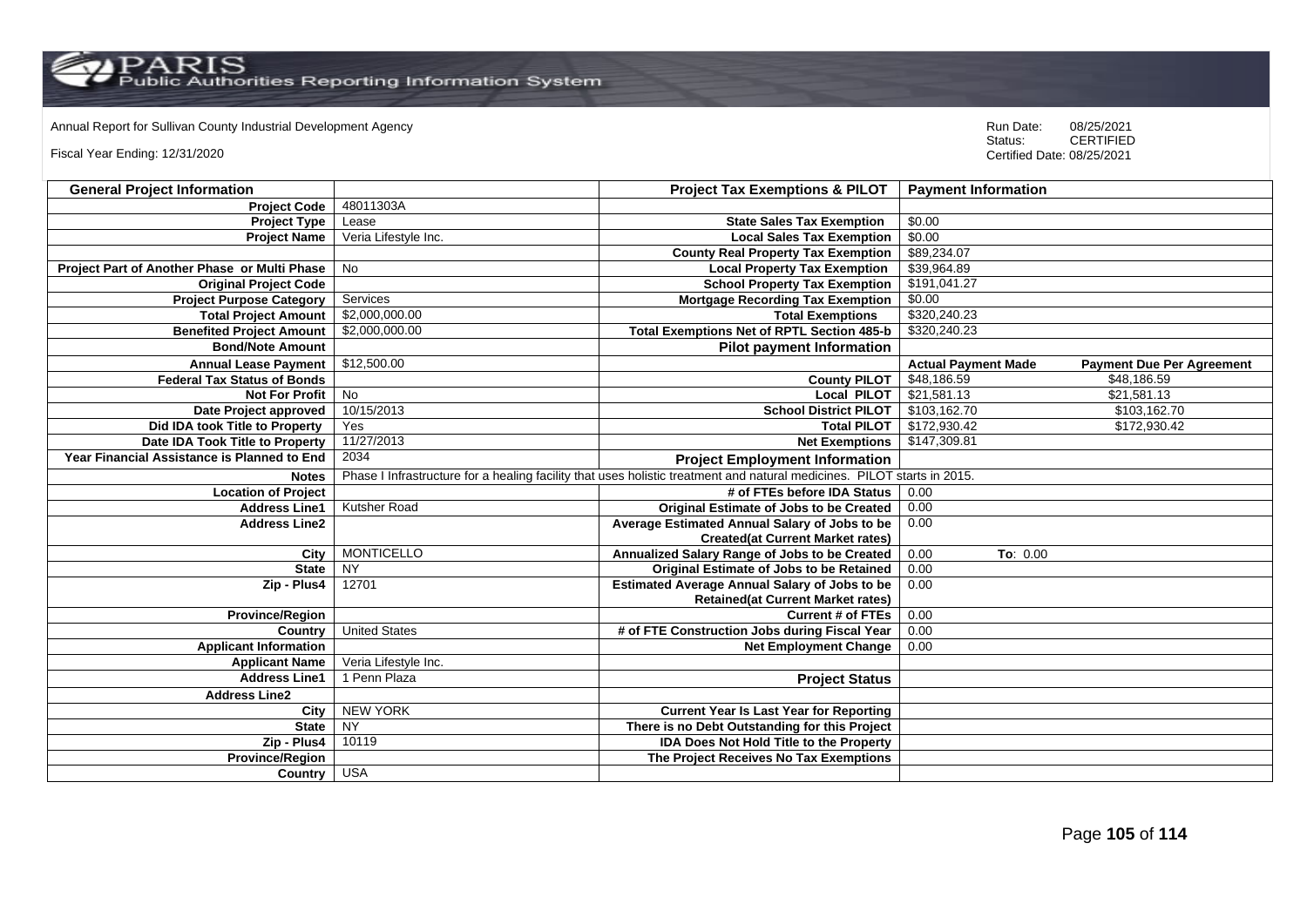# Annual Report for Sullivan County Industrial Development Agency<br>
Status: CERTIFIED

Fiscal Year Ending: 12/31/2020

| <b>General Project Information</b>           |                                  | <b>Project Tax Exemptions &amp; PILOT</b>                                                                                                                  | <b>Payment Information</b>                                                                                                                                                                                                                                                                                                             |
|----------------------------------------------|----------------------------------|------------------------------------------------------------------------------------------------------------------------------------------------------------|----------------------------------------------------------------------------------------------------------------------------------------------------------------------------------------------------------------------------------------------------------------------------------------------------------------------------------------|
| <b>Project Code</b>                          | 48011504A                        |                                                                                                                                                            |                                                                                                                                                                                                                                                                                                                                        |
| <b>Project Type</b>                          | Lease                            | <b>State Sales Tax Exemption</b>                                                                                                                           | \$577.35                                                                                                                                                                                                                                                                                                                               |
| <b>Project Name</b>                          | Veria Wellness Center            | <b>Local Sales Tax Exemption</b>                                                                                                                           | \$577.35                                                                                                                                                                                                                                                                                                                               |
|                                              |                                  | <b>County Real Property Tax Exemption</b>                                                                                                                  | \$435,350.31                                                                                                                                                                                                                                                                                                                           |
| Project Part of Another Phase or Multi Phase | Yes                              | <b>Local Property Tax Exemption</b>                                                                                                                        | \$194,978.53                                                                                                                                                                                                                                                                                                                           |
| <b>Original Project Code</b>                 | 48011303A                        | <b>School Property Tax Exemption</b>                                                                                                                       | \$932,041.67                                                                                                                                                                                                                                                                                                                           |
| <b>Project Purpose Category</b>              | <b>Other Categories</b>          | <b>Mortgage Recording Tax Exemption</b>                                                                                                                    | \$0.00                                                                                                                                                                                                                                                                                                                                 |
| <b>Total Project Amount</b>                  | \$70,000,000.00                  | <b>Total Exemptions</b>                                                                                                                                    | \$1,563,525.21                                                                                                                                                                                                                                                                                                                         |
| <b>Benefited Project Amount</b>              | \$70,000,000.00                  | <b>Total Exemptions Net of RPTL Section 485-b</b>                                                                                                          | \$862,859.06                                                                                                                                                                                                                                                                                                                           |
| <b>Bond/Note Amount</b>                      |                                  | <b>Pilot payment Information</b>                                                                                                                           |                                                                                                                                                                                                                                                                                                                                        |
| <b>Annual Lease Payment</b>                  | \$12,500.00                      |                                                                                                                                                            | <b>Actual Payment Made</b><br><b>Payment Due Per Agreement</b>                                                                                                                                                                                                                                                                         |
| <b>Federal Tax Status of Bonds</b>           |                                  | <b>County PILOT</b>                                                                                                                                        | \$44,684.66<br>\$44,684.66                                                                                                                                                                                                                                                                                                             |
| <b>Not For Profit</b>                        | No                               | <b>Local PILOT</b>                                                                                                                                         | \$20,012.74<br>\$20,012.74                                                                                                                                                                                                                                                                                                             |
| Date Project approved                        | 9/18/2015                        | <b>School District PILOT</b>                                                                                                                               | \$95,665.42<br>\$95,665.42                                                                                                                                                                                                                                                                                                             |
| Did IDA took Title to Property               | Yes                              | <b>Total PILOT</b>                                                                                                                                         | \$160,362.82<br>\$160,362.82                                                                                                                                                                                                                                                                                                           |
| Date IDA Took Title to Property              | 11/27/2013                       | <b>Net Exemptions</b>                                                                                                                                      | \$1,403,162.39                                                                                                                                                                                                                                                                                                                         |
| Year Financial Assistance is Planned to End  | 2036                             | <b>Project Employment Information</b>                                                                                                                      |                                                                                                                                                                                                                                                                                                                                        |
|                                              | not 2036 as indicated.           | mortgage was approved to facilitate the project. In April 2020 the IDA and the project agreed to an amendment of the PILOT terms, to suspend the full-time | the 4/1/16 Lease Agreement, the 2017 lease payment was \$3,750 during 2017, and the 2018 and later lease payments are \$43,750. On 10/16/17 an \$87,500,000<br>employment goal for two one-year periods, 10/1/19-9/30/20 and 10/1/20-9/30/21. Note error in "year financial assistance is planned to end" field: This date is 2033 and |
| <b>Location of Project</b>                   |                                  | # of FTEs before IDA Status                                                                                                                                | 0.00                                                                                                                                                                                                                                                                                                                                   |
| <b>Address Line1</b>                         | Anawanna Lake Road, Kutsher Road | Original Estimate of Jobs to be Created                                                                                                                    | 200.00                                                                                                                                                                                                                                                                                                                                 |
| <b>Address Line2</b>                         |                                  | Average Estimated Annual Salary of Jobs to be                                                                                                              | 50,000.00                                                                                                                                                                                                                                                                                                                              |
|                                              |                                  | <b>Created(at Current Market rates)</b>                                                                                                                    |                                                                                                                                                                                                                                                                                                                                        |
| City                                         | <b>MONTICELLO</b>                | Annualized Salary Range of Jobs to be Created                                                                                                              | 50,000.00<br>To: 50,000.00                                                                                                                                                                                                                                                                                                             |
| <b>State</b>                                 | <b>NY</b>                        | Original Estimate of Jobs to be Retained                                                                                                                   | 0.00                                                                                                                                                                                                                                                                                                                                   |
| Zip - Plus4                                  | 12701                            | <b>Estimated Average Annual Salary of Jobs to be</b>                                                                                                       | 0.00                                                                                                                                                                                                                                                                                                                                   |
|                                              |                                  | <b>Retained(at Current Market rates)</b>                                                                                                                   |                                                                                                                                                                                                                                                                                                                                        |
| <b>Province/Region</b>                       |                                  | <b>Current # of FTEs</b>                                                                                                                                   | 74.00                                                                                                                                                                                                                                                                                                                                  |
| Country                                      | <b>United States</b>             | # of FTE Construction Jobs during Fiscal Year                                                                                                              | 0.00                                                                                                                                                                                                                                                                                                                                   |
| <b>Applicant Information</b>                 |                                  | <b>Net Employment Change</b>                                                                                                                               | 74.00                                                                                                                                                                                                                                                                                                                                  |
| <b>Applicant Name</b>                        | Veria Wellness Center            |                                                                                                                                                            |                                                                                                                                                                                                                                                                                                                                        |
| <b>Address Line1</b>                         | 200 Middlesex Essex Turnpike     | <b>Project Status</b>                                                                                                                                      |                                                                                                                                                                                                                                                                                                                                        |
| <b>Address Line2</b>                         |                                  |                                                                                                                                                            |                                                                                                                                                                                                                                                                                                                                        |
| City                                         | <b>ISELIN</b>                    | <b>Current Year Is Last Year for Reporting</b>                                                                                                             |                                                                                                                                                                                                                                                                                                                                        |
| <b>State</b>                                 | <b>NJ</b>                        | There is no Debt Outstanding for this Project                                                                                                              |                                                                                                                                                                                                                                                                                                                                        |
| Zip - Plus4                                  | 08830                            | <b>IDA Does Not Hold Title to the Property</b>                                                                                                             |                                                                                                                                                                                                                                                                                                                                        |
| <b>Province/Region</b>                       |                                  | The Project Receives No Tax Exemptions                                                                                                                     |                                                                                                                                                                                                                                                                                                                                        |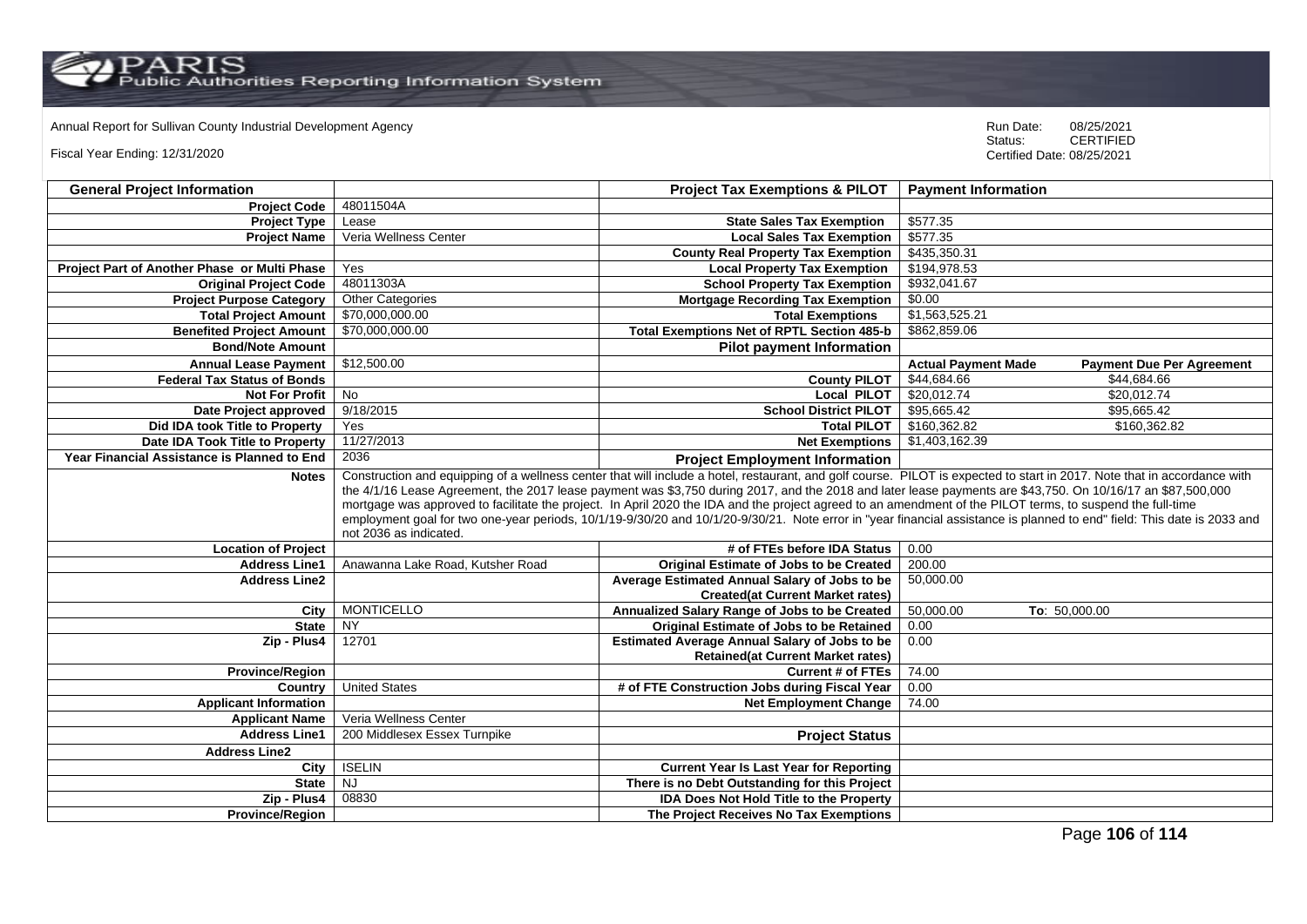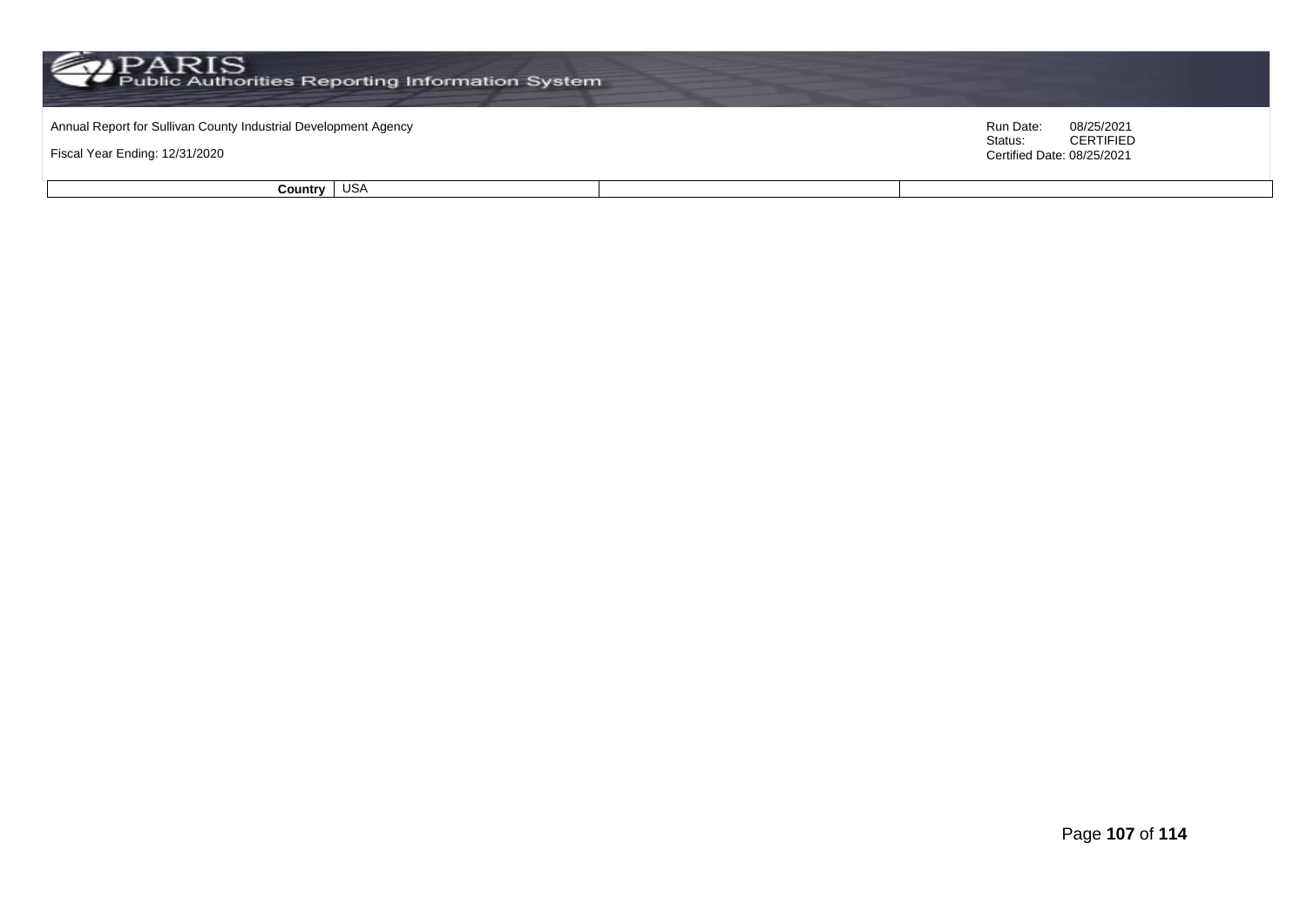# Annual Report for Sullivan County Industrial Development Agency<br>
Status: CERTIFIED

Fiscal Year Ending: 12/31/2020

| <b>General Project Information</b>           |                                                                                | <b>Project Tax Exemptions &amp; PILOT</b>            | <b>Payment Information</b>                                     |
|----------------------------------------------|--------------------------------------------------------------------------------|------------------------------------------------------|----------------------------------------------------------------|
| <b>Project Code</b>                          | 48011706A                                                                      |                                                      |                                                                |
| <b>Project Type</b>                          | Lease                                                                          | <b>State Sales Tax Exemption</b>                     | \$0.00                                                         |
| <b>Project Name</b>                          | Veteran NY 55 Sturgis, LLC.                                                    | <b>Local Sales Tax Exemption</b>                     | \$0.00                                                         |
|                                              |                                                                                | <b>County Real Property Tax Exemption</b>            | \$7,787.10                                                     |
| Project Part of Another Phase or Multi Phase | No                                                                             | <b>Local Property Tax Exemption</b>                  | \$20,492.05                                                    |
| <b>Original Project Code</b>                 |                                                                                | <b>School Property Tax Exemption</b>                 | \$16,671.41                                                    |
| <b>Project Purpose Category</b>              | Services                                                                       | <b>Mortgage Recording Tax Exemption</b>              | \$0.00                                                         |
| <b>Total Project Amount</b>                  | \$2,055,000.00                                                                 | <b>Total Exemptions</b>                              | \$44,950.56                                                    |
| <b>Benefited Project Amount</b>              | \$1,980,000.00                                                                 | <b>Total Exemptions Net of RPTL Section 485-b</b>    | \$44,950.56                                                    |
| <b>Bond/Note Amount</b>                      |                                                                                | <b>Pilot payment Information</b>                     |                                                                |
| <b>Annual Lease Payment</b>                  | \$1,500.00                                                                     |                                                      | <b>Actual Payment Made</b><br><b>Payment Due Per Agreement</b> |
| <b>Federal Tax Status of Bonds</b>           |                                                                                | <b>County PILOT</b>                                  | \$4,717.43<br>\$4,717.43                                       |
| <b>Not For Profit</b>                        | No                                                                             | <b>Local PILOT</b>                                   | \$12,414.09<br>\$12,414.09                                     |
| Date Project approved                        | 1/9/2017                                                                       | <b>School District PILOT</b>                         | \$10,099.54<br>\$10,099.54                                     |
| Did IDA took Title to Property               | Yes                                                                            | <b>Total PILOT</b>                                   | \$27,231.06<br>\$27,231.06                                     |
| Date IDA Took Title to Property              | 6/1/2017                                                                       | <b>Net Exemptions</b>                                | \$17,719.50                                                    |
| Year Financial Assistance is Planned to End  | 2030                                                                           | <b>Project Employment Information</b>                |                                                                |
| <b>Notes</b>                                 | Change in control of MG Catskills, LLC. project to Veteran NY 55 Sturgis, LLC. |                                                      |                                                                |
| <b>Location of Project</b>                   |                                                                                | # of FTEs before IDA Status                          | 0.00                                                           |
| <b>Address Line1</b>                         | <b>Sturgis Road</b>                                                            | Original Estimate of Jobs to be Created              | 12.00                                                          |
| <b>Address Line2</b>                         |                                                                                | Average Estimated Annual Salary of Jobs to be        | 30,000.00                                                      |
|                                              |                                                                                | <b>Created(at Current Market rates)</b>              |                                                                |
| City                                         | <b>MONTICELLO</b>                                                              | Annualized Salary Range of Jobs to be Created        | 30,000.00<br>To: 30,000.00                                     |
| <b>State</b>                                 | <b>NY</b>                                                                      | Original Estimate of Jobs to be Retained             | 0.00                                                           |
| Zip - Plus4                                  | 12701                                                                          | <b>Estimated Average Annual Salary of Jobs to be</b> | 30,000.00                                                      |
|                                              |                                                                                | <b>Retained(at Current Market rates)</b>             |                                                                |
| <b>Province/Region</b>                       |                                                                                | <b>Current # of FTEs</b>                             | 14.00                                                          |
| Country                                      | <b>United States</b>                                                           | # of FTE Construction Jobs during Fiscal Year        | 0.00                                                           |
| <b>Applicant Information</b>                 |                                                                                | <b>Net Employment Change</b>                         | 14.00                                                          |
| <b>Applicant Name</b>                        | Veteran NY 55 Sturgis, LLC.                                                    |                                                      |                                                                |
| <b>Address Line1</b>                         | 465 Main Street, Suite 600                                                     | <b>Project Status</b>                                |                                                                |
| <b>Address Line2</b>                         |                                                                                |                                                      |                                                                |
| City                                         | <b>BUFFALO</b>                                                                 | <b>Current Year Is Last Year for Reporting</b>       |                                                                |
| <b>State</b>                                 | NY                                                                             | There is no Debt Outstanding for this Project        |                                                                |
| Zip - Plus4                                  | 14203                                                                          | <b>IDA Does Not Hold Title to the Property</b>       |                                                                |
| <b>Province/Region</b>                       |                                                                                | The Project Receives No Tax Exemptions               |                                                                |
| Country                                      | <b>USA</b>                                                                     |                                                      |                                                                |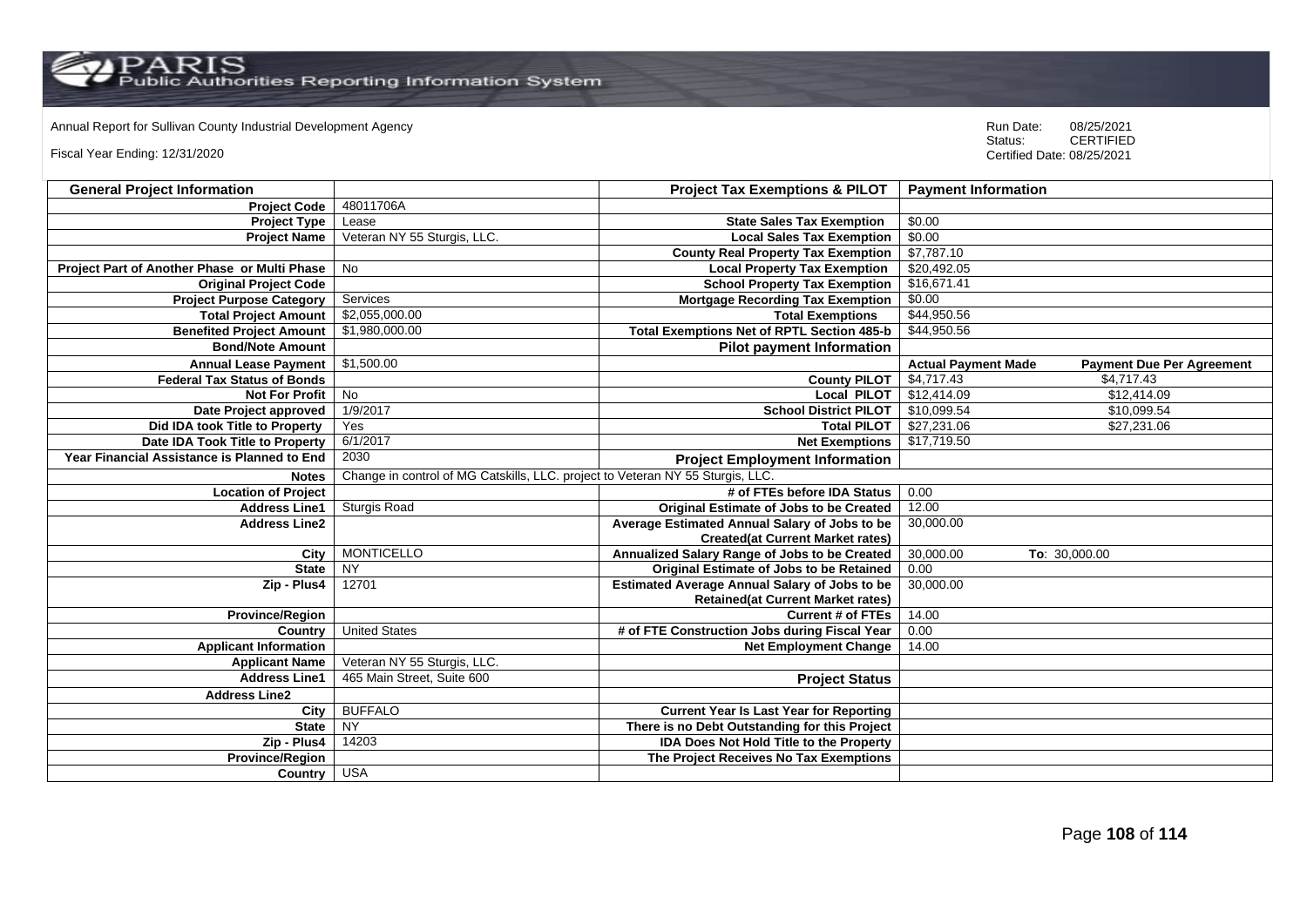# Annual Report for Sullivan County Industrial Development Agency<br>
Status: CERTIFIED

Fiscal Year Ending: 12/31/2020

| <b>General Project Information</b>           |                                                                              | <b>Project Tax Exemptions &amp; PILOT</b>            | <b>Payment Information</b>                                                                                                                                        |
|----------------------------------------------|------------------------------------------------------------------------------|------------------------------------------------------|-------------------------------------------------------------------------------------------------------------------------------------------------------------------|
| <b>Project Code</b>                          | 48010801A                                                                    |                                                      |                                                                                                                                                                   |
| <b>Project Type</b>                          | Lease                                                                        | <b>State Sales Tax Exemption</b>                     | \$0.00                                                                                                                                                            |
| <b>Project Name</b>                          | West Delaware Hydro Associates, L.P.                                         | <b>Local Sales Tax Exemption</b>                     | \$0.00                                                                                                                                                            |
|                                              |                                                                              | <b>County Real Property Tax Exemption</b>            | \$109,501.72                                                                                                                                                      |
| Project Part of Another Phase or Multi Phase | <b>No</b>                                                                    | <b>Local Property Tax Exemption</b>                  | \$67,207.12                                                                                                                                                       |
| <b>Original Project Code</b>                 |                                                                              | <b>School Property Tax Exemption</b>                 | \$256,923.56                                                                                                                                                      |
| <b>Project Purpose Category</b>              | Transportation, Communication, Electric,<br><b>Gas and Sanitary Services</b> | <b>Mortgage Recording Tax Exemption</b>              | \$0.00                                                                                                                                                            |
| <b>Total Project Amount</b>                  | \$9,000,000.00                                                               | <b>Total Exemptions</b>                              | \$433,632.40                                                                                                                                                      |
| <b>Benefited Project Amount</b>              | \$9,000,000.00                                                               | <b>Total Exemptions Net of RPTL Section 485-b</b>    | \$433,632.40                                                                                                                                                      |
| <b>Bond/Note Amount</b>                      |                                                                              | <b>Pilot payment Information</b>                     |                                                                                                                                                                   |
| <b>Annual Lease Payment</b>                  | \$0.00                                                                       |                                                      | <b>Actual Payment Made</b><br><b>Payment Due Per Agreement</b>                                                                                                    |
| <b>Federal Tax Status of Bonds</b>           |                                                                              | <b>County PILOT</b>                                  | \$41,211.58<br>\$41,211.58                                                                                                                                        |
| <b>Not For Profit</b>                        | No                                                                           | <b>Local PILOT</b>                                   | \$25,293.78<br>\$25,293.78                                                                                                                                        |
| Date Project approved                        | 12/31/2007                                                                   | <b>School District PILOT</b>                         | \$96,694.64<br>\$96,694.64                                                                                                                                        |
| Did IDA took Title to Property               | Yes                                                                          | <b>Total PILOT</b>                                   | \$163,200.00<br>\$163,200.00                                                                                                                                      |
| Date IDA Took Title to Property              | 12/31/2007                                                                   | <b>Net Exemptions</b>                                | \$270,432.40                                                                                                                                                      |
| Year Financial Assistance is Planned to End  | 2012                                                                         | <b>Project Employment Information</b>                |                                                                                                                                                                   |
| <b>Notes</b>                                 | PILOT starting in 2014 with payments until 2023.                             |                                                      | Hydro Electric Plant that started in 1987 and originally had no PILOT. A five year extension occurred and the project was then extended 10 years in Feb 2013 with |
| <b>Location of Project</b>                   |                                                                              | # of FTEs before IDA Status                          | 0.00                                                                                                                                                              |
| <b>Address Line1</b>                         | 1324 Route 55                                                                | <b>Original Estimate of Jobs to be Created</b>       | 2.00                                                                                                                                                              |
| <b>Address Line2</b>                         |                                                                              | Average Estimated Annual Salary of Jobs to be        | 30,000.00                                                                                                                                                         |
|                                              |                                                                              | <b>Created(at Current Market rates)</b>              |                                                                                                                                                                   |
| City                                         | <b>GRAHAMSVILLE</b>                                                          | Annualized Salary Range of Jobs to be Created        | 30,000.00<br>To: 30,000.00                                                                                                                                        |
| <b>State</b>                                 | <b>NY</b>                                                                    | <b>Original Estimate of Jobs to be Retained</b>      | 0.00                                                                                                                                                              |
| Zip - Plus4                                  | 12740                                                                        | <b>Estimated Average Annual Salary of Jobs to be</b> | 0.00                                                                                                                                                              |
|                                              |                                                                              | <b>Retained(at Current Market rates)</b>             |                                                                                                                                                                   |
| <b>Province/Region</b>                       |                                                                              | <b>Current # of FTEs</b>                             | 1.00                                                                                                                                                              |
| Country                                      | <b>United States</b>                                                         | # of FTE Construction Jobs during Fiscal Year        | 0.00                                                                                                                                                              |
| <b>Applicant Information</b>                 |                                                                              | <b>Net Employment Change</b>                         | 1.00                                                                                                                                                              |
| <b>Applicant Name</b>                        | West Delaware Hydro Associates, L.P.                                         |                                                      |                                                                                                                                                                   |
| <b>Address Line1</b>                         | P.O. Box 600                                                                 | <b>Project Status</b>                                |                                                                                                                                                                   |
| <b>Address Line2</b>                         |                                                                              |                                                      |                                                                                                                                                                   |
| City                                         | MARLBOROUGH                                                                  | <b>Current Year Is Last Year for Reporting</b>       |                                                                                                                                                                   |
| <b>State</b>                                 | <b>MA</b>                                                                    | There is no Debt Outstanding for this Project        |                                                                                                                                                                   |
| Zip - Plus4                                  | 01752                                                                        | IDA Does Not Hold Title to the Property              |                                                                                                                                                                   |
| <b>Province/Region</b>                       |                                                                              | The Project Receives No Tax Exemptions               |                                                                                                                                                                   |
| <b>Country</b>                               | <b>USA</b>                                                                   |                                                      |                                                                                                                                                                   |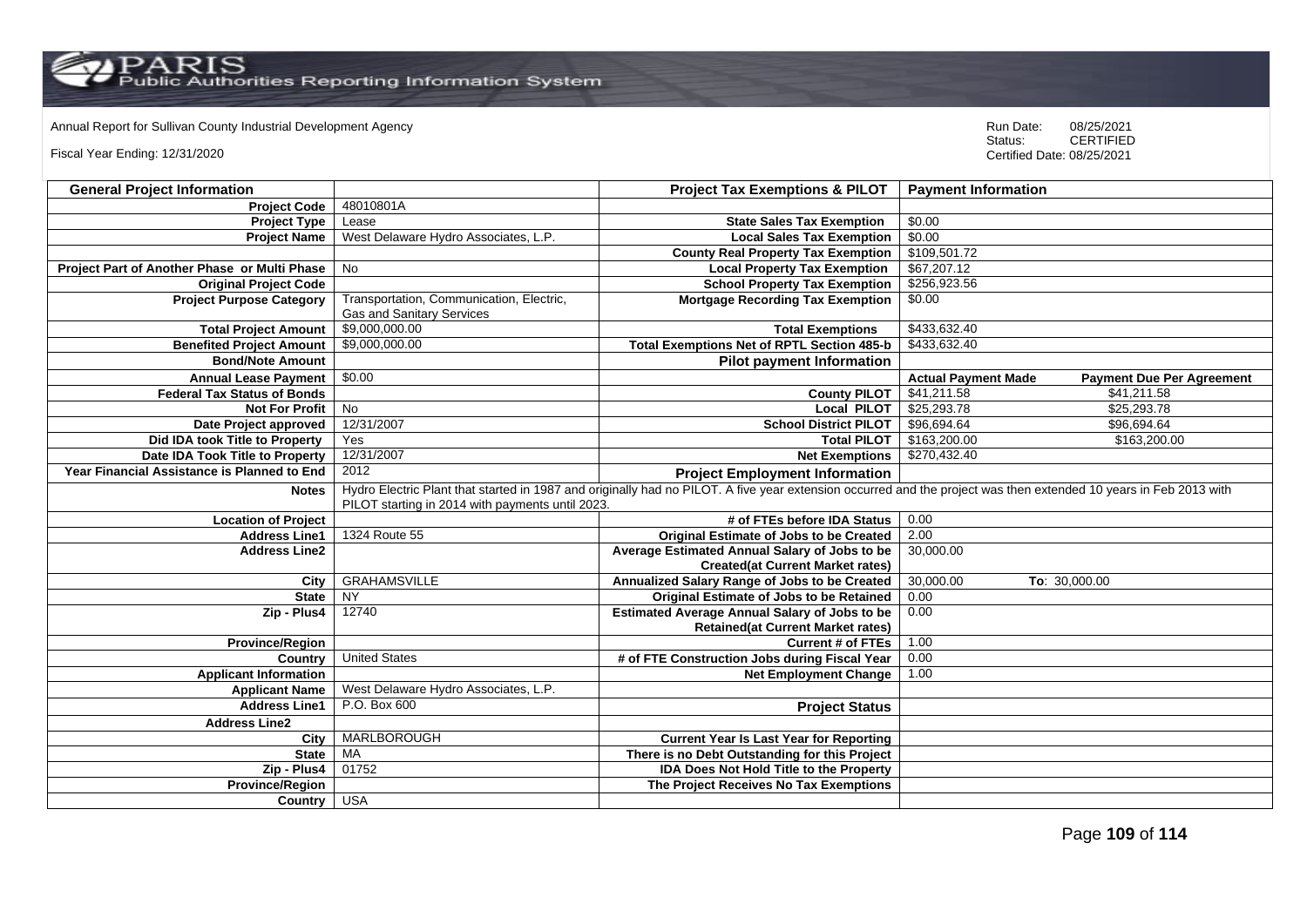# Annual Report for Sullivan County Industrial Development Agency<br>
Status: CERTIFIED

Fiscal Year Ending: 12/31/2020

| <b>General Project Information</b>           |                                                                      | <b>Project Tax Exemptions &amp; PILOT</b>            | <b>Payment Information</b>                                     |
|----------------------------------------------|----------------------------------------------------------------------|------------------------------------------------------|----------------------------------------------------------------|
| <b>Project Code</b>                          | 48010502A                                                            |                                                      |                                                                |
| <b>Project Type</b>                          | Lease                                                                | <b>State Sales Tax Exemption</b>                     | \$0.00                                                         |
| <b>Project Name</b>                          | Woodridge Family Restaurant                                          | <b>Local Sales Tax Exemption</b>                     | \$0.00                                                         |
|                                              |                                                                      | <b>County Real Property Tax Exemption</b>            | \$2,043.06                                                     |
| Project Part of Another Phase or Multi Phase | No                                                                   | <b>Local Property Tax Exemption</b>                  | \$3,961.30                                                     |
| <b>Original Project Code</b>                 |                                                                      | <b>School Property Tax Exemption</b>                 | \$6,497.75                                                     |
| <b>Project Purpose Category</b>              | Services                                                             | <b>Mortgage Recording Tax Exemption</b>              | \$0.00                                                         |
| <b>Total Project Amount</b>                  | \$315,000.00                                                         | <b>Total Exemptions</b>                              | \$12,502.11                                                    |
| <b>Benefited Project Amount</b>              | \$236,250.00                                                         | <b>Total Exemptions Net of RPTL Section 485-b</b>    | \$12,502.11                                                    |
| <b>Bond/Note Amount</b>                      |                                                                      | <b>Pilot payment Information</b>                     |                                                                |
| <b>Annual Lease Payment</b>                  | \$1,500.00                                                           |                                                      | <b>Actual Payment Made</b><br><b>Payment Due Per Agreement</b> |
| <b>Federal Tax Status of Bonds</b>           |                                                                      | <b>County PILOT</b>                                  | \$1,233.53<br>\$1,233.53                                       |
| <b>Not For Profit</b>                        | No                                                                   | <b>Local PILOT</b>                                   | \$2,391.70<br>\$2,391.70                                       |
| Date Project approved                        | 4/12/2005                                                            | <b>School District PILOT</b>                         | \$3,923.13<br>\$3,923.13                                       |
| Did IDA took Title to Property               | Yes                                                                  | <b>Total PILOT</b>                                   | \$7,548.36<br>\$7,548.36                                       |
| Date IDA Took Title to Property              | 9/1/2005                                                             | <b>Net Exemptions</b>                                | \$4,953.75                                                     |
| Year Financial Assistance is Planned to End  | 2021                                                                 | <b>Project Employment Information</b>                |                                                                |
| <b>Notes</b>                                 | Rebuild a main street restaurant that was destroyed by fire in 2004. |                                                      |                                                                |
| <b>Location of Project</b>                   |                                                                      | # of FTEs before IDA Status                          | 0.00                                                           |
| <b>Address Line1</b>                         | 22 Green Avenue                                                      | Original Estimate of Jobs to be Created              | 9.00                                                           |
| <b>Address Line2</b>                         |                                                                      | Average Estimated Annual Salary of Jobs to be        | 25,000.00                                                      |
|                                              |                                                                      | <b>Created(at Current Market rates)</b>              |                                                                |
| City                                         | <b>WOODRIDGE</b>                                                     | Annualized Salary Range of Jobs to be Created        | 25,000.00<br>To: 25,000.00                                     |
| <b>State</b>                                 | <b>NY</b>                                                            | Original Estimate of Jobs to be Retained             | 0.00                                                           |
| Zip - Plus4                                  | 12789                                                                | <b>Estimated Average Annual Salary of Jobs to be</b> | 0.00                                                           |
|                                              |                                                                      | <b>Retained(at Current Market rates)</b>             |                                                                |
| <b>Province/Region</b>                       |                                                                      | <b>Current # of FTEs</b>                             | 1.00                                                           |
| Country                                      | <b>United States</b>                                                 | # of FTE Construction Jobs during Fiscal Year        | 0.00                                                           |
| <b>Applicant Information</b>                 |                                                                      | <b>Net Employment Change</b>                         | 1.00                                                           |
| <b>Applicant Name</b>                        | Woodridge Family Restaurant                                          |                                                      |                                                                |
| <b>Address Line1</b>                         | 22 Green Avenue                                                      | <b>Project Status</b>                                |                                                                |
| <b>Address Line2</b>                         |                                                                      |                                                      |                                                                |
| City                                         | <b>WOODRIDGE</b>                                                     | <b>Current Year Is Last Year for Reporting</b>       |                                                                |
| <b>State</b>                                 | NY                                                                   | There is no Debt Outstanding for this Project        |                                                                |
| Zip - Plus4                                  | 12789                                                                | <b>IDA Does Not Hold Title to the Property</b>       |                                                                |
| <b>Province/Region</b>                       |                                                                      | The Project Receives No Tax Exemptions               |                                                                |
| Country                                      | <b>USA</b>                                                           |                                                      |                                                                |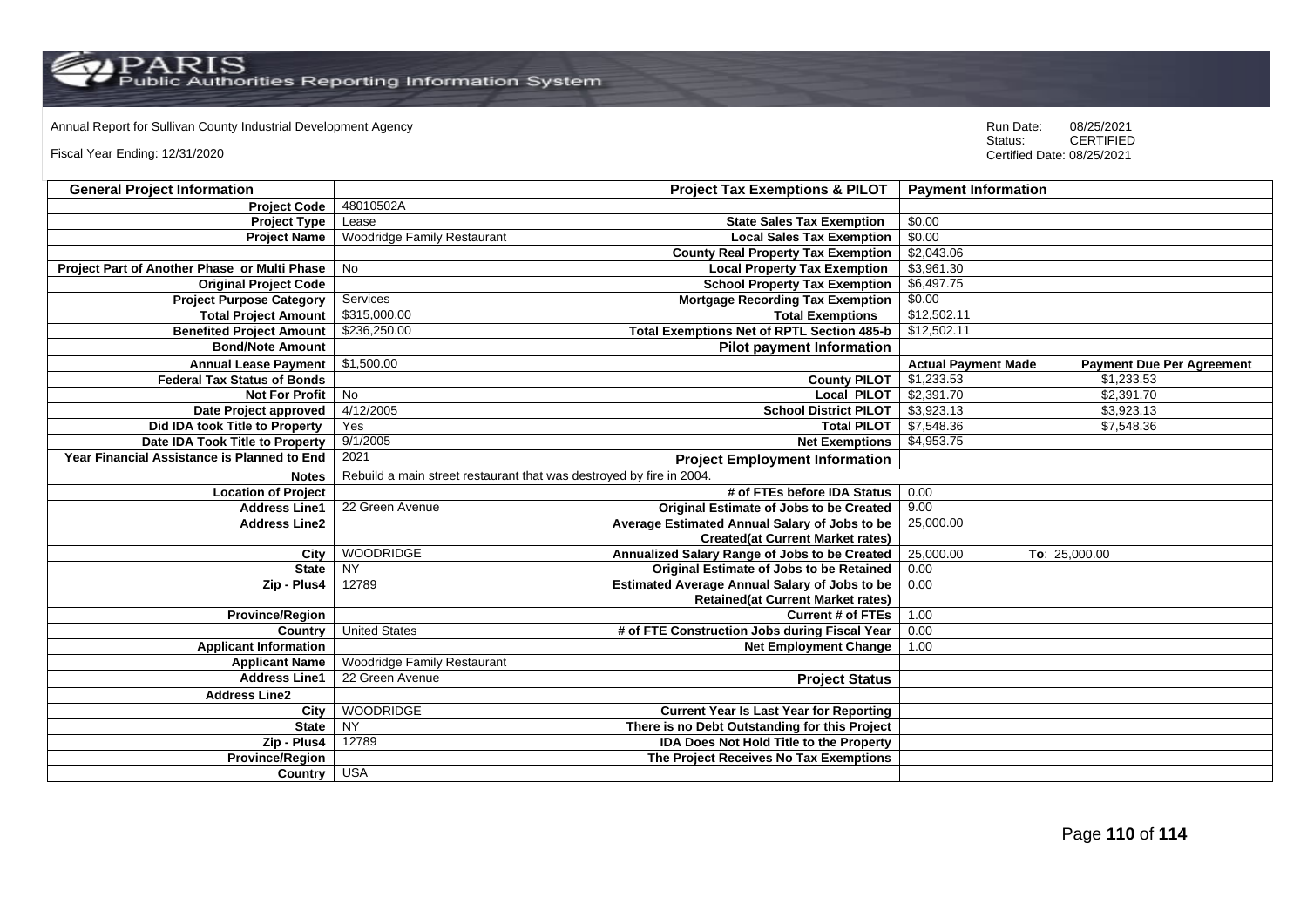# Annual Report for Sullivan County Industrial Development Agency<br>
Status: CERTIFIED

Fiscal Year Ending: 12/31/2020

| <b>General Project Information</b>           |                                               | <b>Project Tax Exemptions &amp; PILOT</b>            | <b>Payment Information</b>                                                                                                                                              |
|----------------------------------------------|-----------------------------------------------|------------------------------------------------------|-------------------------------------------------------------------------------------------------------------------------------------------------------------------------|
| <b>Project Code</b>                          | 48011806B                                     |                                                      |                                                                                                                                                                         |
| <b>Project Type</b>                          | Lease                                         | <b>State Sales Tax Exemption</b>                     | \$0.00                                                                                                                                                                  |
| <b>Project Name</b>                          | Yasgur Road Productions, LLC.                 | <b>Local Sales Tax Exemption</b>                     | \$0.00                                                                                                                                                                  |
|                                              |                                               | <b>County Real Property Tax Exemption</b>            | \$0.00                                                                                                                                                                  |
| Project Part of Another Phase or Multi Phase | Yes                                           | <b>Local Property Tax Exemption</b>                  | \$0.00                                                                                                                                                                  |
| <b>Original Project Code</b>                 | 48011806A                                     | <b>School Property Tax Exemption</b>                 | \$0.00                                                                                                                                                                  |
| <b>Project Purpose Category</b>              | <b>Other Categories</b>                       | <b>Mortgage Recording Tax Exemption</b>              | \$0.00                                                                                                                                                                  |
| <b>Total Project Amount</b>                  | \$976,852.00                                  | <b>Total Exemptions</b>                              | \$0.00                                                                                                                                                                  |
| <b>Benefited Project Amount</b>              | \$835,652.00                                  | <b>Total Exemptions Net of RPTL Section 485-b</b>    | \$0.00                                                                                                                                                                  |
| <b>Bond/Note Amount</b>                      |                                               | <b>Pilot payment Information</b>                     |                                                                                                                                                                         |
| <b>Annual Lease Payment</b>                  | \$2,500.00                                    |                                                      | <b>Actual Payment Made</b><br><b>Payment Due Per Agreement</b>                                                                                                          |
| <b>Federal Tax Status of Bonds</b>           |                                               | <b>County PILOT</b>                                  | \$0.00<br>\$0.00                                                                                                                                                        |
| <b>Not For Profit</b>                        | $\overline{N}$                                | <b>Local PILOT</b>                                   | \$0.00<br>\$0.00                                                                                                                                                        |
| Date Project approved                        | 11/2/2018                                     | <b>School District PILOT</b>                         | \$0.00<br>\$0.00                                                                                                                                                        |
| Did IDA took Title to Property               | Yes                                           | <b>Total PILOT</b>                                   | \$0.00<br>\$0.00                                                                                                                                                        |
| Date IDA Took Title to Property              | 4/1/2019                                      | <b>Net Exemptions</b>                                | \$0.00                                                                                                                                                                  |
| Year Financial Assistance is Planned to End  | 2035                                          | <b>Project Employment Information</b>                |                                                                                                                                                                         |
| <b>Notes</b>                                 |                                               |                                                      | Acquisition, construction, installation and equipping of campground and facility for entertainment and sales of related services and merchandise in the Town of Bethel. |
|                                              | periods, 10/1/19-9/30/20 and 10/1/20-9/30/21. |                                                      | Private funds invested: \$976,852.00. In November 2020 the IDA amended the terms of the PILOT Agreement, to waive the full-time employment goal for two one-year        |
| <b>Location of Project</b>                   |                                               | # of FTEs before IDA Status                          | 0.00                                                                                                                                                                    |
| <b>Address Line1</b>                         | New York State Route 17B                      | <b>Original Estimate of Jobs to be Created</b>       | 7.00                                                                                                                                                                    |
| <b>Address Line2</b>                         |                                               | Average Estimated Annual Salary of Jobs to be        | 33,000.00                                                                                                                                                               |
|                                              |                                               | <b>Created(at Current Market rates)</b>              |                                                                                                                                                                         |
| City                                         | <b>BETHEL</b>                                 | Annualized Salary Range of Jobs to be Created        | 33,000.00<br>To: 33,000.00                                                                                                                                              |
| <b>State</b>                                 | NY                                            | Original Estimate of Jobs to be Retained             | 0.00                                                                                                                                                                    |
| Zip - Plus4                                  | 12720                                         | <b>Estimated Average Annual Salary of Jobs to be</b> | 0.00                                                                                                                                                                    |
|                                              |                                               | <b>Retained(at Current Market rates)</b>             |                                                                                                                                                                         |
| <b>Province/Region</b>                       |                                               | <b>Current # of FTEs</b>                             | 0.00                                                                                                                                                                    |
| Country                                      | <b>United States</b>                          | # of FTE Construction Jobs during Fiscal Year        | 4.00                                                                                                                                                                    |
| <b>Applicant Information</b>                 |                                               | <b>Net Employment Change</b>                         | 0.00                                                                                                                                                                    |
| <b>Applicant Name</b>                        | <b>Yasgur Road Productions</b>                |                                                      |                                                                                                                                                                         |
| <b>Address Line1</b>                         | PO Box 301                                    | <b>Project Status</b>                                |                                                                                                                                                                         |
| <b>Address Line2</b>                         |                                               |                                                      |                                                                                                                                                                         |
| City                                         | <b>BETHEL</b>                                 | <b>Current Year Is Last Year for Reporting</b>       |                                                                                                                                                                         |
| <b>State</b>                                 | NY                                            | There is no Debt Outstanding for this Project        |                                                                                                                                                                         |
| Zip - Plus4                                  | 12720                                         | <b>IDA Does Not Hold Title to the Property</b>       |                                                                                                                                                                         |
| <b>Province/Region</b>                       |                                               | The Project Receives No Tax Exemptions               |                                                                                                                                                                         |
| <b>Country</b>                               | <b>USA</b>                                    |                                                      |                                                                                                                                                                         |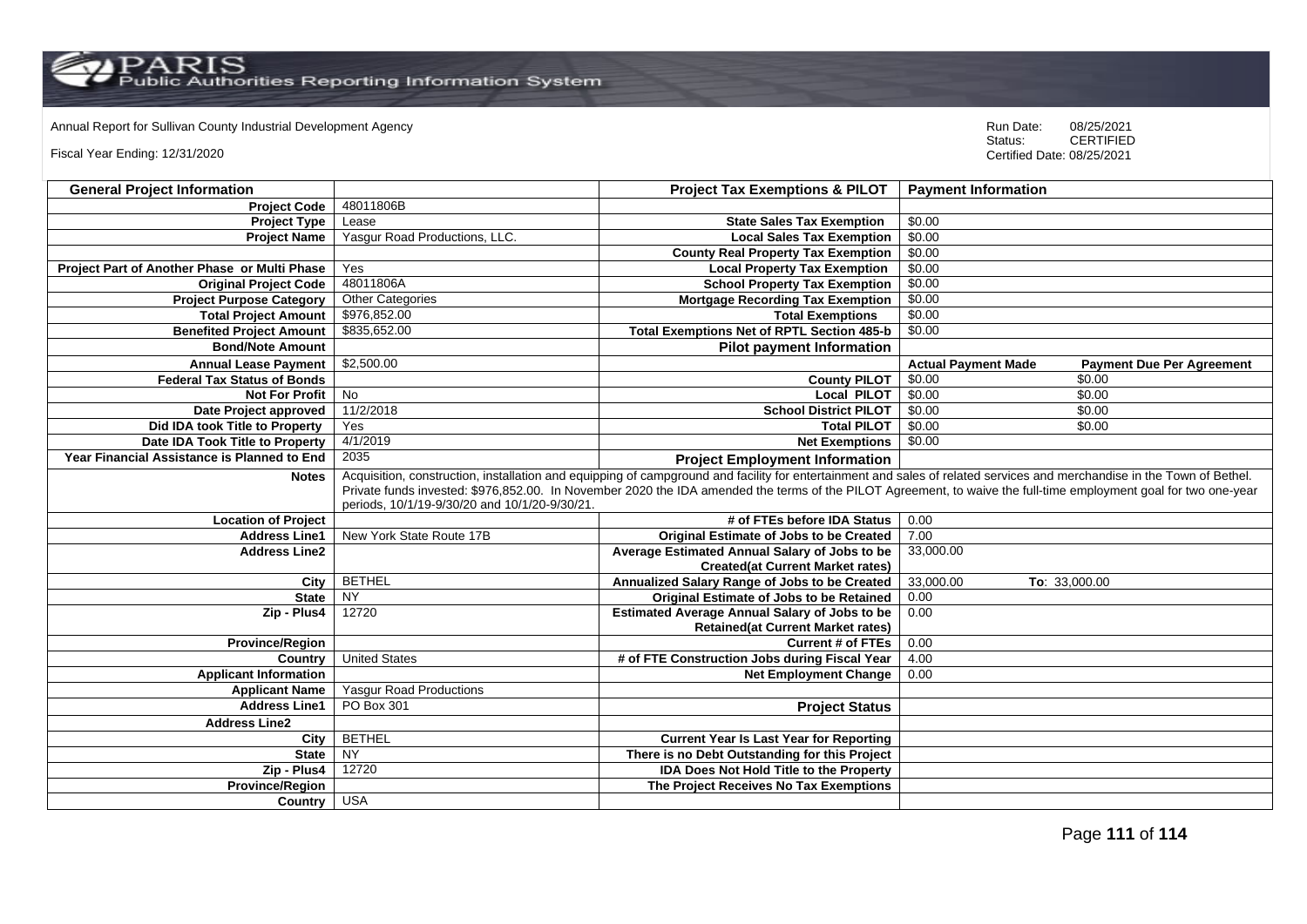Annual Report for Sullivan County Industrial Development Agency<br>
Status: CERTIFIED

Fiscal Year Ending: 12/31/2020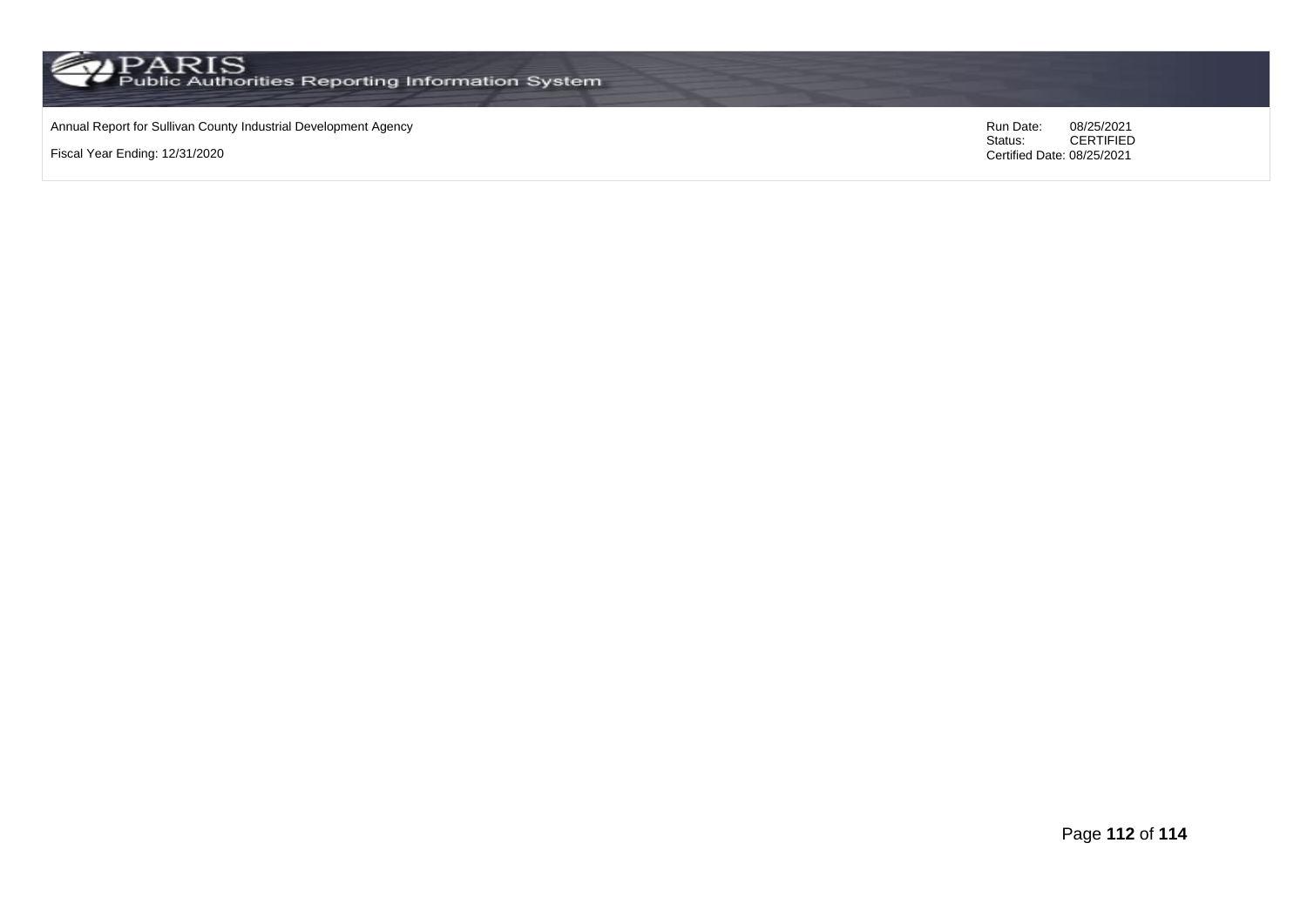#### Annual Report for Sullivan County Industrial Development Agency<br>
Status: CERTIFIED<br>
CERTIFIED

Fiscal Year Ending: 12/31/2020

CERTIFIED Certified Date: 08/25/2021

#### **IDA Projects Summary Information:**

| <b>Total Number of Projects</b> | Total<br>l Exemptions                                   | <b>I PILOT Paig</b><br>Total I | <b>Net Exemptions</b>                   | Net Emplovment Change |
|---------------------------------|---------------------------------------------------------|--------------------------------|-----------------------------------------|-----------------------|
|                                 | $\overline{11000170}$<br>$\sim$<br>140.001.70<br>- PL I | \$7,019,789.17                 | 100.500.01<br>÷и.<br>61 4<br>423,592.01 | 2560                  |